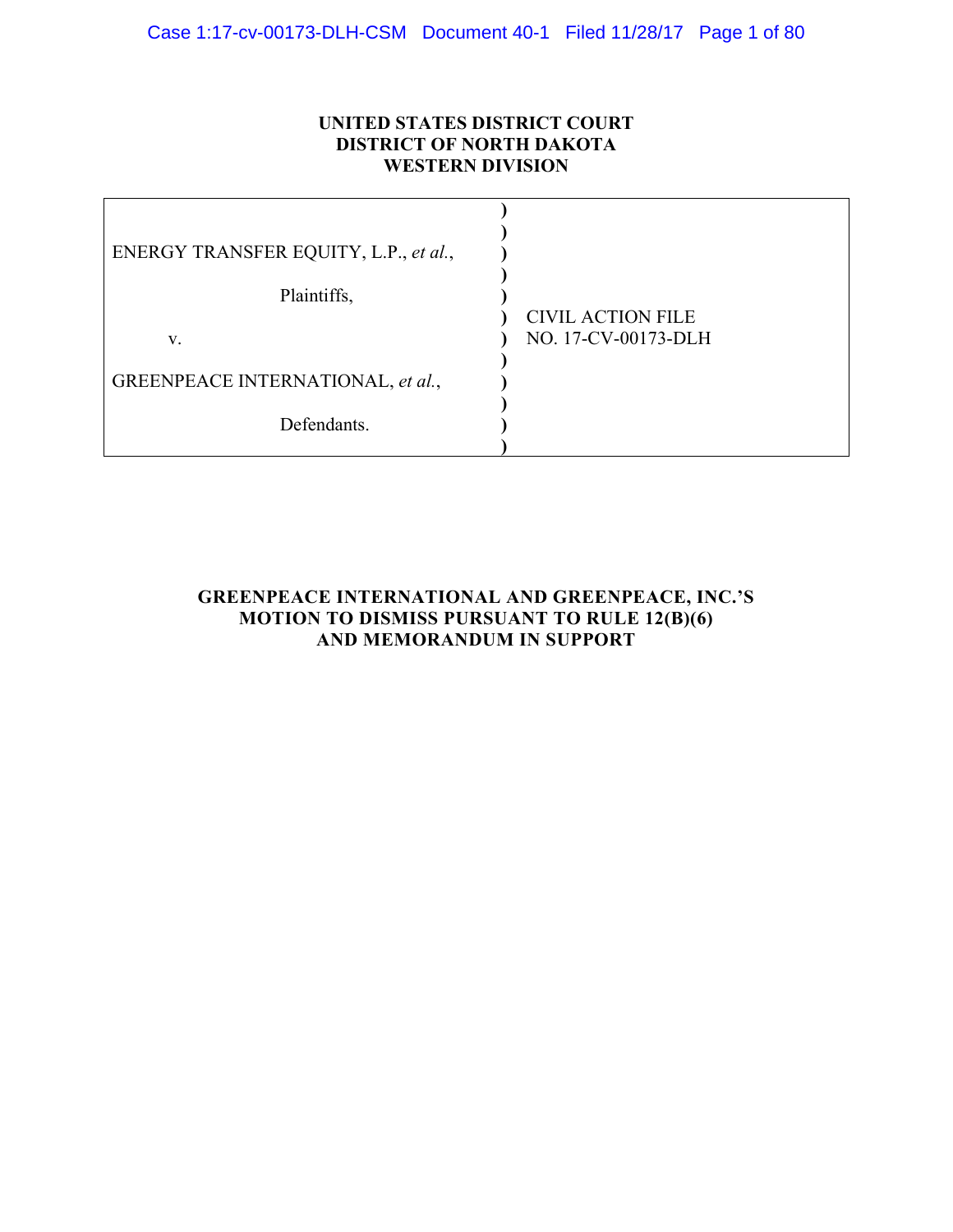## **TABLE OF CONTENTS**

## **Page**

| A <sub>1</sub>  |                                                                     |
|-----------------|---------------------------------------------------------------------|
|                 | 1.                                                                  |
|                 |                                                                     |
|                 |                                                                     |
|                 |                                                                     |
| <b>B.</b>       |                                                                     |
| $\mathcal{C}$ . |                                                                     |
|                 |                                                                     |
| A.              | THE COMPLAINT SHOULD BE DISMISSED FOR FAILURE TO                    |
|                 | 1.                                                                  |
|                 | Plaintiff Fails to Plead a Plausible Claim for Defamation11<br>2.   |
|                 | a. Traditional Advocacy Is Protected by the First Amendment11       |
|                 | b. Plaintiff Cannot Combine Defendants' and Non-Parties' Speech13   |
|                 |                                                                     |
|                 | d. Greenpeace's Challenged Statements are Protected Opinion16       |
|                 | e. Plaintiff Cannot Plausibly Plead Statements Made with            |
|                 |                                                                     |
|                 | 3.<br>Energy Transfer Fails to Plead a Plausible Claim Under RICO26 |
|                 |                                                                     |
|                 | b. Energy Transfer Has Not Plausibly Pled a RICO "Enterprise"30     |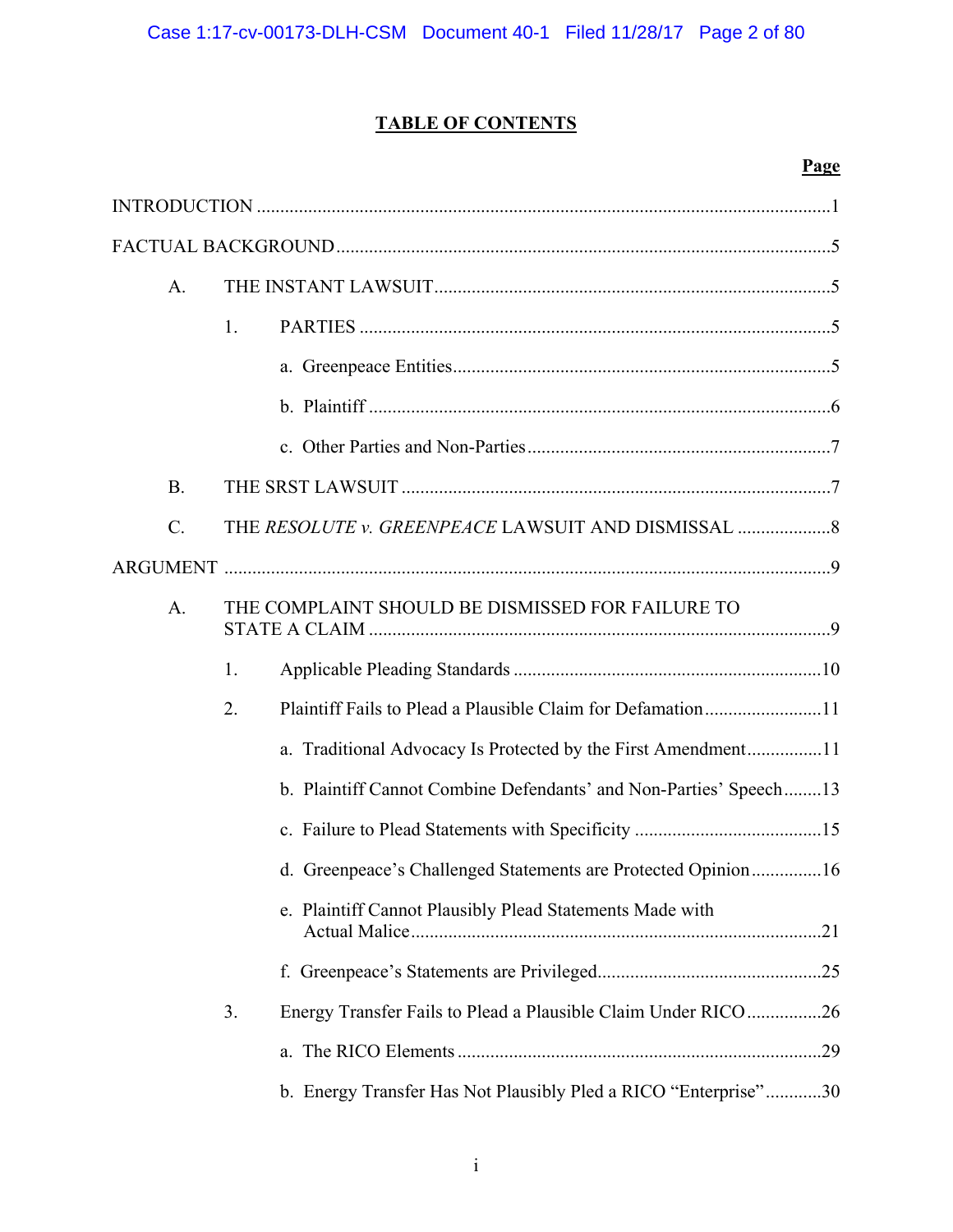# Case 1:17-cv-00173-DLH-CSM Document 40-1 Filed 11/28/17 Page 3 of 80

|                |                  | $\mathbf{i}$ .                                                    |  |
|----------------|------------------|-------------------------------------------------------------------|--|
|                |                  | 11.                                                               |  |
|                |                  |                                                                   |  |
|                |                  | c. Energy Transfer Has Not Plausibly Pled "Conduct"               |  |
|                |                  | d. Plaintiff Has Not Plausibly Pled a "Pattern" of                |  |
|                |                  | e. Plaintiff Has Not Plausibly Pled Any Predicate                 |  |
|                |                  |                                                                   |  |
|                | $\overline{4}$ . |                                                                   |  |
| B <sub>1</sub> |                  | THE COURT SHOULD DISMISS OR TRANSFER FOR LACK                     |  |
|                | 1.               | The Court Should Dismiss GPI for Lack of Jurisdiction Pursuant to |  |
|                | 2.               | The Court Should Transfer Venue Under 28 U.S.C. § 1404(a)55       |  |
|                |                  |                                                                   |  |
|                |                  |                                                                   |  |
|                |                  |                                                                   |  |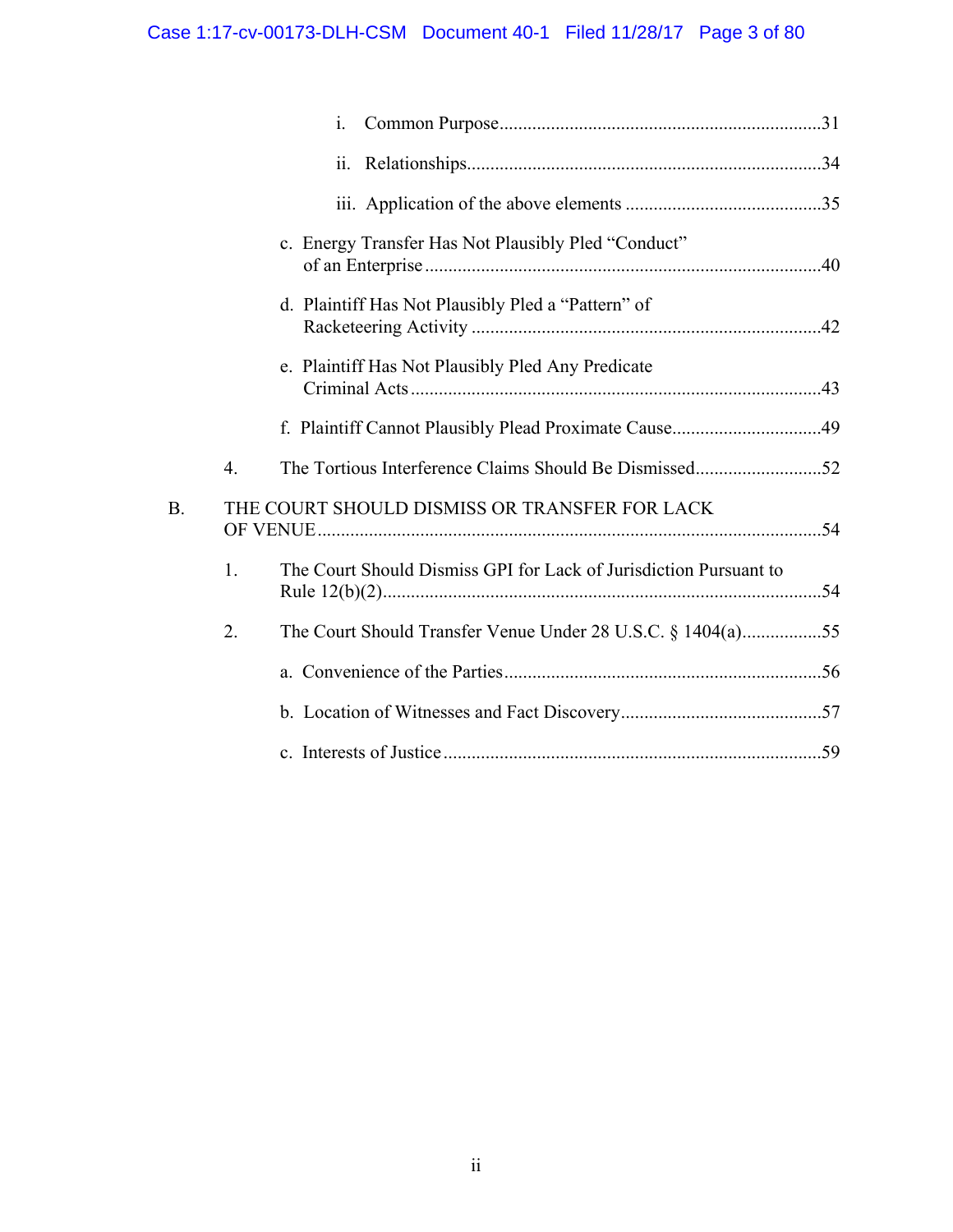## **TABLE OF AUTHORITIES**

## **Page(s)**

## **Cases**

| Abbas v. Foreign Policy Grp., LLC,        |  |
|-------------------------------------------|--|
| Abbas v. Foreign Policy Grp., LLC,        |  |
| Allstate Ins. Co. v. Donovan,             |  |
| Almanza v. United Airlines, Inc.,         |  |
| Anza v. Ideal Steel Supply Corp.,         |  |
| Ashcroft v. Iqbal,                        |  |
| Atkinson v. McLaughlin,                   |  |
| Atlas Pile Driving Co. v. DiCon Fin. Co., |  |
| Avery v. Ward,                            |  |
| Baker v. IBP, Inc.,                       |  |
| Batzel v. Smith,                          |  |
| Bell Atl. Corp. v. Twombly,               |  |
| Bell v. Rosen,                            |  |
| Bennett v. Berg,                          |  |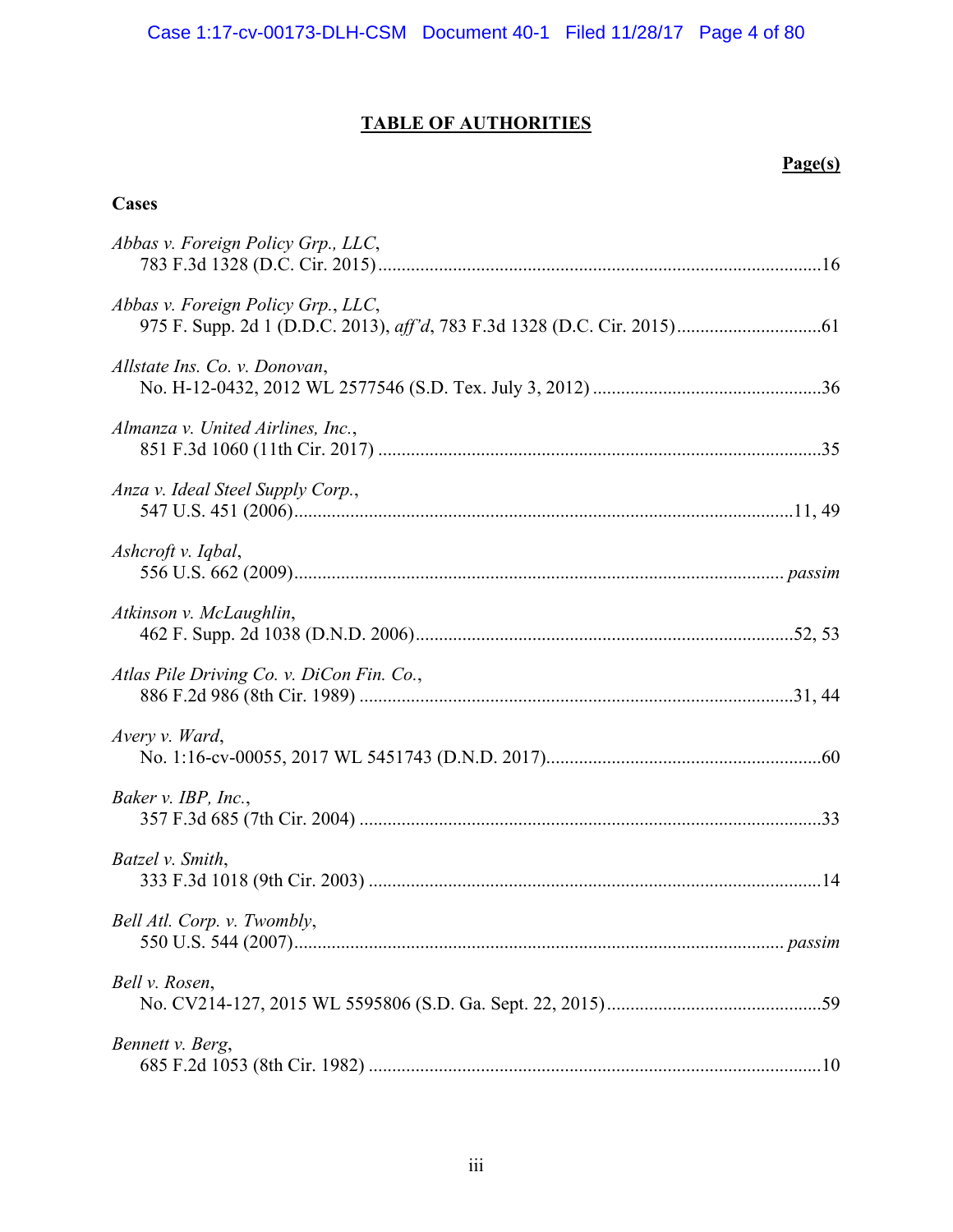# Case 1:17-cv-00173-DLH-CSM Document 40-1 Filed 11/28/17 Page 5 of 80

| Bennett v. Berg,                                                                                                                                                   |  |
|--------------------------------------------------------------------------------------------------------------------------------------------------------------------|--|
| Bennett v. Google, Inc.,<br>No. 1:16-CV-02283 (TFH), 2017 WL 2692607 (D.D.C. June 21, 2017) 14                                                                     |  |
| Beverly Hills Foodland, Inc. v. United Food & Commercial Workers Union,<br>Local $655$ ,                                                                           |  |
| Biro v. Condé Nast,                                                                                                                                                |  |
| Blatty v. New York Times Co.,                                                                                                                                      |  |
| Bose Corp. v. Consumers Union,                                                                                                                                     |  |
| Bothuell v. Grace,<br>No. 16-11009, 2017 WL 892343 (E.D. Mich. Feb. 16, 2017), report and<br>recommendation adopted sub nom. Bothuell v. Grace, No. 16-11009, 2017 |  |
| Bowman v. W. Auto Supply Co.,                                                                                                                                      |  |
| Boyle v. United States,                                                                                                                                            |  |
| Brodkorb v. Minn.,                                                                                                                                                 |  |
| Brokerage Concepts v. U.S. Healthcare,                                                                                                                             |  |
| Brown & Williamson Tobacco Corp. v. Jacobson,                                                                                                                      |  |
| Brown v. Kerkhoff,                                                                                                                                                 |  |
| Browning v. Flexsteel Indus., Inc.,                                                                                                                                |  |
| Buttons v. Nat'l Broad. Co.,                                                                                                                                       |  |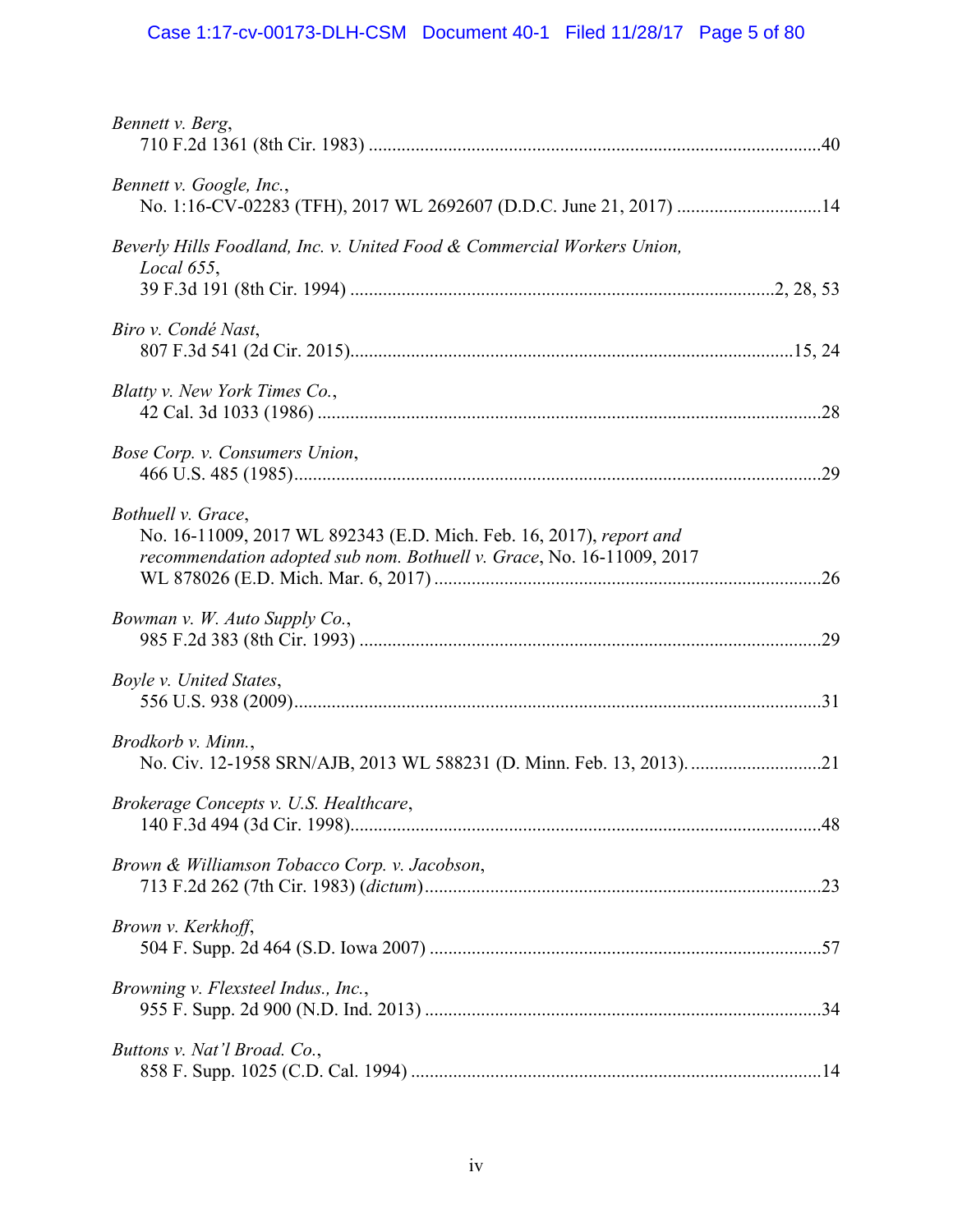# Case 1:17-cv-00173-DLH-CSM Document 40-1 Filed 11/28/17 Page 6 of 80

| CACI Premier Tech. v. Rhodes,                                                                                                                                      |  |
|--------------------------------------------------------------------------------------------------------------------------------------------------------------------|--|
| Calcasieu Marine Nat'l Bank v. Grant,                                                                                                                              |  |
| Campbell v. Citizens for an Honest Gov't, Inc.,                                                                                                                    |  |
| Catchai v. Fort Morgan Times,<br>No. 15-CV-00678-MJW, 2015 WL 6689484 (D. Colo. Nov. 3, 2015),<br>judgment entered, No. 15-CV-00678-MJW, 2015 WL 6689485 (D. Colo. |  |
| Cedric Kushner Promotions, Ltd. v. King,                                                                                                                           |  |
| Citizens Against Rent Control/Coal. for Fair Hous. v. Berkeley,                                                                                                    |  |
| Cleveland v. United States,                                                                                                                                        |  |
| Competitive Enter. Inst. v. Mann,                                                                                                                                  |  |
| Compuware Corp. v. Moody's Inv'rs Servs.,                                                                                                                          |  |
| Container Mfg. Inc. v. CIBA-GEIGY Corp.,                                                                                                                           |  |
| Conte v. Newsday, Inc.,                                                                                                                                            |  |
| Craig Outdoor Advert., Inc. v. Viacom Outdoor, Inc.,                                                                                                               |  |
| Craig Outdoor Advert., Inc. v. Viacom Outdoor, Inc.,<br>No. 04-0074-CV-W-DW, 2005 WL 1279046 (W.D. Mo. May 25, 2005), aff'd                                        |  |
| Crest Constr. II, Inc. v. Doe,                                                                                                                                     |  |
| Deripaska v. Associated Press,<br>No. CV 17-00913 (ESH), 2017 WL 4685297 (D.D.C. Oct. 17, 2017) 24, 61                                                             |  |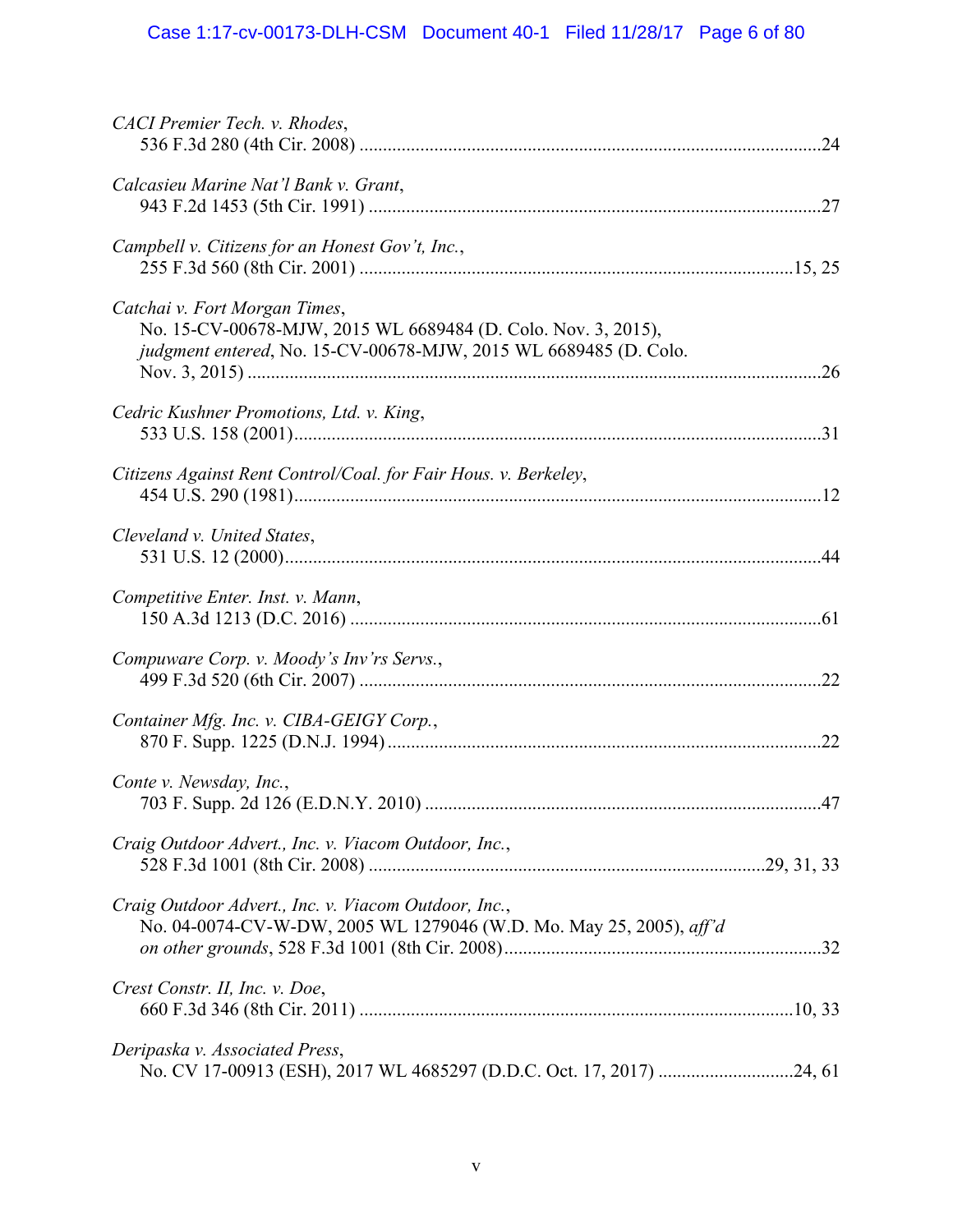# Case 1:17-cv-00173-DLH-CSM Document 40-1 Filed 11/28/17 Page 7 of 80

| Deupree v. Iliff,                                        |  |
|----------------------------------------------------------|--|
| Diario El Pais, S.L. v. Nielsen Co. (US),                |  |
| DMC Plumbing & Remodeling, LLC v. Fox News Network, LLC, |  |
| Dodds v. Am. Broad. Co.,                                 |  |
| Doe v. Salisbury Univ.,                                  |  |
| Doe v. Unocal Corp.,                                     |  |
| Egiazaryan v. Zalmayev,                                  |  |
| Ellis v. J.P.Morgan Chase & Co.,                         |  |
| Elsevier Inc. v. WHPR, Inc.,                             |  |
| Fairbanks v. Roller,                                     |  |
| Farah v. Esquire Magazine,                               |  |
| Figueroa Ruiz v. Alegria,                                |  |
| Fitzgerald v. Chrysler Corp.,                            |  |
| Fladeland v. Satrom,                                     |  |
| Flowers v. Cont'l Grain Co.,                             |  |
| Fogie v. THORN Ams., Inc.,                               |  |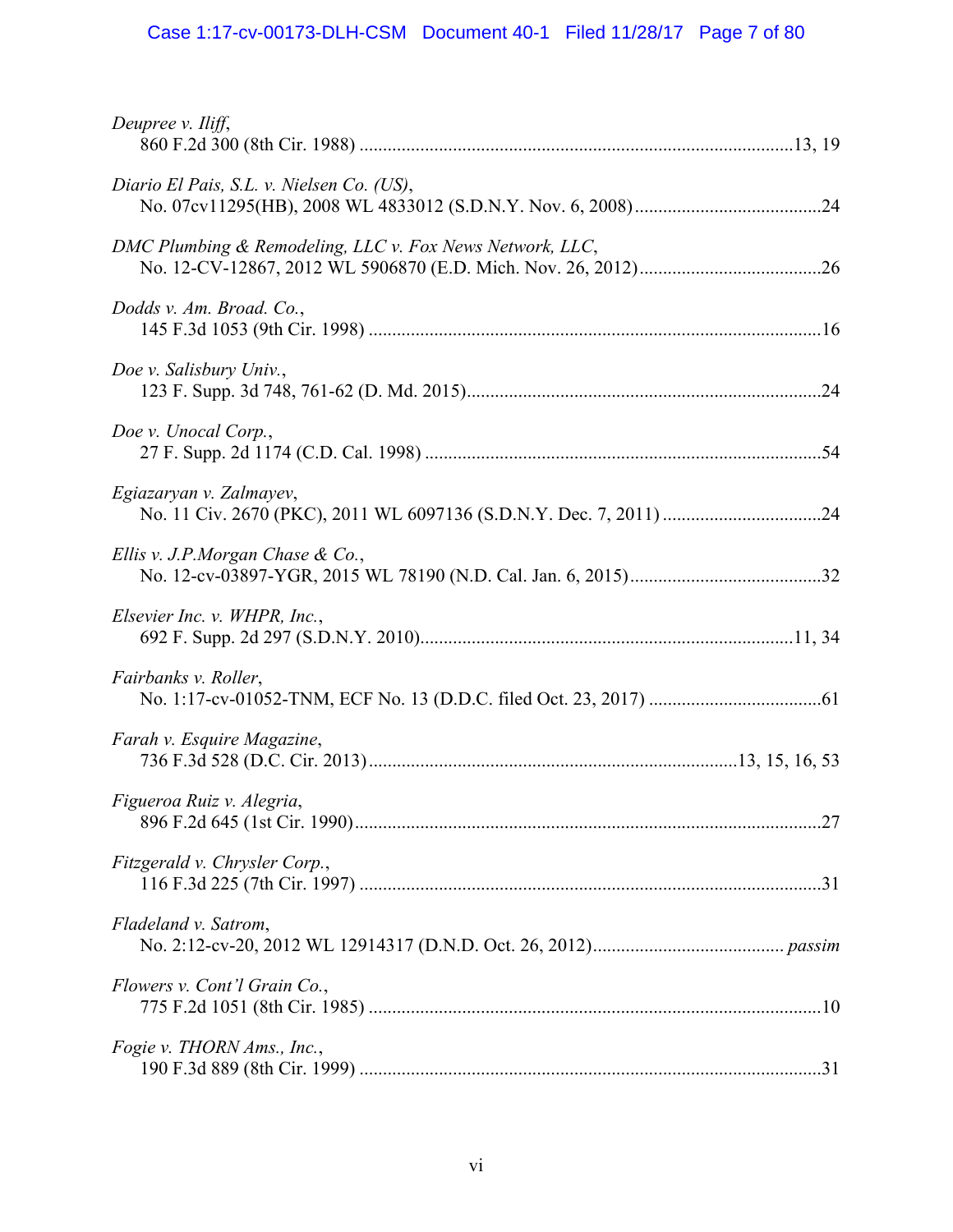# Case 1:17-cv-00173-DLH-CSM Document 40-1 Filed 11/28/17 Page 8 of 80

| Gallagher v. Magner,                                                                                    |  |
|---------------------------------------------------------------------------------------------------------|--|
| Garrison v. Louisiana,                                                                                  |  |
| George Lussier Enters., Inc. v. Subaru of New England, Inc.,                                            |  |
| Geraci v. Women's All., Inc.,                                                                           |  |
| Gertz v. Robert Welch, Inc.,                                                                            |  |
| Goldstein v. Climate Action Network, et al.,                                                            |  |
| $H \& Q$ Props., Inc. v. Doll,                                                                          |  |
| $H.J.,$ Inc. v. Nw. Bell Tel. Co.,                                                                      |  |
| Hamm v. Rhone-Poulenc Rorer Pharm., Inc.,                                                               |  |
| Handeen v. Lemaire,                                                                                     |  |
| Hanks v. Wavy Broad., LLC,                                                                              |  |
| Hargrave v. Washington Post,<br>No. Civ. A. 09-0357(HHK), 2009 WL 1312513 (D.D.C. May 12, 2009), aff'd, |  |
| Herschbach v. Herschbach,                                                                               |  |
| Hill v. Cosby,                                                                                          |  |
| Hollander v. CBS News Inc.,                                                                             |  |
| Holmes v. Secs. Inv'r Prot. Corp.,                                                                      |  |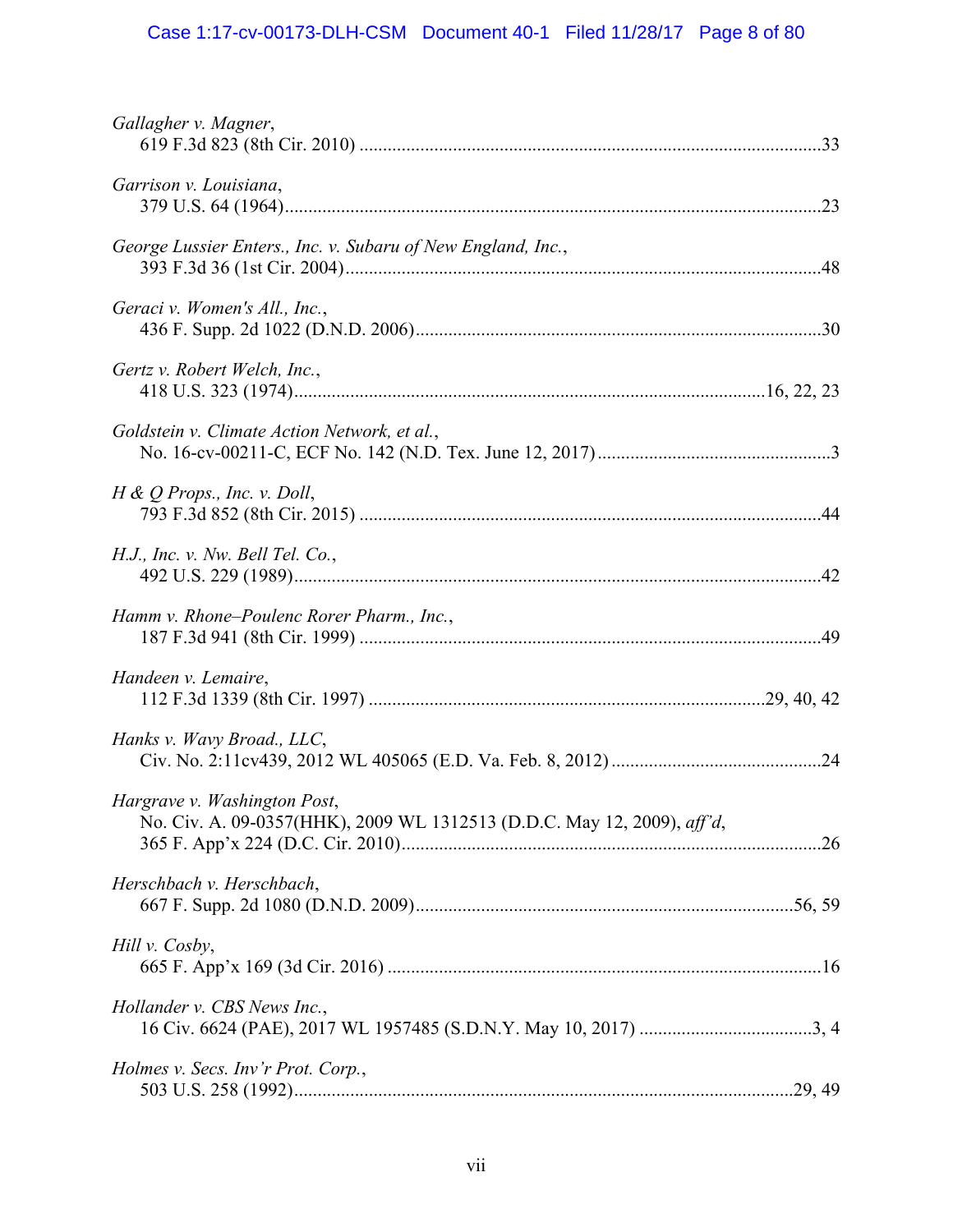# Case 1:17-cv-00173-DLH-CSM Document 40-1 Filed 11/28/17 Page 9 of 80

| Hourani v. Mirtchev,                                                                                             |  |
|------------------------------------------------------------------------------------------------------------------|--|
| Humann v. KEM Elec. Coop.,<br>450 F. Supp. 2d 1006 (D.N.D. 2006), aff'd, 497 F.3d 810 (8th Cir. 2007) 15, 25     |  |
| Hustler Magazine, Inc. v. Falwell,                                                                               |  |
| Hutchinson v. Proxmire,                                                                                          |  |
| In re Apple, Inc.,                                                                                               |  |
| Jacobus v. Trump,                                                                                                |  |
| Janklow v. Newsweek, Inc.,                                                                                       |  |
| Janklow v. Newsweek, Inc.,                                                                                       |  |
| Kahn v. iBiquity Digital Corp.,<br>No. 06 CIV. 1536 (NRB), 2006 WL 3592366 (S.D.N.Y. Dec. 7, 2006), aff'd,       |  |
| Karaduman v. Newsday,                                                                                            |  |
| Katzman v. Victoria's Secret Catalogue,<br>167 F.R.D. 649 (S.D.N.Y. 1996), aff'd, 113 F.3d 1229 (2d Cir. 1997)11 |  |
| Kenna v. So-Fro Fabrics, Inc.,                                                                                   |  |
| Kimberlin v. Nat'l Bloggers Club,                                                                                |  |
| Kimm v. Lee,                                                                                                     |  |
| Klayman v. City Pages,<br>No. 5:13-cv-143-Oc-22PRL, 2015 WL 1546173 (M.D. Fla. Apr. 3, 2015),                    |  |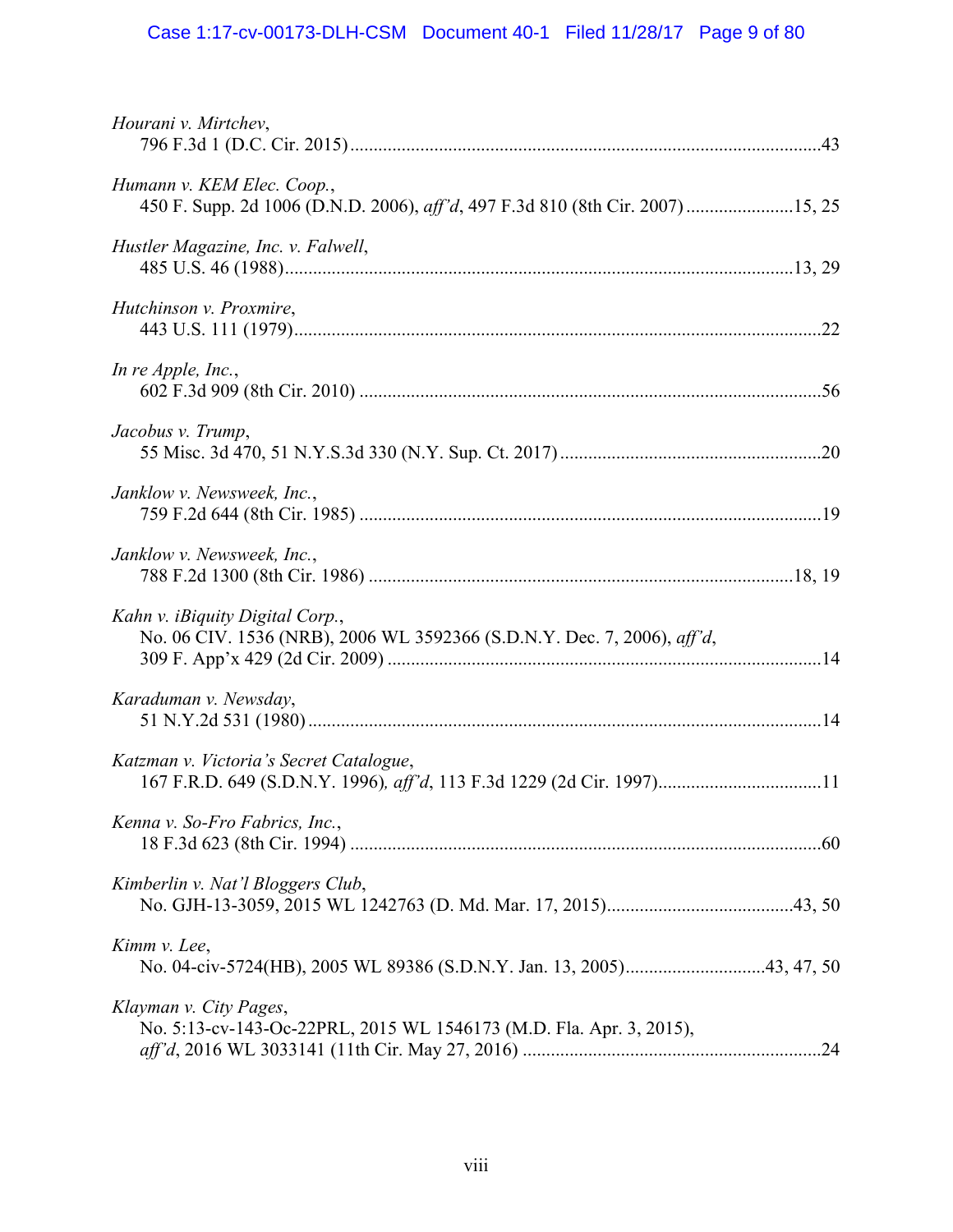# Case 1:17-cv-00173-DLH-CSM Document 40-1 Filed 11/28/17 Page 10 of 80

| Koch v. Goldway,                                                    |  |
|---------------------------------------------------------------------|--|
| Kuhn v. Chesapeake Energy Corp.,                                    |  |
| Lee v. TMZ Prods. Inc.,                                             |  |
| Levin v. McPhee,                                                    |  |
| Liberty Lobby, Inc. v. Dow Jones & Co.,                             |  |
| Lochthowe v. C.F. Peterson Estate,                                  |  |
| Lohrenz v. Donnelly,                                                |  |
| Magee v. Trustees of Hamline Univ., Minn.,                          |  |
| Manax v. McNamara,                                                  |  |
| Mansmann v. Smith,                                                  |  |
| Marietta Campbell Ins. Group, LLC v. Jefferson-Pilot Life Ins. Co., |  |
| Marks v. City of Seattle,                                           |  |
| Maybelline Co. v. Noxell Corp.,                                     |  |
| Mayfield v. NASCAR, Inc.,                                           |  |
| McColl Farms, LLC v. Pflaum,                                        |  |
| McDonald v. Wise,                                                   |  |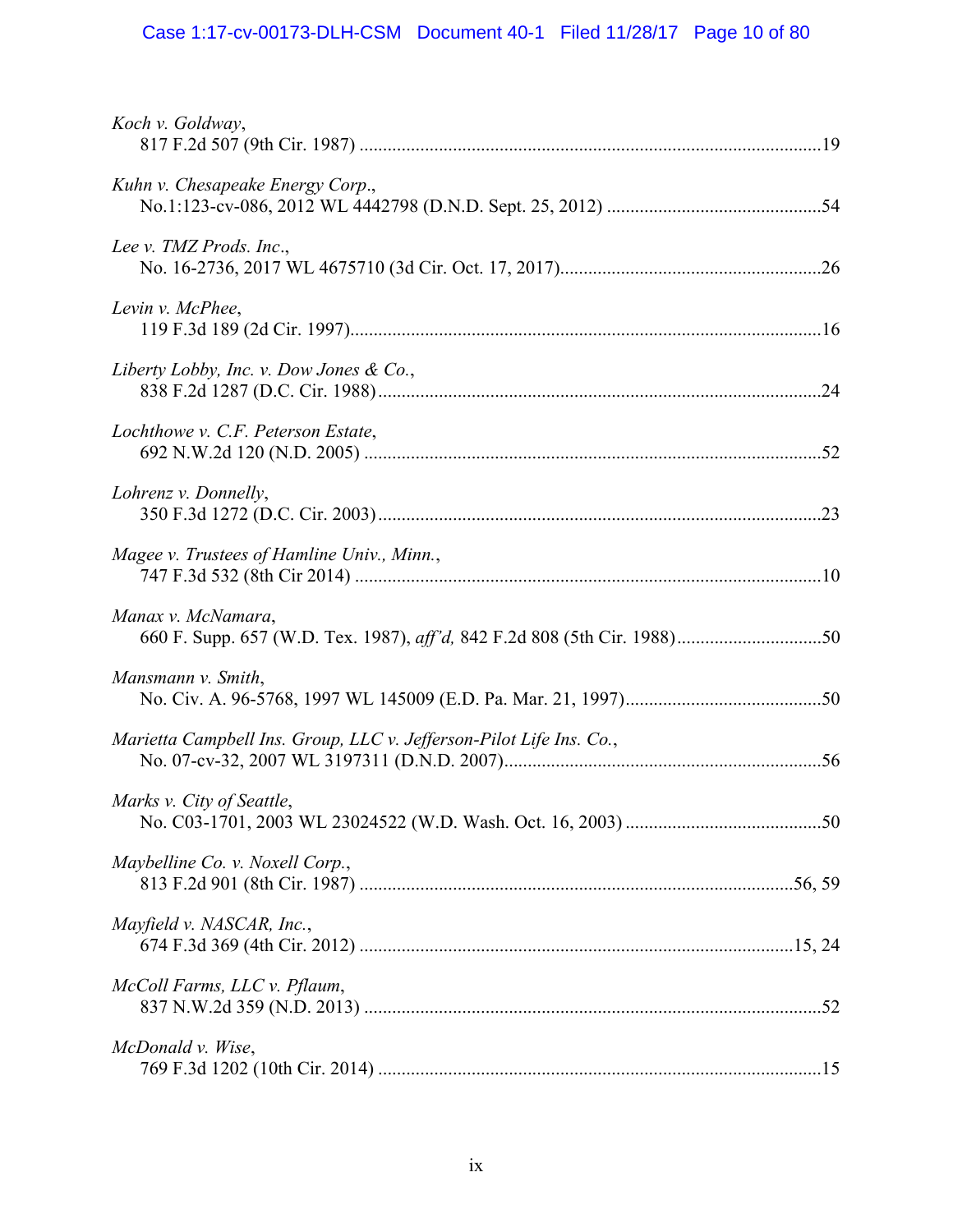# Case 1:17-cv-00173-DLH-CSM Document 40-1 Filed 11/28/17 Page 11 of 80

| McNally v. United States,                                                                            |  |
|------------------------------------------------------------------------------------------------------|--|
| Michaelis v. CBS, Inc.,                                                                              |  |
| Michel v. NYP Holdings, Inc.,                                                                        |  |
| Milkovich v. Lorain Journal Co.,                                                                     |  |
| Miranda v. Ponce Fed. Bank,                                                                          |  |
| Moldea v. N.Y. Times $Co.$ ,                                                                         |  |
| Montgomery v. Risen,<br>197 F. Supp. 3d 219, 260 (D.D.C. 2016), aff'd on other grounds, No. 16-7096, |  |
| Mott v. Anheuser-Busch, Inc.,                                                                        |  |
| Murr Plumbing, Inc. v. Scherer Bros. Fin. Servs. Co.,                                                |  |
| NAACP v. Alabama ex rel. Patterson,                                                                  |  |
| NAACP v. Claiborne Hardware Co.,                                                                     |  |
| Nat'l Bank of Harvey v. Bathgate Capital Partners, LLC,                                              |  |
| Nelson v. Nelson,                                                                                    |  |
| Neubauer v. FedEx Corp.,                                                                             |  |
| New York Times Co. v. Sullivan,                                                                      |  |
| Newton v. Tyson Foods, Inc.,                                                                         |  |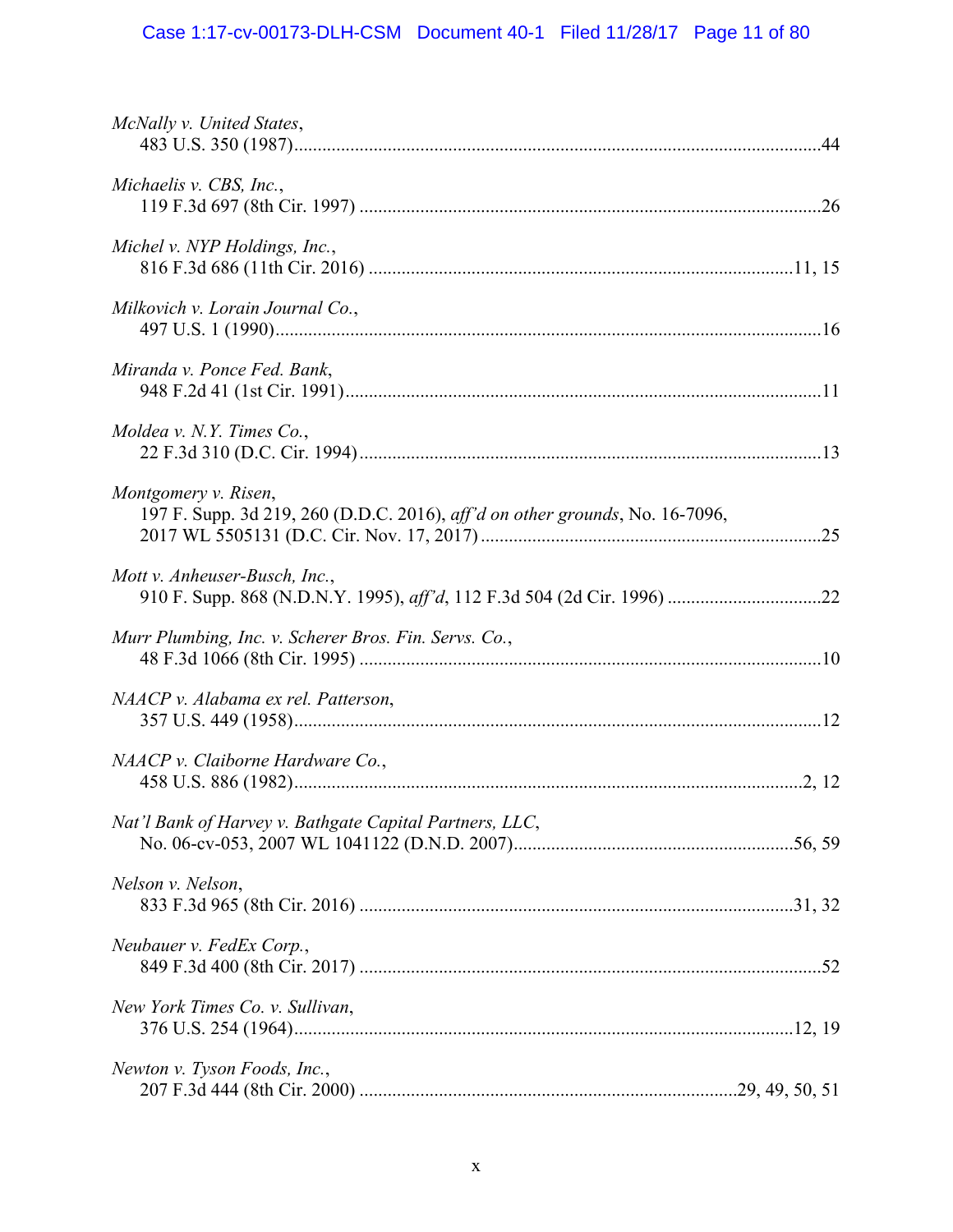| Nw. Airlines, Inc. v. Astraea Aviation Servs., Inc.,                 |  |
|----------------------------------------------------------------------|--|
| Olin v. Dakota Access, LLC,                                          |  |
| Ollman v. Evans,                                                     |  |
| Org. for a Better Austin v. Keefe,                                   |  |
| Others First, Inc. v. Better Bus. Bureau of Greater St. Louis, Inc., |  |
| Page v. Moseley, Hallgarten, Estabrook & Weeden, Inc.,               |  |
| Pan Am. Sys., Inc. v. Hardenbergh,                                   |  |
| Parisi v. Sinclair,                                                  |  |
| Pauling v. Globe-Democrat Publ'g Co.,                                |  |
| Pippen v. NBCUniversal Media, LLC,                                   |  |
| Podraza v. Whiting,                                                  |  |
| Polensky v. Continental Cas. Co.,                                    |  |
| Price v. Viking Penguin, Inc.,                                       |  |
| Primary Care Inv'rs, Seven, Inc. v. PHP Healthcare Corp.,            |  |
| Ragland v. Blue Cross Blue Shield of N. Dakota,                      |  |
| Raineri Constr., LLC v. Taylor,                                      |  |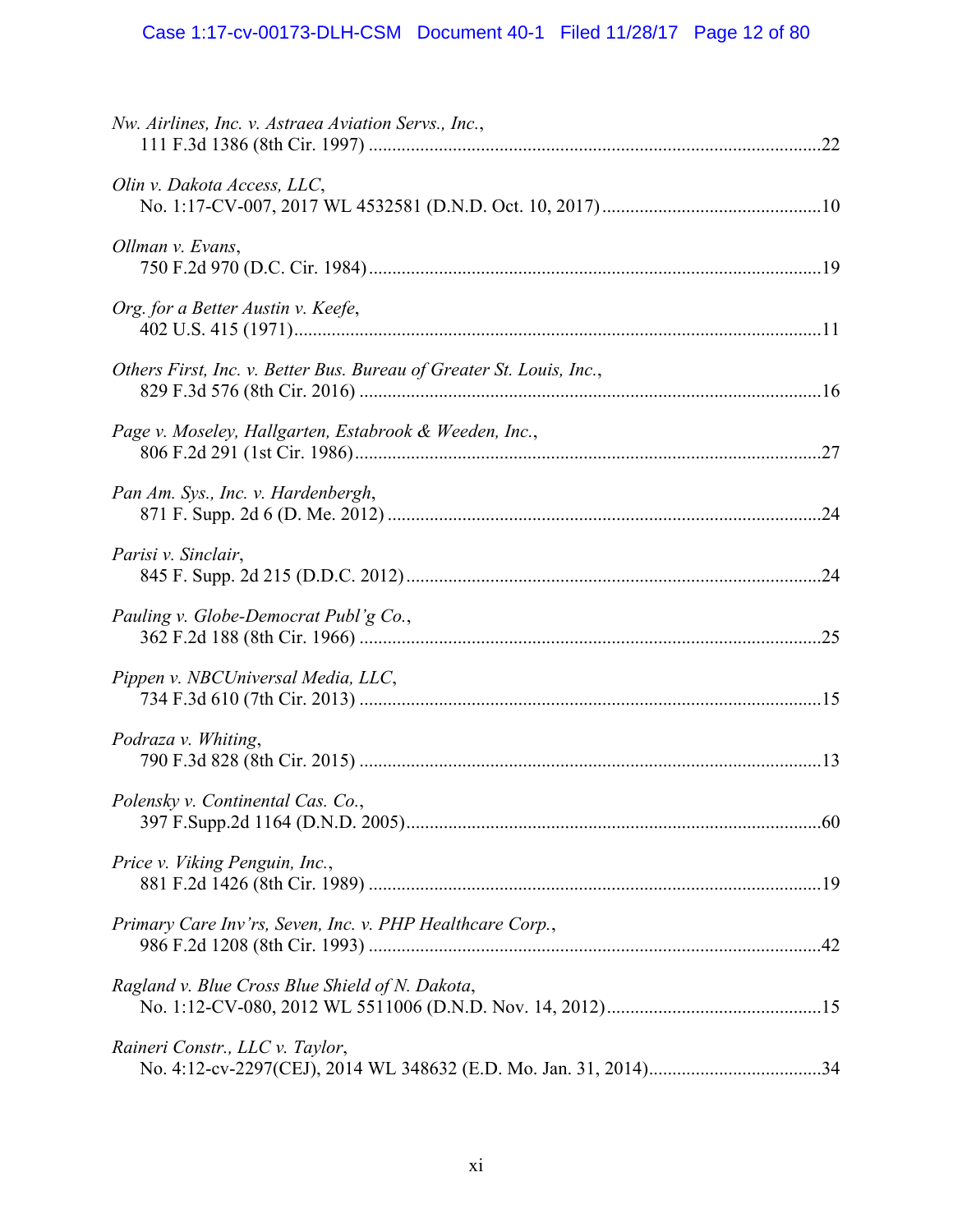# Case 1:17-cv-00173-DLH-CSM Document 40-1 Filed 11/28/17 Page 13 of 80

| Reliance Ins. Co. v. Barron's,                    |  |
|---------------------------------------------------|--|
| Rennell v. Rowe,                                  |  |
| Resolute Forest Prods., Inc. v. Greenpeace Int'l, |  |
| Resolute Forest Prod., Inc. v. Greenpeace Int'l,  |  |
| Resolute Forest Prod., Inc. v. Greenpeace Int'l,  |  |
| Reves v. Ernst & Young,                           |  |
| Riemers v. Mahar,                                 |  |
| Riley v. Harr,                                    |  |
| Rilley v. MoneyMutual, LLC,                       |  |
| Rolin Mfg., Inc. v. Mosbrucker,                   |  |
| Ryan v. Clemente,                                 |  |
| S. Atl. Ltd. P'ship of Tenn., L.P. v. Riese,      |  |
| Schatz v. Republican State Leadership Comm.,      |  |
| Scheidler v. Nat'l Org. for Women, Inc.,          |  |
| Schultz v. Boy Scouts of Am.,                     |  |
| Schuster v. U. S. News & World Report, Inc.,      |  |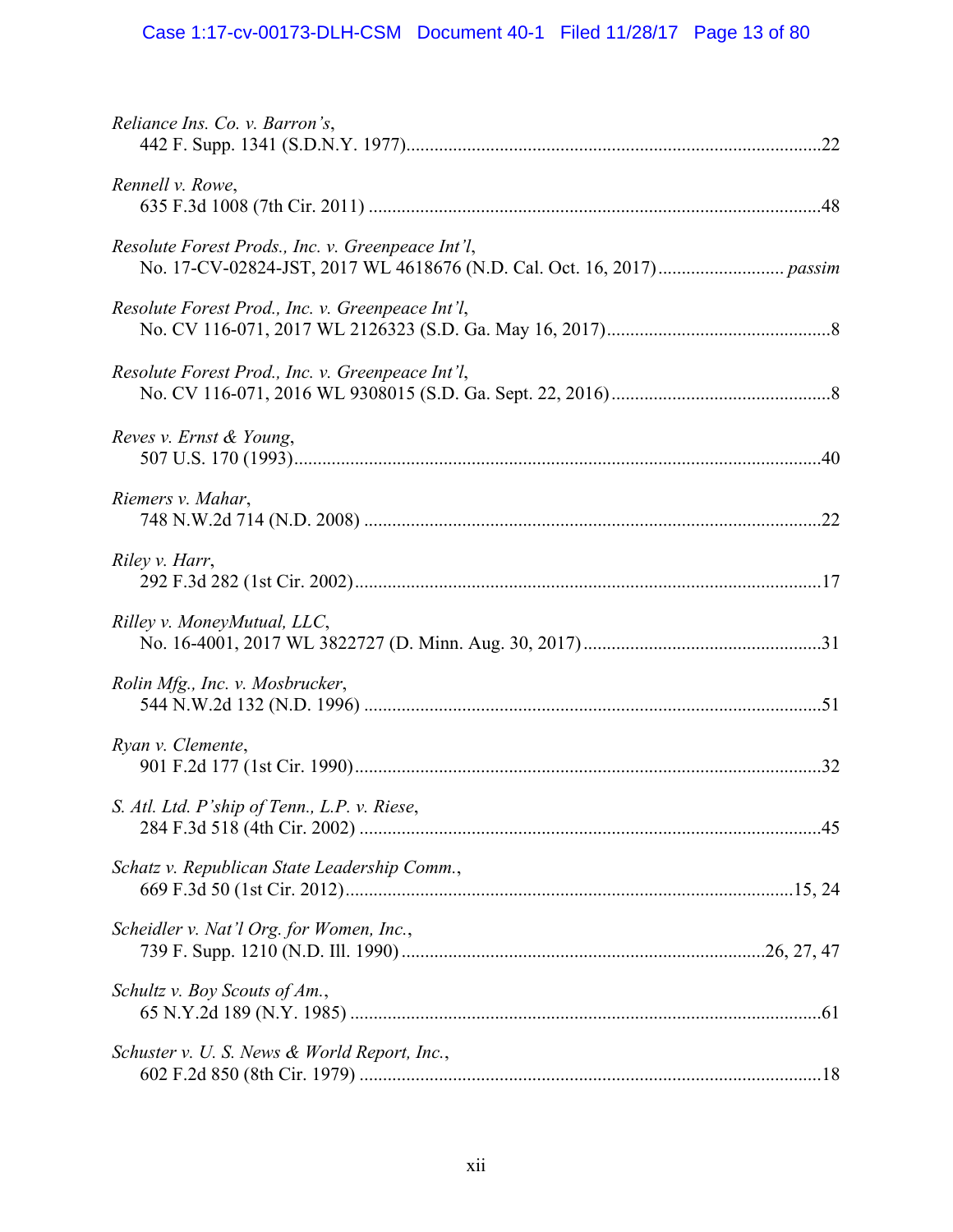# Case 1:17-cv-00173-DLH-CSM Document 40-1 Filed 11/28/17 Page 14 of 80

| Sebrite Agency, Inc. v. Platt,                             |  |
|------------------------------------------------------------|--|
| Secrist v. Harkin,                                         |  |
| Sedima, S.P.R.L. v. Imrex Co.,                             |  |
| Sekhar v. U.S.,                                            |  |
| Sierra Club v. Butz,                                       |  |
| Slack v. Int'l Union of Operating Eng'rs,                  |  |
| Smith v. Arkansas State Highway Emp., Local 1315,          |  |
| Snyder v. Phelps,                                          |  |
| Soentgen v. Quain & Ramstad Clinic, P.C.,                  |  |
| Sosa v. DIRECTV, Inc.,                                     |  |
| St. Amant v. Thompson,                                     |  |
| Standing Rock Sioux Tribe v. U.S. Army Corps of Engineers, |  |
| State Farm Mut. Auto. Ins. Co. v. Cohan,                   |  |
| Steen v. Murray,                                           |  |
| Stepnes v. Ritschel,                                       |  |
| Summit Bank v. Rogers,                                     |  |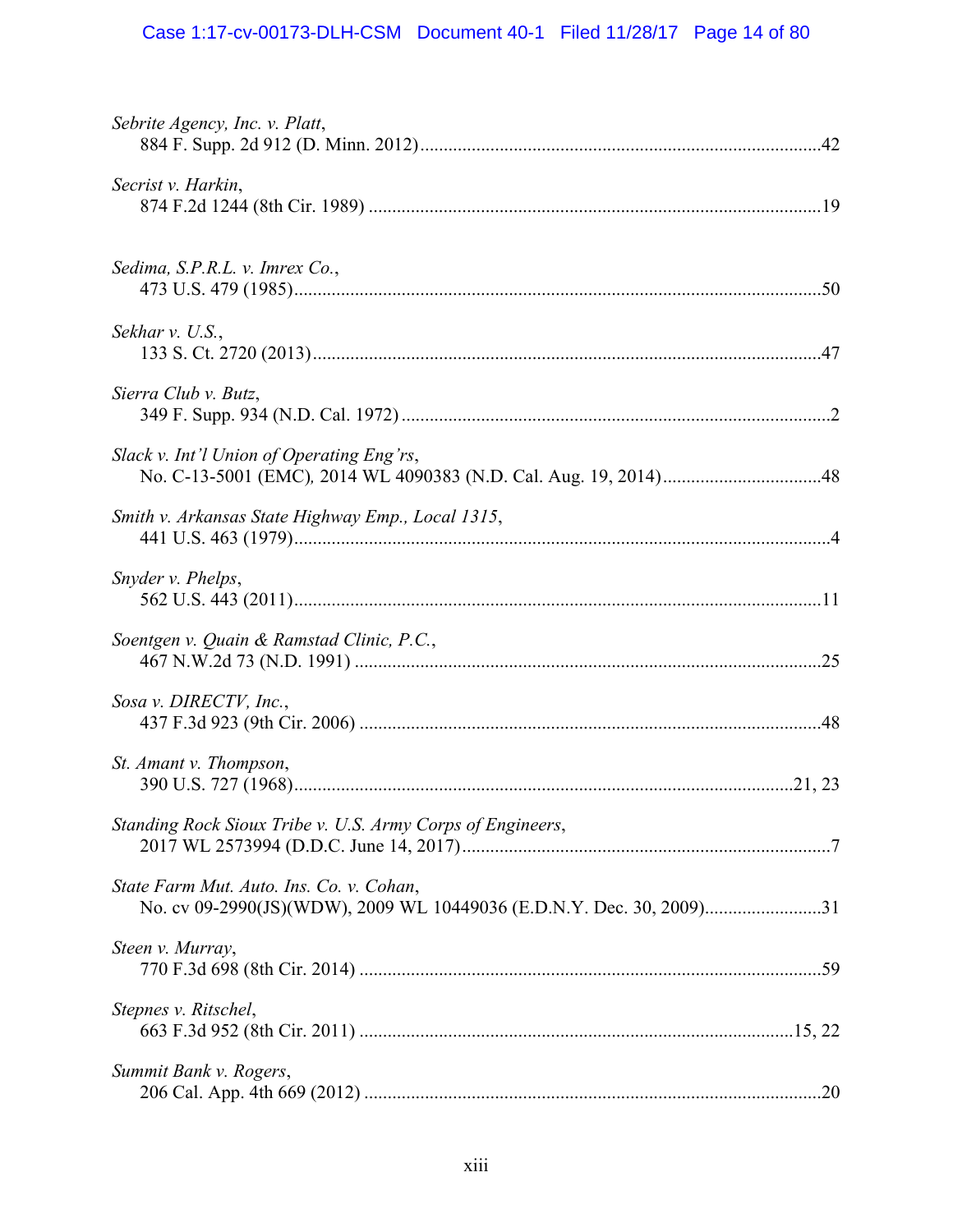| Sura v. National Oilwell Varco, L.P.,                                                                                                   |  |
|-----------------------------------------------------------------------------------------------------------------------------------------|--|
| Tavoulareas v. Piro,                                                                                                                    |  |
| Teamsters Nat'l Freight Indus. Negotiating Comm. on Behalf of Teamster Local<br>Union Numbers 116, 120, 123, 346, and 544 v. MME, Inc., |  |
| Terra Int'l. Inc. v. Miss. Chem. Corp.,                                                                                                 |  |
| Thornhill v. Alabama,                                                                                                                   |  |
| Time, Inc. v. Hill,                                                                                                                     |  |
| Trade 'N Post, LLC v. World Duty Free Ams., Inc.,                                                                                       |  |
| Turkish Coal. of Am., Inc. v. Bruininks,                                                                                                |  |
| U.S. ex rel. Raynor v. Nat'l Rural Utils Coop.,                                                                                         |  |
| Underwager v. Channel 9 Australia,                                                                                                      |  |
| Unelko Corp. v. Rooney,                                                                                                                 |  |
| United Broth. of Carpenters and Joiners of Am. v. Building and Constr. Trades<br>Dep't,                                                 |  |
| United States v. Bradley,                                                                                                               |  |
| United States v. Chavis,                                                                                                                |  |
| United States v. Eiland,                                                                                                                |  |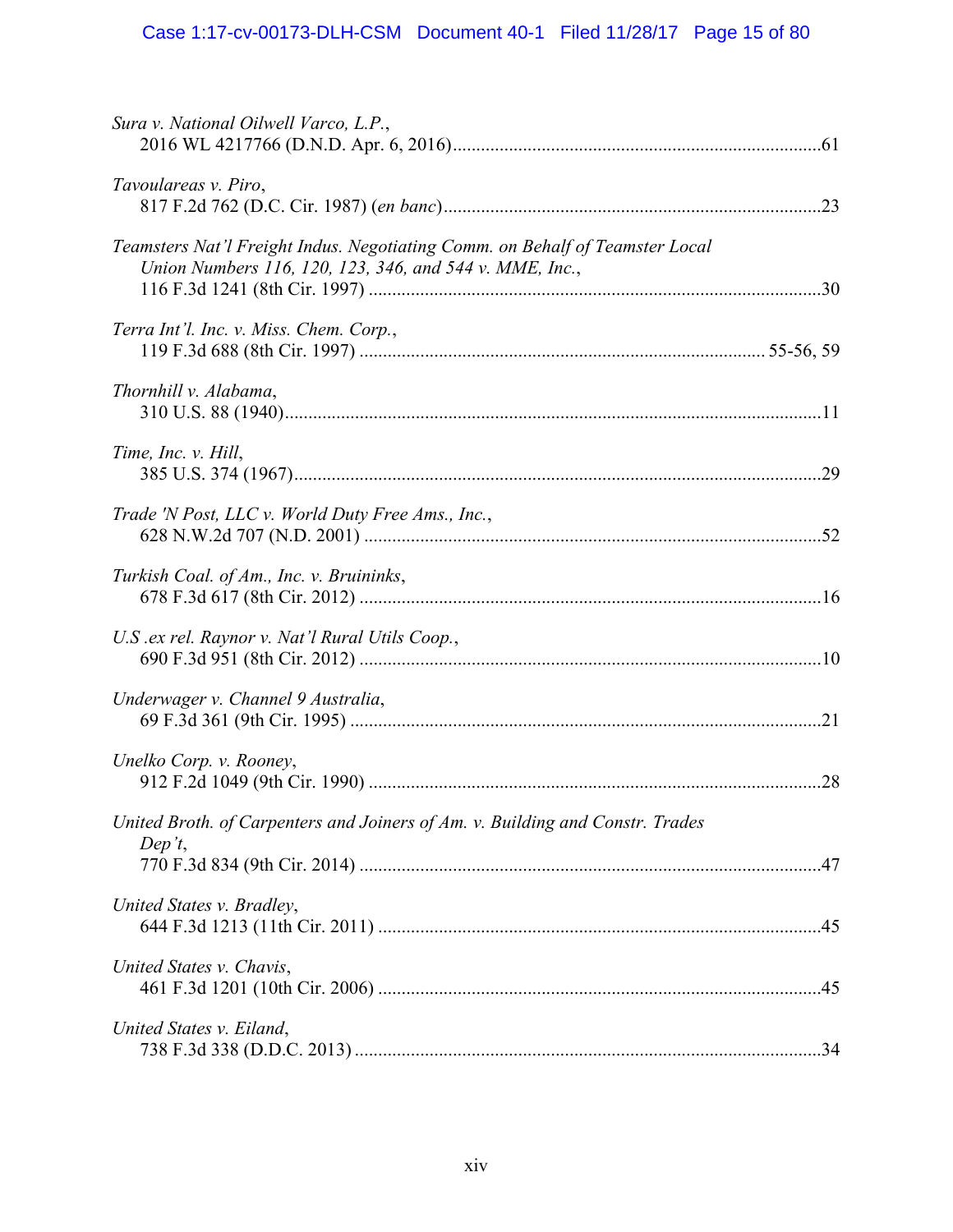# Case 1:17-cv-00173-DLH-CSM Document 40-1 Filed 11/28/17 Page 16 of 80

| United States v. Enmons,                                  |  |
|-----------------------------------------------------------|--|
| United States v. Kehoe,                                   |  |
| United States v. McArthur,                                |  |
| United States v. Takhalov,                                |  |
| United States v. Turkette,                                |  |
| Universal Commc'n Sys., Inc. v. Turner Broad. Sys., Inc., |  |
| Viacom Int'l v. Icahn,                                    |  |
| Vill. of Schaumburg v. Citizens for a Better Env't,       |  |
| Ward v. Bullis,                                           |  |
| Wash. Pub. Utils. Grp. v. U.S. Dist. Ct. of Wash.,        |  |
| Washington Post v. Keogh,                                 |  |
| Watts v. United States,                                   |  |
| Wesley v. Bryant,                                         |  |
| White v. Fraternal Order of Police,                       |  |
| Whitney v. California,                                    |  |
| Wilcox v. Superior Ct.,                                   |  |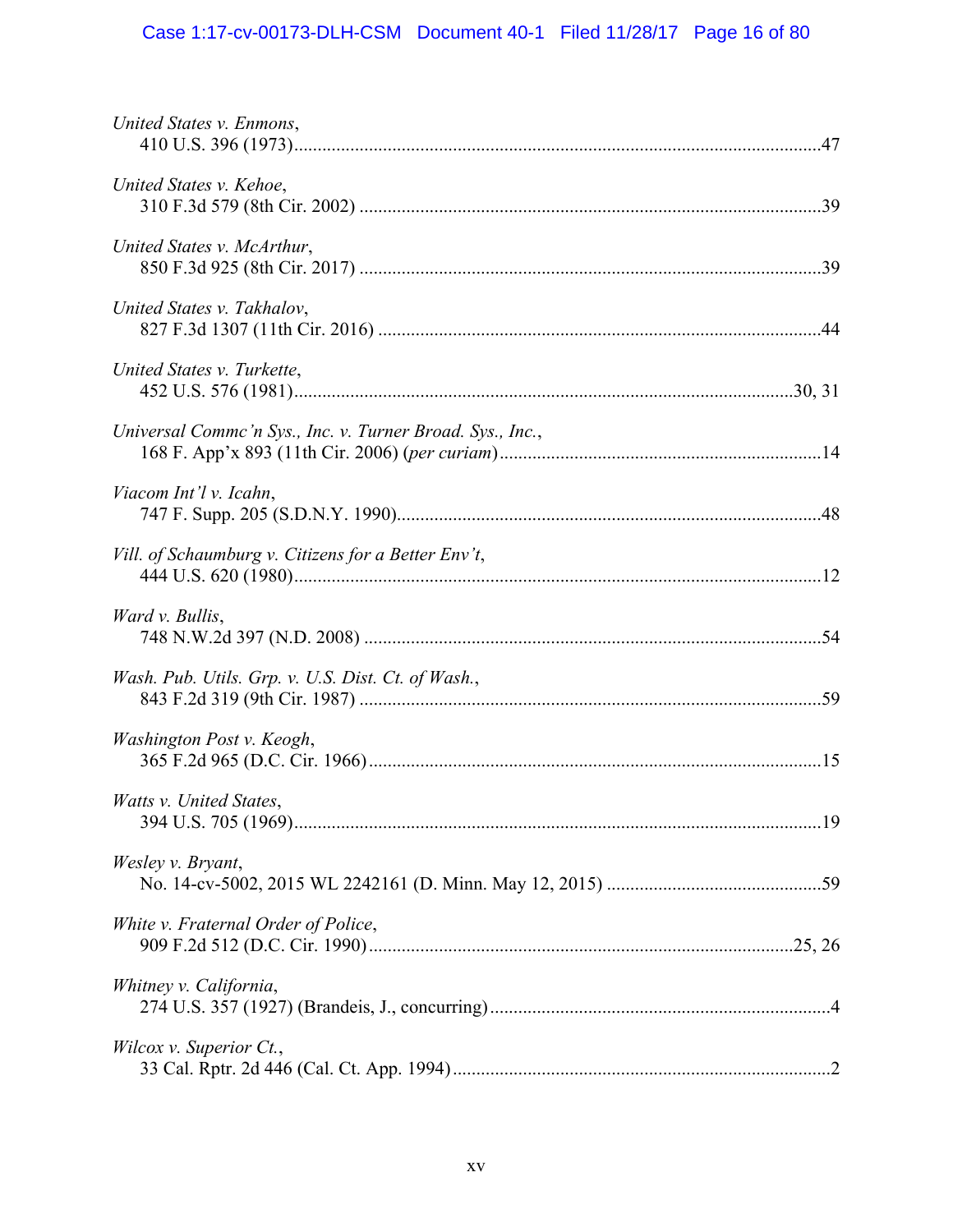| Wilkow v. Forbes, Inc.,<br>No. 99 C 3477, 2000 WL 631344 (N.D. Ill. May 15, 2000), aff'd, 241 F.3d |  |
|----------------------------------------------------------------------------------------------------|--|
|                                                                                                    |  |
| Williams v. Mohawk Indus.,                                                                         |  |
| Wisdom v. First Midwest Bank, of Poplar Bluff,                                                     |  |
| Zappin v. Daily News, L.P.,                                                                        |  |
| Zutz v. Kamrowski,                                                                                 |  |
| <b>Federal Statutes</b>                                                                            |  |
|                                                                                                    |  |
|                                                                                                    |  |
|                                                                                                    |  |
|                                                                                                    |  |
|                                                                                                    |  |
|                                                                                                    |  |
|                                                                                                    |  |
|                                                                                                    |  |
|                                                                                                    |  |
|                                                                                                    |  |
|                                                                                                    |  |
| <b>State Statutes</b>                                                                              |  |
|                                                                                                    |  |
|                                                                                                    |  |
|                                                                                                    |  |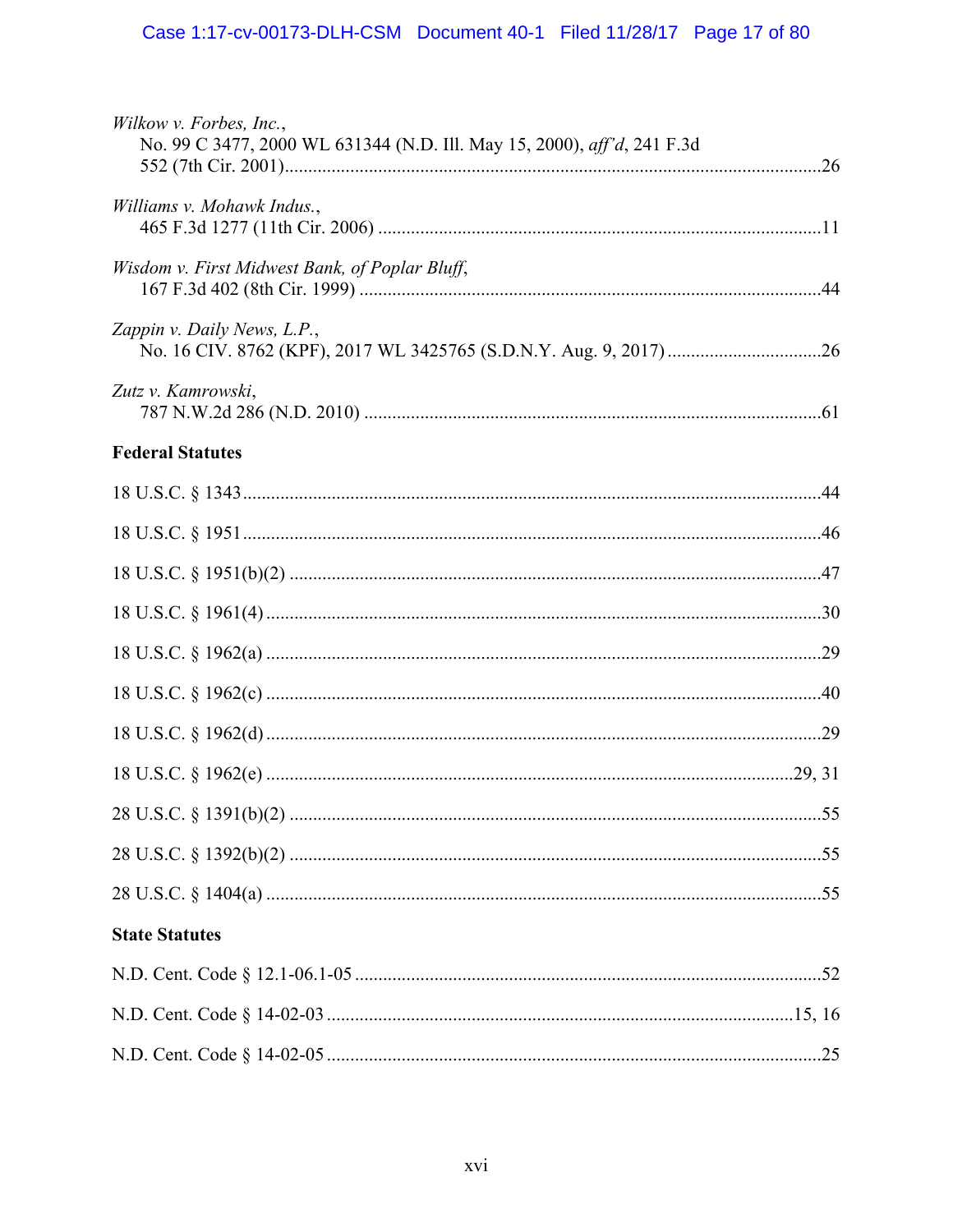## **Rules**

| <b>Constitutional Provisions</b>                                                                                                                    |  |
|-----------------------------------------------------------------------------------------------------------------------------------------------------|--|
|                                                                                                                                                     |  |
| <b>Other Authorities</b>                                                                                                                            |  |
|                                                                                                                                                     |  |
|                                                                                                                                                     |  |
| https://theintercept.com/2017/11/15/dakota-access-pipeline-dapl-tigerswan-                                                                          |  |
| https://www.bloomberg.com/news/articles/2017-08-28/how-a-corporate-assault-                                                                         |  |
| https://www.cnbc.com/video/2017/08/25/we-were-greatly-harmed-lost-millions-                                                                         |  |
| https://www.nrk.no/sapmi/sparebank-1-selger-seg-ut-fra-omstridt-oljerorledning-                                                                     |  |
| https://www.reuters.com/article/us-energy-transf-lawsuit-nordics/nordic-<br>investors-reject-dakota-pipeline-operators-allegations-idUSKCN1B928V 52 |  |
| https://www.theguardian.com/us-news/video/2016/aug/29/north-dakota-oil-                                                                             |  |
| https://www.washingtonpost.com/news/morning-mix/wp/2016/11/01/dakota-<br>access-protesters-accuse-police-of-putting-them-in-dog-kennels-marking-    |  |
|                                                                                                                                                     |  |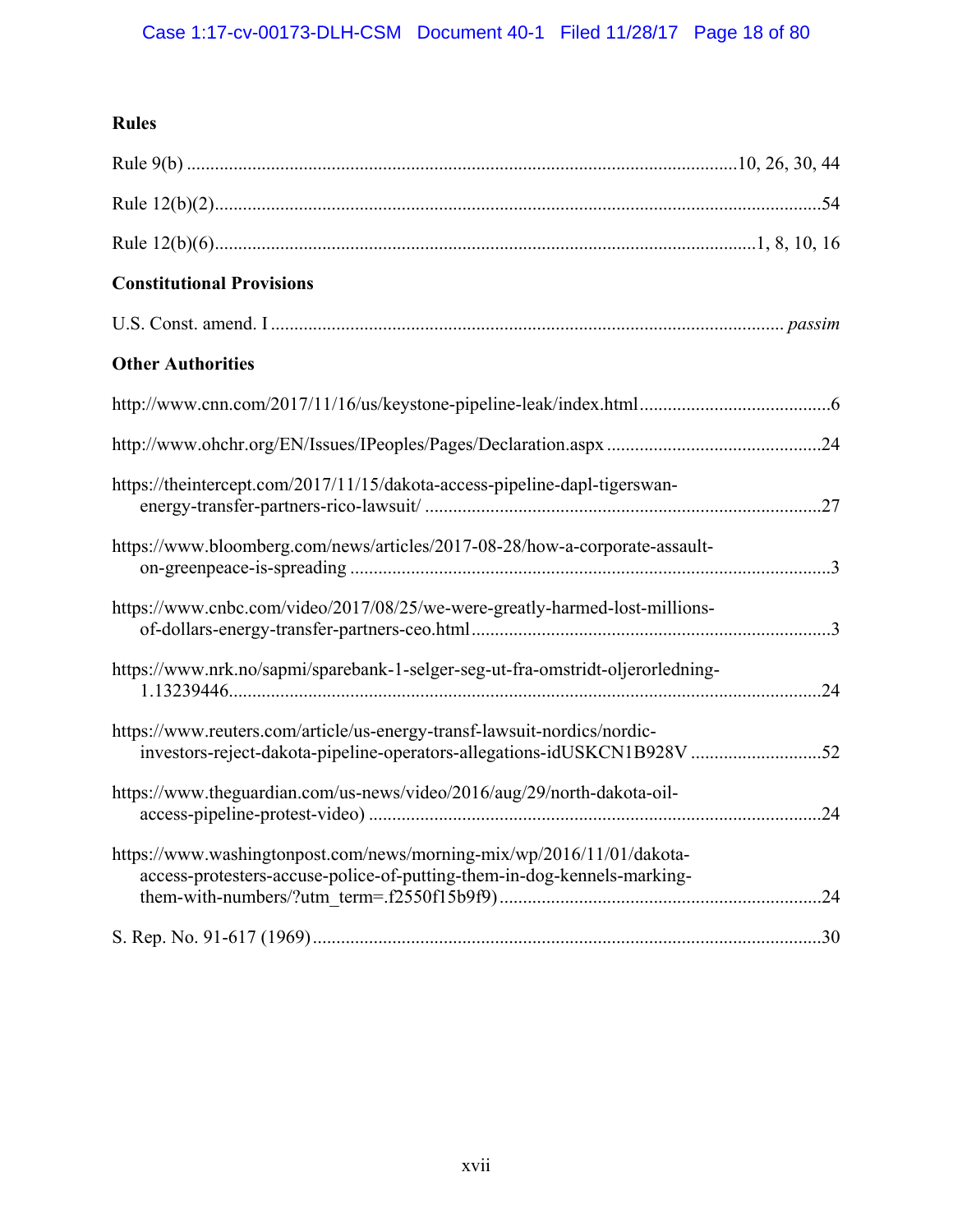Defendants Greenpeace International ("GPI") and Greenpeace, Inc. ("GP Inc.") (collectively "Greenpeace" or "Greenpeace Defendants") bring this motion under Rule 12(b)(6) to dismiss in its entirety and with prejudice the Complaint of Energy Transfer Equity, L.P. ("ETE") and Energy Transfer Partners, L.P. ("ETP") (collectively, "Energy Transfer").

## **INTRODUCTION**

Energy Transfer is a multi-billion dollar company based in Texas that derives its revenue from use of propane and natural gas, and owns over 70,000 miles of gas and crude oil pipelines. One of its subsidiaries, Dakota Access LLC, curiously not a plaintiff in this case, is the direct owner of a 75% interest in the Dakota Access Pipeline ("DAPL"), a 1,172-mile-long crude oil pipeline that runs from the oil fields in northwest North Dakota, across South Dakota and Iowa, and terminating in Illinois. The project has generated widespread controversy, including criticism and protests from Native American tribes beginning in the spring of  $2016$ , leading to increasingly larger protests involving a wide range of groups and individuals in the fall and winter of 2016-2017.

Despite the vigorous criticisms and protests, and to the dismay of many observers, Dakota Access LLC plowed ahead with construction and DAPL was completed in early 2017, and is now operational, although many legal cases involving protestors, the actions of private security forces retained by Energy Transfer, and federal oversight of the project still linger in the courts. Several months after the pipeline began operations, and after many months of apparently secret investigations by an unlicensed security firm, *see infra* n. 30, Energy Transfer brought the instant case, alleging that the lawful protests violated the Racketeer Influenced and Corrupt Organizations Act ("RICO"), and attempting to place full responsibility for the DAPL protests

<sup>&</sup>lt;sup>1</sup> Plaintiff does not appear to dispute this timeline, alleging the RICO "enterprise" began in April 2016, although as discussed *infra* § A.3.b.iii, it alleges no acts by that enterprise until four months later.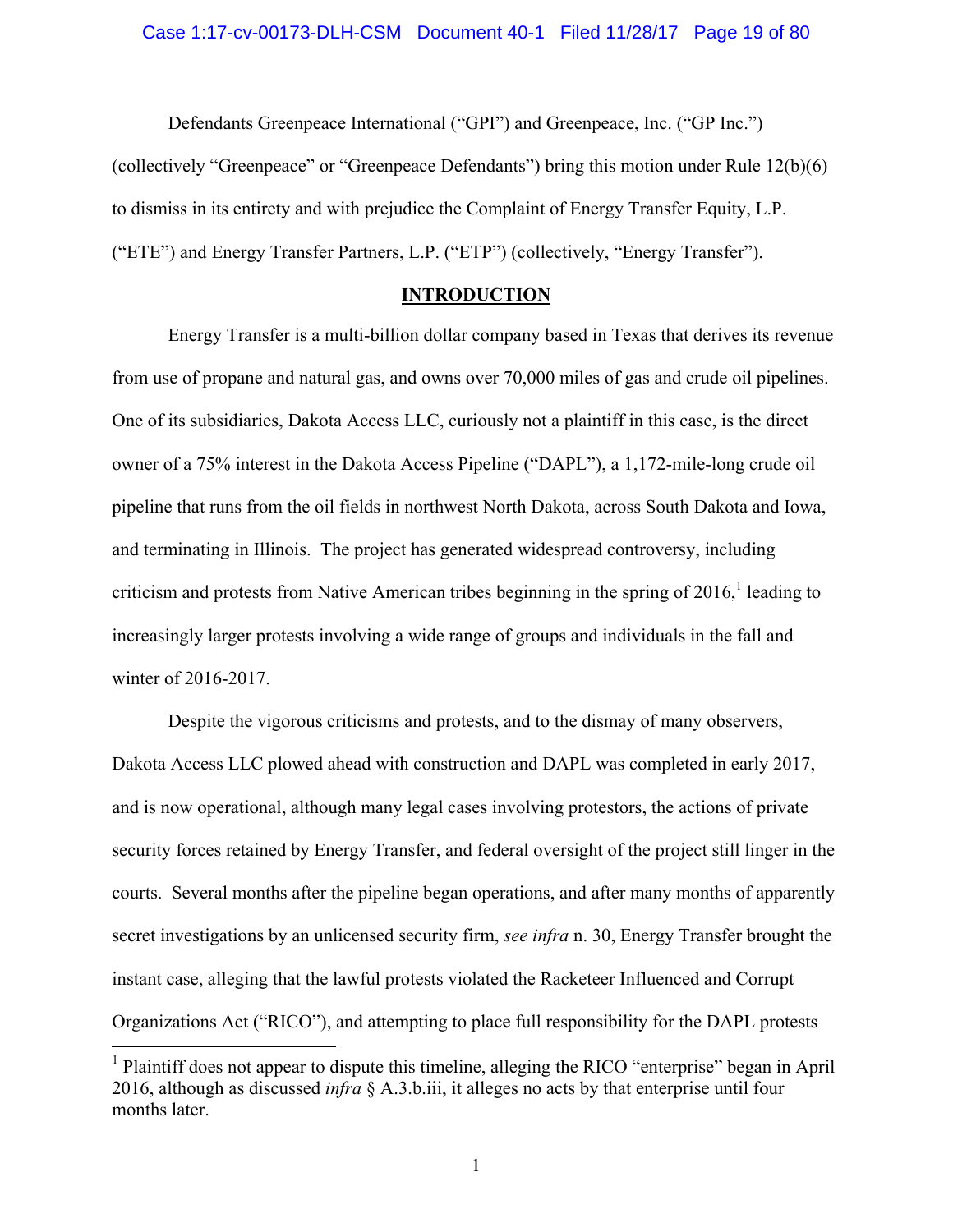#### Case 1:17-cv-00173-DLH-CSM Document 40-1 Filed 11/28/17 Page 20 of 80

on two environmental organizations, Greenpeace and BankTrack, and an unincorporated association, EarthFirst!. However, despite gallons of ink spilled in the 228-page, 442-paragraph Complaint, on careful review it becomes obvious that all Energy Transfer is really complaining about is garden-variety environmental advocacy, not a criminal conspiracy.

Since the early days of this nation, advocates seeking to advance issues of civic importance through public speech and demonstration have faced attempted suppression through defamation law and similar causes of action targeting speech. In modern times, large corporations like Energy Transfer have opposed critical speech through aggressive litigation tactics. Some of the earliest such cases targeted environmental groups. *See Sierra Club v. Butz*, 349 F. Supp. 934 (N.D. Cal. 1972); *Wilcox v. Superior Ct.*, 33 Cal. Rptr. 2d 446, 449 (Cal. Ct. App. 1994). As the Supreme Court has stated, however, "[s]peech does not lose its protected character . . . simply because it may embarrass others or coerce them into action." *NAACP v. Claiborne Hardware Co.*, 458 U.S. 886, 910 (1982); *see also Beverly Hills Foodland, Inc. v. United Food & Commercial Workers Union, Local 655*, 39 F.3d 191, 195 (8th Cir. 1994). To this end, the courts, as well as state legislatures, have developed legal tests and statutes designed to give full strength to the First Amendment and flush out meritless lawsuits before the burdens and costs of litigation have a chilling effect on public debate.

Nevertheless, aggressive attacks by large corporations on environmental advocates have not disappeared, and a disturbing new tactic has emerged: The use of RICO to silence prototypical speech activity by public advocates. The purpose of these suits, four of which have now been filed (three against Greenpeace and other environmental groups and one against the press) is not to vindicate Plaintiff's rights, but to give ordinary defamation claims a sinister gloss, attempt to use RICO allegations as a basis for avoiding early motions to dismiss based on First Amendment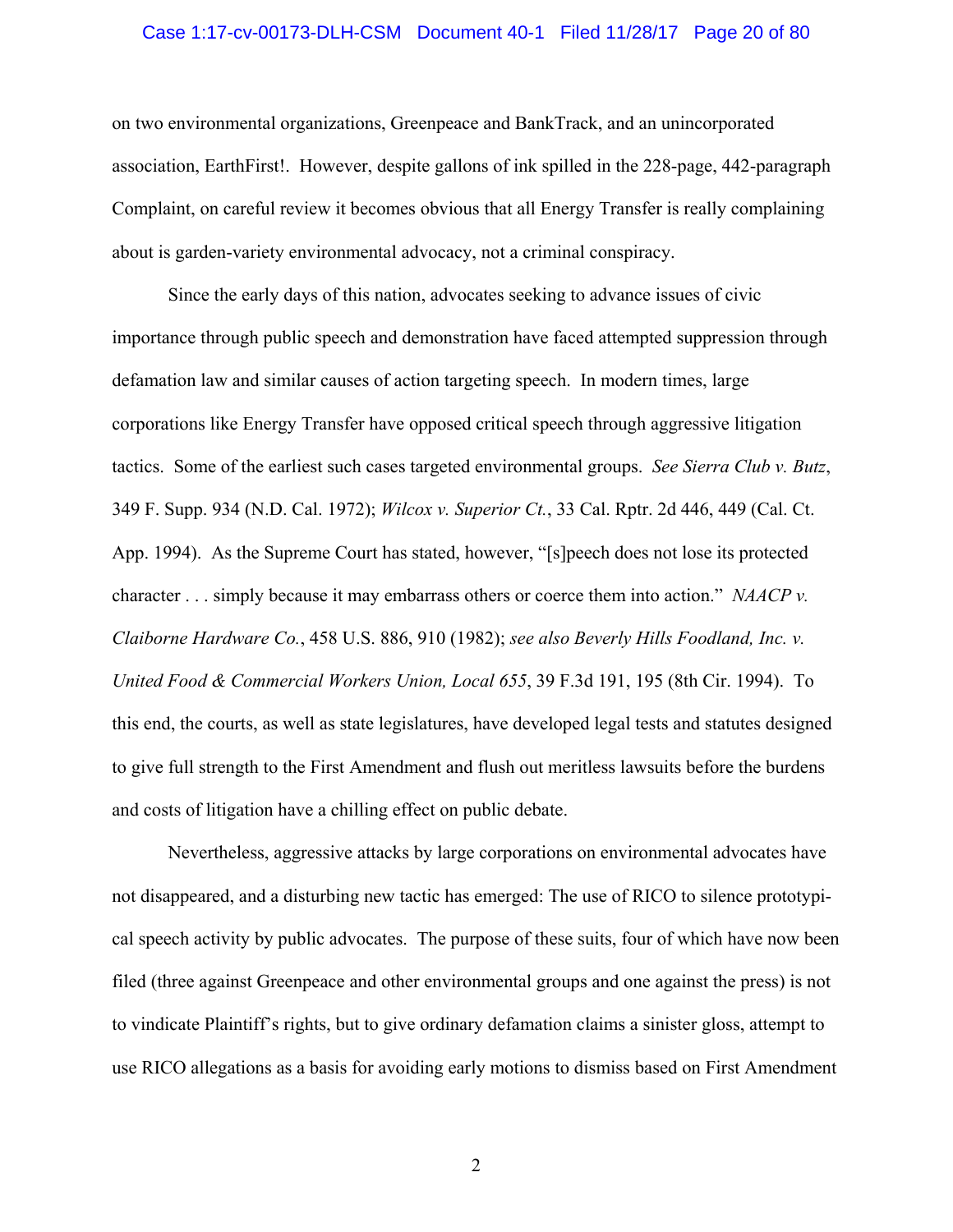### Case 1:17-cv-00173-DLH-CSM Document 40-1 Filed 11/28/17 Page 21 of 80

protections, and wield the threat of attorney's fees and obtain treble damages. So far, this effort has failed. The new litigation tactic, initially developed by the same law firm that represents Energy Transfer in the instant case – a law firm that has already sued Greenpeace on behalf of a major timber company, Resolute Forest Products, and has threatened to bring more such suits<sup>2</sup> – has been rejected three times this year by courts on motions to dismiss.<sup>3</sup> It is incumbent upon every court that faces these baseless claims to ensure a robust arena for political speech and weed out efforts to suppress critical speech masquerading as RICO claims.

Although the Complaint identifies dozens of purported "enterprise members," it singles out only three environmental groups as defendants. In the case of Greenpeace, the factual allegations are strikingly thin, and indeed almost 90% of the Complaint is directed towards the acts of parties other than Greenpeace. The Complaint is silent as to why Energy Transfer chose to sue Greenpeace here, although Energy Transfer's CEO has suggested it was to send a signal to environmental groups about their activism, $<sup>4</sup>$  and in light of the prior case brought against</sup> Greenpeace by Energy Transfer's law firm, it appears clear that Greenpeace is being targeted by repeated lawsuits for the precise purpose of chilling its speech.

The Complaint alleges that Greenpeace published articles, social media posts, and letters, and supported food and clothing drives for individuals protesting construction of DAPL – but these activities are based entirely on Greenpeace's well-supported, public opinions about the impact of

<sup>2</sup> *See* https://www.bloomberg.com/news/articles/2017-08-28/how-a-corporate-assault-ongreenpeace-is-spreading.

<sup>3</sup> *See infra* at 7-9; *Goldstein v. Climate Action Network, et al.*, No. 16-cv-00211-C, ECF No. 142 (N.D. Tex. June 12, 2017); *Hollander v. CBS News Inc.*, 16 Civ. 6624 (PAE), 2017 WL 1957485 (S.D.N.Y. May 10, 2017) ("The First Amendment, and first principles of constitutional law, bar this lawsuit.").

<sup>4</sup> *See* https://www.cnbc.com/video/2017/08/25/we-were-greatly-harmed-lost-millions-of-dollarsenergy-transfer-partners-ceo.html ("we've got to do something . . . everybody's afraid of these environmental groups and the fear that it may look wrong if you . . . fight back with these people.").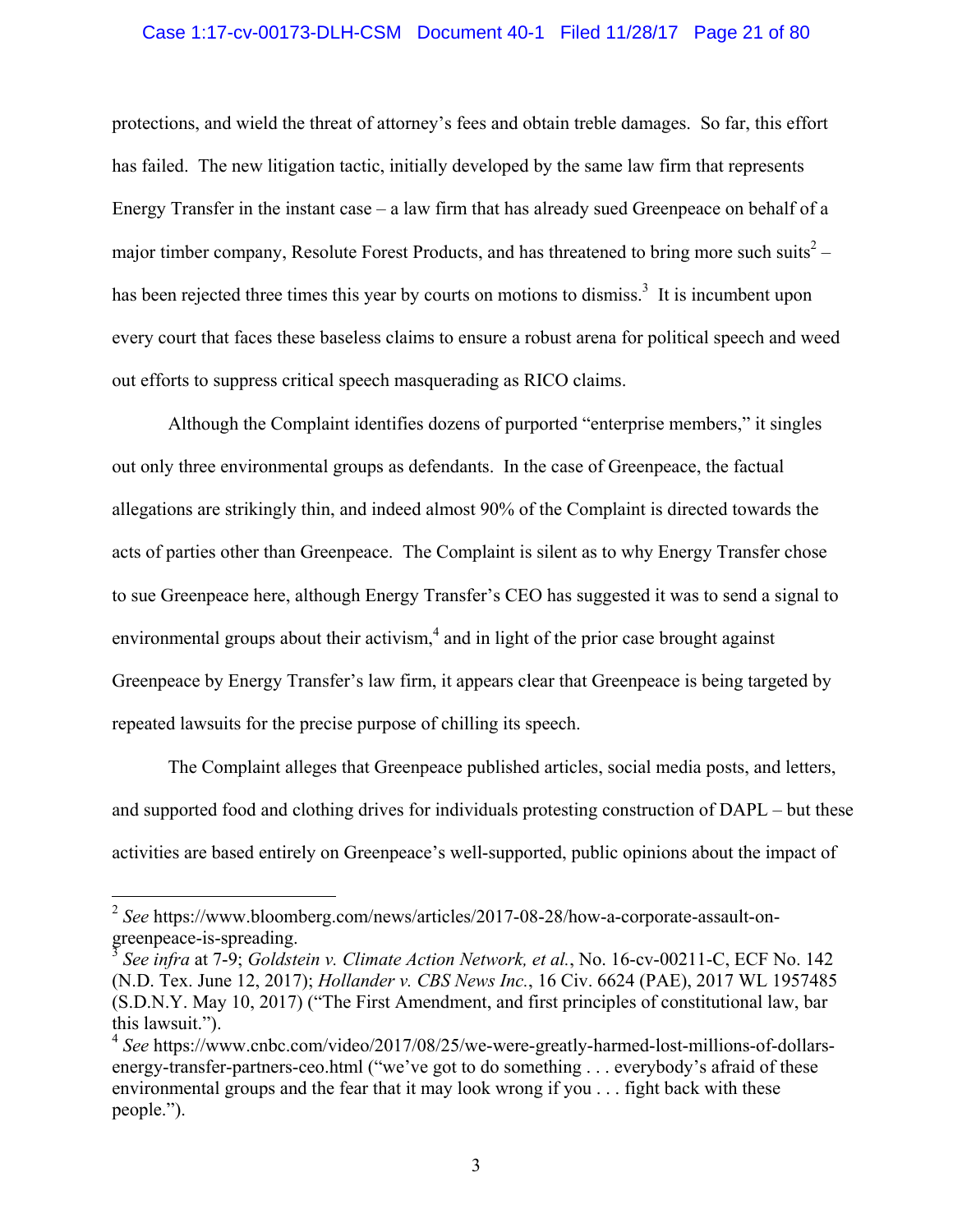#### Case 1:17-cv-00173-DLH-CSM Document 40-1 Filed 11/28/17 Page 22 of 80

the fossil fuel pipeline on the environment and Indigenous peoples. Although Energy Transfer cites a host of other acts, from drug trafficking to physical sabotage, supposedly taken by nonparties with no connection to Greenpeace that it chose not to name as defendants, Greenpeace's alleged activities resound in speech. Energy Transfer's "remedy" for such speech is not a RICO suit, but rather "the time-honored, out-of-court, remedy that Justice Brandeis famously identified nearly a century ago" – "more speech." *Hollander v. CBS News Inc.*, 2017 WL 1957485, at \*4 (quoting *Whitney v. California*, 274 U.S. 357, 377 (1927) (Brandeis, J., concurring)).

Energy Transfer's attempt to tie Greenpeace to a RICO scheme must fail in the face of the full panoply of First Amendment protections. *Smith v. Arkansas State Highway Emp., Local 1315*, 441 U.S. 463 (1979). Indeed, Energy Transfer is quite literally trying to transform First Amendment-guaranteed associational rights into criminal affiliations under RICO. When the Court closely scrutinizes Energy Transfer's factual assertions, it will become abundantly clear that Greenpeace's activities are what they seem: Constitutionally-protected expression.

Turning to the specific deficiencies in Energy Transfer's pleading; the Complaint alleges 238 defamatory statements, of which only 77 were made by named parties. Of those, *only 47 statements by Greenpeace are actually in suit, and those statements appeared in just 33 Greenpeace publications*. Upon review of those statements, Energy Transfer's defamation claim fails because (1) Greenpeace's speech is traditional advocacy, which is fully protected by the First Amendment; (2) the challenged statements constitute protected opinion; (3) Energy Transfer cannot plausibly plead Greenpeace published the statements with actual malice, the requisite and "daunting" degree of fault; and (4) many of Greenpeace's statements are privileged fair reports of official government proceedings.

Plaintiff's RICO claims also fail. First, by identifying multiple parties but only suing a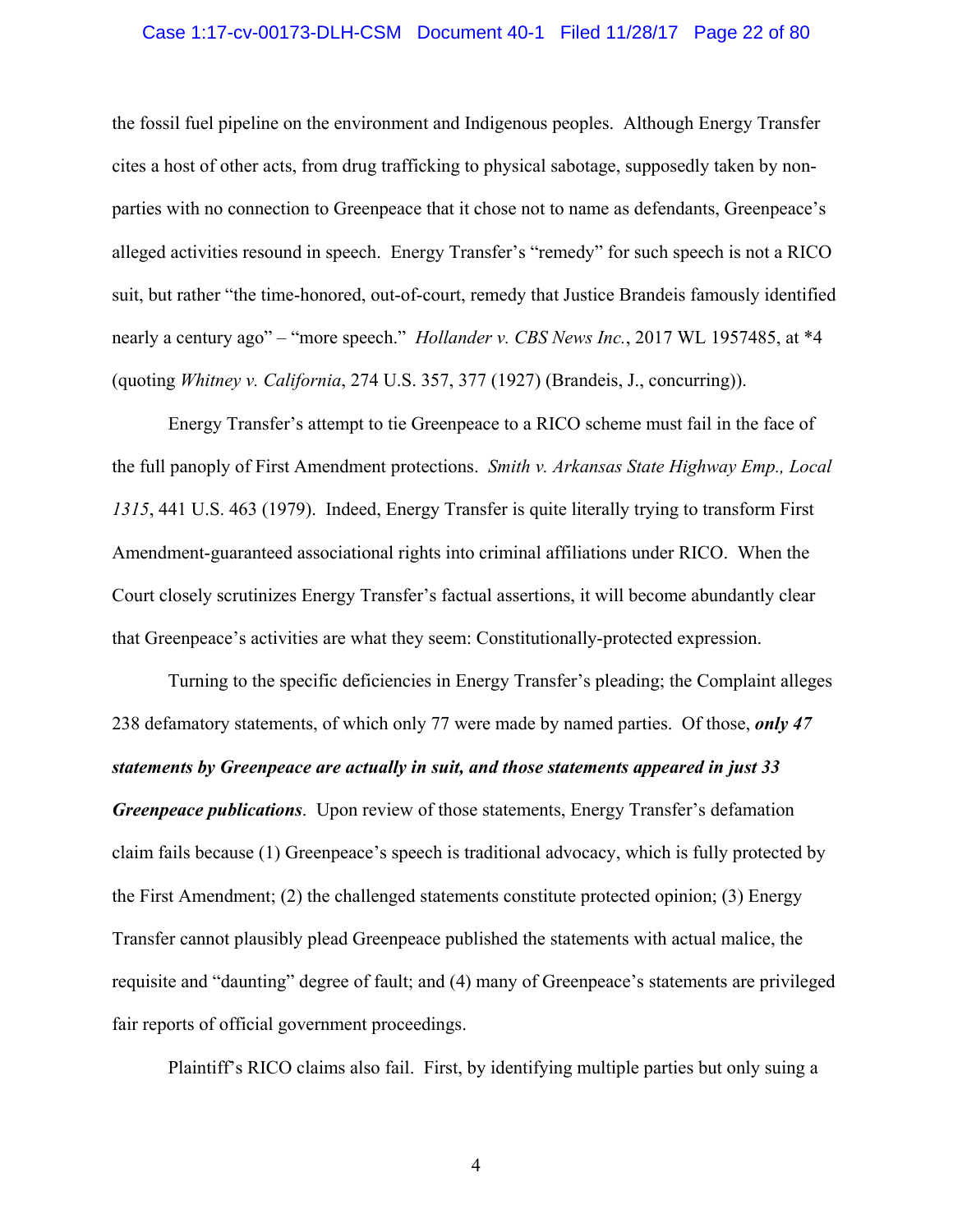#### Case 1:17-cv-00173-DLH-CSM Document 40-1 Filed 11/28/17 Page 23 of 80

few, Energy Transfer is attempting to create the illusion of a vast cabal comprised of virtually every entity to have taken issue with or protested DAPL, but it fails to plausibly allege the existence of such an enterprise, much less connect Greenpeace to that enterprise. Specifically, Energy Transfer has not plausibly alleged any relevant relationships between the purported members; any common criminal purpose cognizable under RICO; that any entity manages or operates this alleged enterprise or that it had continuity through a pattern of racketeering activity. Second, any RICO "predicate acts" alleged to have been committed by Greenpeace are nothing more than allegedly false public statements. Defamation has been held not to be a predicate act and merely relabeling defamation claims as RICO violations will not otherwise save the fatally flawed defamation claim. Finally, Energy Transfer has not pled any direct damages to Energy Transfer flowing from Greenpeace's purported actions and, therefore, lacks standing.

In light of the potentially stigmatizing effect that even baseless RICO claims may have on defendants, especially given the threat of treble damages, this Court should follow the example of the district court in the *Resolute v. Greenpeace* case, *see infra* at 7-9, and dismiss Energy Transfer's claims in their entirety. Failure to do so will undeniably chill speech across a wide swath of public advocacy in the United States.

#### **FACTUAL BACKGROUND**

## **A. THE INSTANT LAWSUIT**

## **1. PARTIES**

### **a. Greenpeace Entities**

Greenpeace is a network of independent non-profit legal entities with nearly 3 million individual supporters globally. The 26 national and regional Greenpeace organizations ("NROs") pursue environmental conservation on many fronts, across many campaigns, without relying on financial support from corporations or government. *See* Declaration of Lacy H.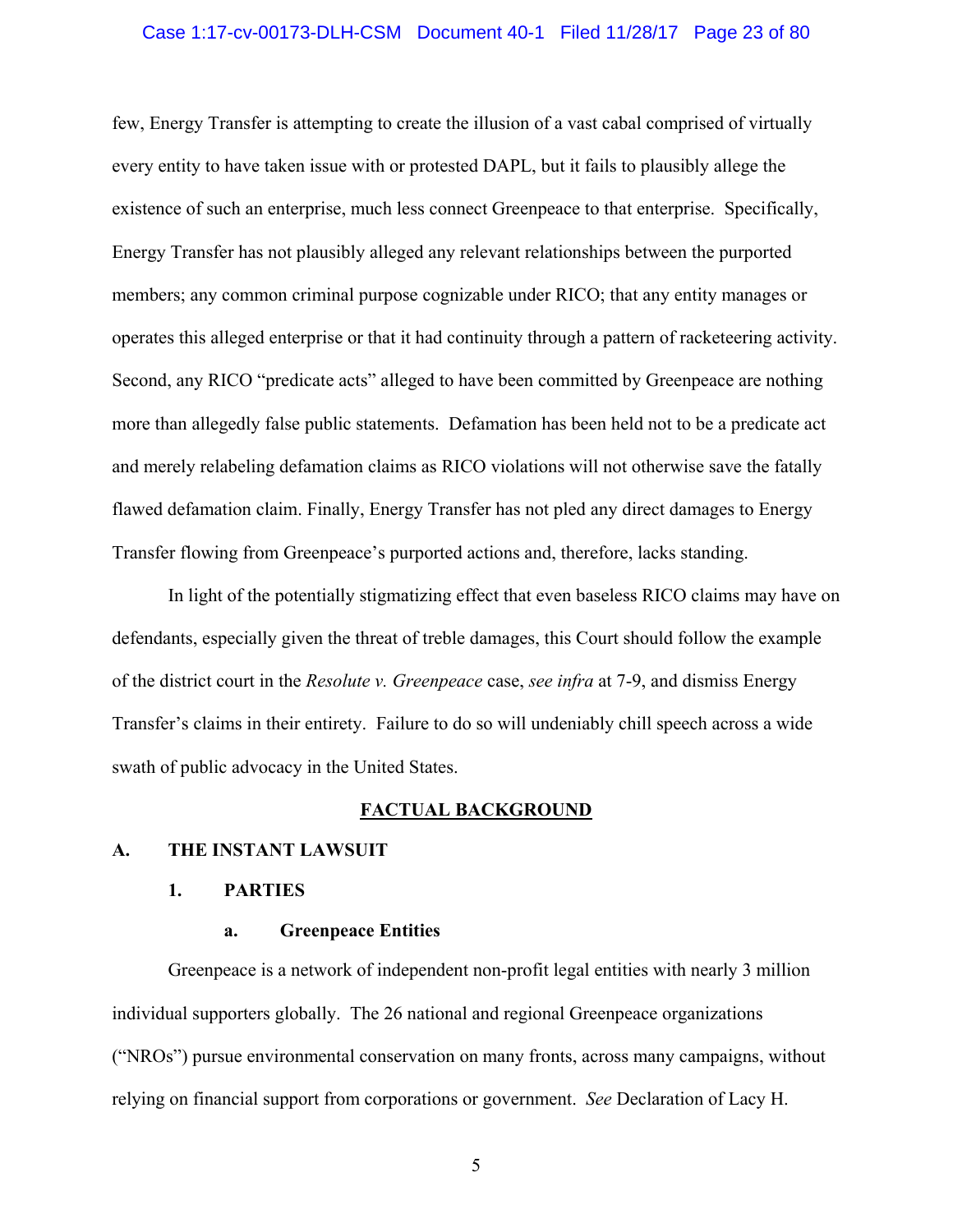#### Case 1:17-cv-00173-DLH-CSM Document 40-1 Filed 11/28/17 Page 24 of 80

Koonce, III ("Koonce Decl.") Ex. 1. Indeed, Greenpeace's funding is nearly all provided by small, individual donations from 250,000 members in the U.S. and 2.8 million members worldwide. *Id.* GPI, whose ambit is limited to top-line global issues and strategies and whose governance structure is based on voting rights held by the NROs, is based in Netherlands. *Id.* GPI is involved in setting the current overarching global campaign goals, which include climate and energy, oceans, forests, sustainable agriculture and toxics, but each NRO develops its own national campaign strategy for advancing those goals. *Id.* GP Inc. is the independent, non-profit entity that oversees all campaign activities in the United States. *See id*.; Declaration of Thomas W. Wetterer.

For four decades, Greenpeace has been campaigning for a green and peaceful future for the Earth by investigating, exposing, and confronting environmental abuse, championing environmentally responsible solutions, and advocating for the rights and well-being of all people, including Indigenous groups. Greenpeace's current global campaigns are: Saving the Arctic, Protecting Forests, Fighting Global Warming, Protecting Our Oceans, Living Toxic-Free, Promoting Sustainable Agriculture, and Defending Democracy. Greenpeace has long publicly objected to, and protested against, the construction of oil and gas pipelines because they perpetuate reliance on and expansion of the use of fossil fuels, and represent a potential source of toxic spills. Greenpeace's specific advocacy against DAPL thus fits within its mission, which includes similar advocacy against the Keystone Pipeline that suffered a recent major leak of some 210,000 gallons of oil in South Dakota, the consequences and environmental impacts of which are still being assessed. $5$ 

### **b. Plaintiff**

 $\overline{a}$ 

There are two direct owners of DAPL: Dakota Access, LLC (75%) and Phillips 66

 $5 \frac{\text{http://www.cnn.com/2017/11/16/us/keystone-pipeline-leak/index.html}}{$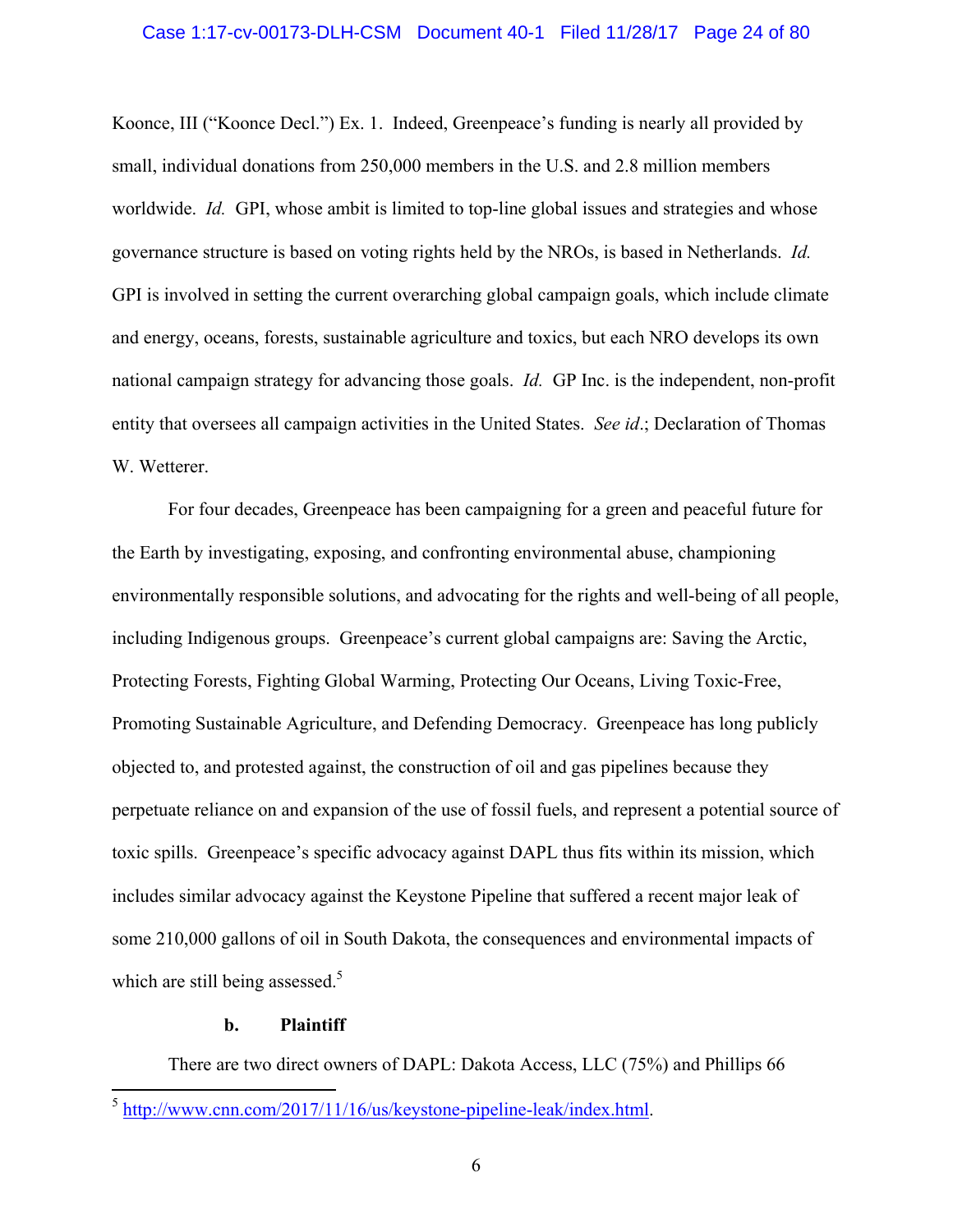(25%). Koonce Decl. Ex. 2. Neither are plaintiffs here. Rather, this action was brought by ETP and its wholly-owned subsidiary ETP, Delaware partnerships headquartered in Texas.

### **c. Other Parties and Non-Parties**

In addition to GPI and GP Inc., Energy Transfer has sued Greenpeace Fund ("GP Fund"), BankTrack, EarthFirst!, and a number of Jane and John Does. The Complaint also identifies a large number of purported "enterprise members," including three other Greenpeace NROs (from the Netherlands, Japan, and Switzerland) and three Greenpeace employees, among many others. As discussed *infra* § A.3.b, Energy Transfer deliberately blurs the lines between the named parties, the supposed enterprise members, and non-parties – purposely obscuring the statements or acts attributable to each. Remarkably, of the 238 purported defamatory or fraudulent statements in suit, nearly 70% of those statements were allegedly made by non-parties. *See infra* § A.2.b.

## **B. THE SRST LAWSUIT**

In its Complaint, Energy Transfer discusses at length a lawsuit brought by the Standing Rock Sioux Tribe ("SRST") and other plaintiffs against the U.S. Army Corps of Engineers ("USACE") in the U.S. District Court for the District of Columbia, No. 16-1534 (D.D.C.) (the "SRST Lawsuit"). Energy Transfer portrays this case as a sham lawsuit brought by "enterprise member" Earthjustice to exploit the SRST and raise money, even though the ongoing action has resulted in the remand of the USACE's environmental analysis to the agency for reconsideration because it "did not adequately consider the impacts of an oil spill on fishing rights, hunting rights, or environmental justice, or the degree to which the pipeline's effects are likely to be highly controversial." *Standing Rock Sioux Tribe v. U.S. Army Corps of Engineers*, 2017 WL 2573994, at \*1-2 (D.D.C. June 14, 2017).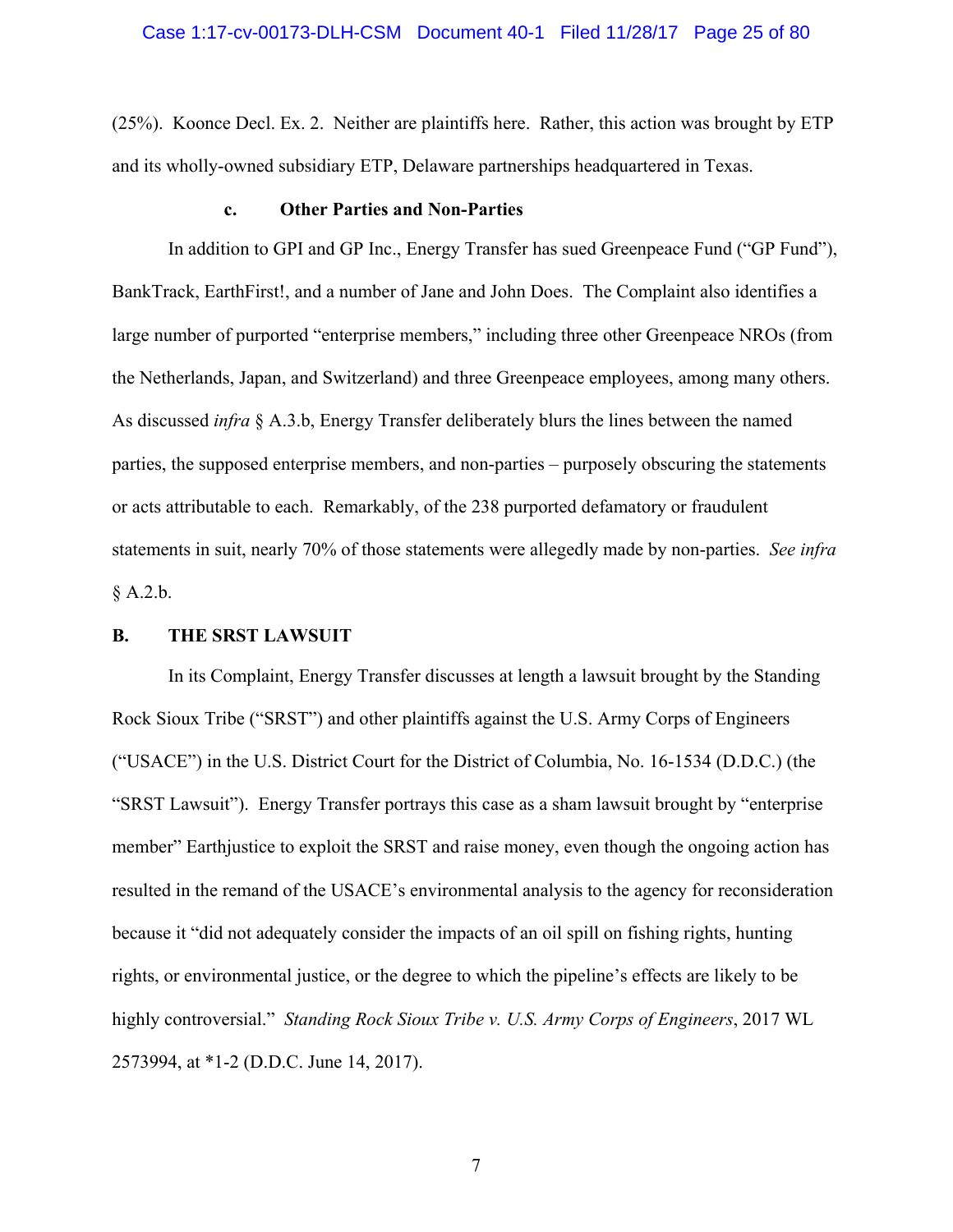## **C. THE** *RESOLUTE v. GREENPEACE* **LAWSUIT AND DISMISSAL**

In a recent case initially brought in the Southern District of Georgia, Resolute Forest Products, Inc., a timber conglomerate using the same counsel representing Energy Transfer here, sued Greenpeace, another environmental advocacy organization, and several of their employees on grounds conspicuously similar to those advanced by Energy Transfer. Resolute alleged that the non-profits fraudulently profited from donations based on false information about Resolute's environmental practices, and asserted claims for violation of RICO and state law claims of defamation, racketeering, conspiracy, and tortious interference. Defendants moved for dismissal under Rule 12(b)(6), to strike Resolute's pleading under the Georgia anti-SLAPP statute, and to transfer venue. The court stayed discovery pending the outcome on the motions, stating that "[b]ased on a preliminary peek at the defense motions," it found "an immediate and clear possibility of rulings that would dismiss some or all of the claims and/or Defendants," and it made "little sense to forge ahead with full discovery … especially … in light of the complaint's grand scope of factual allegations, claims, and defendants." *Resolute Forest Prod., Inc. v. Greenpeace Int'l*, No. CV 116-071, 2016 WL 9308015, at \*1 (S.D. Ga. Sept. 22, 2016).

The Georgia court subsequently granted defendants' motion to transfer the case for improper venue to the Northern District of California because Resolute had not proven that a substantial part of the events giving rise to its claims occurred in the Southern District of Georgia. *Resolute Forest Prod., Inc. v. Greenpeace Int'l*, No. CV 116-071, 2017 WL 2126323 (S.D. Ga. May 16, 2017). The court found venue was proper in the Northern District of California because the Greenpeace employees who made the majority of the challenged statements resided or worked regularly in San Francisco area, such that "a substantial part of the events giving rise to Plaintiffs' claims occurred in the Northern District of California." *Id.* at \*2.

After transfer to the Northern District of California, Judge Jon Tigar dismissed the action,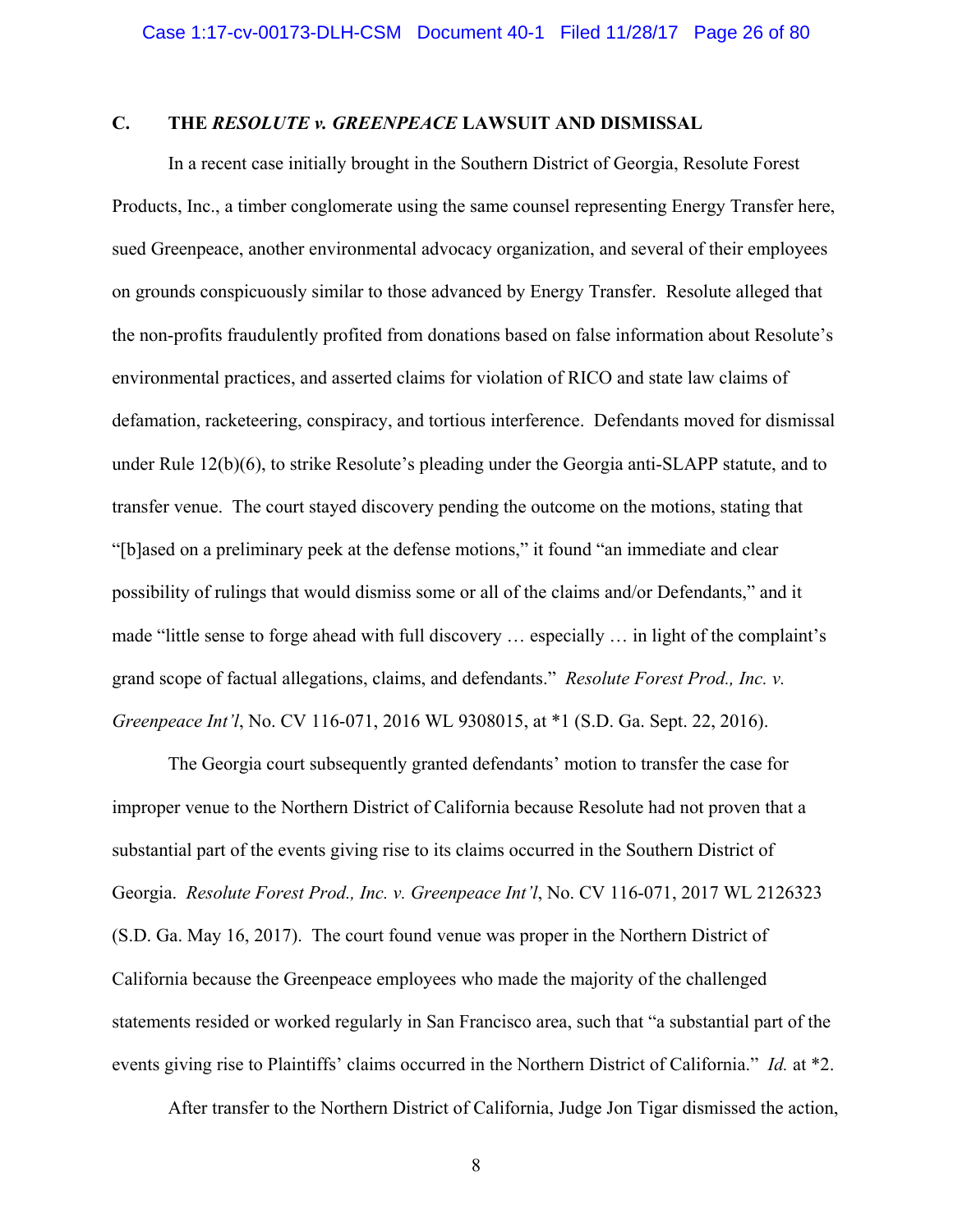#### Case 1:17-cv-00173-DLH-CSM Document 40-1 Filed 11/28/17 Page 27 of 80

in its entirety, with leave to amend. *Resolute Forest Prods., Inc. v. Greenpeace Int'l*, No. 17- CV-02824-JST, 2017 WL 4618676 (N.D. Cal. Oct. 16, 2017) ("*Resolute*"). Despite Resolute's attempt to make its RICO claims the focus of the case, the court first addressed the defamation count, holding that the plaintiff was a limited purpose public figure whose record on the environment was the center of a public debate, and that it had failed to plausibly plead with the requisite specificity that the defendants acted with actual malice. *Id*. at \*6-8. The court also held that many of the statements were shielded by the First Amendment as not provably false, statements of opinion based on disclosed facts, and/or "obviously overemphatic" language. *Id*. at \*9. As many statements concerned matters of scientific debate, noting that "Greenpeace's publications at issue rely on scientific research or fact," the court concluded "[t]he academy, and not the courthouse, is the appropriate place to resolve scientific disagreements of this kind." *Id*.

The court dismissed Resolute's RICO claims as they fell "far short" of the applicable heightened pleading requirements and failed to show proximate cause because the alleged fraud was against donors, not Resolute. *Id*. at \*10-11. The court rejected the claim that Greenpeace's communications to Resolute's customers contributed to the harm and amounted to extortion, concluding the plaintiff did not sufficiently plead proximate cause or extortion as a predicate act. *Id*. The court granted the defendants' motions to strike pursuant to California's anti-SLAPP statute, finding defendants were entitled to attorneys' fees on each state law claim. *Id*. at \*12-14. The court concluded that defendants "were involved in protected activity with respect to Resolute's state claims," on concerns regarding "environmental harm," a "matter of public interest for the purposes of anti-SLAPP." *Id*. at \*13.

## **ARGUMENT**

## **A. THE COMPLAINT SHOULD BE DISMISSED FOR FAILURE TO STATE A CLAIM**

Despite its attempts to disguise its claims as more far-reaching, Energy Transfer's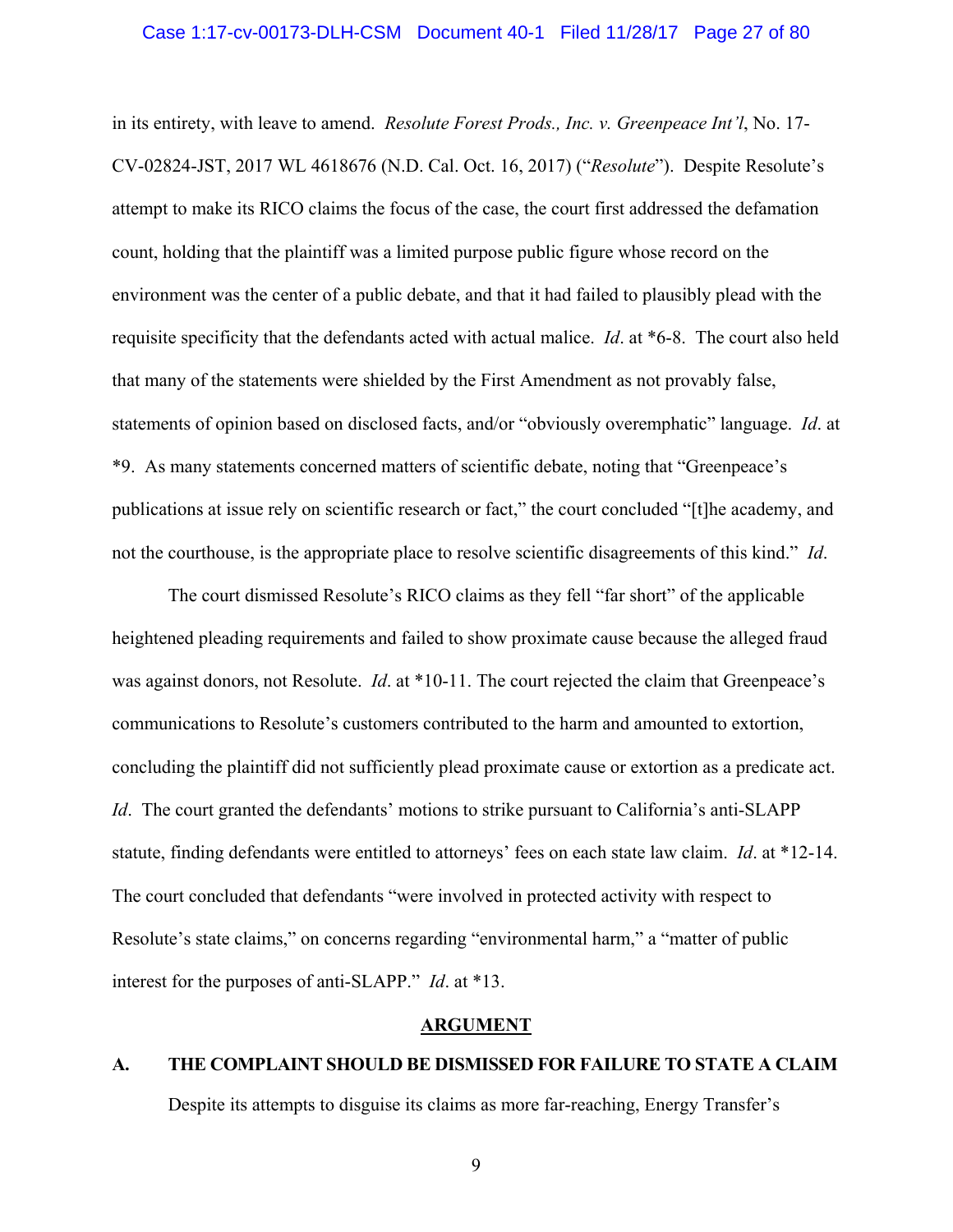#### Case 1:17-cv-00173-DLH-CSM Document 40-1 Filed 11/28/17 Page 28 of 80

allegations boil down to nothing more than a mere defamation claim directed to Greenpeace's public advocacy, which is fully protected under the First Amendment.

## **1. Applicable Pleading Standards**

While on a Rule 12(b)(6) motion courts assume as true all alleged facts and construe reasonable inferences favorably to plaintiff, a complaint "must contain facts with enough specificity 'to raise a right to relief above the speculative level.'" *U.S. ex rel. Raynor v. Nat'l Rural Utils Coop.*, 690 F.3d 951, 955 (8th Cir. 2012) (citing *Bell Atl. Corp. v. Twombly*, 550 U.S. 544, 555 (2007)). "To survive a motion to dismiss, a complaint must contain sufficient factual matter, accepted as true, to 'state a claim to relief that is plausible on its face.'" *Ashcroft v. Iqbal*, 556 U.S. 662, 678 (2009) (citing *Twombly*, 550 U.S. at 570). Neither "[a] pleading that offers 'labels and conclusions' or 'a formulaic recitation of the elements of a cause of action'" nor "'naked assertion[s]' devoid of 'further factual enhancement'" meet the plausibility standard. *Magee v. Trustees of Hamline Univ., Minn.*, 747 F.3d 532, 535 (8th Cir 2014) (citations omitted).

Fraud claims, including RICO claims sounding in fraud, must meet the higher pleading standard set forth in Rule 9(b). *Murr Plumbing, Inc. v. Scherer Bros. Fin. Servs. Co.*, 48 F.3d 1066, 1069 (8th Cir. 1995) (citing *Flowers v. Cont'l Grain Co.*, 775 F.2d 1051, 1054 (8th Cir. 1985)); *Crest Constr. II, Inc. v. Doe*, 660 F.3d 346, 353 (8th Cir. 2011); *Olin v. Dakota Access, LLC*, No. 1:17-CV-007, 2017 WL 4532581, at \*3-4 (D.N.D. Oct. 10, 2017). Because all of the RICO claims pled against Greenpeace sound in fraud, Energy Transfer's allegations must be scrutinized to determine if they adequately set forth circumstances constituting fraud, including "the time, place and contents of false representations, as well as the identity of the person making the misrepresentation and what was obtained or given up thereby." *Bennett v. Berg*, 685 F.2d 1053, 1062 (8th Cir. 1982); *see also supra* at 7-9; *infra* § A.3.

Several independent considerations further support the careful scrutiny of Energy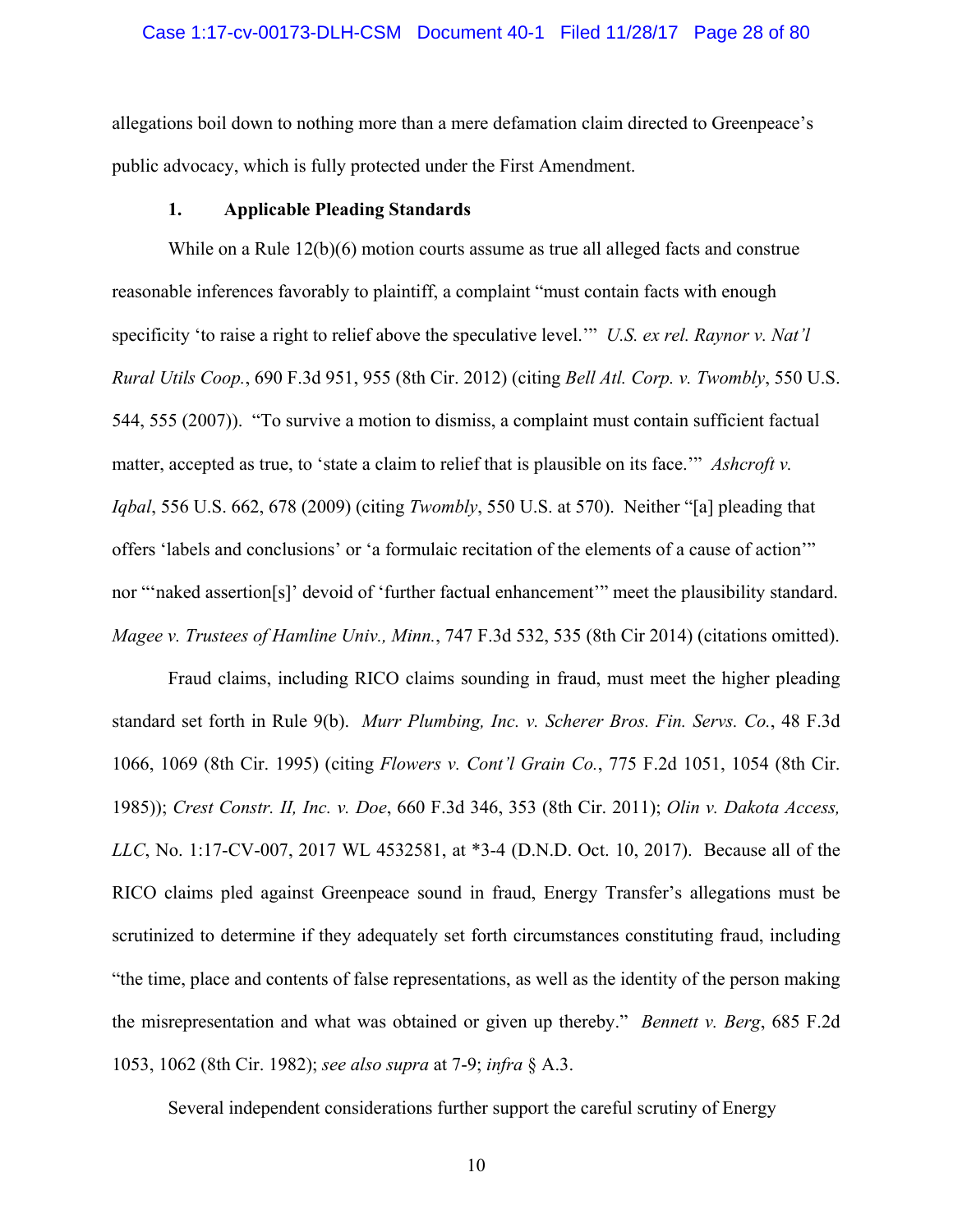### Case 1:17-cv-00173-DLH-CSM Document 40-1 Filed 11/28/17 Page 29 of 80

Transfer's pleadings. First, where defamation claims are brought by public figures and thus require plaintiff to prove actual malice, courts apply the *Iqbal/Twombly* plausibility requirements to prevent "inappropriate suits" from moving forward and chilling speech. *Michel v. NYP Holdings, Inc.*, 816 F.3d 686, 702 (11th Cir. 2016); *infra* § A.2.c. Second, courts have recognized that because "[c]ivil RICO is … the litigation equivalent of a thermonuclear device," *Miranda v. Ponce Fed. Bank*, 948 F.2d 41, 44 (1st Cir. 1991), <sup>6</sup> courts must "flush[]out frivolous RICO allegations at the earliest possible stage of litigation." *Elsevier Inc. v. WHPR, Inc.*, 692 F. Supp. 2d 297, 300 (S.D.N.Y. 2010); *see also Williams v. Mohawk Indus.*, 465 F.3d 1277 (11th Cir. 2006) (citing *Anza v. Ideal Steel Supply Corp.*, 547 U.S. 451 (2006)).

## **2. Plaintiff Fails to Plead a Plausible Claim for Defamation**

Courts routinely dismiss defamation claims at the pleading stage, before discovery, for the very deficiencies present in Energy Transfer's Complaint and identified herein. Under North Dakota or any other applicable law, Energy Transfer's defamation claims fail as a matter of law.

## **a. Traditional Advocacy Is Protected by the First Amendment**

Greenpeace's political advocacy criticizing Energy Transfer's practices is within the core of First Amendment protection. Public reports, petitions, articles, and protests are types of speech and expression clearly entitled to protection – regardless of how "hurtful" they are to the recipient. *Snyder v. Phelps*, 562 U.S. 443, 446 (2011). Such speech may even, for instance, persuade others into boycotting businesses and still retain constitutional protection. *Thornhill v. Alabama*, 310 U.S. 88 (1940); *see also Org. for a Better Austin v. Keefe*, 402 U.S. 415 (1971). And "charitable appeals. . . involve a variety of speech interests—communication of information, the dissemination and propagation of views and ideas, and the advocacy of causes—that are

<sup>6</sup> *See also Katzman v. Victoria's Secret Catalogue,* 167 F.R.D. 649, 655 (S.D.N.Y. 1996)*, aff'd*, 113 F.3d 1229 (2d Cir. 1997).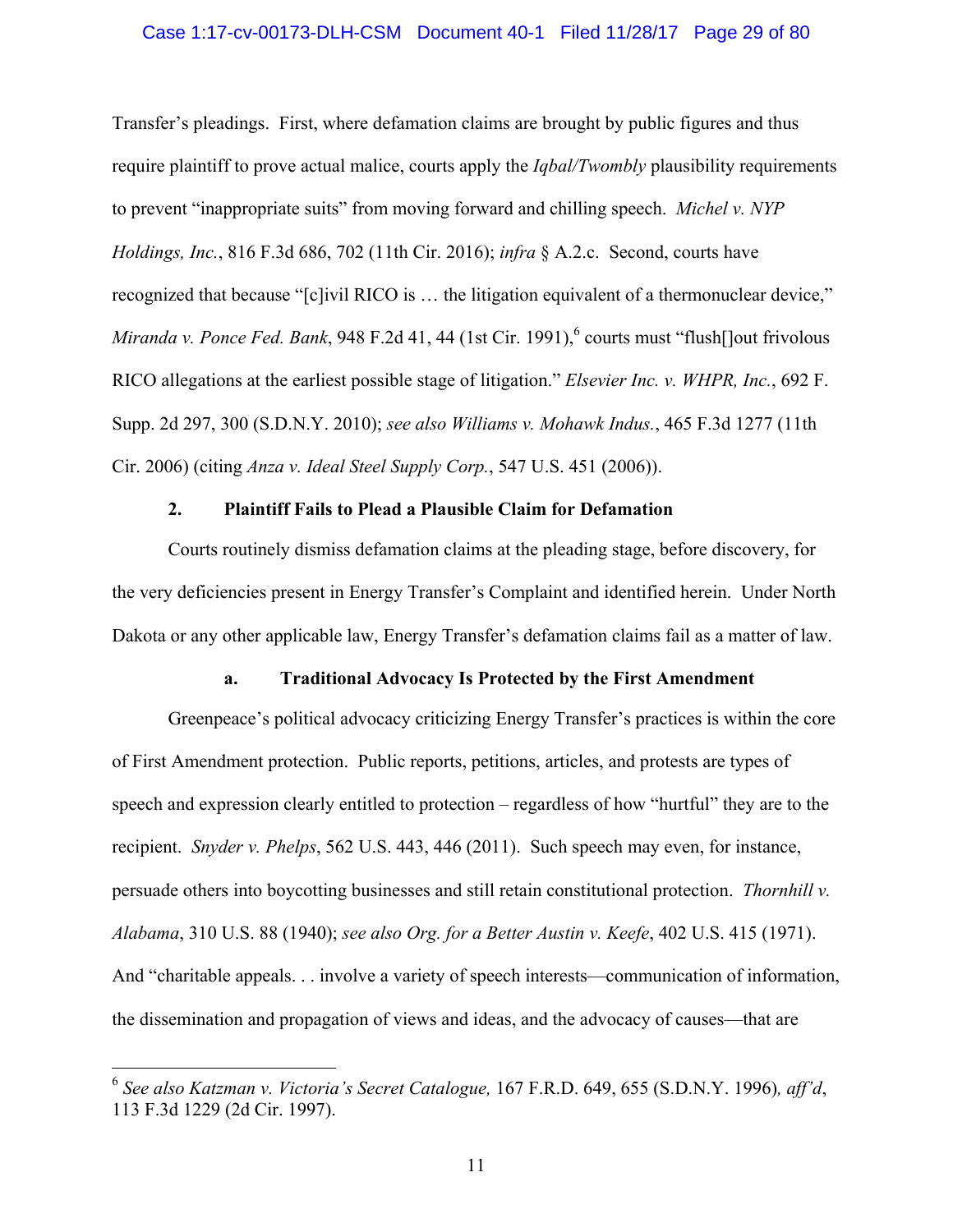#### Case 1:17-cv-00173-DLH-CSM Document 40-1 Filed 11/28/17 Page 30 of 80

within the protection of the First Amendment." *Vill. of Schaumburg v. Citizens for a Better Env't*, 444 U.S. 620, 632 (1980). It is long-established that an advocacy group like Greenpeace cannot be held liable for non-violent expressive speech activities. *NAACP*, 458 U.S. 886.

Energy Transfer's claims run afoul of not just the right to free speech but also, in the context of its RICO and conspiracy claim, the right of association. "There are, of course, some activities, legal if engaged in by one, yet illegal if performed in concert with others, but political expression is not one of them." *Citizens Against Rent Control/Coal. for Fair Hous. v. Berkeley*, 454 U.S. 290, 296 (1981). For these reasons, the Supreme Court has long recognized that "[e]ffective advocacy of both public and private points of view, particularly controversial ones, is undeniably enhanced by group association." *NAACP v. Alabama ex rel. Patterson*, 357 U.S. 449, 460 (1958). Greenpeace represents millions of supporters to advance their concerns, and Energy Transfer cannot use RICO laws to trample their associational rights.<sup>7</sup>

Energy Transfer's pleadings demonstrate that each of its claims is based on Greenpeace's expression about issues of public interest. Energy Transfer itself breaks down the purported speech into categories that highlight the public issues being discussed, including criticism that (i) DAPL traverses Sioux tribal lands; (ii) DAPL poses a risk to water supply; (iii) DAPL poses a climate risk; (iv) Energy Transfer retained or supported security teams that combat protestors with excessive force; (v) DAPL was routed and approved with inadequate environmental review or consultation with the Sioux; and (vi) DAPL desecrated cultural resources. Compl.  $\sqrt{424 \&$ 

 $<sup>7</sup>$  Additional examples of these associational efforts include joint openly-published letters signed</sup> by the Greenpeace Defendants and over 500 other environmental advocacy organizations sharing their concerns about the DAPL project with President Obama and international banks. *See* Suppl. App. Tabs  $2 \& 20$ . The Supreme Court has long recognized the essential First Amendment protections for these collective, public expressions of opinion on matters of public importance. *New York Times Co. v. Sullivan*, 376 U.S. 254, 257 (1964) (petition signed by 64 individuals, many prominent "in public affairs, religion, trade unions, and the performing arts").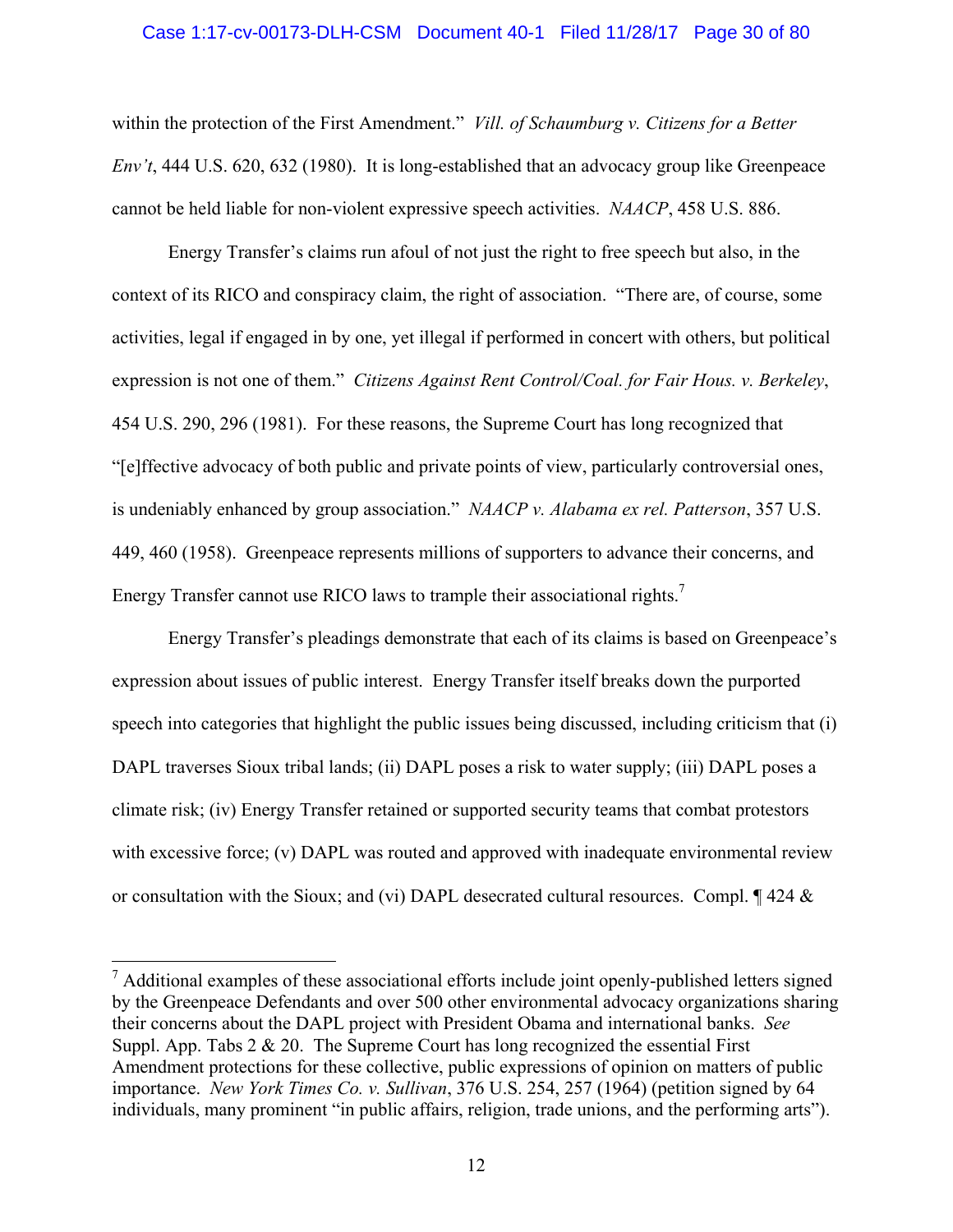### Case 1:17-cv-00173-DLH-CSM Document 40-1 Filed 11/28/17 Page 31 of 80

Apps. A-F. These categories indisputably relate to issues of profound public importance. A review of all 238 statements challenged as defamatory in the Complaint (only a fraction of which were made by Greenpeace) demonstrates that every one is of this type.

In addition to the significant First Amendment barriers to using RICO and its treble damages threat to chill speech, plaintiffs cannot evade constitutional free speech protections by reformulating their defamation claims as different causes of action. For this reason, the *Resolute* court looked beyond the plaintiffs' RICO pleading to hold that all of the complained-of statements criticizing the company's logging practices could be dismissed insofar as they "constituted the expression of opinion, or different viewpoints that are a vital part of our democracy." *Resolute*, 2017 WL 4618676, at \*9 (internal quotation and citation omitted). Courts in this Circuit similarly dismiss claims based on the same underlying speech that would otherwise state a defamation claim, if the defamation claim fails. *See Deupree v. Iliff*, 860 F.2d 300, 305 (8th Cir. 1988) (intentional infliction of emotional distress claim).8

#### **b. Plaintiff Cannot Combine Defendants' and Non-Parties' Speech**

Notwithstanding the breadth of the Complaint, more than half of the alleged defamatory statements challenged by Energy Transfer cannot form the basis of their action. Incredibly, 161 of the 238 total statements cited by Energy Transfer as defamatory were made by non-parties. Koonce Decl.  $\P$  5 & GP Defs' Table B.<sup>9</sup> While Energy Transfer appears to contend Greenpeace may be held liable in defamation for non-party statements, under established defamation law, only one who takes a responsible part in a publication of defamatory material may be held liable

<sup>8</sup> *See also Hustler Magazine, Inc. v. Falwell*, 485 U.S. 46, 50, 54-57 (1988); *Farah v. Esquire Magazine*, 736 F.3d 528, 534 (D.C. Cir. 2013) ("Because [plaintiffs'] defamation claim fails, so do their other tort claims based upon the same allegedly defamatory speech"); *Moldea v. N.Y. Times Co.*, 22 F.3d 310, 317, 320 (D.C. Cir. 1994) ("[A] plaintiff may not use related causes of action to avoid the constitutional requisites of a defamation claim.").

<sup>&</sup>lt;sup>9</sup> Greenpeace requests that the Court take judicial notice of all facts and documents referenced in the complaint. *See Podraza v. Whiting*, 790 F.3d 828, 833 (8th Cir. 2015).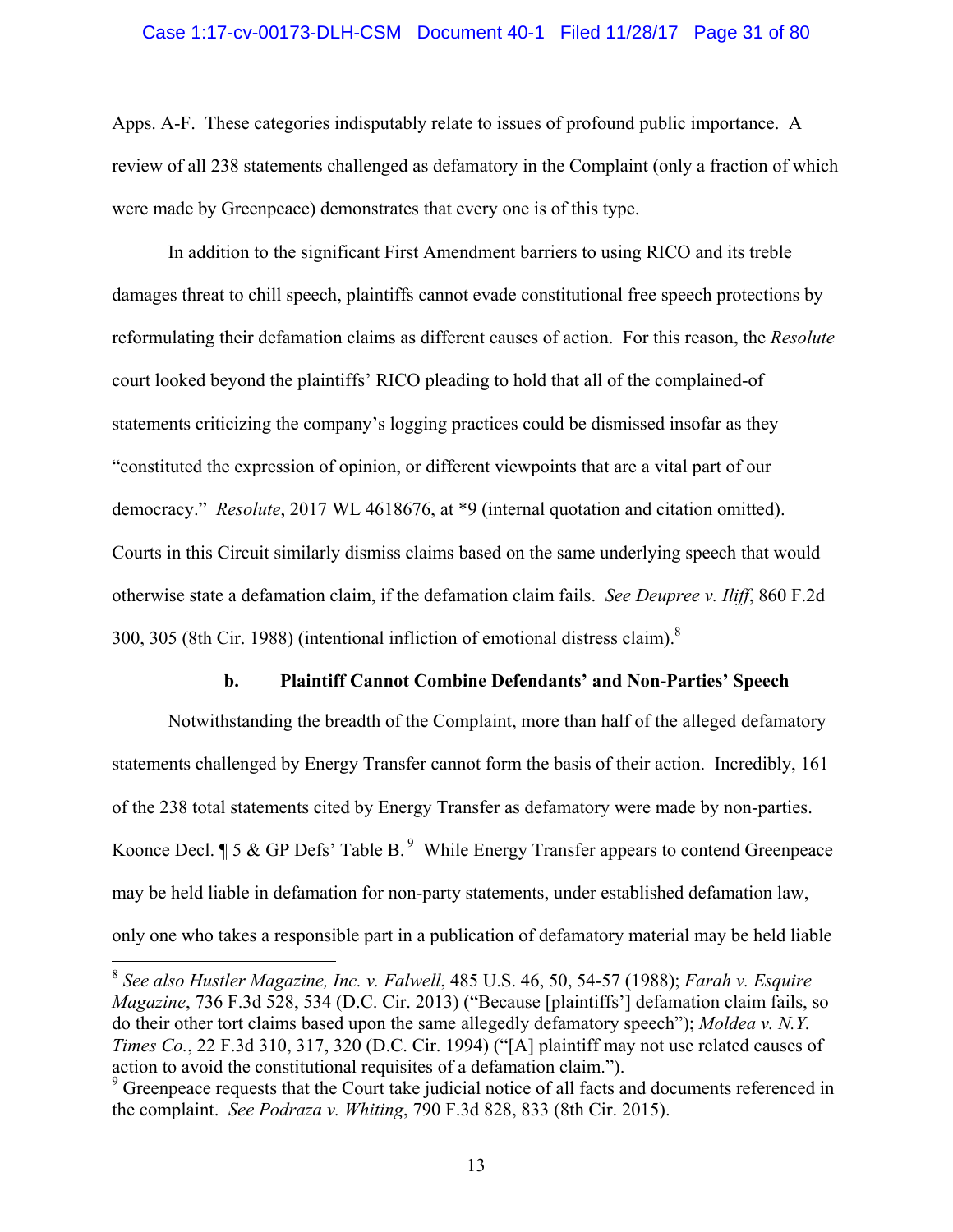## Case 1:17-cv-00173-DLH-CSM Document 40-1 Filed 11/28/17 Page 32 of 80

for the publication.10 The *Resolute* court rejected a similar effort, noting that the actual speaker of statements in suit must be identified and specifically alleged to have had the requisite state of mind. 2017 WL 4618676, at \*7-8. Energy Transfer similarly fails to allege Greenpeace participated in preparing the publications attributed in its appendices to separate entities such as 350.org, Sierra Club, Bold Iowa, Rainforest Action Network, Bold Alliance, Bold Nebraska, or Earthjustice. Energy Transfer does not allege Greenpeace knew of and approved the contents of the other entities' publications in advance of publication, or that Greenpeace holds any position of authority over any other defendant or non-party. Energy Transfer only alleges generally that Greenpeace "coordinated" with "enterprise" members in a "disinformation campaign," Compl.  $\P$ [29, 38(c), 363,<sup>11</sup> but fails to allege they had any editorial authority. *See Karaduman v. Newsday*, 51 N.Y.2d 531, 540-42 (1980); *see also Bennett v. Google, Inc.*, No. 1:16-CV-02283 (TFH), 2017 WL 2692607, at \*2 (D.D.C. June 21, 2017).

Combining Appendices A through F, Energy Transfer's suit alleges 238 defamatory statements by various party and non-party entities. Only 77 were made by named parties. Of that sub-set, only 66 statements were made by the Greenpeace Defendants and many of those are challenged on more than one ground.<sup>12</sup> Accounting for such duplicates, only 47 statements by Greenpeace are in suit, and those statements appeared in just 33 Greenpeace publications, including 7 tweets. Koonce Decl. ¶ 6. For the convenience of the Court, these 33 publications

<sup>10</sup> *Universal Commc'n Sys., Inc. v. Turner Broad. Sys., Inc.*, 168 F. App'x 893 (11th Cir. 2006) (*per curiam*); *Buttons v. Nat'l Broad. Co.*, 858 F. Supp. 1025, 1027 (C.D. Cal. 1994); *Kahn v. iBiquity Digital Corp.*, No. 06 CIV. 1536 (NRB), 2006 WL 3592366, at  $*$ 5 n.23 (S.D.N.Y. Dec. 7, 2006), *aff'd*, 309 F. App'x 429 (2d Cir. 2009).

 $11$  Insofar as Plaintiff alleges enterprise members received funding from GP Fund and GPI to execute their campaigns, Compl.  $\P$  38(a), (b), monetary support alone is insufficient to hold another entity liable for defamation. *Batzel v. Smith*, 333 F.3d 1018, 1036 (9th Cir. 2003).

<sup>12</sup> *See, e.g.*, Suppl. App. Tab 6 (statement challenged in Compl. Apps. A & C), Tab 8 (statement challenged in Compl. Apps. A & D), Tab 10 (statement challenged in Compl. Apps. A-D).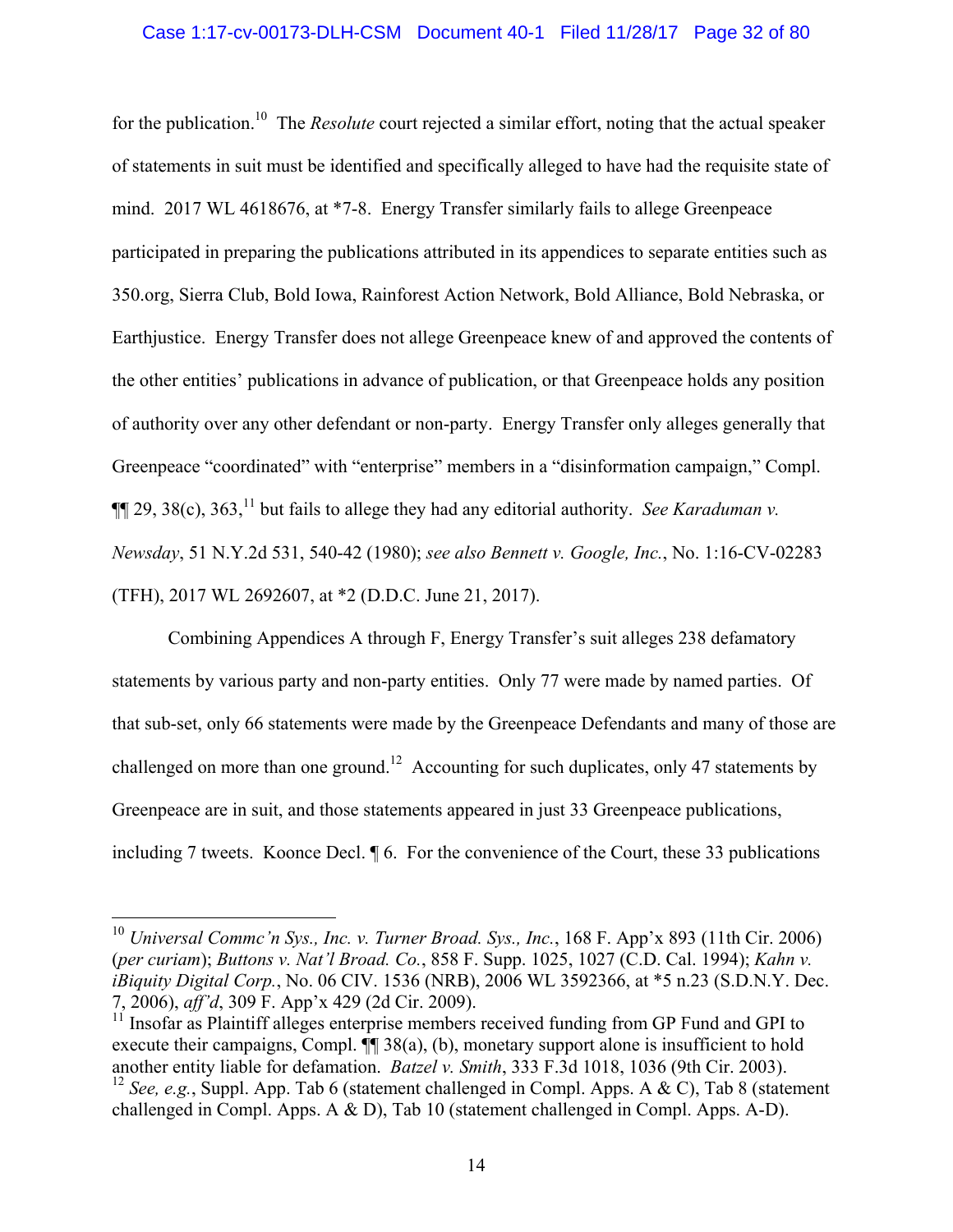have been compiled, and the 47 statements identified, in Greenpeace's Supplemental Appendix ("Suppl. App.").

## **c. Failure to Plead Statements with Specificity**

Every Circuit to have considered the issue has specifically held that the *Twombly/Iqbal* pleading standard must be rigorously applied in defamation actions, including to the pleading of "actual malice," the fault standard that must be met by a public figure such as Energy Transfer.<sup>13</sup> As one Circuit aptly explained, "application of the plausibility pleading standard makes particular sense when examining public figure defamation suits" because "there is a powerful interest in ensuring that free speech is not unduly burdened by the necessity of defending against expensive yet groundless litigation." *Michel v. NYP Holdings, Inc.*, 816 F.3d 686, 702 (11th Cir. 2016). This is in keeping with the long-held view that "summary proceedings are essential in the First Amendment area because if a suit entails 'long and expensive litigation,' then the protective purpose of the First Amendment is thwarted even if the defendant ultimately prevails." *Farah*, 736 F.3d at 534 (quoting *Washington Post v. Keogh*, 365 F.2d 965, 998 (D.C. Cir. 1966)).

To prevail in a defamation suit, therefore, Plaintiff must adequately allege and then prove that the statements complained of are i) defamatory; ii) capable of being proven true or false; iii) 'of and concerning' the Plaintiff; iv) false and v) in the case of public figures like Plaintiff, made with "actual malice." *Stepnes v. Ritschel*, 663 F.3d 952, 963 (8th Cir. 2011); *Campbell v. Citizens for an Honest Gov't, Inc.*, 255 F.3d 560, 569 (8th Cir. 2001); *Humann v. KEM Elec. Coop.,* 450 F. Supp. 2d 1006, 1015 (D.N.D. 2006), *aff'd*, 497 F.3d 810 (8th Cir. 2007); N.D.

<sup>13</sup> *See Biro v. Condé Nast*, 807 F.3d 541, 544–45 (2d Cir. 2015); *McDonald v. Wise*, 769 F.3d 1202, 1220 (10th Cir. 2014); *Pippen v. NBCUniversal Media, LLC*, 734 F.3d 610, 614 (7th Cir. 2013); *Mayfield v. NASCAR, Inc.*, 674 F.3d 369, 377 (4th Cir. 2012); *Schatz v. Republican State Leadership Comm.*, 669 F.3d 50, 58 (1st Cir. 2012). *See also Ragland v. Blue Cross Blue Shield of N. Dakota*, No. 1:12-CV-080, 2012 WL 5511006, at \*2 (D.N.D. Nov. 14, 2012) (slander claim dismissed where plaintiff did not allege defendant "published any information to a third-party").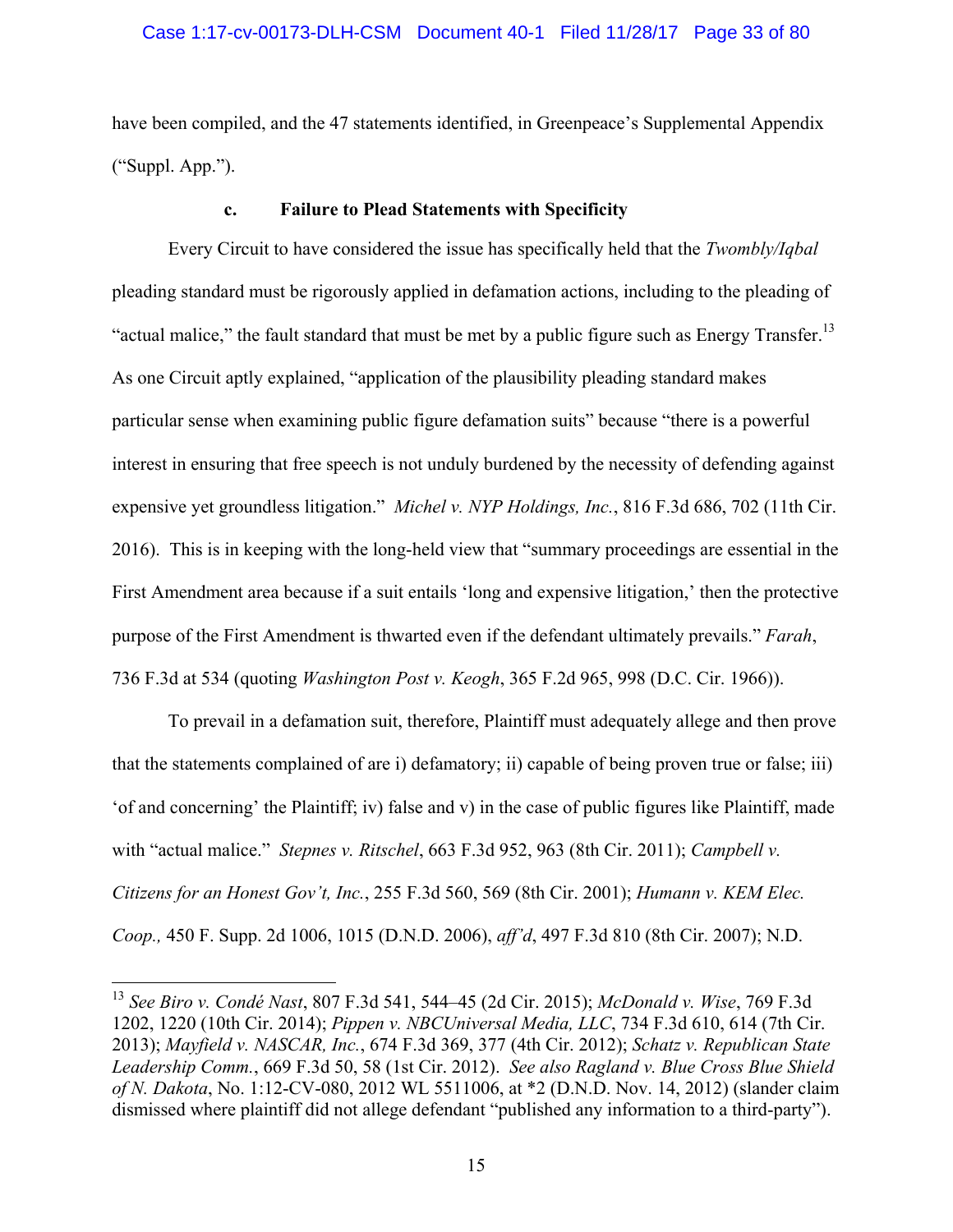Cent. Code § 14-02-03. In the instant case, Plaintiff's libel claim fails as a matter of law and should be dismissed for three principal reasons. *First*, the publications at issue are protected expressions of opinion. *Second*, Plaintiff does not – and cannot – plausibly allege that Greenpeace published the challenged statements with "actual malice." *Third*, the publications are fair and accurate reports of judicial and other official government proceedings.

## **d. Greenpeace's Challenged Statements are Protected Opinion**

All of Greenpeace's 47 statements are not only true and thus the requisite element of falsity is absent, but also non-actionable expressions of opinion, aimed at swaying public opinion regarding the environmental impacts of DAPL, and persuading banks to discontinue serving Energy Transfer – quintessential advocacy to persuade the public to voice their own, parallel concerns regarding the potential environmental and cultural consequences of DAPL. Statements of opinion like these are core protected speech and not defamatory. *Milkovich v. Lorain Journal Co.*, 497 U.S. 1, 20 (1990); *Gertz v. Robert Welch, Inc.*, 418 U.S. 323, 339-40 (1974). Whether a statement is one of opinion is a question of law, *Others First, Inc. v. Better Bus. Bureau of Greater St. Louis, Inc.*, 829 F.3d 576, 581 (8th Cir. 2016), and courts routinely dismiss defamation suits on this basis alone.<sup>14</sup> Where, as here, the publications in suit set out the factual basis for the opinions presented, leaving it for the readers to evaluate for themselves, no defamation claim can lie.

For example, Energy Transfer claims that the conclusion in the multi-party "Open Letter to President Obama" that DAPL "would travel through the Standing Rock Sioux Tribe's ancestral lands and pass within a mile of its current reservation," is defamatory. Compl. App. A;

<sup>14</sup> *Turkish Coal. of Am., Inc. v. Bruininks*, 678 F.3d 617, 624-26 (8th Cir. 2012) (affirming Rule 12(b)(6) dismissal of claims challenging statements of opinion); *Abbas v. Foreign Policy Grp., LLC*, 783 F.3d 1328, 1337-39 (D.C. Cir. 2015) (same); *Farah*, 736 F.2d at 531 (same); *Dodds v. Am. Broad. Co.*, 145 F.3d 1053, 1065 (9th Cir. 1998) (same); *Levin v. McPhee*, 119 F.3d 189, 194-96 (2d Cir. 1997) (same); *Hill v. Cosby*, 665 F. App'x 169, 173 (3d Cir. 2016) (same).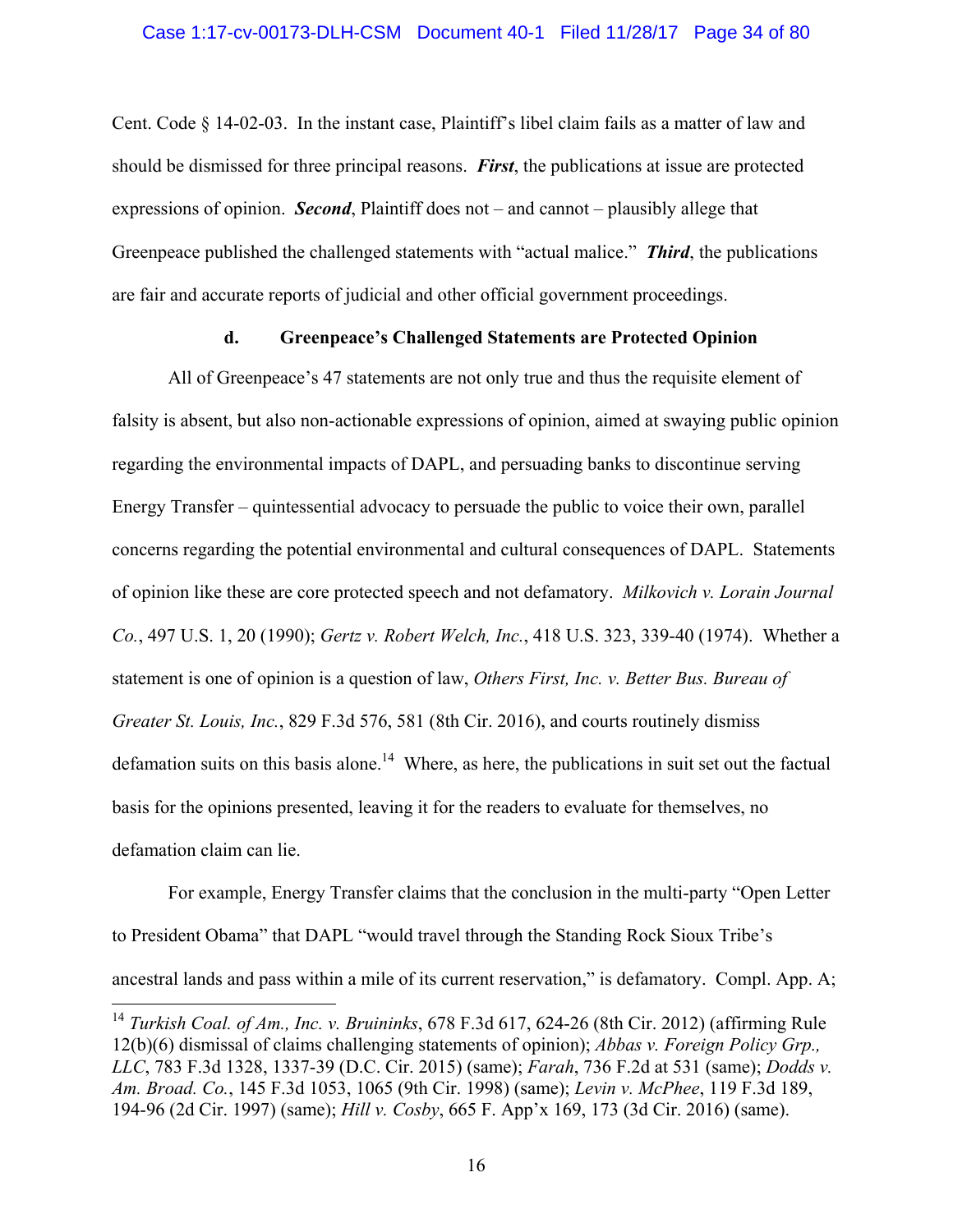#### Case 1:17-cv-00173-DLH-CSM Document 40-1 Filed 11/28/17 Page 35 of 80

Suppl. App. Tab 2. On its face, the statement describes truthfully the path of the pipeline. But even if there is any debate as to the veracity of the challenged statement (based, for instance, on what "ancestral lands" means), the statement is protected as an opinion based on facts disclosed in the letter, including references to the SRST Lawsuit "to block construction of the pipeline," because "the Army Corps of Engineers is violating the National Historic Preservation Act by failing to address the Tribe's concern about the pipeline's impact to sacred sites and culturally important landscapes…." Indeed, the Complaint confirms that SRST hired an expert to identify what, in his opinion, could be characterized as sacred sites. Greenpeace's challenged conclusion based on these disclosed facts is a fairly protected expression of opinion.

Statements referencing DAPL's "threats to water sources" merely state the non-actionable opinion that there is a threat, not a certainty that the potential pollution has already occurred or will occur. *See* Suppl. App. Tab 10 ("[T]his … pipeline[] pose[s] immediate threats to our land, water, and climate."), Tab13 ("Dakota Access Pipeline … directly threaten[s] the sacred lands and water source of the Standing Rock Sioux Tribe…."). Indeed, these kinds of statements have been found to be protected opinion in other cases. *E.g., Riley v. Harr*, 292 F.3d 282 (1st Cir. 2002) (statement tannery contaminated well water and caused "toxic waste dump" and owner "must have known" of condition of property protected opinion). Moreover, Energy Transfer does not claim the assertion is false – just the opposite. Energy Transfer argues only that a DAPL spill is unlikely (as TransCanada argued before its pipeline spill) and does not seriously deny that if a spill occurred, it could be catastrophic. Just as important is that the challenged statements tying DAPL to climate change risk are clearly expressing the opinion that the existence of oil infrastructure contributes to the climate change problem – a matter of considerable public discourse. *See* Suppl. App. Tab 9 ("Re-routing Dakota Access Pipeline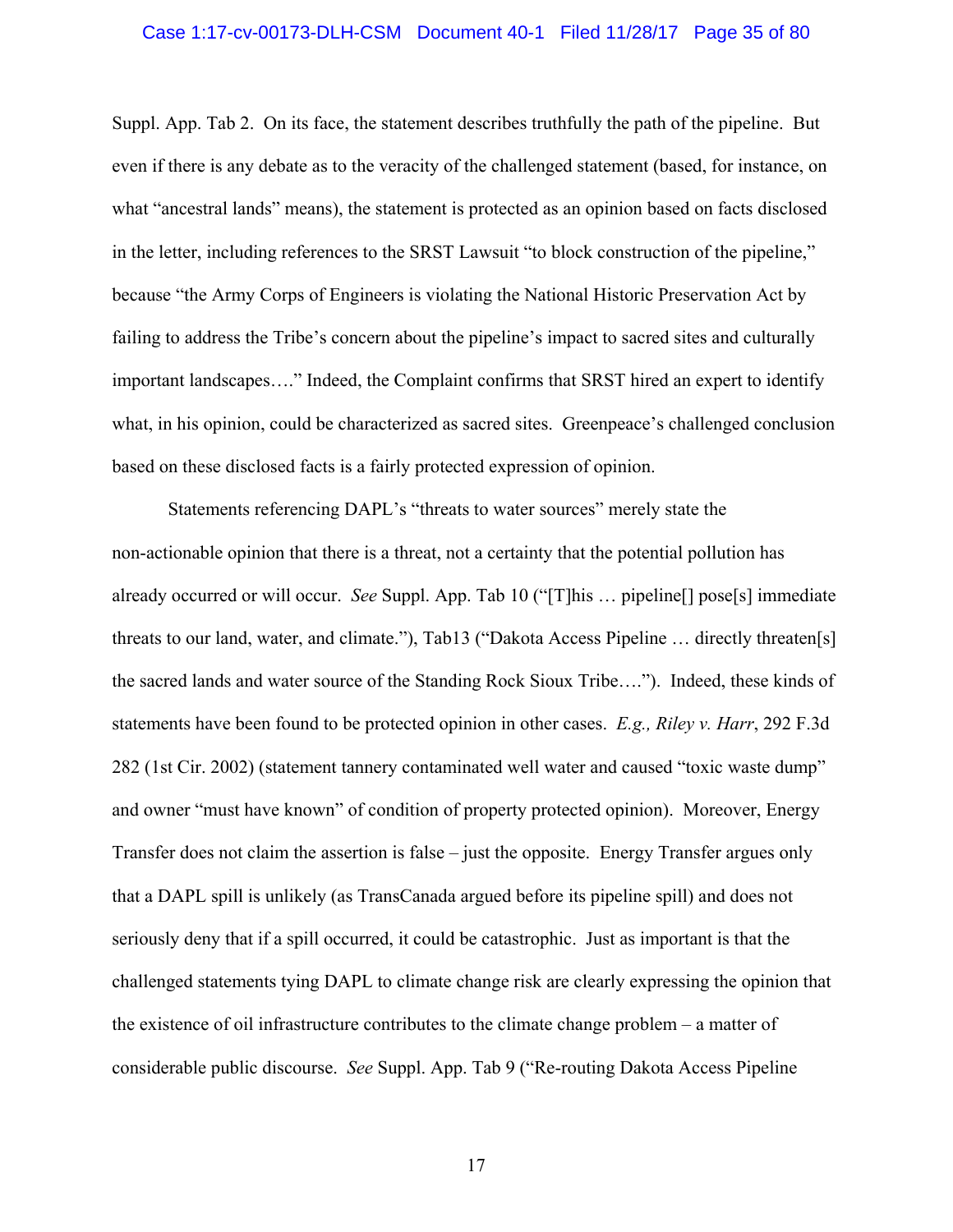#### Case 1:17-cv-00173-DLH-CSM Document 40-1 Filed 11/28/17 Page 36 of 80

Won't Make it Less Dangerous to the Environment or Climate"), Tab 22 ("the rest of America will face the impacts of catastrophic climate change from burning fossil fuels"). This too has been held to be protected opinion. *Resolute*, 2017 WL 4618676, at \*9.

The Complaint alleges the Greenpeace Defendants (and others) made libelous statements that Energy Transfer used excessive force on DAPL protestors, but any challenged statements are protected opinion based on facts that were being reported at the time. For example, an article titled "How You Can Help Standing Rock Activists Stop the Dakota Access Pipeline," repeats the widely reported facts that "private security forces set dogs and pepper spray upon a crowd that included young children, injuring 30 activists," and, based on those facts, concludes Energy Transfer's "crew have reacted with aggression and violence." Suppl. App. Tab 3; *see also id.* Tab 12. Similarly, Greenpeace's statements that the federal permitting process for DAPL was "rushed" are opinion based on the reported timeline of events.<sup>15</sup> Suppl. App. Tab 21 ("The original permitting for the pipeline was fast tracked without adequate tribal consultation and consent or environmental review."), Tab 25 ("If this administration is going to fast track environmental destruction then relentless resistance will be the response."). Accordingly, most if not all of the complained-of statements are opinions based on referenced facts and the opinions provided the speaker's interpretation of those facts.

Further, advocacy pieces like Greenpeace's here are quintessential opinion publications. "[W]hen determining initially whether a statement is fact or opinion, it does a disservice to the First Amendment not to consider the public or political arena in which the statement is made and whether the statement implicates core values of the First Amendment." *Janklow v. Newsweek,* 

<sup>&</sup>lt;sup>15</sup> And moreover, such statements are not "of and concerning" Energy Transfer, but rather the government's permitting process, and thus cannot form the basis of Plaintiff's defamation claim (especially where the government cannot sue for defamation). *Schuster v. U. S. News & World Report, Inc.*, 602 F.2d 850, 854 (8th Cir. 1979).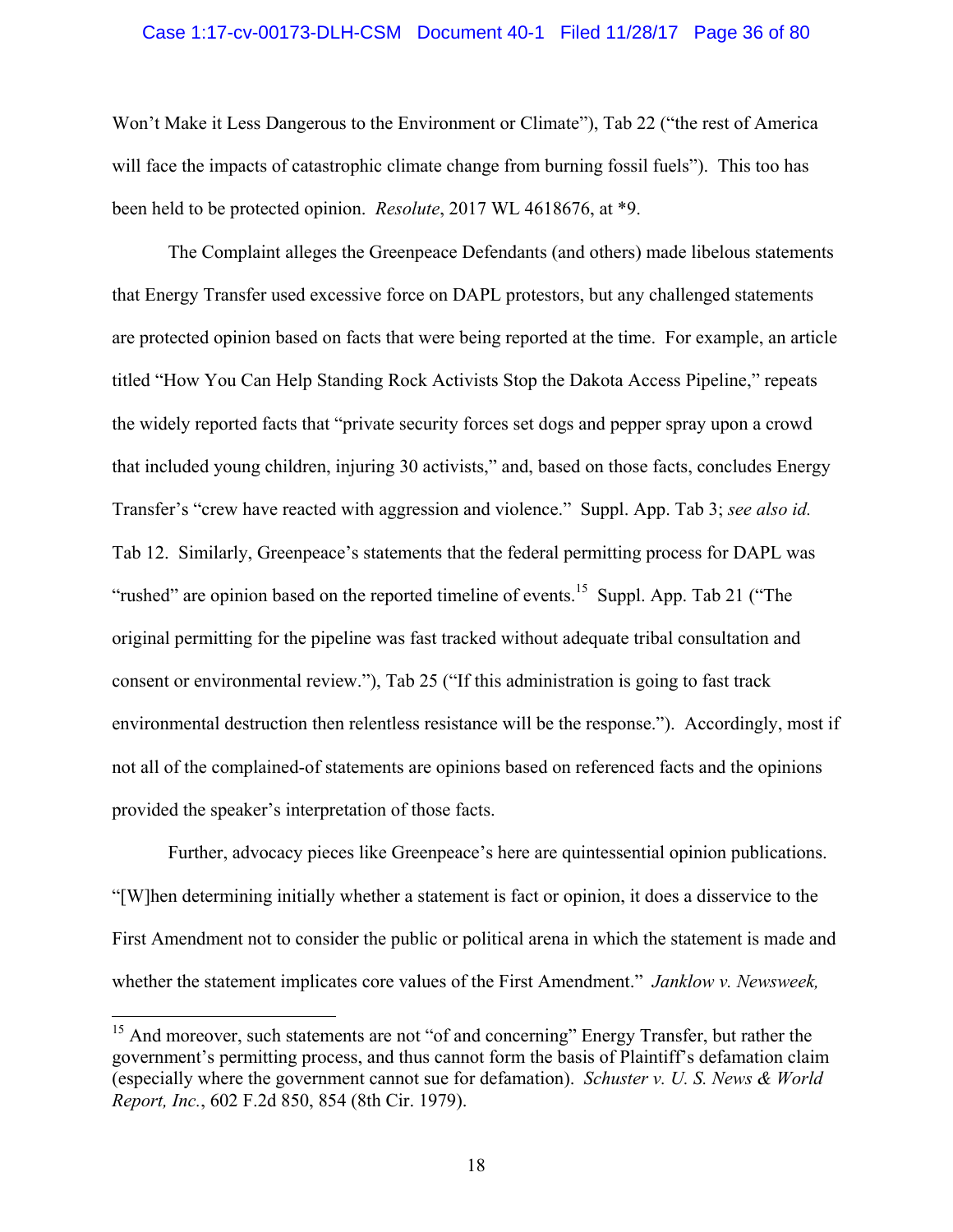#### Case 1:17-cv-00173-DLH-CSM Document 40-1 Filed 11/28/17 Page 37 of 80

*Inc.*, 788 F.2d 1300, 1303 (8th Cir. 1986). Accordingly, the context of the publication is critical. *Id*. at 1302. *See also Price v. Viking Penguin, Inc.*, 881 F.2d 1426 (8th Cir. 1989); *Secrist v. Harkin*, 874 F.2d 1244 (8th Cir. 1989); *Deupree v. Iliff*, 860 F.2d 300 (8th Cir. 1988). Each of the publications remaining in suit is attributed to Greenpeace, which is well-known and identified with environmental advocacy. The publications include various obvious statements of opinion, such as "We … support the tribes and landowners along the pipeline route in their fight against the [DAPL] project," Suppl. App. Tab  $2^{16}$  Advocacy pieces like these are similar to a newspaper's op-ed page, understood by reasonable readers to be inherently opinion-based.<sup>17</sup>

Eight of the 33 Greenpeace publications at issue are press releases, $18$  which in the context of a political campaign "signal political opinion" just "as a newspaper editorial or political cartoon" would. *Secrist*, 874 F.2d at 1249. Indeed, "debate on public issues should be uninhibited, robust, and wide-open," *Sullivan*, 376 U.S. at 270, and courts go so far as to say that "language in the political arena" can even be "vituperative" or "inexact," *Watts v. United States*, 394 U.S. 705, 708 (1969). Thus, accusations made "in the contest of political, social or philosophical debate" are understood to be opinion. *Ollman*, 750 F.2d at 987 (*en banc*); *see also id.* at 1013 (MacKinnon, J., concurring); *Koch v. Goldway*, 817 F.2d 507, 509 (9th Cir. 1987). Here too, Greenpeace's political advocacy is understood, in context, to be statements of opinion.

The seven Tweets in suit are part of the vibrant political debate that takes place over

<sup>&</sup>lt;sup>16</sup> See also, e.g., Suppl. App. Tab 15 ("We're here to tell TD Bank that destroying indigenous land and poisoning the water of thousands of people is bad for business"); Tab 25 ("If this administration is going to fast track environmental destruction then relentless resistance will be the response."); *supra* at 16.

<sup>17</sup> *Ollman v. Evans*, 750 F.2d 970, 985 (D.C. Cir. 1984); *Secrist*, 874 F.2d at 1249 ("The 'literary context' factor includes the type of forum or 'social context' in which the statement was made, the category of publication, its style of writing, and the intended audience."). *Cf. Janklow v. Newsweek, Inc.*, 759 F.2d 644, 651-52 (8th Cir. 1985), *on reh'g*, 788 F.2d 1300 (8th Cir. 1986).  $18$  Suppl. App. Tabs 8, 10, 11, 23, 28, 29, 30, 33.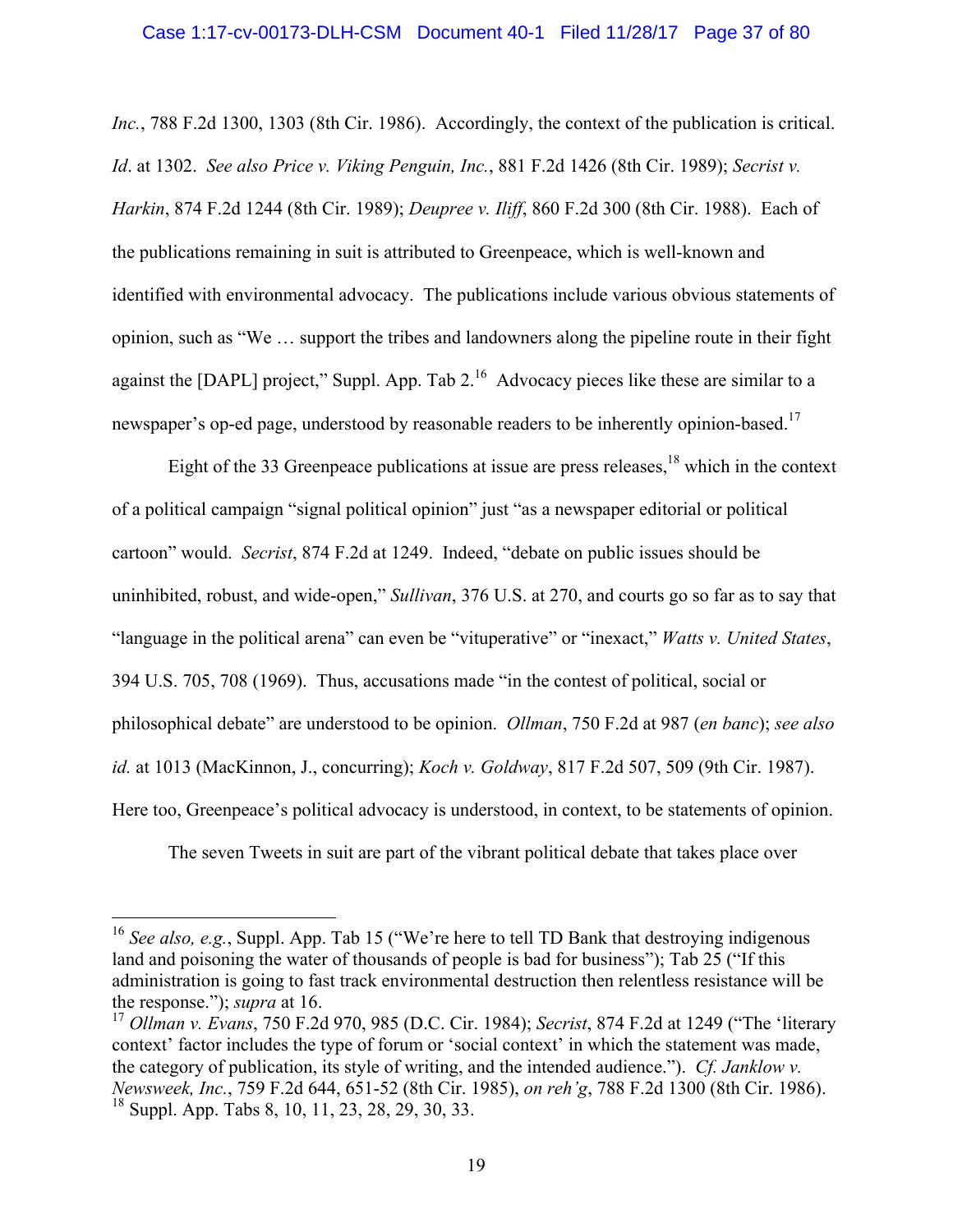## Case 1:17-cv-00173-DLH-CSM Document 40-1 Filed 11/28/17 Page 38 of 80

social media and are recognized in appropriate circumstances as opinion, not fact.<sup>19</sup> The Complaint places the Tweets squarely in the context of a campaign to advocate regarding DAPL and Energy Transfer's pipeline operations and practices. Compl. ¶ 117. A reader would naturally understand accusations and slogans made on Twitter, in a political context, reflect subjective disagreements because it is a forum for the pithy exchange of opinions. "Not only commentators, but courts as well have recognized that online blogs and message boards are places where readers expect to see strongly worded opinions rather than objective facts." *Summit Bank v. Rogers*, 206 Cal. App. 4th 669, 696-97, (2012) (collecting cases). This principle applies even more strongly to Twitter, where users are limited to 140 characters to post off-thecuff thoughts in a continually updating stream. *See, e.g., Jacobus v. Trump*, 55 Misc. 3d 470, 484, 51 N.Y.S.3d 330, 343 (N.Y. Sup. Ct. 2017). Accordingly, Greenpeace tweets with slogans such as "We have rights, and one of those rights is the right to clean water,"  $^{20}$  Suppl. App. Tab 1, "Re-routing Dakota Access pipeline won't make it less dangerous to the environment or our climate!," *id*. Tab 9, and "Militarized response to peaceful protest and indigenous rights is indefensible," *id*. Tab 16, are protected speech expressed in a medium universally recognized for opinionated and pointed commentary.

Finally, the complained-of statements that, for example, Energy Transfer was "willing to destroy Standing Rock's … water supply," Suppl. App. Tab 21, along with other strong language such as DAPL is "a project that tramples Indigenous rights and pushes us closer to climate disaster," *id*. Tab 6, constitute the type of "colorful," language given wide latitude under the First

<sup>19</sup> Suppl. App. Tabs 1, 9, 12, 16, 17, 19, 25. *See also id.* Tabs 13 & 31 (collecting non-party tweets expressing parallel concerns regarding DAPL).

<sup>&</sup>lt;sup>20</sup> This quote originated with a representative of the Hooper Valley tribe, and was tweeted along with a link to a video published by The Guardian newspaper in which the statement was made. As such, the tweet provided the factual context for the quote and the quote came from a reputable news source. *See infra* n. 24.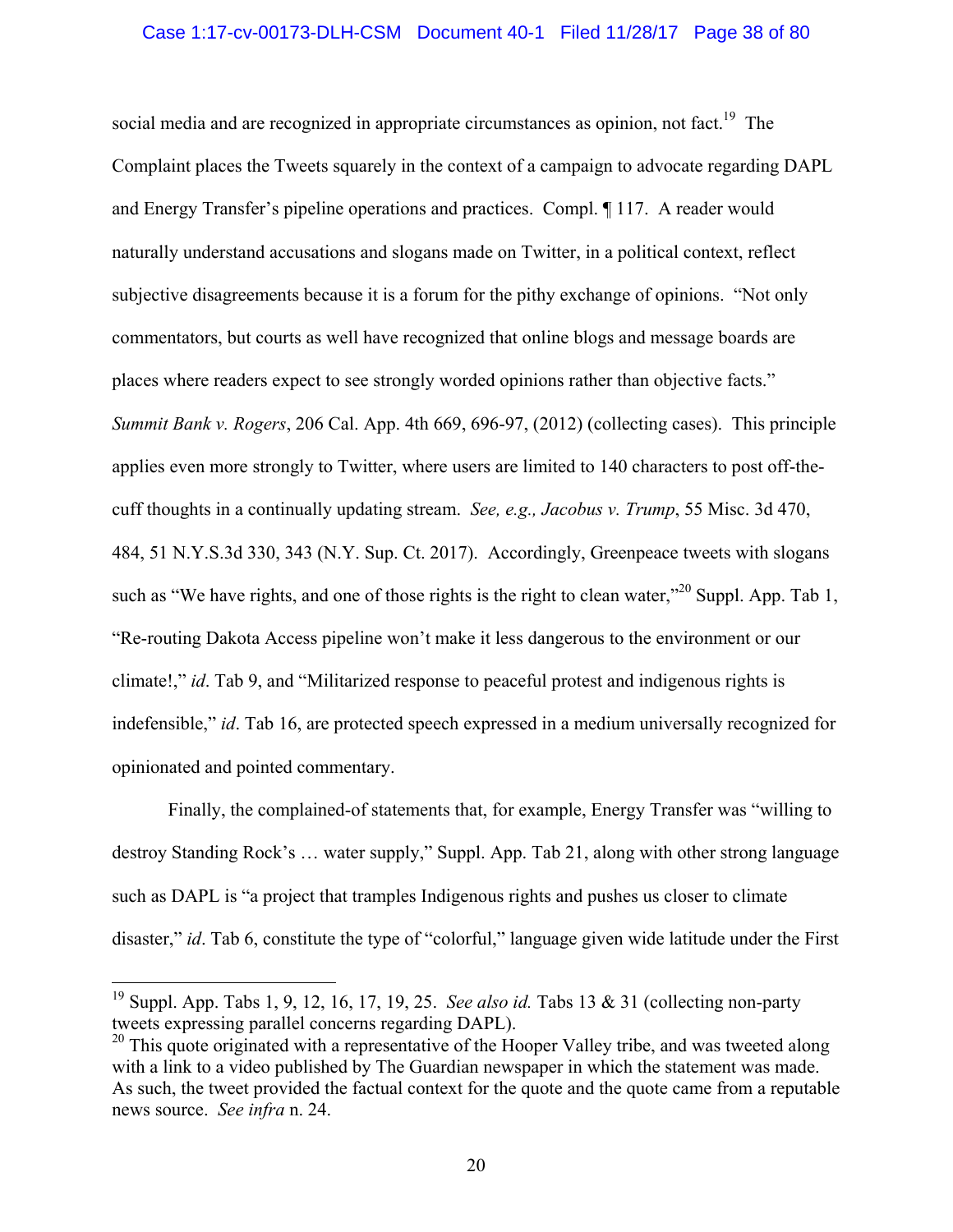### Case 1:17-cv-00173-DLH-CSM Document 40-1 Filed 11/28/17 Page 39 of 80

Amendment. *Underwager v. Channel 9 Australia*, 69 F.3d 361, 367 (9th Cir. 1995). The Supreme Court has confirmed time and again that the First Amendment protects vigorous speech on matters of public debate, and Eighth Circuit courts have only added to this body of law. *See, e.g., Brodkorb v. Minn.*, No. Civ. 12-1958 SRN/AJB, 2013 WL 588231, at \*14 (D. Minn. Feb. 13, 2013). The *Resolute* court criticized the plaintiff's "overly literal approach to obviously overemphatic speech," affirming that rhetorical flourishes are "protected speech." *Resolute*, 2017 WL 4618676, at \*9. Because environmental issues generally, and climate change debate in particular, are notoriously contentious topics, recipients of these publications would expect emphatic language from Greenpeace. Energy Transfer complains that referring to DAPL as "devastating to Native communities and lands," Suppl. App. Tab 8, is defamatory (even criminally fraudulent), but such charged statements indisputably signal nonactionable opinion.

### **e. Plaintiff Cannot Plausibly Plead Statements Made with Actual Malice**

Even if the complained-of statements were not protected opinion (and they are), the Complaint fails to state a claim as a matter of law because it does not allege the requisite high degree of fault on the part of Greenpeace. As a public figure, Energy Transfer does not and cannot plausibly plead actual malice. The First Amendment makes clear that a public figure plaintiff may recover for injury to reputation only on clear and convincing proof of "actual malice," a state of mind the Supreme Court has defined as a subjective awareness of the truth through "a showing that a false publication was made with a high degree of awareness of probable falsity," and that the defendant "in fact entertained serious doubts as to the truth of his publication." *St. Amant v. Thompson*, 390 U.S. 727, 731 (1968) (internal quotations omitted).

The alleged defamatory speech in this case clearly addresses matters with which the public has legitimate concern. The public is legitimately interested in all manner of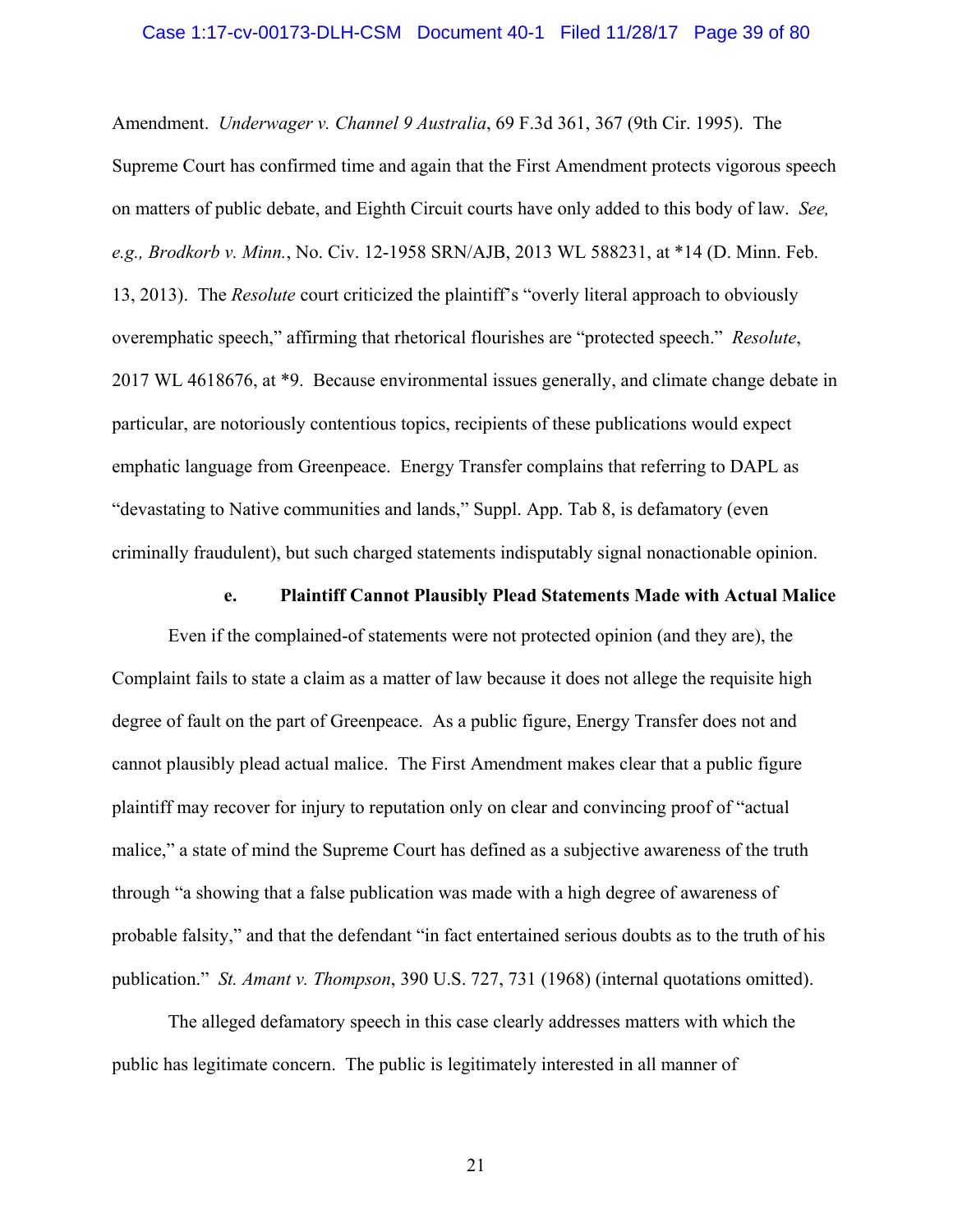## Case 1:17-cv-00173-DLH-CSM Document 40-1 Filed 11/28/17 Page 40 of 80

environmental harm and the treatment of Indigenous communities.<sup>21</sup> And, Energy Transfer's practices as a pipeline operator have been the subject of substantial media reporting.

In *Gertz*, the Supreme Court discussed the distinction between private and public figures, noting two fundamental differences. First, public figures usually have greater access to the media, which gives them "a more realistic opportunity to counteract false statements than private individuals normally enjoy." 418 U.S. at 344; *see also Hutchinson v. Proxmire*, 443 U.S. 111, 136 (1979) ("[R]egular and continuing access to the media … is one of the accouterments of having become a public figure."). Second, "public figures ... voluntarily expose themselves to increased risk of injury from defamatory falsehoods concerning them." *Gertz*, 418 U.S. at 345. In short, public figures "invite attention and comment." *Hutchinson*, 444 U.S. at 134. The essentiality of demanding the highest standard of fault for public figures has been thoroughly embraced under North Dakota law. *Riemers v. Mahar*, 748 N.W.2d 714 (N.D. 2008).

There is no question that ETE and ETP are publicly-traded, highly visible corporations that must plead and prove "actual malice."<sup>22</sup> Compl. ¶¶ 30-31. *See Compuware Corp. v. Moody's Inv'rs Servs.*, 499 F.3d 520, 525 (6th Cir. 2007); *Reliance Ins. Co. v. Barron's*, 442 F. Supp. 1341 (S.D.N.Y. 1977). Corporations subject to regulation by state or federal authorities invite public scrutiny by voluntarily entering such businesses. *See Nw. Airlines, Inc. v. Astraea Aviation Servs., Inc.*, 111 F.3d 1386, 1393-94 (8th Cir. 1997) (highly regulated corporations

<sup>21</sup> *See, e.g., Mott v. Anheuser-Busch, Inc.*, 910 F. Supp. 868, 874 (N.D.N.Y. 1995) , ("admitted violations of environmental regulations implicate issues of environmental safety and public health," and are issues of public concern), *aff'd*, 112 F.3d 504 (2d Cir. 1996); *Container Mfg. Inc. v. CIBA-GEIGY Corp.*, 870 F. Supp. 1225, 1234-35 (D.N.J. 1994) (storage of chemicals "pose potentially severe health environmental risks to society" and is an issue of public concern). 22 Energy Transfer is also a limited purpose public figure based on the significant public controversy concerning its pipeline management, and the alleged defamatory statements are germane to its participation in the controversy. *See Stepnes*, 663 F.3d at 964 (affirming limited public-figure status of real estate developer in connection with house lottery public controversy); *Resolute*, 2017 WL 4618676, at \*5.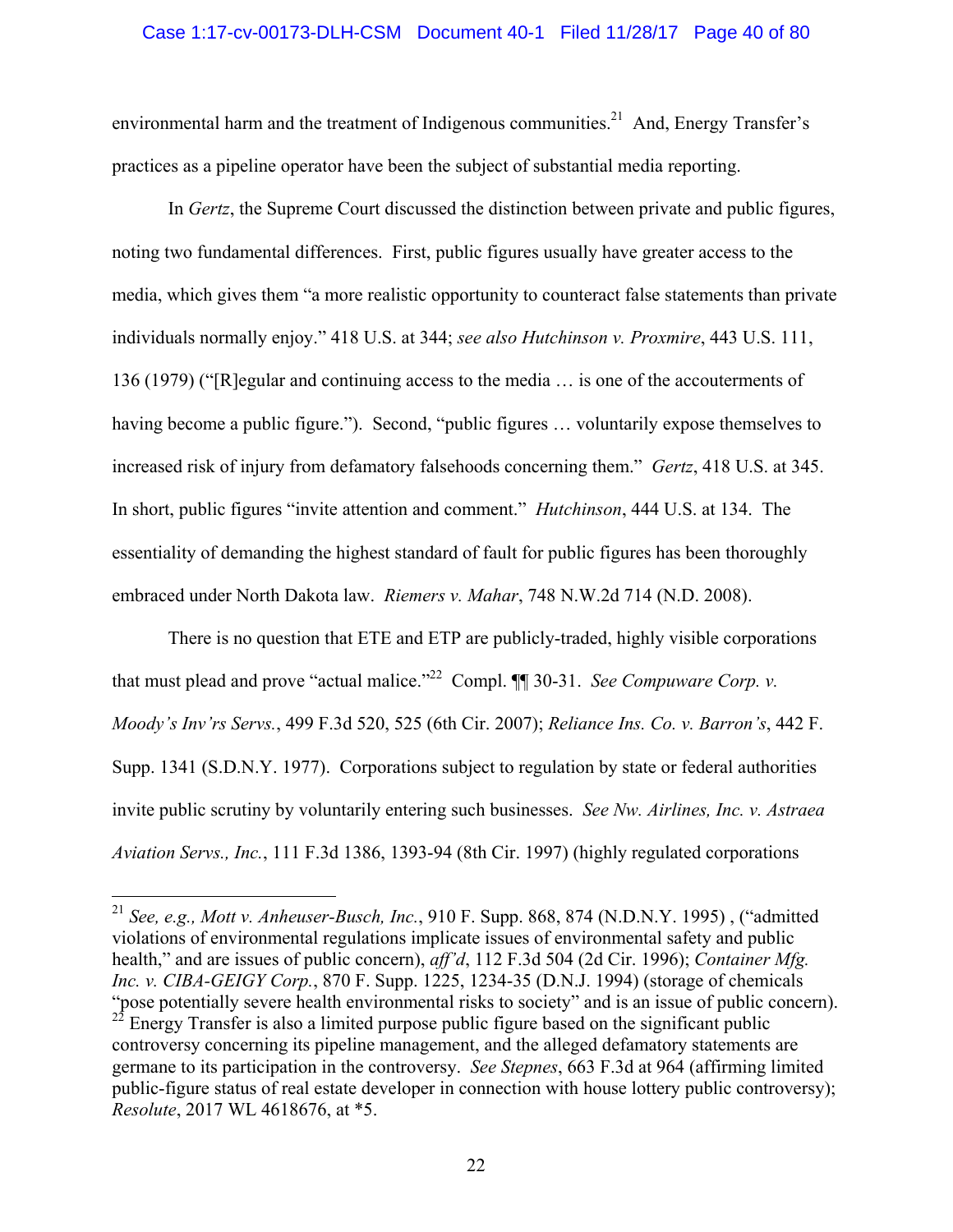#### Case 1:17-cv-00173-DLH-CSM Document 40-1 Filed 11/28/17 Page 41 of 80

public figures); *Brown & Williamson Tobacco Corp. v. Jacobson*, 713 F.2d 262, 273 (7th Cir. 1983) (*dictum*) ("there seems no reason to classify a large corporation as a private person.")

As a public figure, Energy Transfer is thus required to plead facts showing Greenpeace acted with actual malice by clear and convincing evidence – but it cannot plausibly do so. *See Gertz*, 418 U.S. at 331-32. The "actual malice" standard imposes a heavy burden on plaintiffs. It "is not measured by whether a reasonably prudent man would have published, or would have investigated before publishing." *St. Amant*, 390 U.S. at 731. Rather, the plaintiff has the burden of pleading and ultimately proving that the defendant made the statements with a "high degree of awareness of their probable falsity." *Garrison v. Louisiana*, 379 U.S. 64, 74 (1964). As the D.C. Circuit has explained this bedrock Constitutional principle, a public figure can only support a libel claim with allegations that the defendant was subjectively aware the story was "(1) fabricated; (2) so inherently improbable that only a reckless person would have put [it] in circulation; or (3) based wholly on an unverified anonymous telephone call or some other source that [plaintiff] has obvious reason to doubt." *Lohrenz v. Donnelly*, 350 F.3d 1272, 1283 (D.C. Cir. 2003). "'For [the actual malice] standard to be met, the publisher must come close to willfully blinding itself to the falsity of its utterance.'" *Tavoulareas v. Piro*, 817 F.2d 762, 776 (D.C. Cir. 1987) (*en banc*) (citation omitted). Energy Transfer cannot clear this high hurdle, even at the pleading stage. Moreover, in the wake of *Iqbal* and *Twombly*, a plaintiff cannot state a claim simply by making conclusory assertions of the elements of actual malice, which is all the Complaint does here. Federal courts in the Eighth Circuit and across the country now routinely dismiss defamation cases for failure to state a claim where, as here, the plaintiff fails to plead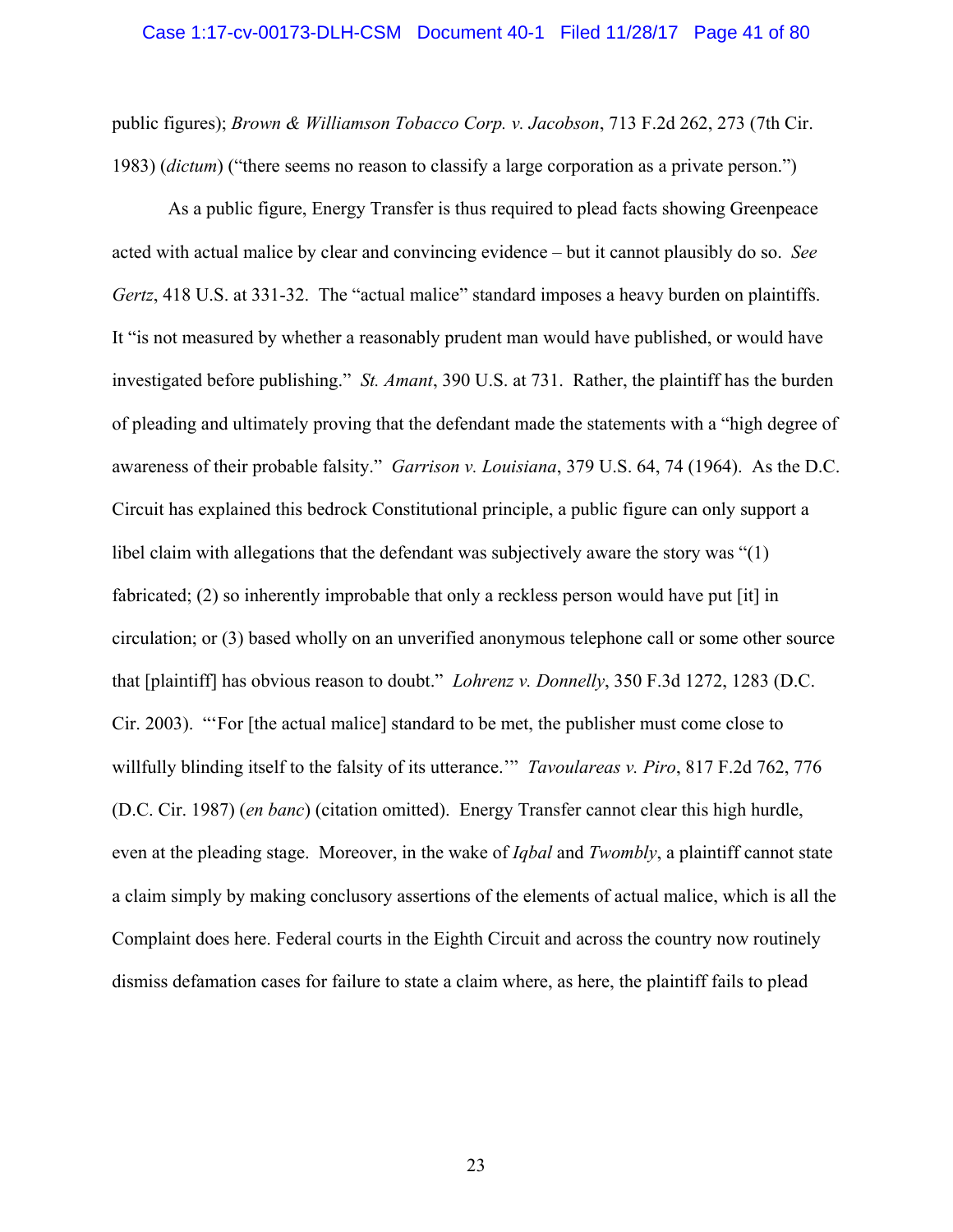specific facts to make actual malice plausible. $^{23}$ 

<u>.</u>

Because the challenged statements expressly rely on previously published articles in reputable publications and statements in official court records, scientific reports, and government reports, Energy Transfer cannot plausibly meet the "daunting" standard of actual malice and instead conclusively demonstrates Greenpeace's lack of actual malice as a matter of law. Reliance on previously published material from reputable publications precludes Energy Transfer from pleading actual malice. *See, e.g., Liberty Lobby, Inc. v. Dow Jones & Co.*, 838 F.2d 1287, 1297 (D.C. Cir. 1988). For example, numerous challenged publications cite and hyperlink to the sources upon which they rely, including news coverage of the DAPL protests,  $24$ news coverage of bank divestments from companies that backed  $DAPL<sup>25</sup>$  news reports that protestors were met with excessive force, $2<sup>6</sup>$  and official United Nations statements on Indigenous peoples' rights.<sup>27</sup> Reliance on these reputable sources defeats actual malice, as a matter of law.<sup>28</sup>

<sup>23</sup> *Schatz v. Republican State Leadership Comm.*, 669 F.3d 50 (1st Cir. 2012); *Mayfield*, 674 F.3d at 378; *Egiazaryan v. Zalmayev*, No. 11 Civ. 2670 (PKC), 2011 WL 6097136, at \*8 (S.D.N.Y. Dec. 7, 2011); *Hanks v. Wavy Broad., LLC*, Civ. No. 2:11cv439, 2012 WL 405065, at \*12 (E.D. Va. Feb. 8, 2012); *Pan Am. Sys., Inc. v. Hardenbergh*, 871 F. Supp. 2d 6, 17 (D. Me. 2012); *Diario El Pais, S.L. v. Nielsen Co., (US)*, No. 07cv11295(HB), 2008 WL 4833012, at \*6-7 (S.D.N.Y. Nov. 6, 2008); *Doe v. Salisbury Univ.*, 123 F. Supp. 3d 748, 761-62 (D. Md. 2015); *Biro*, 963 F. Supp. 2d at 288; *Parisi v. Sinclair*, 845 F. Supp. 2d 215 (D.D.C. 2012); *Deripaska v. Associated Press*, No. CV 17-00913 (ESH), 2017 WL 4685297, at \*5 (D.D.C. Oct. 17, 2017). <sup>24</sup> Suppl. App. Tab 1 (https://www.theguardian.com/us-news/video/2016/aug/29/north-dakotaoil-access-pipeline-protest-video).

<sup>&</sup>lt;sup>25</sup>*Id*. Tab 18 (https://www.nrk.no/sapmi/sparebank-1-selger-seg-ut-fra-omstridt-oljerorledning-1.13239446). 26*Id*. Tab 20(http://nymag.com/daily/intelligencer/2016/11/hundreds-injured-in-dakota-access-

pipeline-protest.html) (https://www.washingtonpost.com/news/morning-

mix/wp/2016/11/01/dakota-access-protesters-accuse-police-of-putting-them-in-dog-kennels-<br>marking-them-with-numbers/?utm\_term=.f2550f15b9f9).

 $\frac{27}{27}$  *Id.* Tab 7 (http://www.ohchr.org/EN/Issues/IPeoples/Pages/Declaration.aspx).<br><sup>28</sup> Klayman v. City Pages, No. 5:13-cv-143-Oc-22PRL, 2015 WL 1546173, at \*16-17 (M.D. Fla. Apr. 3, 2015) (no actual malice when relied on judicial opinions and public filings), *aff'd*, 2016 WL 3033141, at  $*5$  (11th Cir. May 27, 2016) ("Evidence that an article contains information that readers can use to verify its content tends to undermine claims of actual malice."); *CACI Premier*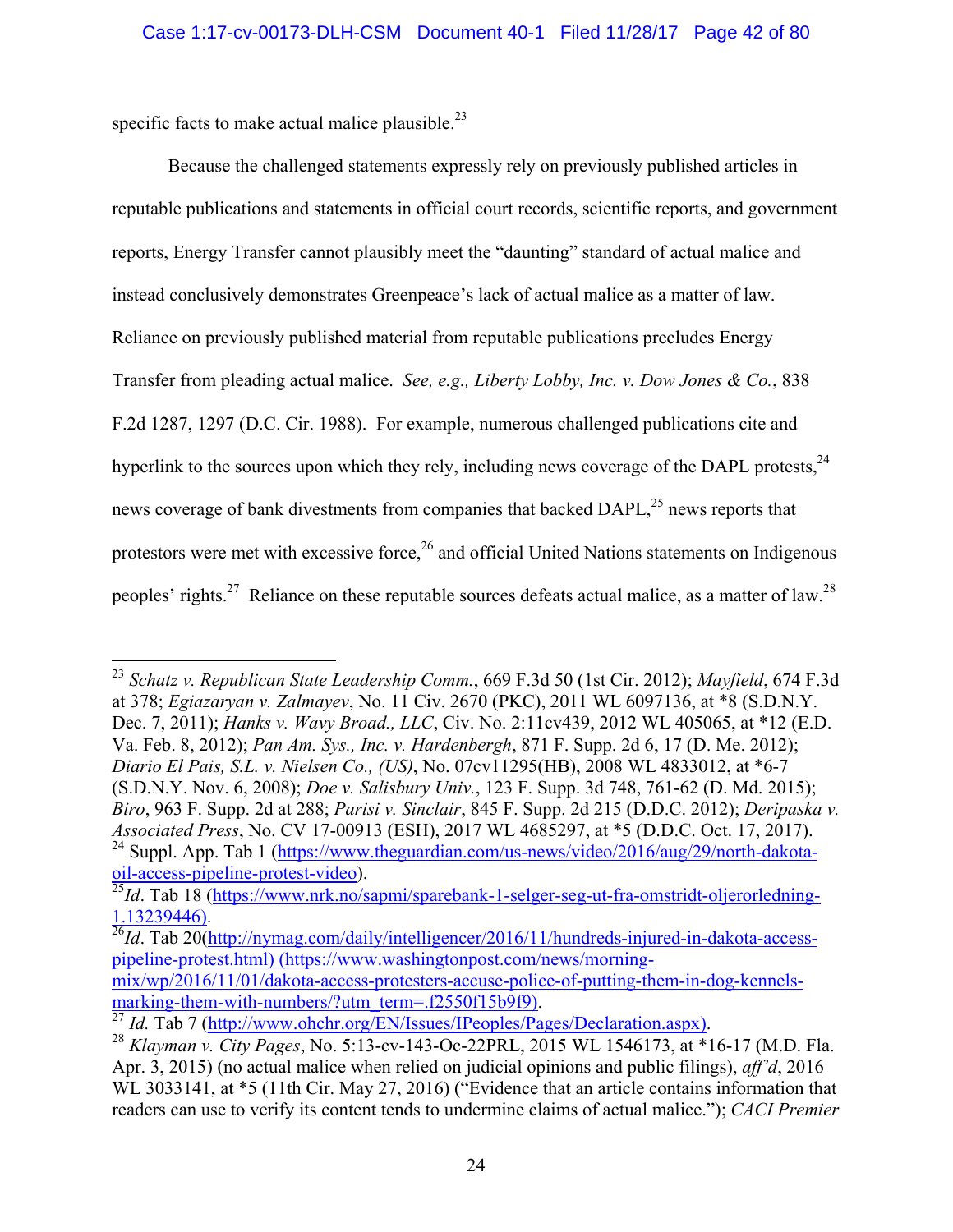## Case 1:17-cv-00173-DLH-CSM Document 40-1 Filed 11/28/17 Page 43 of 80

Energy Transfer claims that Greenpeace made false statements with the intent of injuring its reputation and interfering with its business relationships, Compl. ¶ 427, but a defamation defendant's "intent" is insufficient to establish actual malice. *Pauling v. Globe-Democrat Publ'g Co.*, 362 F.2d 188, 198 (8th Cir. 1966). Nor do the political motivations of the speakers establish actual malice. *Campbell*, 255 F.3d at 569. To plead actual malice, Energy Transfer must allege facts sufficient to give rise to a reasonable inference that the alleged false statements were made with knowledge that they were false or with reckless disregard of whether they were false. *Id.*; *Soentgen v. Quain & Ramstad Clinic, P.C.*, 467 N.W.2d 73 (N.D. 1991). This analysis applies only to the actual person who uttered the statement (or the party with control over the publication). *Resolute*, 2017 WL 4618676, at \*8. The Complaint does not allege – and cannot allege – facts suggesting Greenpeace entertained any serious doubts that the 47 challenged statements published regarding Energy Transfer's pipeline operations were true.

## **f. Greenpeace's Statements are Privileged**

Energy Transfer's defamation claims also should be dismissed because the challenged statements are privileged fair reports of judicial and official governmental proceedings. The privilege protects against defamation and related claims where, as here, a publication accurately summarizes statements in court records and government reports. N.D. Cent. Code § 14-02-05; *Humann v. KEM Elec. Coop.*, 450 F. Supp. 2d 1006, 1016 (D.N.D. 2006), *aff'd*, 497 F.3d 810 (8th Cir. 2007); *Soentgen v. Quain & Ramstad Clinic, P.C.*, 467 N.W.2d 73, 77 (N.D. 1991). Even if the underlying information ultimately proves false, the privilege applies if "the reports were substantially accurate" and "concern a governmental proceeding." *White v. Fraternal* 

*Tech. v. Rhodes*, 536 F.3d 280, 292 (4th Cir. 2008) (no actual malice where relied on official reports); *Montgomery v. Risen*, 197 F. Supp. 3d 219, 260 (D.D.C. 2016), *aff'd on other grounds*, No. 16-7096, 2017 WL 5505131 (D.C. Cir. Nov. 17, 2017).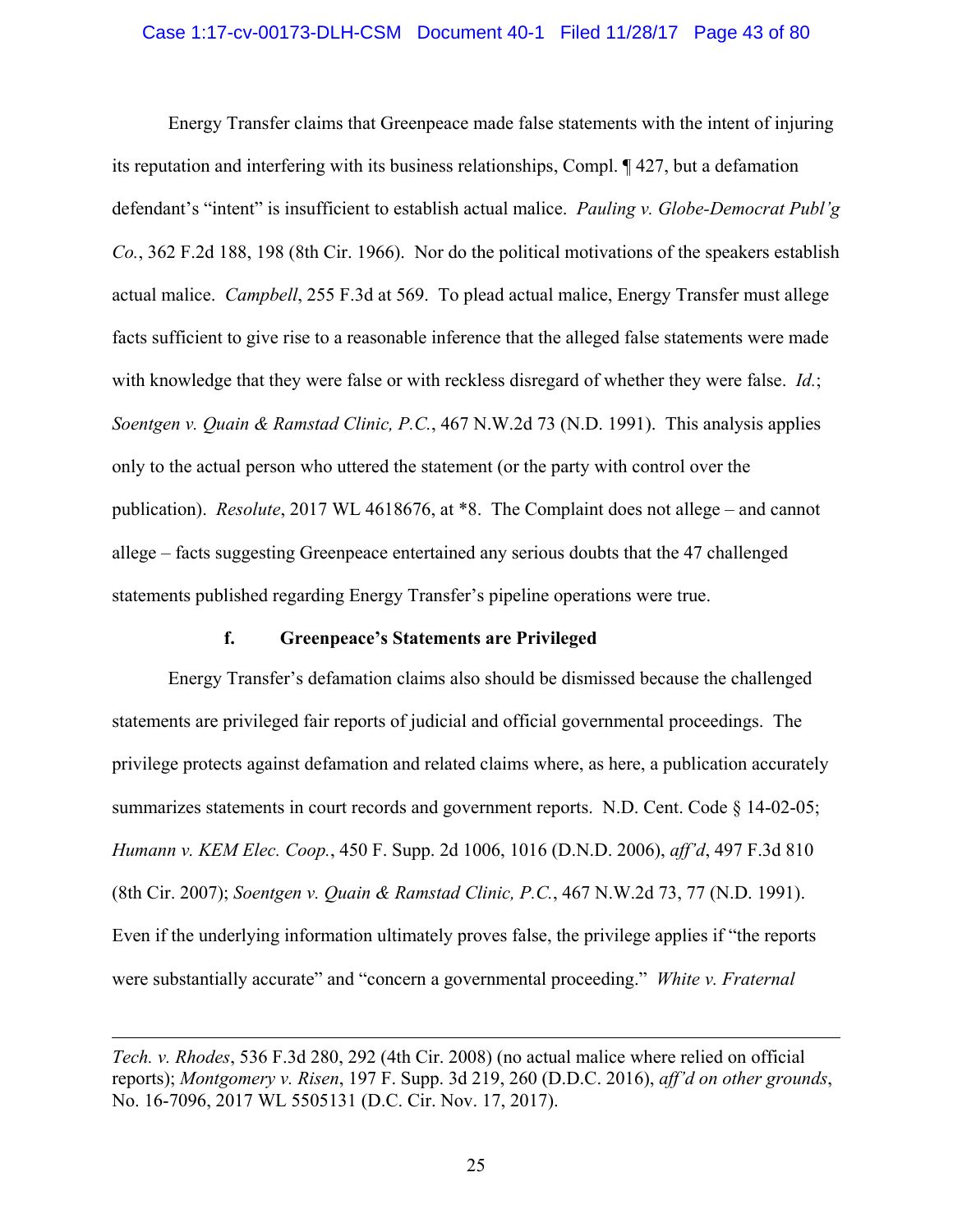# Case 1:17-cv-00173-DLH-CSM Document 40-1 Filed 11/28/17 Page 44 of 80

*Order of Police*, 909 F.2d 512, 527 (D.C. Cir. 1990). Whether the privilege applies is a question of law courts routinely decide on a motion to dismiss by comparing the publication in suit with official records, subject to judicial notice.<sup>29</sup>

Numerous publications in suit are privileged fair reports of judicial or official government proceedings, including reports on the SRST Lawsuit, *see* Suppl. App. Tab 2, 3, 29, and reports on the official federal government process for permitting the pipeline, *see id.* Tabs 3, 8, 9, 11, 24, 26, 28. Greenpeace's publications reporting on each of these proceedings plainly fall within the scope of the fair report privilege, *White*, 909 F.2d at 527 (privilege "extends broadly to the report 'of any official proceeding,'" including allegations or findings that prompt such proceedings), and Energy Transfer thus cannot claim liability for Greenpeace's privileged statements. *See Michaelis v. CBS, Inc.*, 119 F.3d 697 (8th Cir. 1997) (liberally construing qualified privilege for fairly and accurately reporting judicial proceedings).

# **3. Energy Transfer Fails to Plead a Plausible Claim Under RICO**

In the *Resolute* case, despite a 168-page complaint intended to create the illusion of specificity and depth, Judge Tigar in the Northern District of California held that Resolute's claims fell "far short" of the Rule 9(b) standard for pleading fraud with specificity. Energy Transfer's 228-page complaint – overstretched for the very same reason – should fare no better.

<sup>29</sup> Courts routinely dismiss defamation suits where the statements are privileged fair reports. *See, e.g., Lee v. TMZ Prods. Inc*., No. 16-2736, 2017 WL 4675710, at \*5 (3d Cir. Oct. 17, 2017); *Wilkow v. Forbes, Inc.*, No. 99 C 3477, 2000 WL 631344 (N.D. Ill. May 15, 2000), *aff'd*, 241 F.3d 552 (7th Cir. 2001); *Hargrave v. Washington Post*, No. Civ. A. 09-0357(HHK), 2009 WL 1312513, at \*1 (D.D.C. May 12, 2009), *aff'd*, 365 F. App'x 224 (D.C. Cir. 2010); *Catchai v. Fort Morgan Times*, No. 15-CV-00678-MJW, 2015 WL 6689484, at \*4 (D. Colo. Nov. 3, 2015), *judgment entered*, No. 15-CV-00678-MJW, 2015 WL 6689485 (D. Colo. Nov. 3, 2015); *Bothuell v. Grace*, No. 16-11009, 2017 WL 892343, at \*6 (E.D. Mich. Feb. 16, 2017), *report and recommendation adopted sub nom. Bothuell v. Grace*, No. 16-11009, 2017 WL 878026 (E.D. Mich. Mar. 6, 2017); *Scheidler v. Nat'l Org. for Women, Inc.*, 739 F. Supp. 1210, 1215 (N.D. Ill. 1990); *DMC Plumbing & Remodeling, LLC v. Fox News Network, LLC*, No. 12-CV-12867, 2012 WL 5906870, at \*6 (E.D. Mich. Nov. 26, 2012); *Zappin v. Daily News, L.P.*, No. 16 CIV. 8762 (KPF), 2017 WL 3425765, at \*8-14 (S.D.N.Y. Aug. 9, 2017).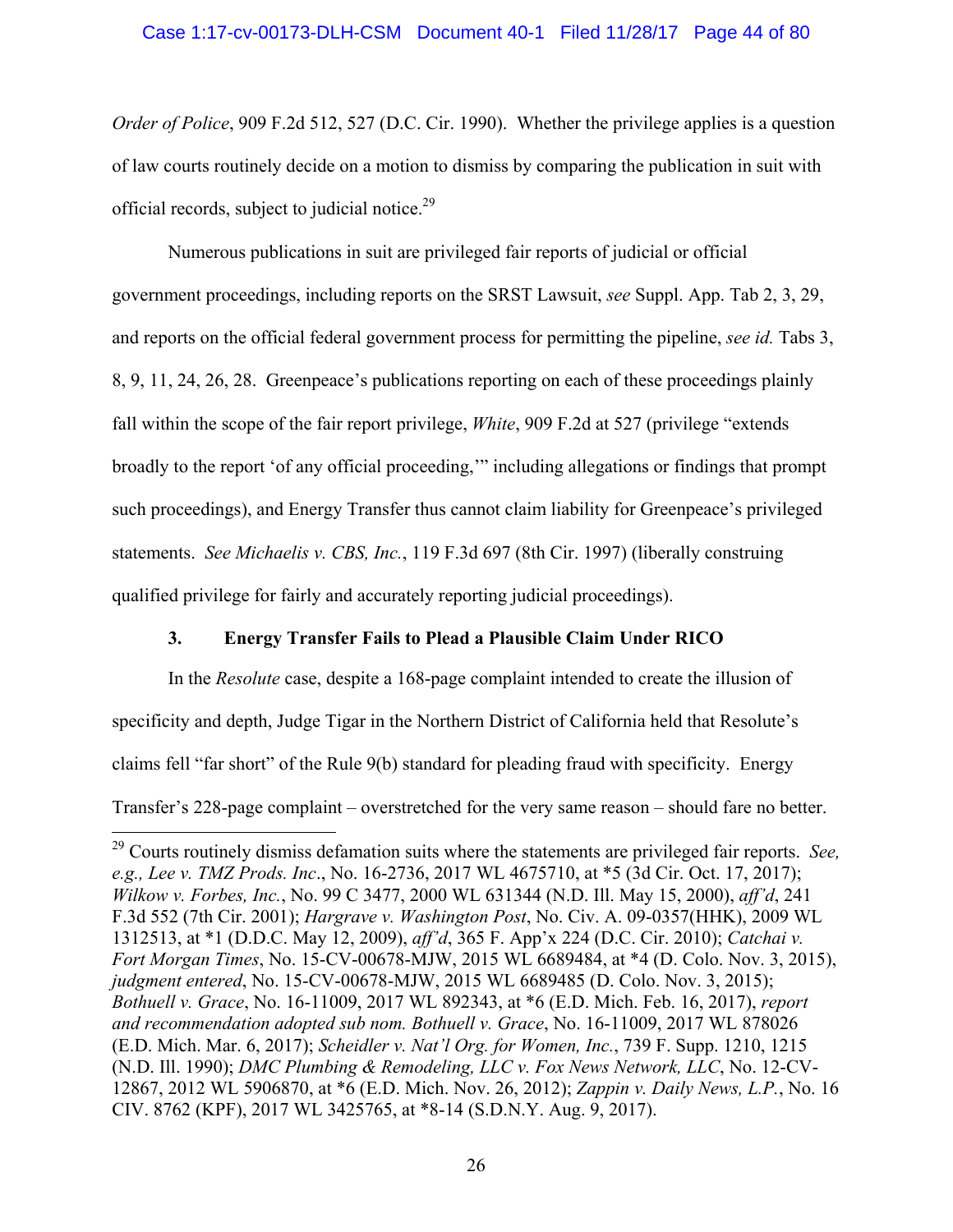## Case 1:17-cv-00173-DLH-CSM Document 40-1 Filed 11/28/17 Page 45 of 80

That is because there is simply no precedent under the case law in any Circuit for finding a RICO enterprise of the type Energy Transfer urges. Putting aside the specific elements that Energy Transfer must plead and prove – which it cannot, as discussed in detail below – it is important to understand, in a larger sense, what Energy Transfer is attempting to accomplish. It is trying to transform prototypical public advocacy by environmental groups of many different stripes who here have added their voices in support of existing protests (and in the case of Greenpeace, mainly by writing articles and letters), into a purposeful, organized conspiracy formed to commit criminal acts. *Page v. Moseley, Hallgarten, Estabrook & Weeden, Inc.*, 806 F.2d 291, 298 (1st Cir. 1986) ("A civil RICO suit is in effect quasi-criminal in nature."). Under Energy Transfer's virtually unprecedented view, nearly any "cause" that rallies people and advocacy groups together – whether the focus is the environment, politics, civil rights, federalism, or anything else – would provide sufficient evidence of a RICO enterprise.

While the complaint contains an exhaustive account of Energy Transfer's many apparent grievances against anyone and everyone who ever criticized or protested DAPL, glaringly absent are the criminal intent, the links, the coordination and the structure connecting all of the disparate entities to criminal acts that would make this a plausible RICO enterprise.<sup>30</sup> Courts have taken pains to curtail the expansion of RICO into areas completely outside the intended bounds of that statute, especially given the "stigmatizing" effect on defendants named in a RICO case. *Figueroa Ruiz v. Alegria*, 896 F.2d 645, 650 (1st Cir. 1990). *See also Scheidler* 537 U.S.at 401- 08; *Calcasieu Marine Nat'l Bank v. Grant*, 943 F.2d 1453, 1463 (5th Cir. 1991). This case is

 $30$ These deficiencies are all the more glaring since Energy Transfer purportedly hired (unlicensed) private investigators to use fake social media accounts, masquerade as protestors and use fake news to try and develop its RICO theory for this lawsuit. *See*  https://theintercept.com/2017/11/15/dakota-access-pipeline-dapl-tigerswan-energy-transferpartners-rico-lawsuit/.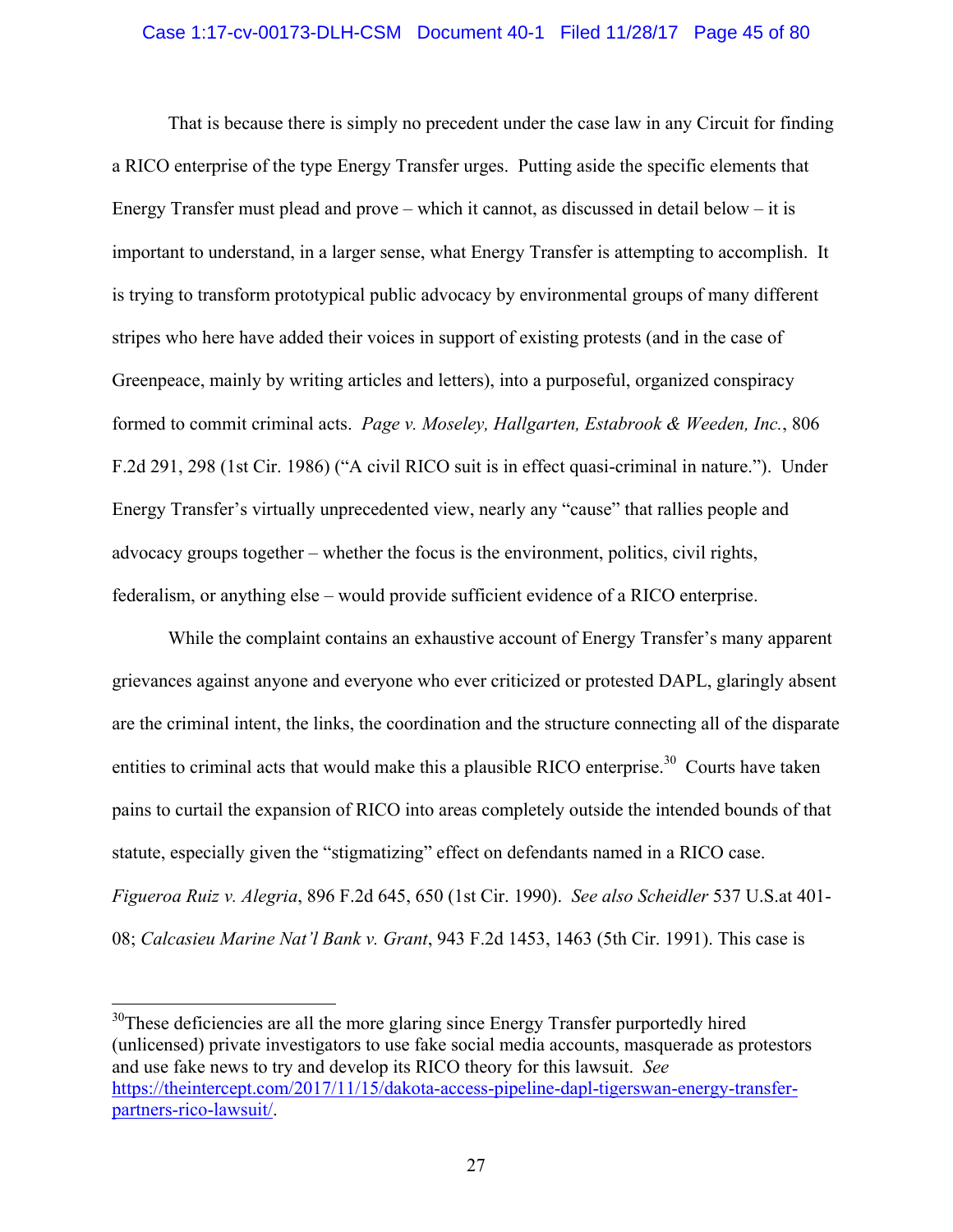#### Case 1:17-cv-00173-DLH-CSM Document 40-1 Filed 11/28/17 Page 46 of 80

another such attempted expansion that must be halted in its tracks.

At most, Energy Transfer's allegations amount only to garden-variety defamation claims, which as discussed *supra*, must be proven against each defendant individually, and fail here for multiple reasons. Energy Transfer cannot avoid First Amendment scrutiny by *mislabeling* its claims as extortion, fraud, tortious interference, conspiracy, racketeering, or money laundering, if the roots of each are merely alleged falsehoods causing reputational harm. Defamation standing alone is *not* a predicate act under RICO. *See infra* § 3.e.(1), *infra*. Here, Energy Transfer's claims, all based on Greenpeace's very public speech on matters of environmental advocacy or association, must comport with the First Amendment. *See Unelko Corp. v. Rooney*, 912 F.2d 1049, 1058 (9th Cir. 1990) (claims sufficiently similar to defamation, such as tortious interference, "are subject to the same first amendment requirements that govern actions for defamation"). Courts must look beyond the labels affixed to claims and consider whether they would unconstitutionally suppress protected speech. *Blatty v. New York Times Co.*, 42 Cal. 3d 1033, 1042-43, 1045 (1986) (plaintiffs cannot circumnavigate First Amendment limitations by "creative pleading" "affix[ing] labels other than defamation to injurious falsehood claims").

The necessity of looking past creative pleading to the core of a claim also mandates that Energy Transfer cannot avoid the requirement that it plead and prove actual malice simply by trying to repackage its defamation claims as RICO predicate acts. *Beverly Hills Foodland, Inc.*, 39 F.3d at 196 ("[T]he malice standard required for actionable defamation claims during labor disputes must equally be met for a tortious interference claim based on the same conduct or statements. This is only logical as a plaintiff may not avoid the protection afforded by the Constitution and federal labor law merely by the use of creative pleading."). Although the *Resolute* court expressly did not reach whether actual malice applies to RICO claims based on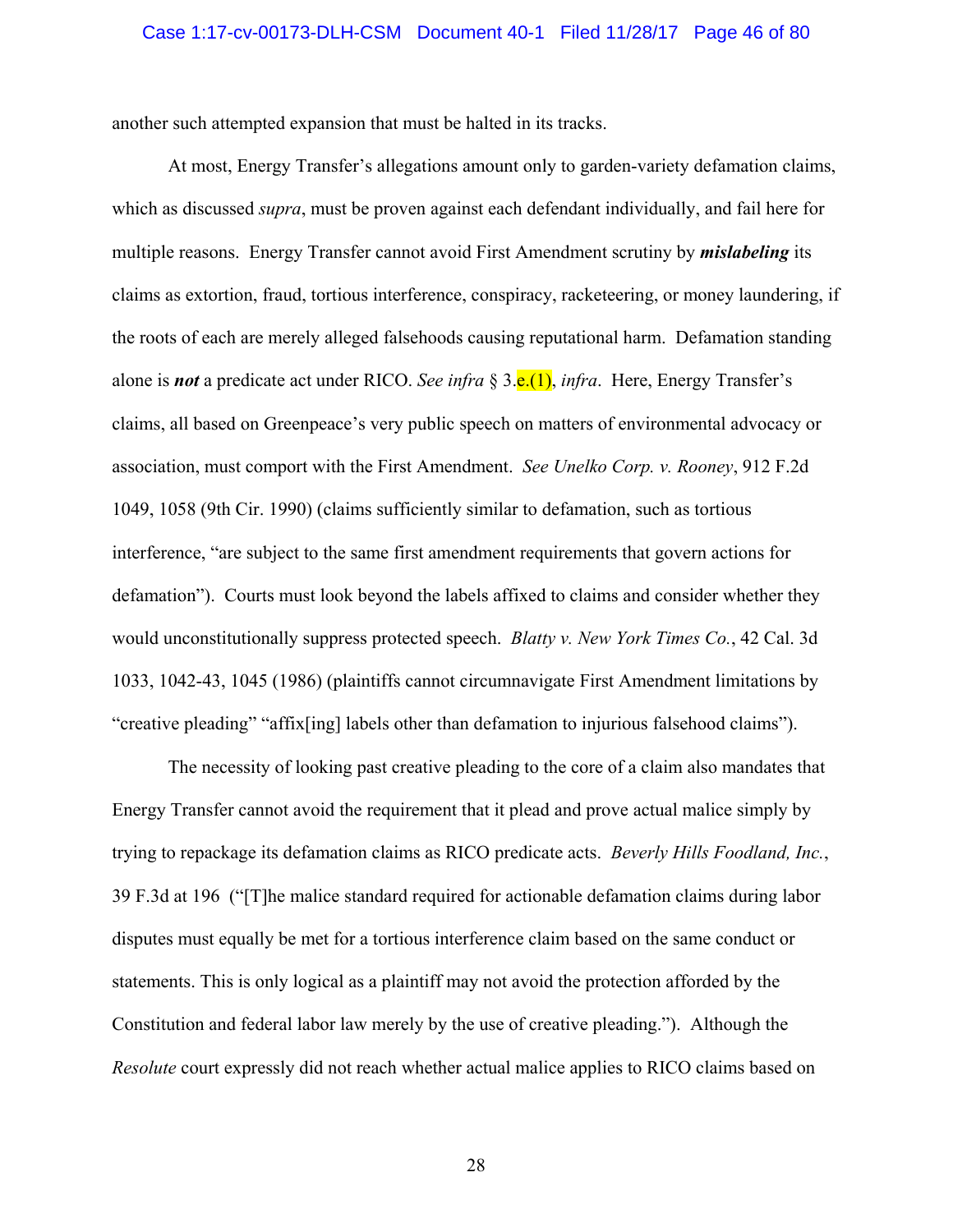## Case 1:17-cv-00173-DLH-CSM Document 40-1 Filed 11/28/17 Page 47 of 80

alleged falsehoods (because it found the complaint failed to state a claim on other grounds, *see*  2017 WL 4618676, at \*11 n.14), the Supreme Court has had no difficulty holding claims sounding in injurious falsehoods and alleging reputational damage are subject to the actual malice standard. *See Hustler Magazine, Inc. v. Falwell*, 485 U.S. 46, 56 (1988) (intentional infliction of emotional distress); *Bose Corp. v. Consumers Union*, 466 U.S. 485, 513-14 (1985) (product disparagement); *Time, Inc. v. Hill*, 385 U.S. 374, 386-87 (1967) (false light invasion of privacy). "[A] rule that would impose strict liability" for allegedly false assertions "would have an undoubted chilling effect on speech relating to public figures that does have constitutional value. Freedoms of expression require breathing space." *Hustler Magazine,* 485 U.S. at 52 (citations omitted). This interpretation applies with equal force to claims based on allegedly false statements that are repackaged as RICO claims.

### **a. The RICO Elements**

 $\overline{a}$ 

Energy Transfer brings claims under Section 1962(a), (c) and  $(d)^{31}$  of the RICO statute. A RICO plaintiff must plead: (1) conduct (2) of an enterprise (3) through a pattern (4) of racketeering activity (*i.e.*, predicate criminal acts). *Craig Outdoor Advert., Inc. v. Viacom Outdoor, Inc.*, 528 F.3d 1001, 1027 (8th Cir. 2008); *Handeen v. Lemaire*, 112 F.3d 1339 (8th Cir. 1997); *Fladeland v. Satrom*, No. 2:12-cv-20, 2012 WL 12914317 (D.N.D. Oct. 26, 2012). A plaintiff has standing to bring a RICO claim if it suffered a sufficiently direct injury and proximate causation. *Newton v. Tyson Foods, Inc.*, 207 F.3d 444, 446-47 (8th Cir. 2000) (citing *Holmes v. Secs. Inv'r Prot. Corp.,* 503 U.S. 258, 265–68 (1992)). Courts in the Eighth Circuit

 $31$  A claim under section 1962(d) for conspiracy to violate RICO cannot stand unless a plaintiff can sustain a viable claim for commission of predicate acts under another subsection, which Plaintiff cannot do here. *Bowman v. W. Auto Supply Co.*, 985 F.2d 383, 388 (8th Cir. 1993).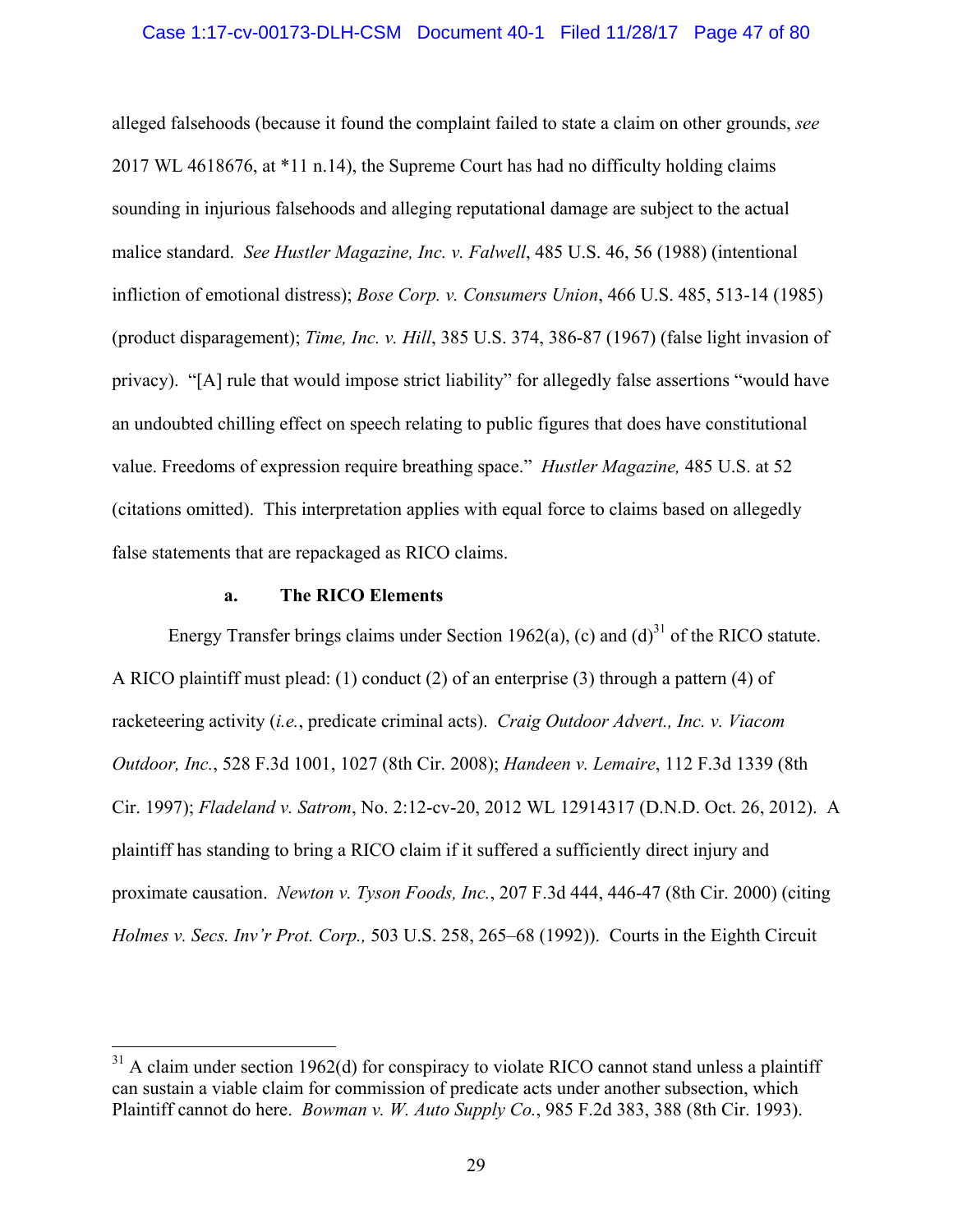# Case 1:17-cv-00173-DLH-CSM Document 40-1 Filed 11/28/17 Page 48 of 80

routinely grant motions to dismiss civil RICO claims,<sup>32</sup> and here Energy Transfer has not sufficiently pled *any* of the necessary elements, including causation, much less pled the elements with the requisite specificity under Rule  $9(b)$ .<sup>33</sup>

# **b. Energy Transfer Has Not Plausibly Pled a RICO "Enterprise"**

The goal of the federal RICO statute was "the elimination of the infiltration of organized crime and racketeering into legitimate organizations operating in interstate commerce." S. Rep. No. 91-617, at 76 (1969); *see Geraci v. Women's All., Inc.*, 436 F. Supp. 2d 1022, 1037 (D.N.D. 2006). The law also has been interpreted to cover not just corruption of legitimate entities, but operation of illegitimate ones. *United States v. Turkette*, 452 U.S. 576 (1981). A RICO enterprise is defined as "any individual, partnership, corporation, association, or other legal entity, and any union or group of individuals associated in fact though not a legal entity." 18 U.S.C. § 1961(4).

Energy Transfer takes great pains to avoid delineating the outlines of the alleged "enterprise" in this case, devoting one conclusory sentence in its 228-page complaint to defining it.34 Compl. ¶ 38. Plaintiff alleges the existence of an "association-in-fact" enterprise comprised of 17 environmental groups, eight identified individuals, and a host of unnamed persons who purportedly "illegally misappropriate proprietary and other confidential information from Energy

<sup>32</sup> *See*, *e.g., Teamsters Nat'l Freight Indus. Negotiating Comm. on Behalf of Teamster Local Union Numbers 116, 120, 123, 346, and 544 v. MME, Inc.*, 116 F.3d 1241 (8th Cir. 1997); *Fladeland*, 2012 WL 12914319.

<sup>&</sup>lt;sup>33</sup> For many of its RICO allegations, Energy Transfer offers no more than legal conclusions or bare allegations of wrongdoing, which are neither plausible nor particular under *Twombly* and *Iqbal*. At a minimum, the Court should strike all bare allegations from the Complaint relating to: money laundering (Compl. ¶¶ 372, 394, 399)**;** interstate transportation of stolen property (*id*. ¶¶ 372, 394, 399); DDoS attacks (*id*.); "credential harvesting" spam attacks (*id*.); and (iii) "doxing" against Energy Transfer employees (*id*.).

Elsewhere, Plaintiff appears to assert that environmental groups were once legitimate, but all have now been infiltrated by criminal actors. *See* Compl. **[41.** Whatever "shadowy interests" Energy Transfer believes has infiltrated the ENGOs, it does not identify them or sue them here.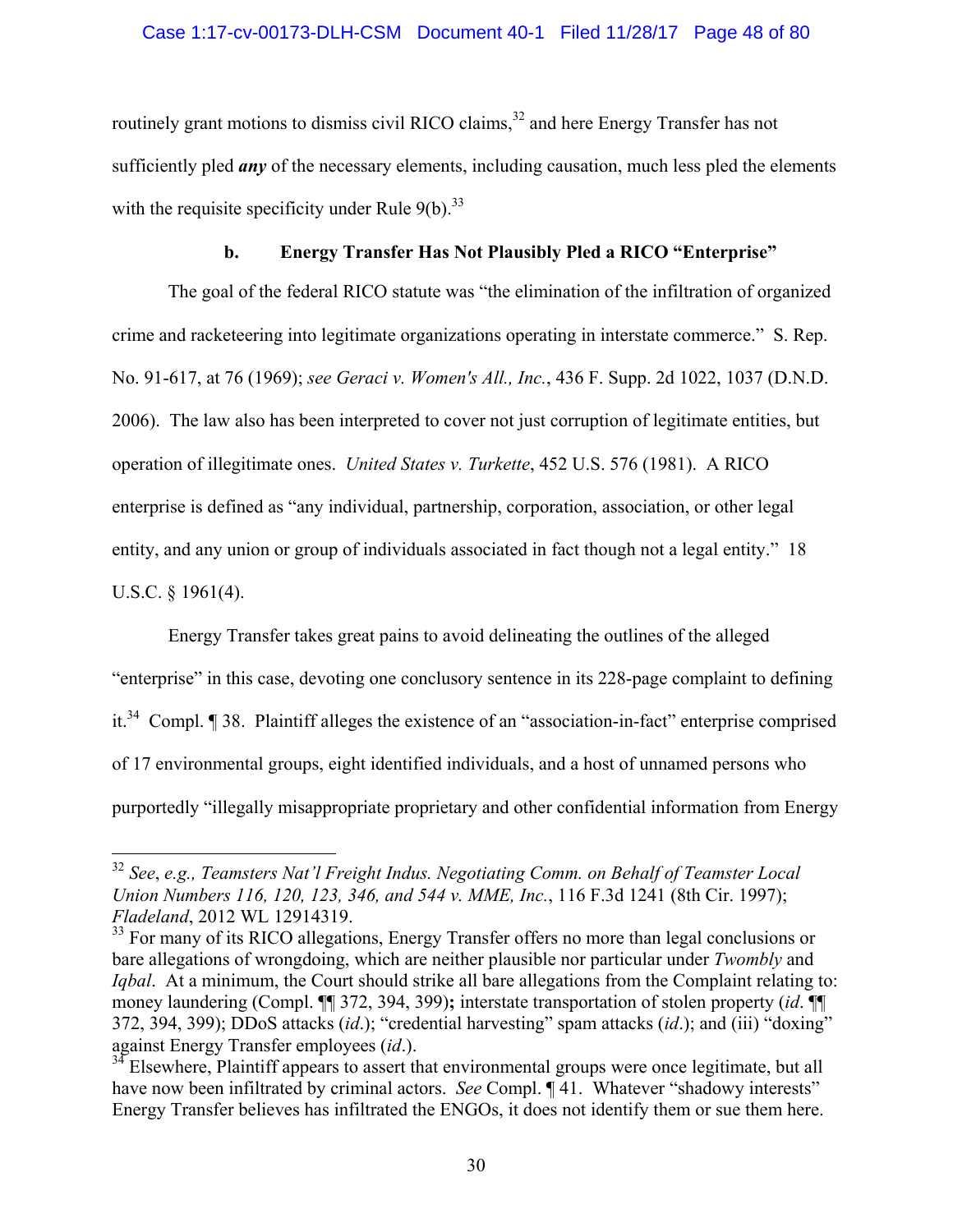### Case 1:17-cv-00173-DLH-CSM Document 40-1 Filed 11/28/17 Page 49 of 80

Transfer through … hacking and other illegal cyber-activity…. [and] have also organized and participated in violent, criminal protests against Energy Transfer.<sup>35</sup> Compl.  $\blacksquare$  38(u).

While the definition of an association-in-fact is not rigid, "it does need some sort of discrete existence and structure uniting its members in a cognizable group." *Nelson v. Nelson*, 833 F.3d 965 (8th Cir. 2016). The Supreme Court, in *Boyle v. United States*, held that an "association-in-fact" enterprise is "proved by evidence of an ongoing organization, formal or informal, and by evidence that the various associates function as a continuing unit." 556 U.S. 938, 944-45 (2009) (citing *Turkette*, 452 U.S. at 583); *State Farm Mut. Auto. Ins. Co. v. Cohan*, No. cv 09-2990(JS)(WDW), 2009 WL 10449036, at \*8 (E.D.N.Y. Dec. 30, 2009) (warning that a plaintiff cannot "simply tack[] on entities" to the alleged enterprise "which do not in fact operate as a 'continuing unit' or share a 'common purpose.'"). An association-in-fact thus must have (1) a common purpose of engaging in a course of conduct, (2) relationships among those associated with the enterprise, and (3) sufficient longevity to permit the associates to pursue the purpose. *Boyle*, 556 U.S. at 946. Plaintiff has failed to plausibly allege any of these elements.

**i. Common Purpose.** "[A]lthough much about the RICO statute is not clear, it is very clear that those who are 'associate[s],' 18 U.S.C.  $\S$  1962(e), of a criminal enterprise must share a 'common purpose.'" *Craig Outdoor Advert., Inc. v. Viacom Outdoor, Inc.* 528 F.3d 1001 (8th Cir. 2008) (quoting *Ryan v. Clemente*, 901 F.2d 177, 180 (1st Cir. 1990); *see, e.g., Atlas Pile Driving Co. v. DiCon Fin. Co.*, 886 F.2d 986, 995 (8th Cir. 1989); *Fladeland*, 2012 WL

<sup>&</sup>lt;sup>35</sup> Plaintiff elsewhere appears to argue that even without other alleged members, Greenpeace and its own employees act as a RICO enterprise. *See* Compl. ¶¶ 2-8. However, a plaintiff must demonstrate that the RICO "person" and "enterprise" are distinct from each other. *See Cedric Kushner Promotions, Ltd. v. King*, 533 U.S. 158, 161 (2001). Courts do not recognize claims that an employer and its employees, or a parent and its wholly-owned subsidiaries, constitute a RICO enterprise. *See Fitzgerald v. Chrysler Corp.*, 116 F.3d 225 (7th Cir. 1997) (employees); *Fogie v. THORN Ams., Inc.*, 190 F.3d 889, 896 (8th Cir. 1999) (subsidiaries).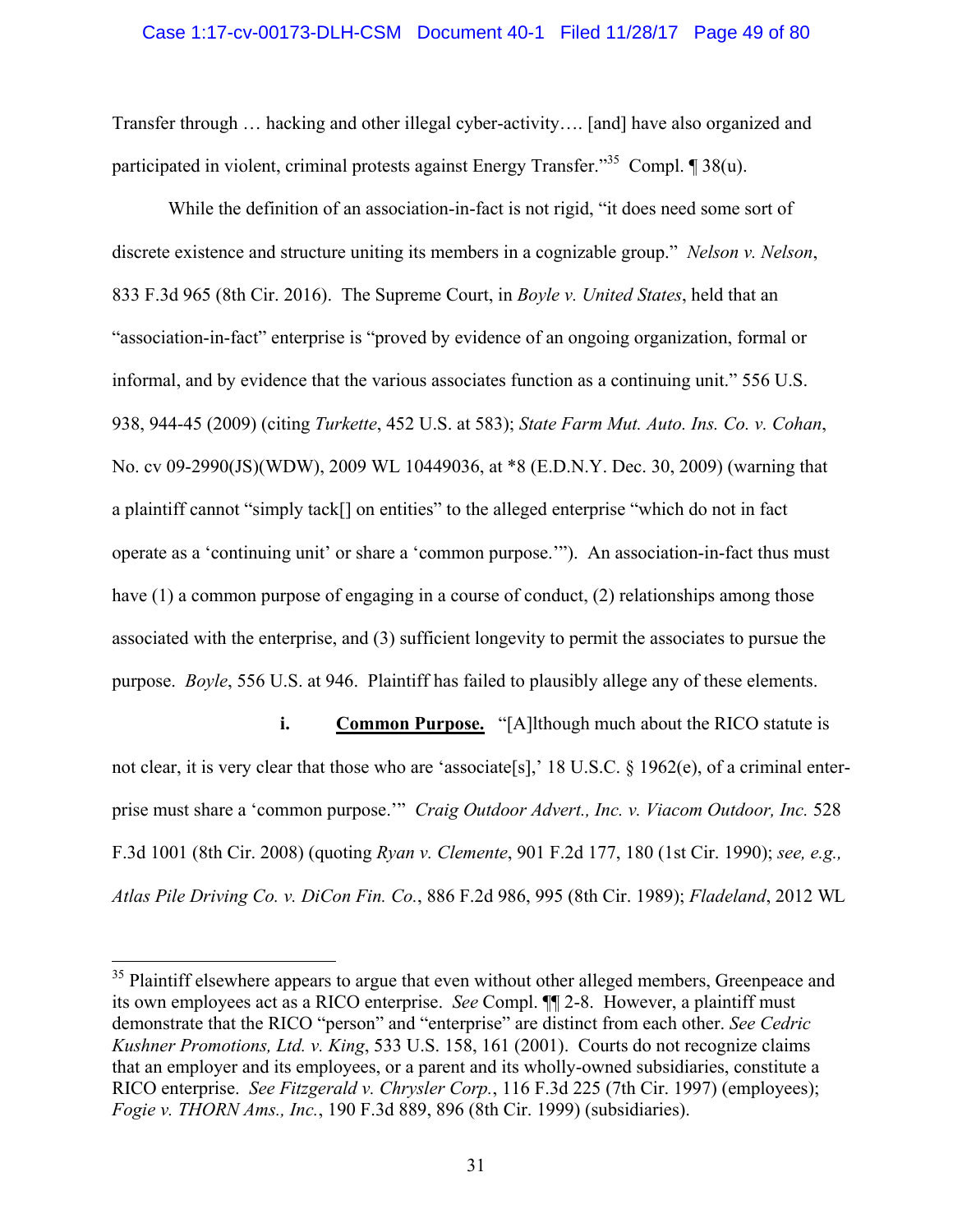#### Case 1:17-cv-00173-DLH-CSM Document 40-1 Filed 11/28/17 Page 50 of 80

12914319, at \*2-3. To plead an enterprise, a plaintiff "must show that all persons joined the enterprise for a common racketeering purpose." *Rilley v. MoneyMutual, LLC*, No. 16-4001(DWF/ LIB), 2017 WL 3822727 (D. Minn. Aug. 30, 2017) (citing *Nelson v. Nelson*, 833 F.3d 965, 968 (8th Cir. 2016)); *Craig Outdoor Advert., Inc. v. Viacom Outdoor, Inc.*, No. 04-0074-CV-W-DW, 2005 WL 1279046, at \*2 (W.D. Mo. May 25, 2005), *aff'd on other grounds*, 528 F.3d 1001 (8th Cir. 2008).

Energy Transfer alleges that the "purpose" of the enterprise here was to spread false information about DAPL in the media, in order to use that false information to pressure environmental donors and Plaintiff's partners, and incite violence. Compl. ¶ 39. Importantly, the "common purpose" Plaintiff identifies here is *not* protesting the construction of DAPL, protecting the environment, defending Native American rights, which were some of the many purposes contemporaneously identified by Greenpeace and others for supporting the DAPL protests. *See*, *e.g.*, Suppl. App. Tabs 2, 3.Nor does it allege that merely generating media attention for the DAPL opposition was the common purpose. Energy Transfer well knows that those types of goals do not state a common racketeering purpose under RICO, but rather are social and political goals protected by the rights of free speech and association. So, Energy Transfer simply *invents* a fraudulent purpose to fit the malevolent alternative reality it peddles here. Yet the existence of such a purpose is not supported by factual allegations that would "render plausible [the] claim that the enterprise members actually knew of the alleged fraudulent common purpose, or that they 'formed' the enterprise to participate in [the common purpose] much less that they 'devised a scheme to [accomplish the purpose].'" *Ellis v. J.P.Morgan Chase & Co.*, No. 12-cv-03897-YGR, 2015 WL 78190, at \*5 (N.D. Cal. Jan. 6, 2015).

The Complaint is devoid of factual allegations regarding a common racketeering purpose; there are no alleged communications between the enterprise members around the claimed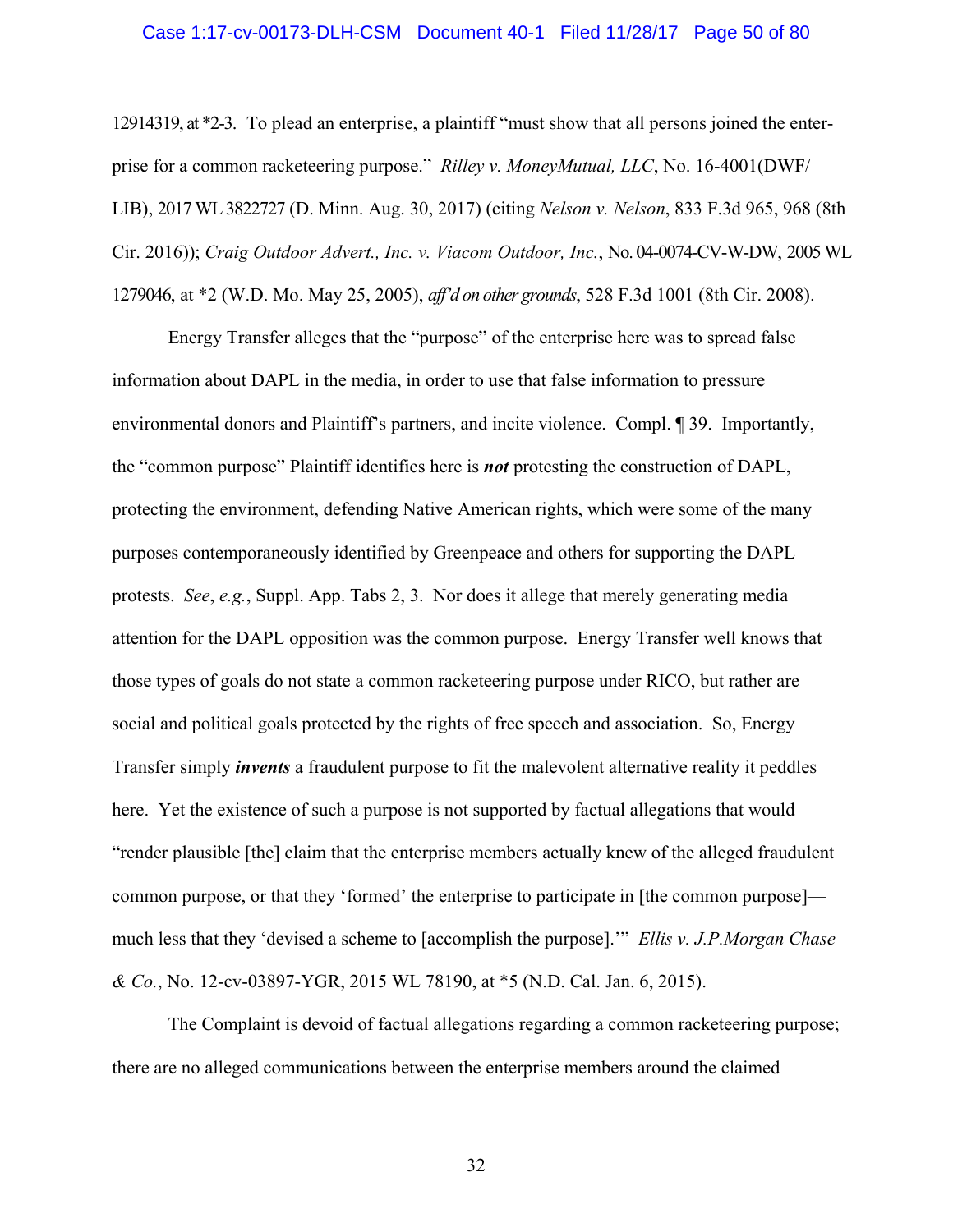#### Case 1:17-cv-00173-DLH-CSM Document 40-1 Filed 11/28/17 Page 51 of 80

purpose, no alleged agreements between the members on any overall scheme or even particular course of action, and no alleged knowledge on the part of any enterprise member that it was part of an enterprise pursuing the purpose. At best, the Complaint includes vague, conclusory pronouncements that the purported members "engaged in a mutually understood, agreed upon, and coordinated campaign of racketeering activity directed at Energy Transfer," Compl. ¶ 38(u), which cannot satisfy Plaintiff's obligation to allege facts sufficient to render plausible an agreement by the enterprise members around a common purpose. *See Crest Constr. II, Inc. v. Doe*, 660 F.3d 346, 355 (8th Cir. 2011) (affirming dismissal and finding similar vague "bare assertions" insufficient to form basis of RICO claim) (citing *Gallagher v. Magner*, 619 F.3d 823, 842 (8th Cir. 2010)). As an example, Plaintiff states "[t]he Enterprise's goal was to create conflict that would halt construction whenever possible. The more violent the conflict the more sensational the videos it could create to drive media content and donations." Compl. ¶ 316. Again, this merely states a conclusion rather than plausibly pleading *facts* suggesting the enterprise members agreed to create violent conflicts to serve the purported goal. Just because particular protest activity *generated* press coverage (intended or not), cannot alone transform protests into an intentional effort to spread false information, pressure donors and business partners, and incite violence. It is Plaintiff's burden to plausibly allege the enterprise members agreed to cause these violent protests to serve a common purpose, and it has not met that burden.

Further, "'divergent goals' among members of a purported association-in-fact enterprise is a 'fatal problem' to a RICO claim," *Craig Outdoor Advertising,* 528 F.3d at 1027 (citing *Batzel v. IBP, Inc.*, 357 F.3d 685, 691 (7th Cir. 2004)), yet Energy Transfer fails to provide a factual basis for alleging that 17 environmental groups and a host of individuals, each with their own disparate agendas, subverted those independent goals to the common criminal purpose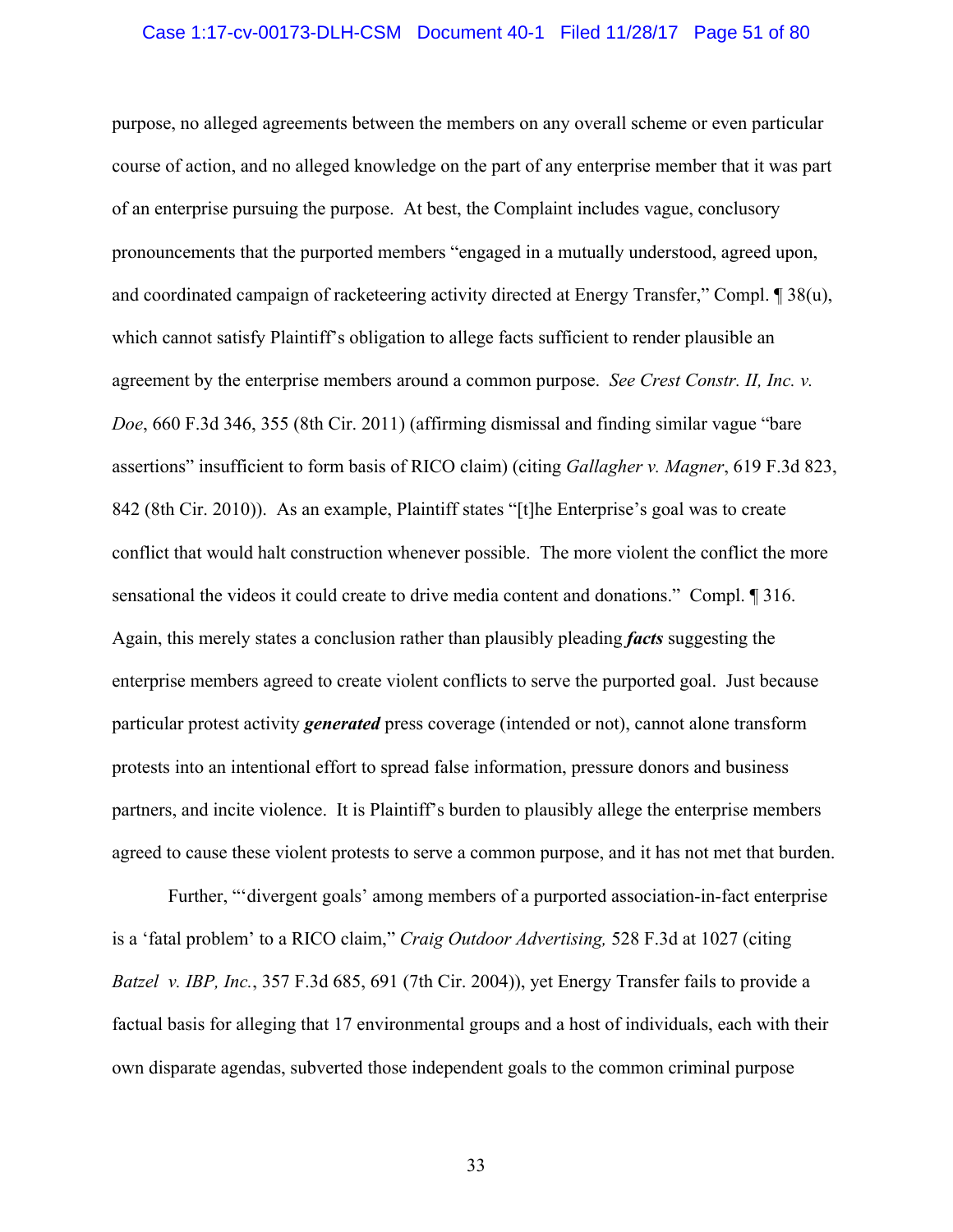#### Case 1:17-cv-00173-DLH-CSM Document 40-1 Filed 11/28/17 Page 52 of 80

posited here. *See Fladeland*, 2012 WL 12914319, at \*2-3. As an example, while Energy Transfer labels all of the individual protestors on the ground in North Dakota as members of the enterprise, *see*, *e.g.*, Compl. ¶¶ 93, 94, 314, 320, it is entirely implausible that these protestors each would have shared the common purpose of generating international media attention to further the common purpose of using such attention to defraud environmental groups' donors, or unlawfully pressure Plaintiff's customers. In short, nothing in the Complaint substantiates the existence of the alleged or *any* common racketeering purpose, other than Plaintiff's speculation.

ii. **Relationships.** "In order to satisfy the relationship requirement for an association in fact at the pleading stage[,] the question a court must ask is whether all of the defendants in the association in fact were working together on a common scheme[.]" *Raineri Constr., LLC v. Taylor*, No. 4:12-cv-2297(CEJ), 2014 WL 348632, at \*4 (E.D. Mo. Jan. 31, 2014) (quotations omitted) (citing *Elsevier*, 692 F. Supp. 2d at 306); *see also Browning v. Flexsteel Indus., Inc.*, 955 F. Supp. 2d 900, 913 (N.D. Ind. 2013). While members need not have "fixed roles" and can "perform different roles at different times," a "plaintiff must allege facts 'tending to make it plausible that the Court is confronted with something more than parallel conduct of the same nature and in the same time frame by different actors in different locations.'"*Raineri,* at \*4; *see also United States v. Eiland*, 738 F.3d 338, 360 (D.D.C. 2013).

The Complaint is remarkably silent as to any purported "relationships" at all between the alleged enterprise members, other than (1) "seed funding" of the Red Warrior Camp by EarthFirst!, Compl.  $\P$  13, 38, 91, 319; (2) the existence of long-extant organizational links between the Greenpeace entities themselves, *id.* ¶ 38; (3) joint letters of protest from multiple environmental groups, *id*. ¶¶ 38, 237-38, 245-46; and (4) public drives for food and clothing by numerous environmental groups, including Greenpeace, in support of protestors, including Red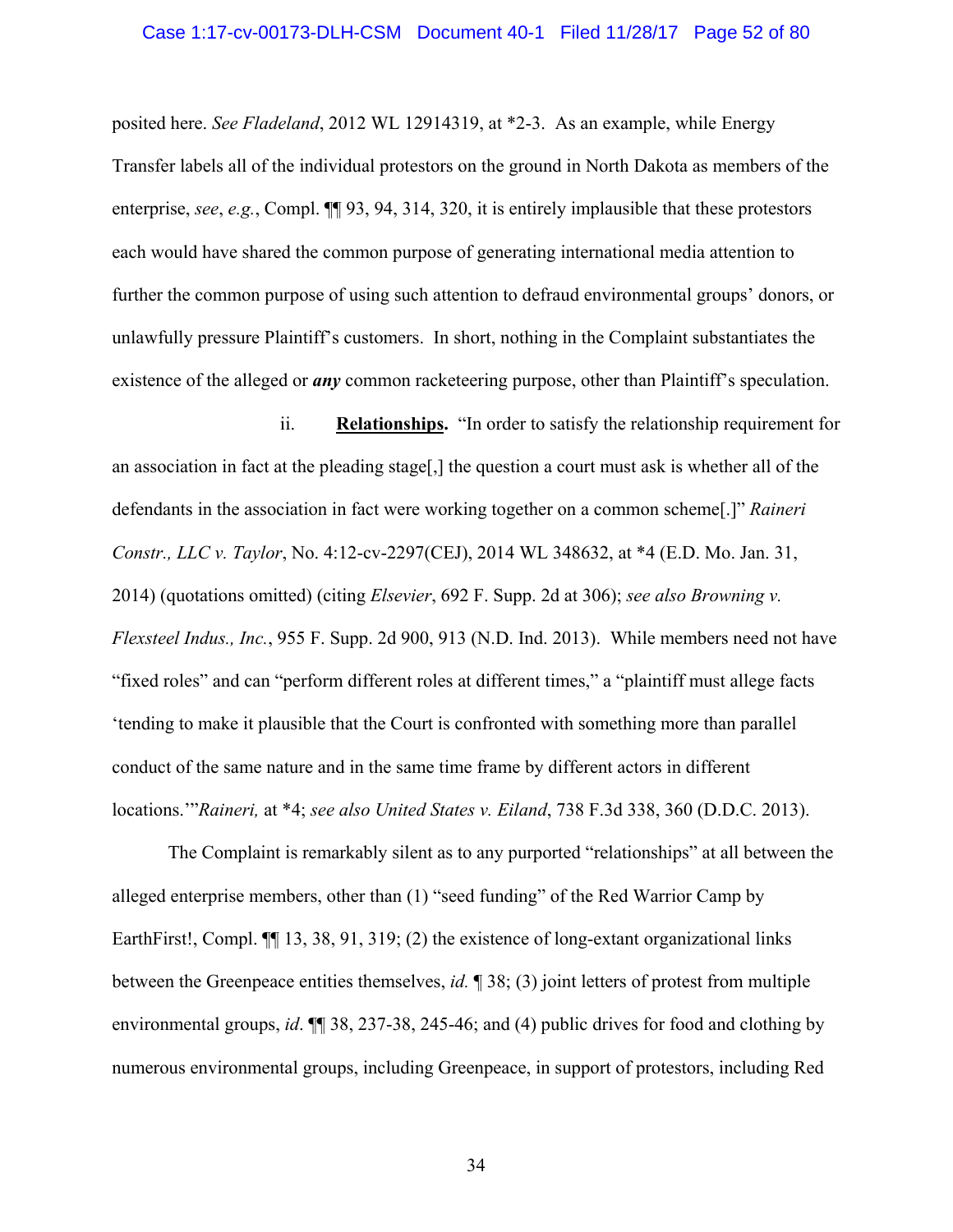#### Case 1:17-cv-00173-DLH-CSM Document 40-1 Filed 11/28/17 Page 53 of 80

Warrior Camp, *id*. ¶¶ 28, 106. Other than the intra-Greenpeace relationships – which cannot serve as the basis for a RICO enterprise, *see supra* n. 35 – these few additional, public ties between the groups do not suggest an "ongoing organization" with members functioning as a "continuing unit." And other than these ties, the Complaint merely alleges independent activities of the enterprise members that do not evince parties working towards a common, criminal purpose. Plaintiff has not presented any facts that suggest that the actions of the purported enterprise members were anything other than they appear on their face: Various groups and individuals engaged in environmental advocacy around a particular cause – opposition to the pipeline – and each for their own reasons. *See Almanza v. United Airlines, Inc.*, 851 F.3d 1060 (11th Cir. 2017). Plaintiff's sinister alternate agenda is spun from whole cloth.

As a partial consequence of failing to identify the relationships that connect the parties, Plaintiff also has failed to sufficiently allege the role – fixed or not – of Greenpeace in the alleged RICO enterprise. Indeed, in many instances Plaintiff makes no effort to even identify which purported enterprise member was responsible for a particular purported action, and often just alleges vaguely that the "enterprise" took the action. *See, e.g.*, Compl. ¶ 105 ("the Enterprise falsified a photograph purporting to show a seven-year-old girl mauled by guard dogs at the DAPL construction site"). In the *Resolute* case, the court found that "[w]hile Resolute's complaint lists reports authored by Greenpeace . . . in many cases it does not identify the author of the reports . . . . [it also] claims that the Defendant 'processed millions of dollars in fraudulently induced donations,' without describing a single donor…." *Resolute*, 2017 WL 4618676, at \*10. The same fatal flaws plague Energy Transfer's complaint.

iii. **Application of the above elements.** Taken together, Plaintiff has not come close to plausibly pleading the existence of a RICO enterprise, much less pleading a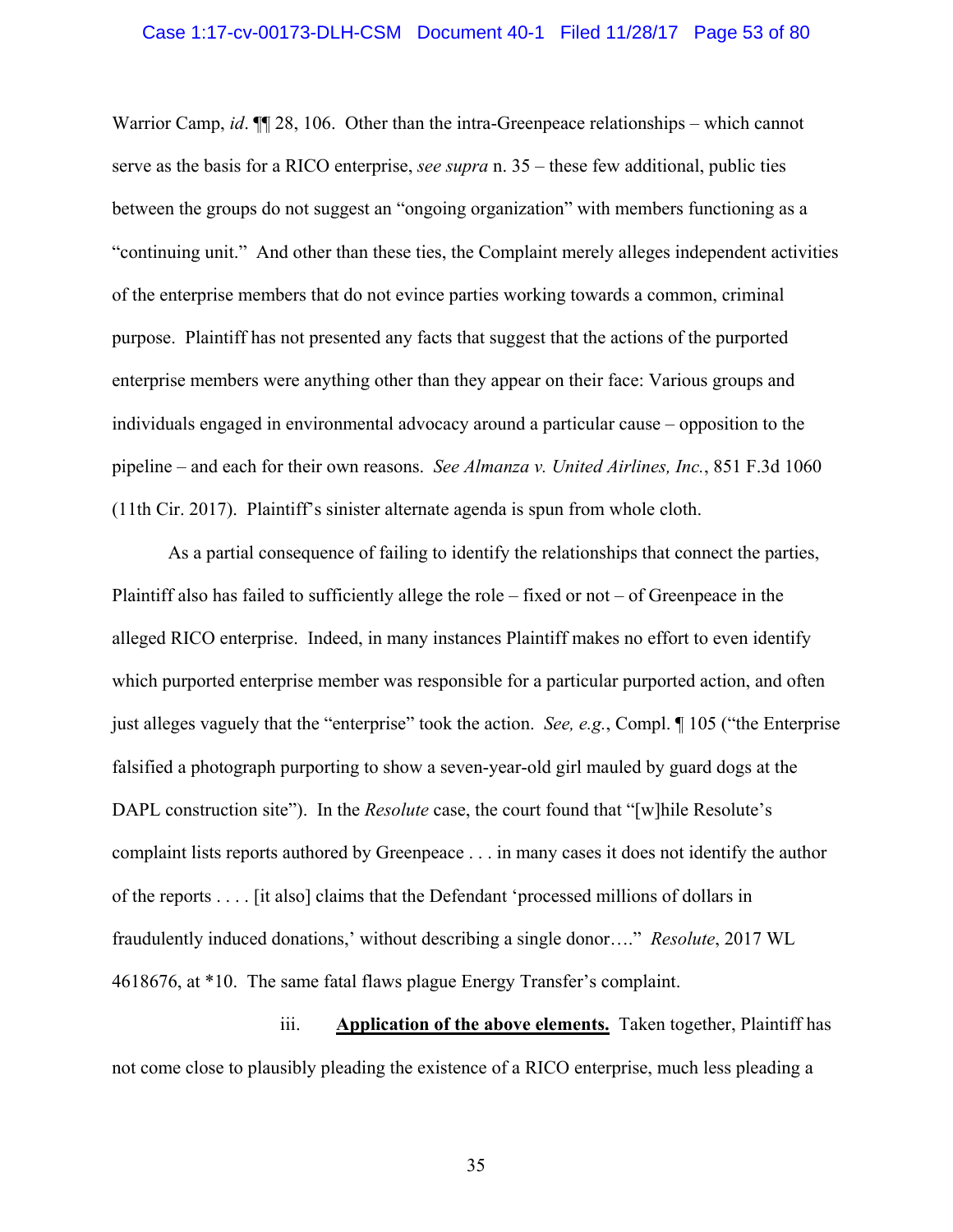#### Case 1:17-cv-00173-DLH-CSM Document 40-1 Filed 11/28/17 Page 54 of 80

RICO claim with specificity. It has not pled how the enterprise was formed, how the common purpose was agreed upon, who (if anyone) was in charge, how decisions were made, or how the alleged enterprise members communicated. *Fladeland*, 2012 WL 12914319; *see also*, *e.g., Allstate Ins. Co. v. Donovan*, No. H-12-0432, 2012 WL 2577546, at \*14 (S.D. Tex. July 3, 2012) (no enterprise where complaint lacked such factual allegations). For example, Energy Transfer alleges the purported enterprise "burst to the surface" once the USACE gave final approval for DAPL in early September 2016, Compl. ¶ 87, yet fails to detail how this came about. There are no allegations regarding any prior communications, agreements or discussions among the alleged enterprise members leading to the enterprise bursting forth – Plaintiff asks the Court to *presume* that coordination and development must have occurred. And what was the first act of this criminal enterprise? Seeking access to the justice system.

According to Plaintiff, the "enterprise" "burst to the surface" when SRST's "putative lawyers<sup>"36</sup> with Earthjustice filed a lawsuit challenging USACE's approval. *Id*. There are of course no factual allegations that explain how a legal filing – especially one that ultimately resulted in a partial remand of USACE's approval – could constitute a RICO predicate act, or how other members conspired with Earthjustice on the filing, or who made decisions for the enterprise concerning the filing. Instead, Plaintiff darkly suggests that Earthjustice "did not disclose to the Tribe that its primary motive was to use the Tribe's standing and DAPL as a publicity platform through which Earthjustice and the other Enterprise members could raise money," without any support for this claim. *Id*. In any event, even if Energy Transfer could plausibly allege Earthjustice had a different motive than the one stated on the face of its

<sup>&</sup>lt;sup>36</sup> Plaintiff uses phrases like "putative" and "under the false auspices of serving as pro bono counsel for the tribe" to impugn non-defendant Earthjustice (and in doing so, insult SRST), but nowhere explains why Earthjustice was unqualified to act as counsel, or why its role was a sham.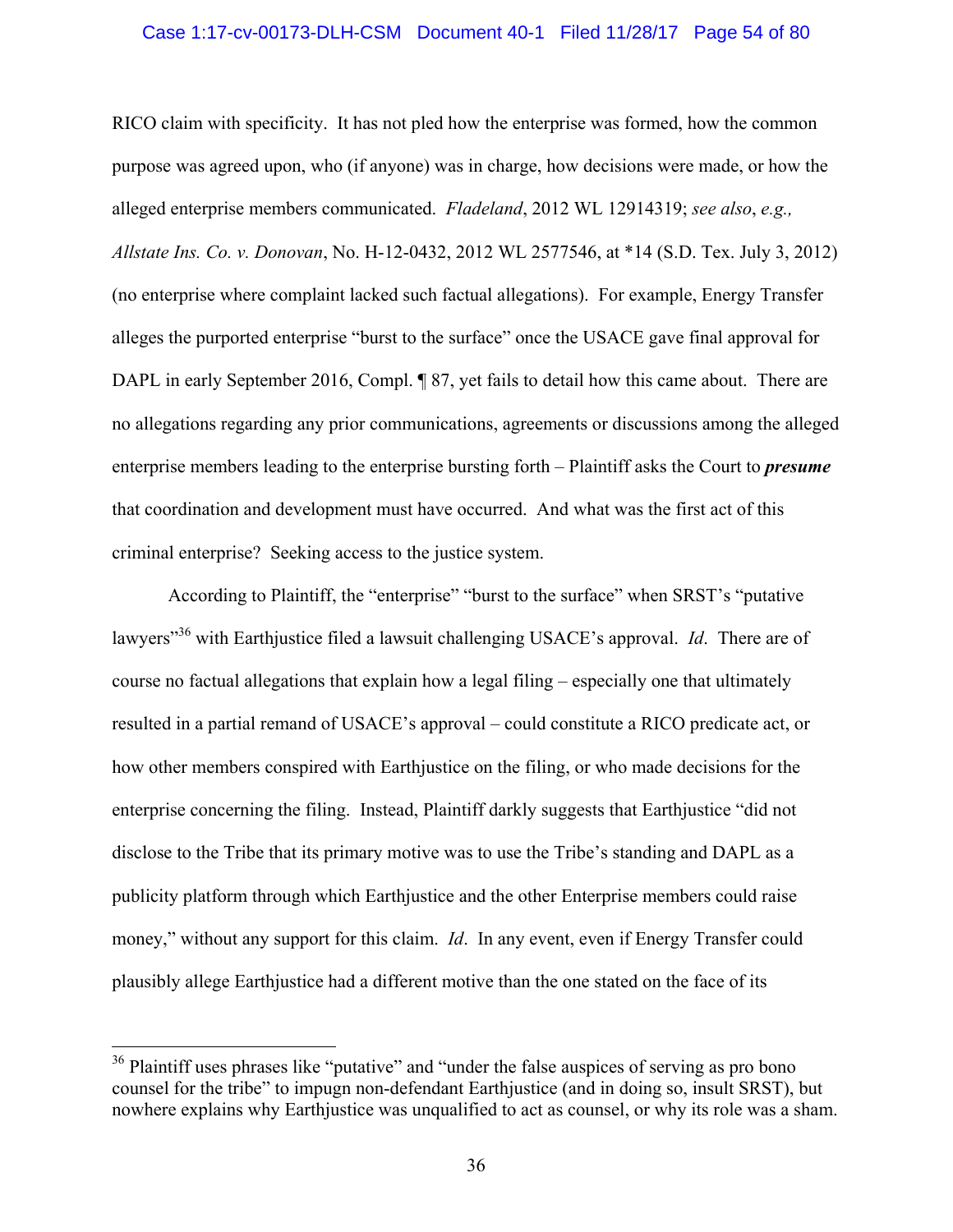#### Case 1:17-cv-00173-DLH-CSM Document 40-1 Filed 11/28/17 Page 55 of 80

complaint (to challenge the Corps' decision on the merits) or that raising money to support the legal action was criminal, the motive of SRST's legal counsel is not before this Court, but rather whether the alleged enterprise members agreed to a *common* purpose.

The Complaint then states that once Earthjustice filed suit and issued a press release and donation requests, "other Enterprise members quickly followed suit" by "manufactur[ing] an international #NODAPL movement based on the false narrative launched by Earthjustice, and expanded the campaign to direct action against DAPL." Compl. ¶ 90. Energy Transfer suggests, again without plausibly alleging, that groups of "enterprise members" set up resistance camps, recruited other members, and trained them "to engage in criminal trespass, violence, and property destruction." *Id.* First, other groups "following suit" in speaking publicly after Earthjustice initiated legal action is the *very definition of parallel conduct*, not a coordinated scheme. But most importantly, this paragraph simply does not identify any entities, groups or individuals who participated in the alleged acts, or how they coordinated with each other or agreed to any common purpose (especially any violent or criminal purpose). Notwithstanding Plaintiff's "eco-terrorist" epithets, the media campaign described by Plaintiff constituted classic advocacy where different groups, acting independently, rally around a vital, public dispute.

The Complaint then *finally* mentions a party named as a defendant in this lawsuit, alleging EarthFirst! provided "seed money" for Red Warrior Camp ("RWC"), which Plaintiff labels a "radical militant group," but has not sued here. Compl. ¶ 91. Even assuming *arguendo* that this characterization of RWC is accurate, Energy Transfer does not allege any organizational ties, structure, or other relationships that would suggest a RICO enterprise between those two entities, much less with Greenpeace, or that the funding served the "common purpose" identified above; Plaintiff also does not allege any links between this funding and Greenpeace or any other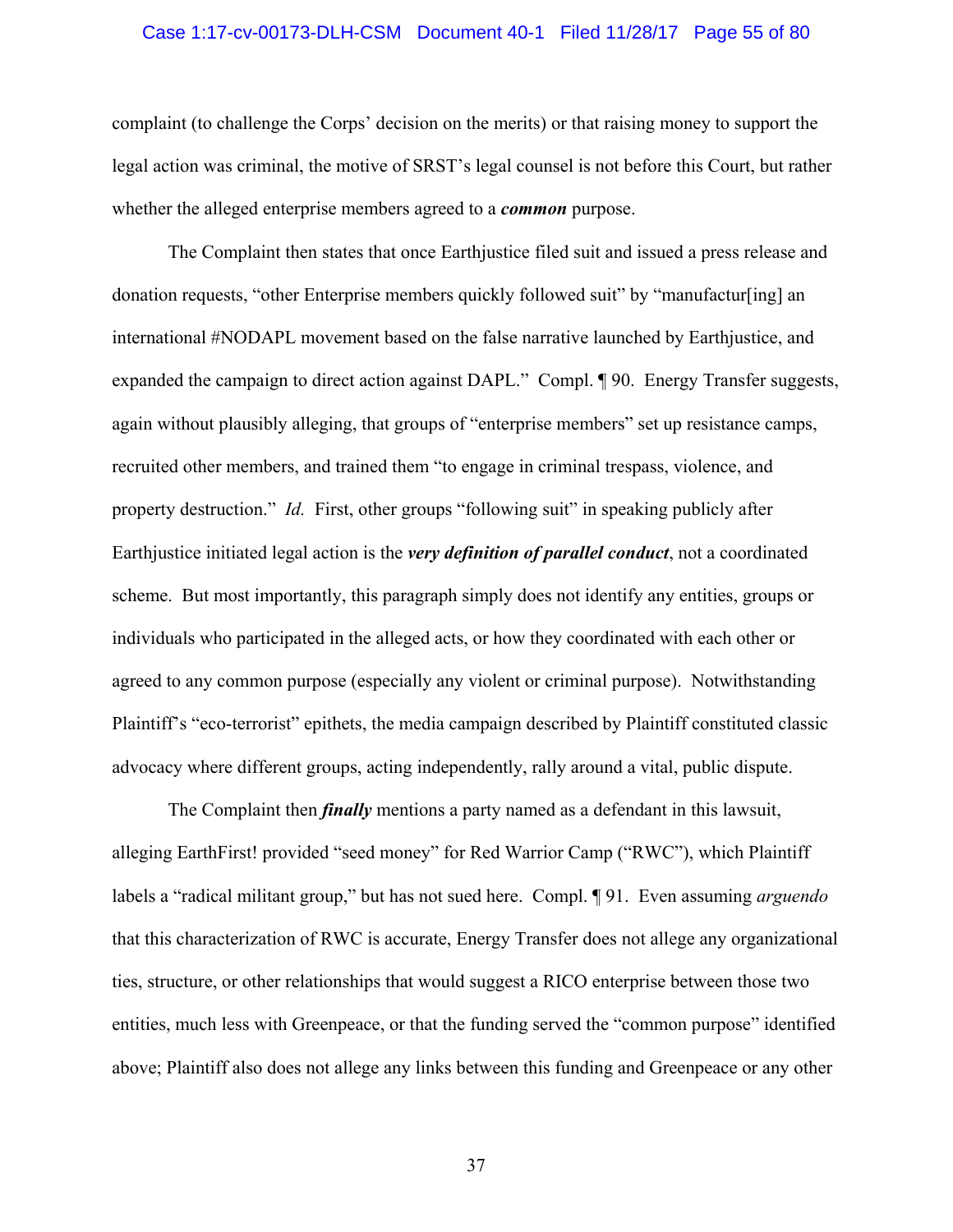#### Case 1:17-cv-00173-DLH-CSM Document 40-1 Filed 11/28/17 Page 56 of 80

named Defendants. Compl. ¶ 91. Plaintiff then alleges that other environmental groups (again, none sued here) issued press statements about DAPL, again without suggesting how these press statements resulted from the actions of an "enterprise." Compl. ¶ 92.

From there, the Complaint simply presumes the existence of an "enterprise" without any further attempt to provide a factual grounding for the allegation, and turns to detailing the supposed "bad acts" (whether or not alleged to be RICO predicate acts) of virtually every group or individual involved in DAPL protests in North Dakota, or who challenged Energy Transfer's actions through public advocacy elsewhere. Such paltry allegations cannot sustain Energy Transfer's burden of plausibly pleading an enterprise, and its RICO claims must therefore fail.

Notably, there also are no allegations in the Complaint purporting to explain how Greenpeace fit into the alleged enterprise. The first mention of Greenpeace in connection with DAPL is a public letter to the President of the United States signed by many environmental groups nearly a month after the supposed commencement of the "enterprise" by Earthjustice. Compl. ¶ 96. As discussed previously, a letter such as this one, on a matter of public concern and addressed to the President, could not be more quintessential advocacy – the right to petition government – and, as such, at the core of First Amendment protected speech. *See supra* at A.2.a. Yet Plaintiff calls it an act of the criminal "enterprise." *Id.* The next mention of Greenpeace is that it held public supply drives to gather food and clothing for RWC. Compl. ¶ 106. Again, Plaintiff does not explain how such public efforts support the allegation of a RICO enterprise.

Contrast how the Eighth Circuit recently described a plausible RICO enterprise claim involving a gang whose "[m]embers worked to promote the [gang], develop its reputation, and protect its territory and members," operating as "a coherent unit," with "meetings," and common "colors, signals, and symbols," and a defined "hierarchical leadership structure." *United States*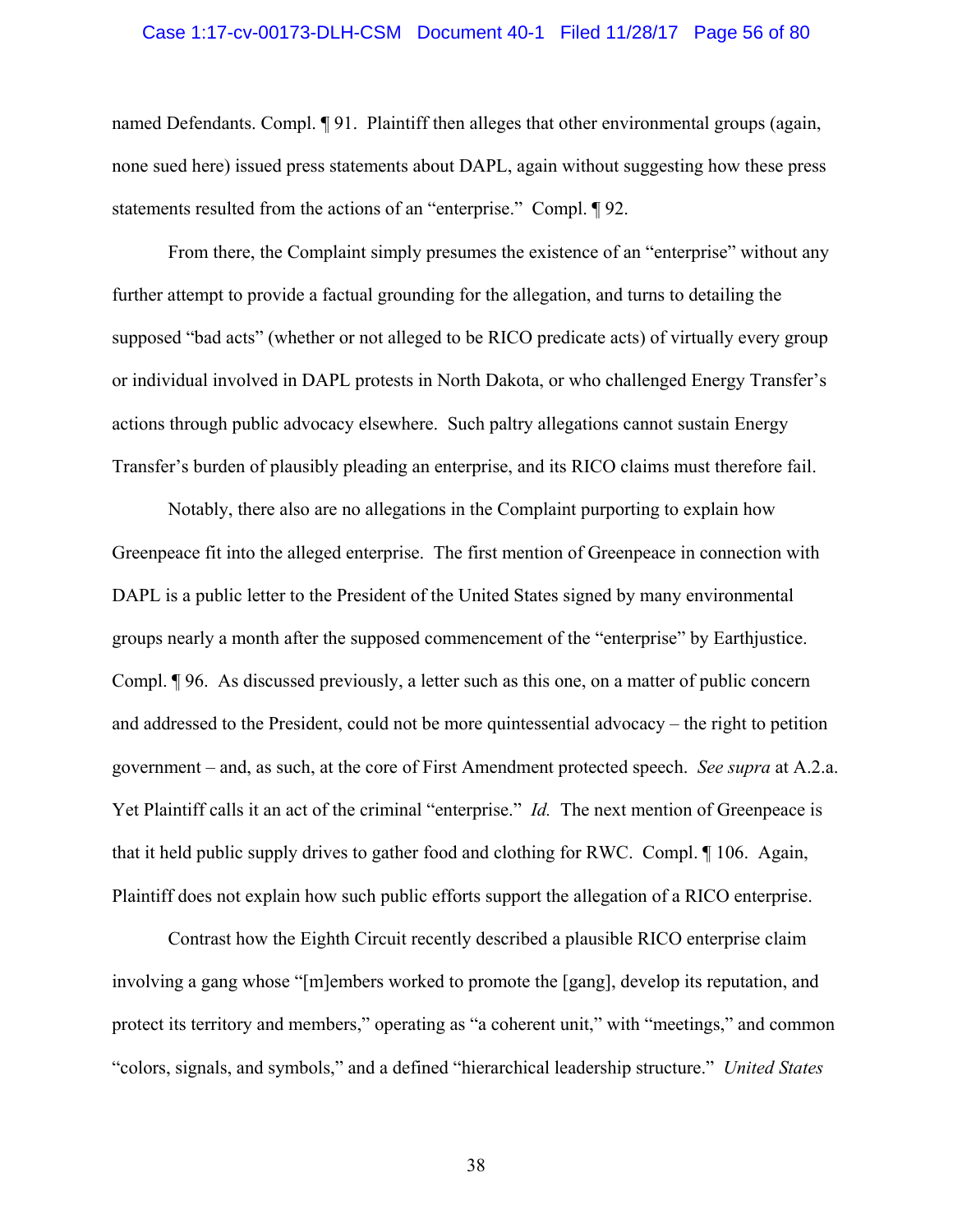### Case 1:17-cv-00173-DLH-CSM Document 40-1 Filed 11/28/17 Page 57 of 80

*v. McArthur*, 850 F.3d 925, 934 (8th Cir. 2017); *see also United States v. Kehoe*, 310 F.3d 579, 586 (8th Cir. 2002). Here, the only coordination alleged between members of the ostensible enterprise was publication of articles and letters on the same topics.

Finally, it is necessary to address what are perhaps the most sinister of Plaintiff's allegations in the Complaint, ¶¶ 313-331 ("Destruction of DAPL, Construction Sites, Equipment, and Federal Lands"), ¶¶ 332-340 ("Cyber-attacks"). *None* of these acts are alleged to have been directly taken by Greenpeace or any Defendant. In many instances the Complaint does not identify any specific entity or individual at all. At most, Energy Transfer alleges that RWC was "a front for Greenpeace, Earth First! and the rest of the Enterprise," Compl. ¶ 319, again with no support for that conclusory statement. While several actions are purported to have been taken by "enterprise members" Mississippi Stand! and Bold Iowa, there are no allegations *linking* those actors (or acts) to the supposed enterprise or even to Greenpeace.

The Complaint also details the actions of two individuals, Jessica Reznicek and Ruby Montoya, whom Plaintiff says were "Enterprise members" that committed arson and sabotage, among other acts. Compl. ¶¶ 325-330. Nowhere does Plaintiff allege why these two individuals should be considered "enterprise members," other than a conclusory statement that they are "veteran members" of Mississippi Stand!, Compl. ¶ 325, which Plaintiff, again, has not plausibly linked to an "enterprise," much less Greenpeace. Indeed, Plaintiff later concedes Reznicek and Montoya "were directly incited by the Enterprise's misinformation campaign" and that their public statements were "a direct response to the Enterprise's call to action." Compl. ¶¶ 325-327. Even if true, "responding" or being "incited by" a public campaign on a matter of public concern does not make these individuals members of a RICO enterprise.

The section on cyber-attacks, incredibly, does not even *mention* any Defendant *or*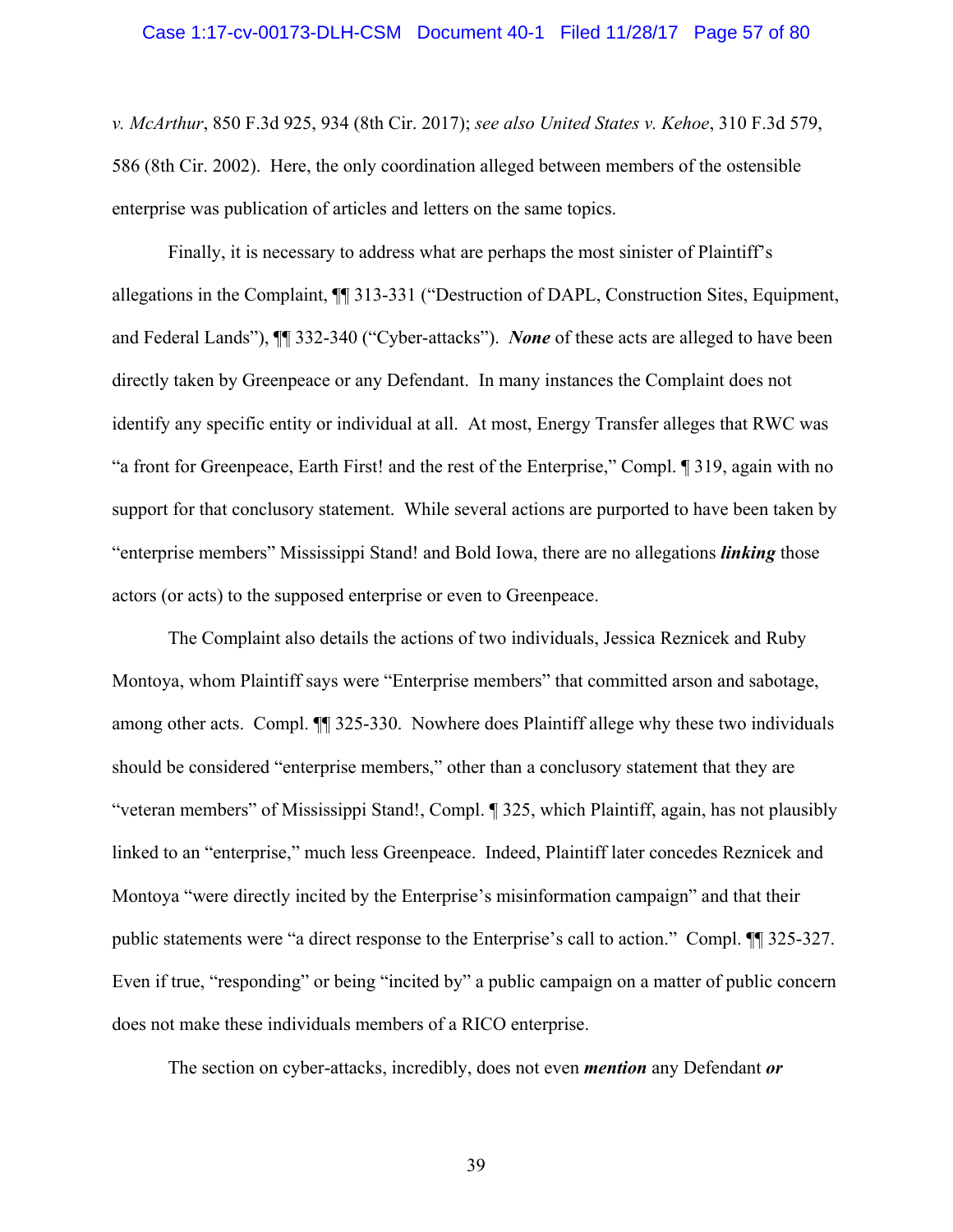### Case 1:17-cv-00173-DLH-CSM Document 40-1 Filed 11/28/17 Page 58 of 80

enterprise member. Although Plaintiff begins by saying that "the Enterprise launched cyberattacks against Energy Transfer under the guise of the front Anonymous," Compl. ¶ 332, the only alleged *connection* between the secretive hacker group Anonymous and the alleged enterprise is the following: "They were also tied to the overall anti-DAPL campaign, using the hashtags, #OpNoDAPL and #nodapl, among others." Compl. ¶ 336. The idea that using a Twitter hashtag can be the basis for participation in a RICO enterprise is preposterous. Further, this is the second lawsuit in which a large company (represented by the same law firm) has conclusorily alleged that environmental groups have used Anonymous to launch cyber-attacks, suggesting that these frivolous suggestions are nothing more than a deliberate effort to "stigmatize" environmental groups. If Energy Transfer believes Anonymous was an enterprise member, it must have a plausible factual basis for the claim; if not, the claim is frivolous. $37$ 

## **c. Energy Transfer Has Not Plausibly Pled "Conduct" of an Enterprise**

"Liability under § 1962(c) extends only to those persons associated with or employed by an enterprise who 'conduct or participate, directly or indirectly, in the conduct of such enterprise's affairs through a pattern of racketeering activity.'" *Handeen*, 112 F.3d at 1347. In this Circuit, to determine whether a plaintiff has plausibly pled this element, courts ask whether a defendant has taken part in "the operation or management of the enterprise itself." *See Bennett v. Berg*, 710 F.2d 1361, 1364 (8th Cir. 1983). The Supreme Court, approving this "operation or management" test, explained that "[i]n order to "participate, directly or indirectly, in the conduct of such enterprise's affairs," one must have some part in directing those affairs. *Reves v. Ernst & Young*, 507 U.S. 170, 179 (1993); *see also Handeen*, 112 F.3d at 1348.

 $37$  This is not the only instance in the Complaint where Energy Transfer alleges bad acts by the "enterprise," but states that the actors are "unknown." *E.g.* Compl. ¶ 324. However, it is not just the identities of these parties that Plaintiff fails to allege, but in every instance Plaintiff also fails to allege any facts supporting their membership in the alleged enterprise or to specify its factual basis for alleging a connection to Greenpeace.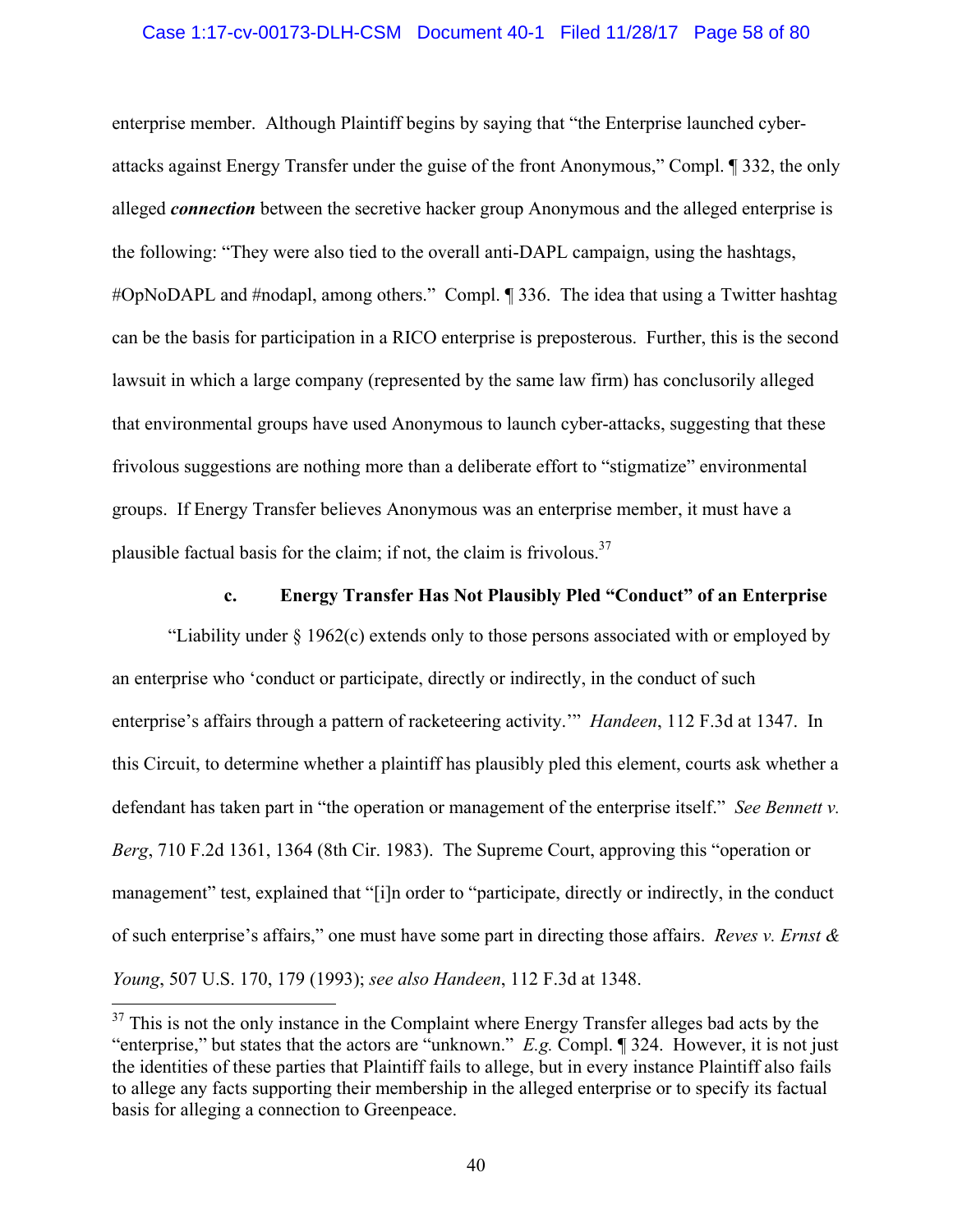#### Case 1:17-cv-00173-DLH-CSM Document 40-1 Filed 11/28/17 Page 59 of 80

Here the Complaint is silent as to what party or parties allegedly operated or managed the enterprise. Certainly there are no allegations that Greenpeace operated or managed it. The only allegations regarding how Greenpeace participated in the purported enterprise are simply inapposite, because they relate only to long-established interrelationships between various Greenpeace entities, and do not set forth how those ties serve the alleged RICO enterprise. Specifically, as to GPI, the Complaint inaccurately states it "provides grants and disbursements back to select [regional Greenpeace] organizations to support its international campaigns," Compl. ¶ 38(a), but even if taken as true, the allegation provides no basis for concluding GPI engaged in the operation and management of a putative RICO enterprise. With respect to GP Inc., Plaintiff says that it receives financial support from GPI and GP Fund, and that it and Leonard, Wheeler, and Sweeters "aggressively prosecuted the disinformation campaign to fraudulently induce donations that were then used to fund GP Inc.'s operations and enrich GP Fund and GPI." Compl. ¶ 38(c). Again, there are no allegations tying GP Inc. to any enterprise members besides Greenpeace entities with which it already had relationships. As noted, if Plaintiff intends to allege that these Greenpeace entities have been "infiltrated" and corrupted, it has not come close to supporting such a claim. *See supra* n. 34. If instead Energy Transfer intends to allege that Greenpeace is part of a larger "enterprise," it has not included any factual allegations to claim GP Inc. or GPI engage in operation or management of that enterprise. "Prosecution" of the "disinformation campaign" – that is, publishing articles and writing public letters – simply does not speak to operation and management of a larger enterprise, but rather only to direction of, and participation in, the affairs of GP Inc. itself.<sup>38</sup>

<sup>&</sup>lt;sup>38</sup> Energy Transfer's allegations against Greenpeace Netherlands, Greenpeace Japan, and Greenpeace Switzerland contain more of the same. Compl. ¶ 38 (d)-(f).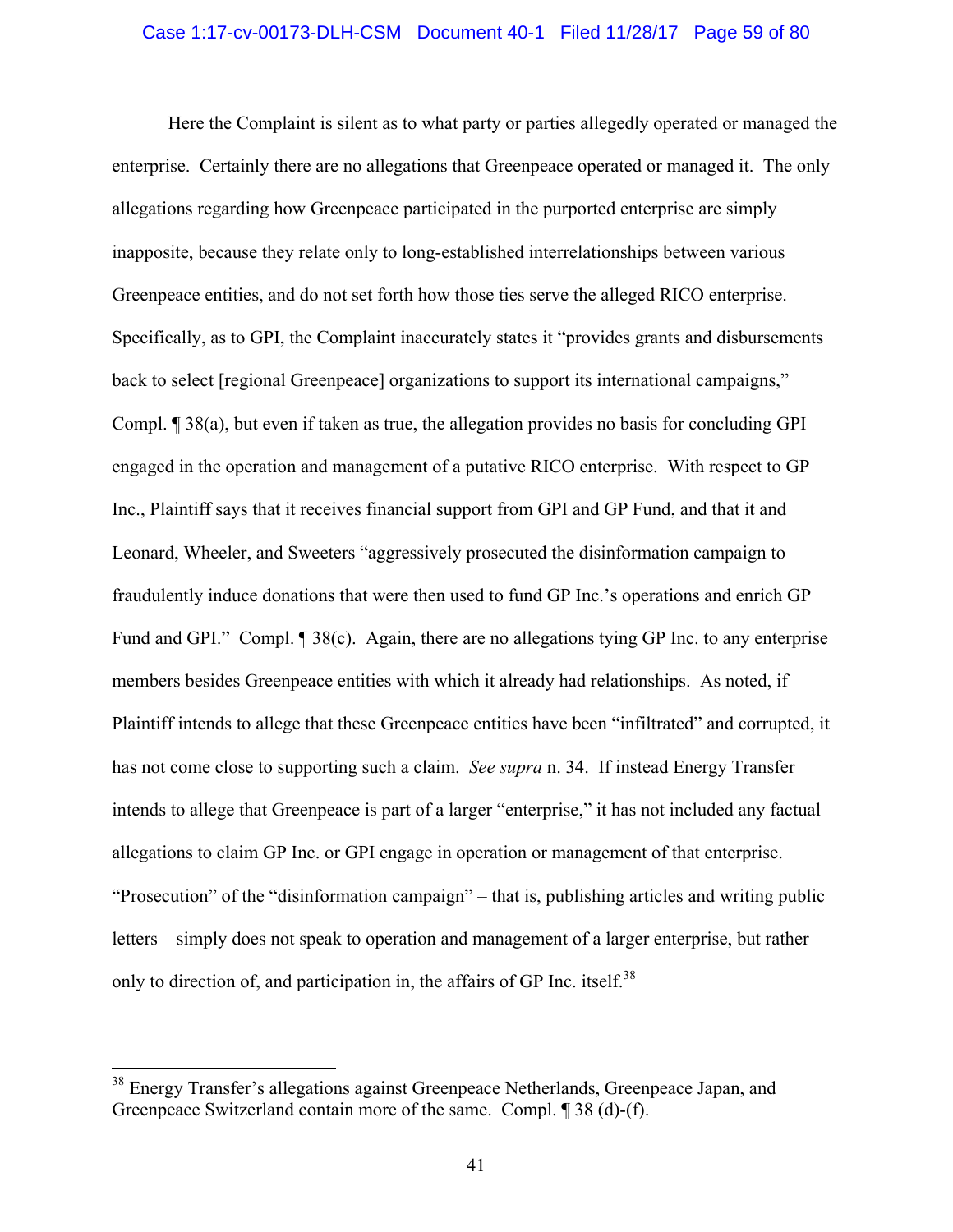## **d. Plaintiff Has Not Plausibly Pled a "Pattern" of Racketeering Activity**

"It is by now familiar doctrine that a pattern of racketeering activity is present only when predicate acts are linked by 'continuity plus relationship.'" *Handeen*, 112 F.3d at 1349 (citing *H.J., Inc. v. Nw. Bell Tel. Co.*, 492 U.S. 229, 239 (1989)). Continuity can be either closed- or open-ended, depending on the timeframe of the alleged acts. Here, the specific actions by the enterprise, as set forth in the Complaint – including all of the publications and letters that Plaintiff says constitute mail and wire fraud – did not begin until August 2016, and concluded in April 2017 or before. Given the short period of time during which these acts allegedly took place, Plaintiff cannot show "closed-ended" continuity. *Primary Care Inv'rs, Seven, Inc. v. PHP Healthcare Corp.*, 986 F.2d 1208, 1215 (8th Cir. 1993).

Plaintiff therefore alleges an "open-ended" series of RICO predicate acts committed "on an on-going basis." *See* Compl. ¶¶ 369-370. This description too is inaccurate because the Complaint does not allege any predicate acts since April 2017. Predicate acts will only "meet the definition of open-ended continuity to the extent they 'involve a distinct threat of long-term racketeering activity.'" *Handeen*, 112 F.3d at 1349 (citing *H.J., Inc. v. Nw. Bell*, 492 U.S. at 242)(emphasis omitted). Although Plaintiff states in summary fashion that "the Enterprise's racketeering activities threaten to continue in the future," Compl. ¶¶ 385, 402, 418, it provides no support for this conclusion, especially in light of the fact that DAPL has been completed and is now in operation. As a court in this Circuit has held, where facts indicate "all criminal activities [have] ceased," the plaintiff does not plausibly allege the requisite predicate acts to plead RICO. *Sebrite Agency, Inc. v. Platt*, 884 F. Supp. 2d 912, 921 (D. Minn. 2012) (citing *H.J., Inc. v. Nw. Bell*, 492 U.S. at 242). Here, where the only facts pled by Plaintiff point to a cessation of activity, not a threat of future acts, its RICO claims must fail.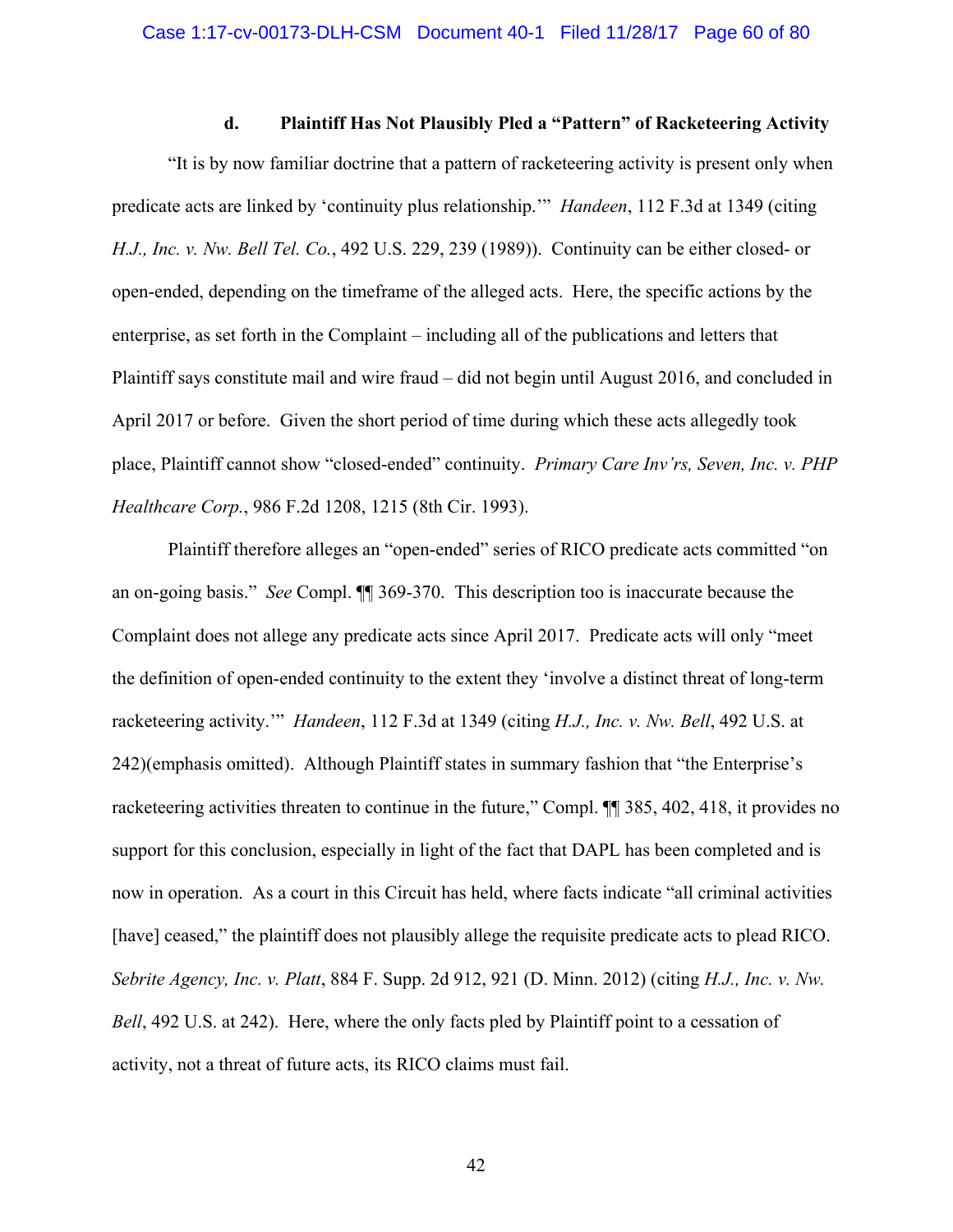# **e. Plaintiff Has Not Plausibly Pled Any Predicate Criminal Acts**

Energy Transfer claims the alleged enterprise engaged in the following predicate criminal acts<sup>39</sup> under RICO: "(i) violating or otherwise funding, directing, controlling, and intentionally inciting acts of terrorism that violate the U.S. Patriot Act, including damaging or attempting to damage an energy facility and committing arson on federal property and on private property used for interstate commerce; (ii) using the mails and wires as part of a scheme to defraud donors, supporters, state and federal treasuries, and others; (iii) tax fraud; (iv) interstate drug trafficking; (v) transporting and transmitting misappropriated funds and property through interstate commerce; and (vi) conspiracies to do the same." Compl. ¶ 38. Even assuming Plaintiff had plausibly pled the existence and conduct of an enterprise, and a pattern of either closed- or openended activity, it has not sufficiently pled these predicate criminal acts themselves.

## **(1) Defamation Is Not a Predicate Act**

The law is clear that mere defamation is not, by itself, a predicate act under RICO. *Hourani v. Mirtchev*, 796 F.3d 1, 10 n.3 (D.C. Cir. 2015); *Kimberlin v. Nat'l Bloggers Club*, No. GJH-13-3059, 2015 WL 1242763, at \*9 (D. Md. Mar. 17, 2015); *Kimm v. Lee,* No. 04-civ-5724(HB), 2005 WL 89386 (S.D.N.Y. Jan. 13, 2005). Although Greenpeace does not dispute that the same underlying facts may in appropriate cases support separate causes of action if additional elements are present, that is not the case here. The alleged acts – at the very least all those pled against Greenpeace – are no more than garden-variety defamation claims. As such, Plaintiff's effort to transform defamation claims into fraud or extortion cannot be sustained.

 $39$  Plaintiff also spends ten pages stringing together many unrelated events – none involving DAPL – over six years, to illustrate a "fraudulent scheme" perpetrated by all environmental groups. Compl. ¶¶ 41-59. This lengthy exposition is simply an attempt to indiscriminately throw dirt – a tactic with which Greenpeace is by now quite familiar. *See* Koonce Decl. Ex. 6 (decision by Canadian court striking similar allegations by Resolute Forest Products).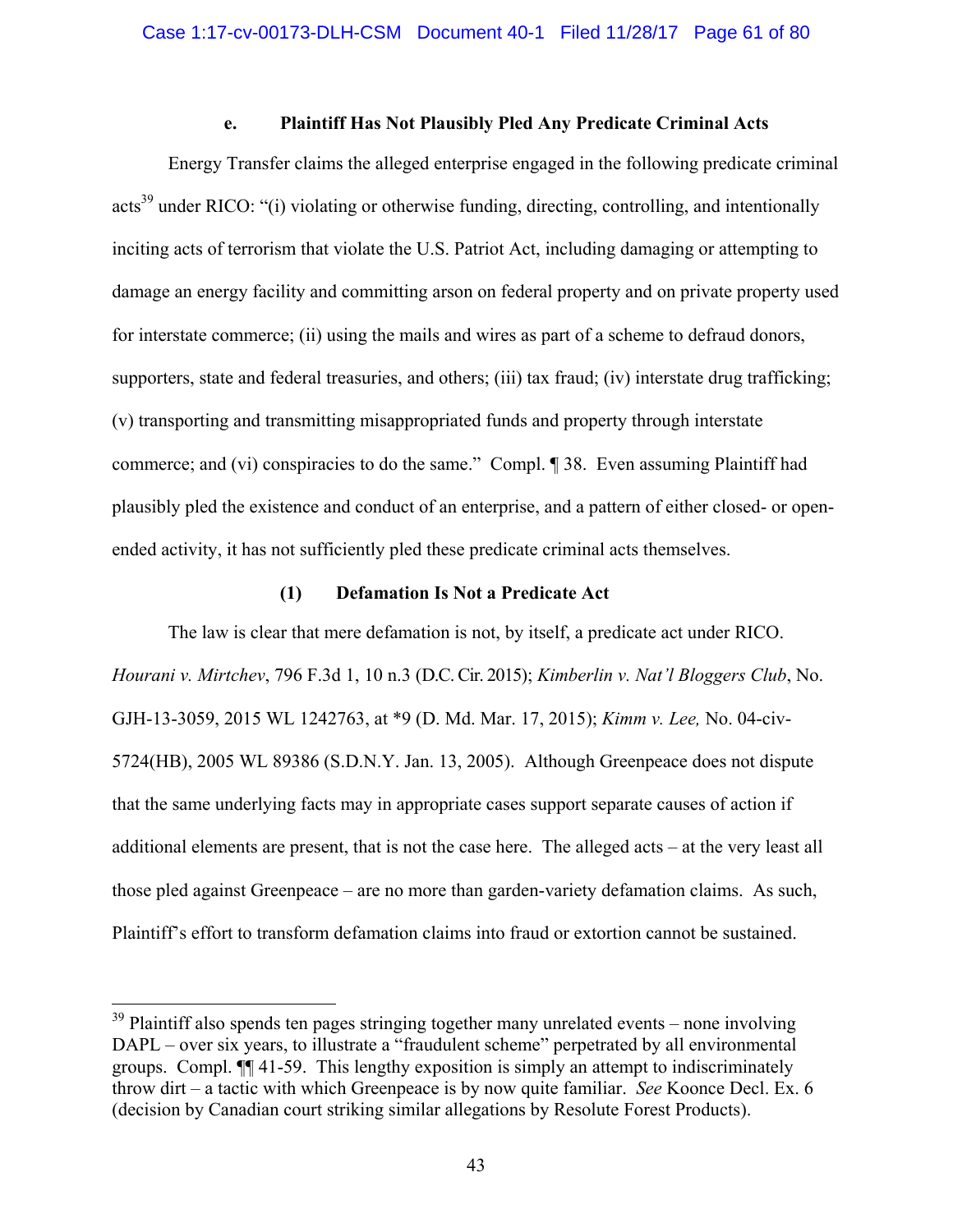## **(2) Plaintiff Cannot Plausibly Plead Mail and Wire Fraud**

As the Eighth Circuit has explained, "[w]hen pled as RICO predicate acts, mail and wire fraud require a showing of: (1) a plan or scheme to defraud, (2) intent to defraud, (3) reasonable foreseeability that the mail or wires will be used, and (4) actual use of the mail or wires to further the scheme." *H & Q Props., Inc. v. Doll*, 793 F.3d 852, 856-57 (8th Cir. 2015) (citing *Wisdom v. First Midwest Bank, of Poplar Bluff*, 167 F.3d 402, 406 (8th Cir. 1999)). A plaintiff must also plead "some degree of planning by the perpetrator," and further, "it is essential that the evidence show the defendant entertained an intent to defraud." *Id.* (citing *Atlas Pile Driving Co. v. DiCon Fin. Co.*, 886 F.2d 986, 991 (8th Cir. 1989)). Mail and wire fraud claims are "limited in scope to the protection of property rights." *McNally v. United States*, 483 U.S. 350, 360 (1987). Thus, the alleged fraudulent scheme must be intentionally directed towards obtaining from another party property that is in their hands. *Cleveland v. United States*, 531 U.S. 12, 15 (2000).

As a threshold matter, almost all of the alleged acts of Greenpeace relate only to public publications and letters, which Plaintiff claims contain false statements that should also be treated as fraudulent. Putting aside that this is wrong for reasons discussed *infra* at 45-46 & §A.3.e.(3), these allegations suffer from the same flaws identified by Judge Tigar in the *Resolute* case: The Complaint "fails to meet the[] heightened pleading requirements [of Rule 9(b)]," because "it does not identify the author of the reports," in suit, "and it never identifies the 'misconduct' or 'specific content' that constitutes fraud in the reports." *Resolute*, 2017 WL 4618676, at \*10.

Courts in other Circuits have held that, given the focus on fraud directed toward property rights, mere false statements, without more, cannot rise to the level of mail and wire fraud for RICO purposes. *See United States v. Takhalov*, 827 F.3d 1307, 1312-13 (11th Cir. 2016) (under 18 U.S.C. § 1343, "a defendant 'schemes to defraud' only if he schemes to 'depriv[e] [someone]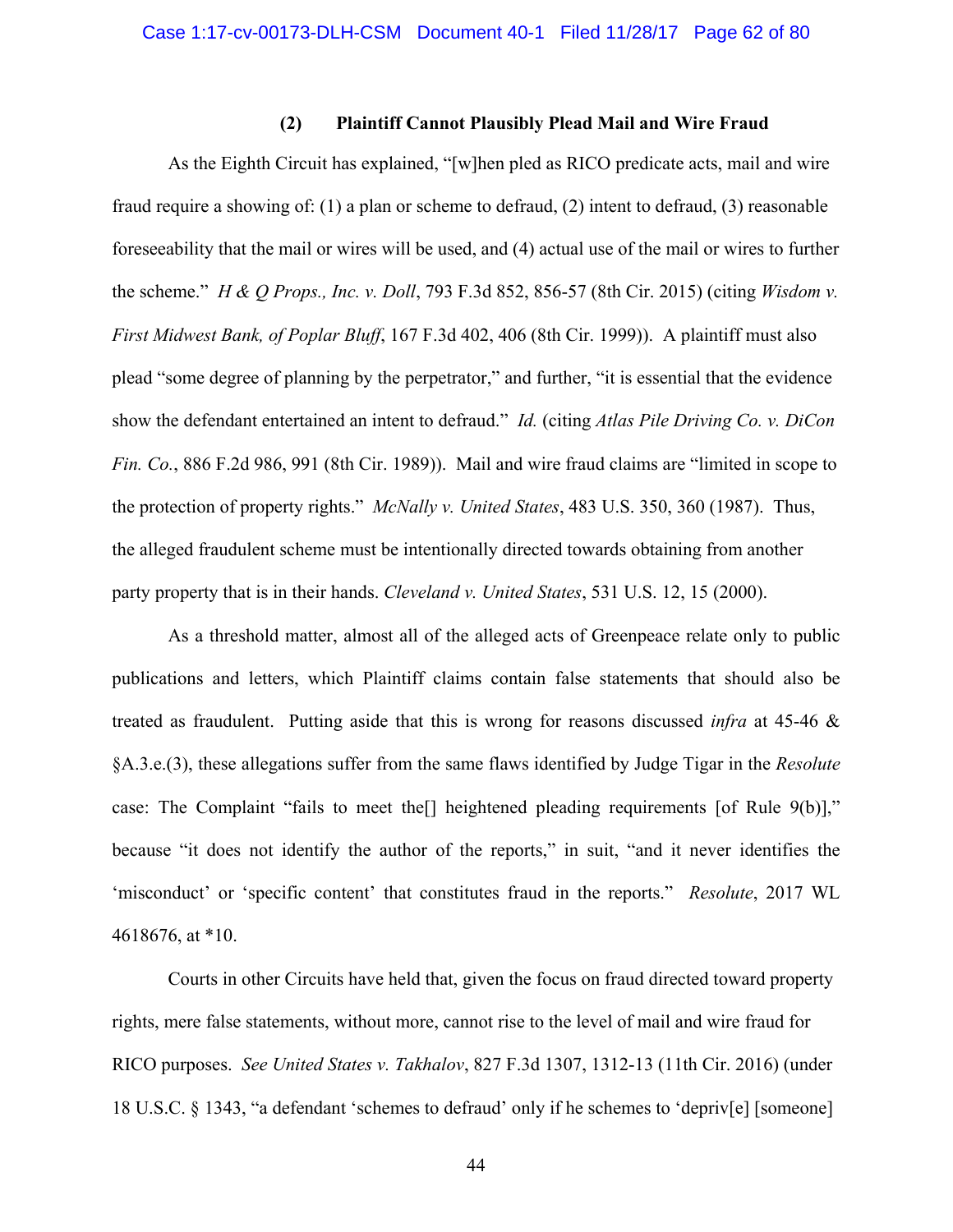#### Case 1:17-cv-00173-DLH-CSM Document 40-1 Filed 11/28/17 Page 63 of 80

of something of value by trick, deceit, chicane, or overreaching.'" (citing *United States v. Bradley*, 644 F.3d 1213, 1240 (11th Cir. 2011)). Where a defendant does not intend to cause harm to the victim by "obtain [ing], by deceptive means, something to which [the defendant] is not entitled," there is no intent to defraud. *Id.* at 1313 (citations omitted). Here, Energy Transfer cannot simply plead that Greenpeace made false statements, but must plausibly plead that any such statements were made with the intent to defraud someone of their property. *See infra* § A.3.e.(3).

Plaintiff has not pled that Greenpeace deceived Energy Transfer or anyone else, much less defrauded anyone, and certainly not that it intended to do so. *See supra* § A.2.e (no facts supporting actual malice). *See S. Atl. Ltd. P'ship of Tenn., L.P. v. Riese*, 284 F.3d 518, 531-32 (4th Cir. 2002) (defendant's good faith belief it provided true information complete defense to mail or wire fraud); *United States v. Chavis*, 461 F.3d 1201, 1208 (10th Cir. 2006) (same). In Paragraph 38 of the Complaint, Energy Transfer states that the enterprise defrauded "donors, supporters, [and] state and federal treasuries," without providing further details. Elsewhere, Energy Transfer states that the mailings and other communications were made "for the purpose of" "preparing" and "disseminating" "false and misleading reports" and "information," Compl. ¶ 373, but these allegations, on their face, concern only allegedly misleading or deceptive statements. The Complaint goes on to say that such alleged mail and wire communications were used for the purposes of infiltrating Energy Transfer's computers to misappropriate trade secrets and attack those computers; extorting Energy Transfer's creditors; transmitting death threats; perpetrating acts of terrorism; and participating in drug trafficking, among other things, but these are entirely spurious conjecture with zero factual basis. *Id.* 

Even assuming *arguendo* that Energy Transfer has somehow pled deception of "donors,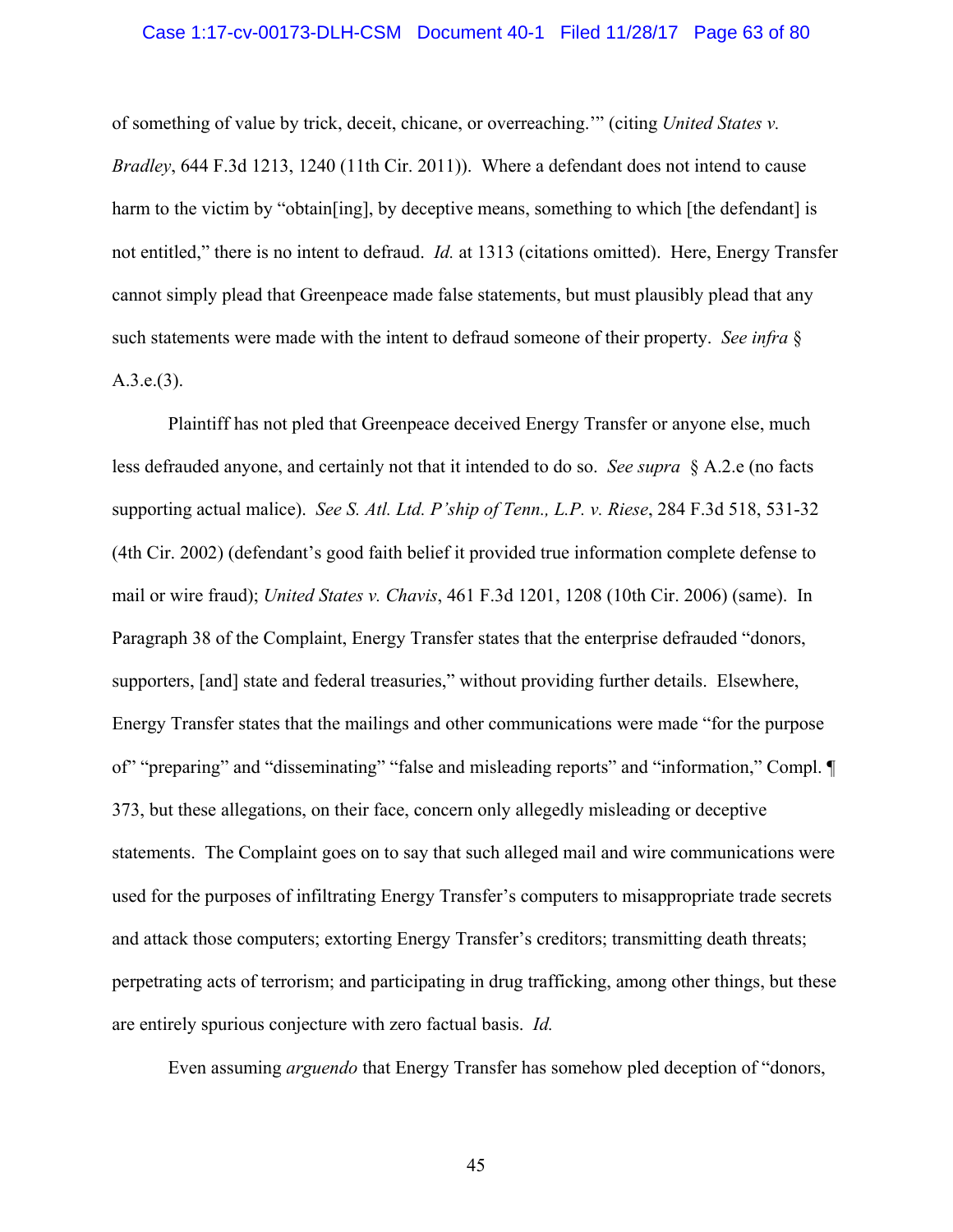### Case 1:17-cv-00173-DLH-CSM Document 40-1 Filed 11/28/17 Page 64 of 80

supporters, [and] state and federal treasuries," it simply has not pled fraud. The closest Plaintiff comes to alleging any use of the mail or wires to obtain property from another party is that by disseminating public statements about DAPL, a donor might be misled into making a donation. This too, however, is merely speculative: Plaintiff has not pled a single specific instance of such alleged fraud. Plaintiff has not alleged any facts demonstrating (a) any specific statements made to potential donors; (b) any specific statements made in connection with fundraising; (c) the identity of any defrauded donor(s); (d) any donations that were fraudulently obtained; (e) an intent on the part of Greenpeace to defraud donors; or (f) that any donations have been used for purposes other than as promised. Even if Plaintiff could somehow show that donors were defrauded, it has no standing to assert such a claim. *See infra* § A.3.f.

Energy Transfer also vaguely alleges Greenpeace's statements about DAPL misled its investors and caused them to decide to divest, but, again, this at most would constitute deceit, not an attempt to defraud. To the extent Plaintiff argues the allegedly fraudulent statements pressured investors, this would appear to merge with or duplicate Energy Transfer's attempted claim for extortion, discussed below.

## **(3) Plaintiff Cannot Plausibly Plead Extortion**

Although Energy Transfer alleges "illegal interference with commerce in violation of 18 U.S.C. § 1951" under the Hobbs Act, its Complaint makes little effort to tie together any such general allegations of "extortion" with specific acts by the "enterprise." It appears the entirety of these allegations are based on open, public letters sent to banks by one or more environmental groups, advocating for the banks to stop funding DAPL given the numerous concerns around environmental impact, effect on Native American communities, and the like.

Extortion under the Hobbs Act consists of "obtaining of property from another, with his consent, induced by wrongful use of actual or threatened force, violence, or fear, or under color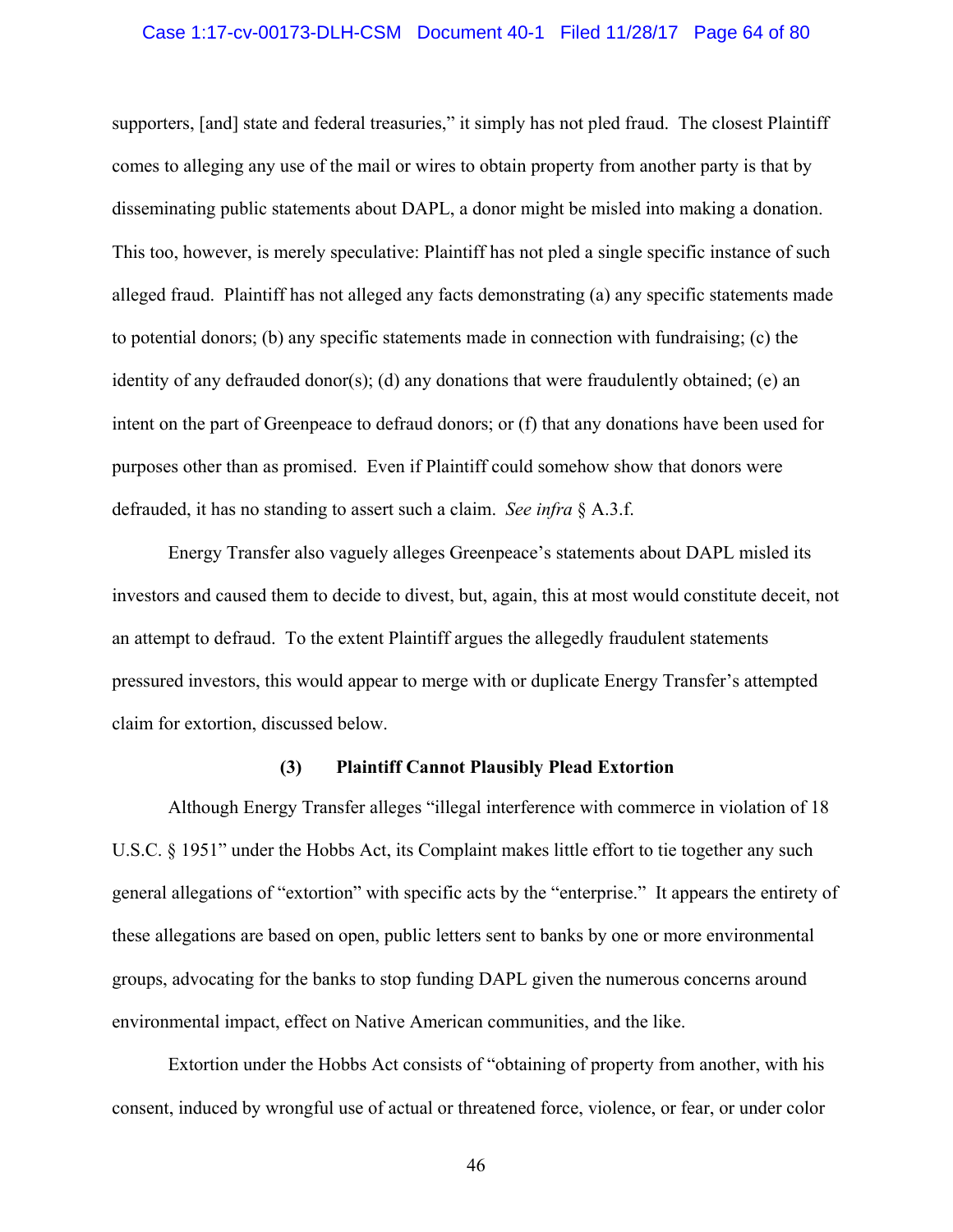### Case 1:17-cv-00173-DLH-CSM Document 40-1 Filed 11/28/17 Page 65 of 80

of official right." 18 U.S.C. § 1951(b)(2). Threats of public criticism are insufficient to state a claim for extortion, even if the criticism is defamatory. *Conte v. Newsday, Inc.*, 703 F. Supp. 2d 126 (E.D.N.Y. 2010); *Kimm*, 2005 WL 89386. Extortion requires a demand for property that is transferrable from the party being extorted to the party doing the extorting; coercion or interference is insufficient. *Sekhar v. U.S.*, 133 S. Ct. 2720, 2725 (2013). Obtaining property under the Hobbs Act means "not only the deprivation but also the acquisition of property." *Scheidler*, 537 U.S. at 404 (citing *United States v. Enmons*, 410 U.S. 396, 400 (1973)).

Any alleged "extortion" of creditors/investors here was not a demand for the transfer of anything of value from those parties to Greenpeace, and at most constituted lawful conduct akin to "hard bargaining." Greenpeace is not alleged to have been attempting to "obtain" Energy Transfer's relationships with these parties; if there were consequences of the alleged extortion, at most they resulted from the decision by some parties to reconsider their relationships with Energy Transfer. This type of loss without a transfer to Greenpeace is not even coercion, and, in any event, cannot stand as a predicate act. As the *Resolute* court noted, addressing almost identical claims, "RICO claims based on alleged Hobbs Act violations fail" where the plaintiff "fails to allege predicate acts of extortion" because it has not alleged that the defendant "demanded property from [plaintiff] … itself." *Resolute,* 2017 WL 4618676, at \*11.

While in appropriate cases extortion under the Hobbs Act may include "fear" of economic loss in addition to threats of physical violence, "whether the threat of economic harm is wrongful under the Hobbs Act depends on whether the defendant has a 'lawful claim' to the property he seeks to obtain." *United Broth. of Carpenters and Joiners of Am. v. Building and Constr. Trades Dep't*, 770 F.3d 834, 838-41 (9th Cir. 2014). Cases distinguish "hard business bargaining" where parties in a free market exert economic pressure to achieve a goal, which does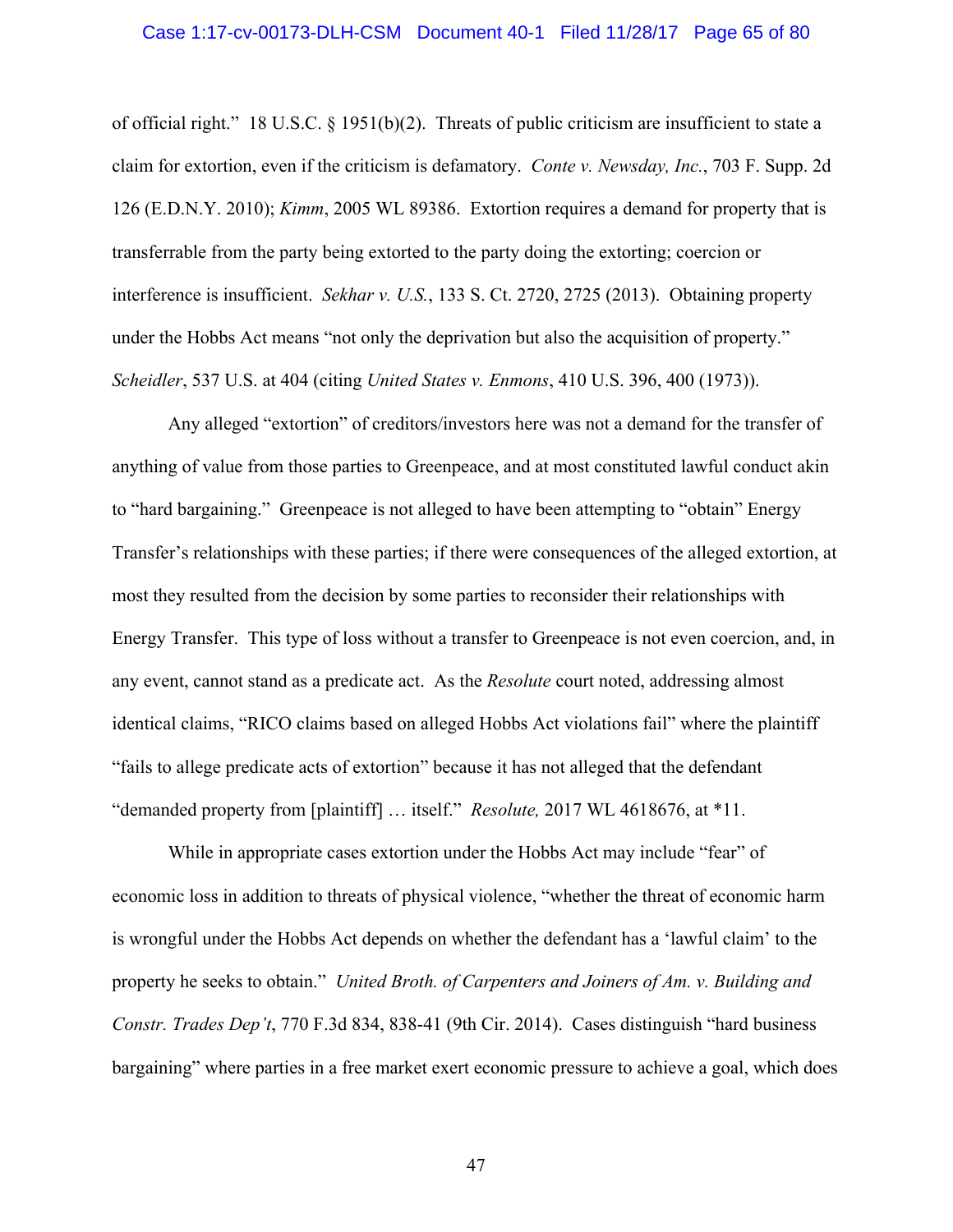## Case 1:17-cv-00173-DLH-CSM Document 40-1 Filed 11/28/17 Page 66 of 80

not constitute extortion, from cases where a plaintiff has a "pre-existing entitlement" to "pursue business interests" free of pressure, such as where it had an extant contract. *Id.* at 840.<sup>40</sup> To the extent Greenpeace uses marketplace pressure to convince customers to rethink doing business with Plaintiff, Energy Transfer had no preexisting right to be free of such public scrutiny.

Significantly, the activity that Plaintiff complains of as "extortion" was merely speaking out to companies about problems surrounding DAPL. The only "threat" was being publicly exposed as having a relationship with owners of the project. This alleged harm to reputation is only redressable by a defamation claim and, for reasons stated above, that claim fails.

# **(4) Plaintiff Cannot Plausibly Plead Violations of the Patriot Act, Drug Trafficking, or Computer Crimes**

Many of the allegations in the Complaint have so little to do with the Defendants that they defy logic. For instance, Plaintiff alleges RWC "used other illegal means, including selling drugs bought with donated money to other protestors at the camps to finance their operations and line their own pockets." Compl. ¶ 13. However, there are no allegations anywhere in the Complaint tying this alleged activity to the larger "enterprise," and certainly not to Greenpeace. Similarly, allegations of computer crimes concern unknown parties without any alleged links to Greenpeace other than public Twitter hashtags. *See supra* at 39. Finally, while Greenpeace takes no position as to whether allegations about violations of the Patriot Act by two individuals could be successfully lodged against those persons in a federal prosecution, the lack of plausible allegations about how those acts are connected to the "enterprise," much less Greenpeace, suggest the allegations were included just to provide the illusion of "serious" crimes.

<sup>40</sup> *See also Brokerage Concepts v. U.S. Healthcare*, 140 F.3d 494, 503 (3d Cir. 1998); *Rennell v. Rowe*, 635 F.3d 1008, 1009 (7th Cir. 2011); *Sosa v. DIRECTV, Inc.*, 437 F.3d 923, 939–40 (9th Cir. 2006); *George Lussier Enters., Inc. v. Subaru of New England, Inc.*, 393 F.3d 36, 50 (1st Cir. 2004); *Viacom Int'l v. Icahn*, 747 F. Supp. 205 (S.D.N.Y. 1990); *Slack v. Int'l Union of Operating Eng'rs,* No. C-13-5001 (EMC)*,* 2014 WL 4090383, at \*25 (N.D. Cal. Aug. 19, 2014).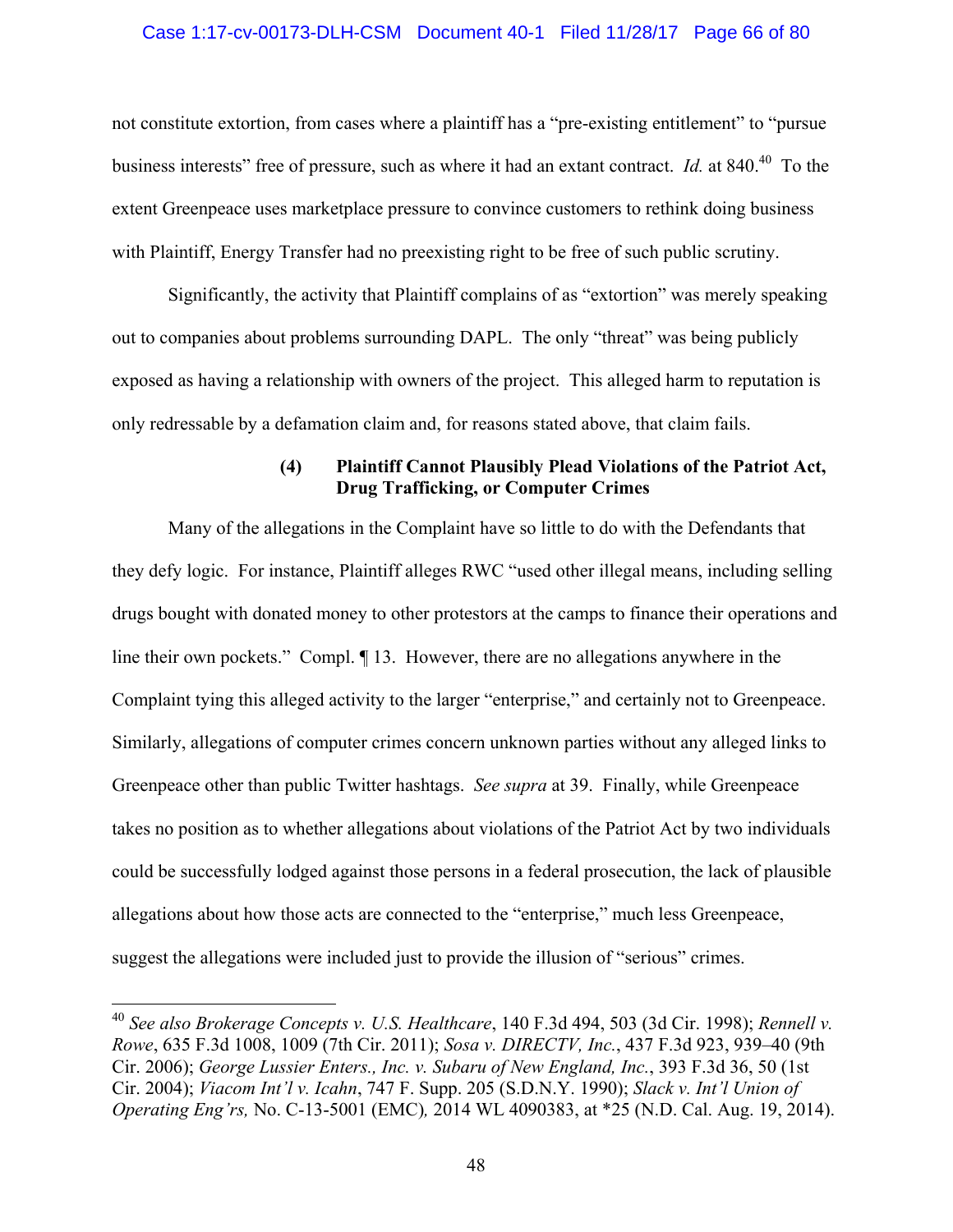# **f. Plaintiff Cannot Plausibly Plead Proximate Cause**

"To have standing under RICO, a plaintiff must allege that the RICO violation proximately caused injury to its business or property." *Resolute*, 2017 WL 4618676, at \*11 (citing *Holmes v. Secs. Inv'r Protection Corp.*, 503 U.S. 258, 268 (1992); *see also Anza v. Ideal Steel Supply Corp.*, 547 U.S. 451, 463-64 (2007)). The Eighth Circuit has made clear that the proximate cause requirement for RICO standing is intended to prevent plaintiffs from bringing claims of damages based on wholly "attenuated" chains of causation purportedly leading from the supposed racketeering conduct, such as the one advanced by Energy Transfer here:

Since but-for causation, or causation in fact, has no logical ending point, the concept of proximate cause cuts off liability for those damages only distantly caused by a defendant's bad acts. Using proximate cause as a standing requirement in civil RICO cases is justified on three grounds. First, the proximate cause requirement reduces the need for apportioning between damages caused by the defendant's actions and damages caused by independent factors. Second, it prevents two or more parties along the chain of causation from obtaining duplicative recovery. Third, the need for deterrence can be met with recoveries by more directly injured parties.

*Newton v. Tyson Foods, Inc.*, 207 F.3d 444, 447 (8th Cir. 2000).

In *Newton*, cattle producers claimed that public corruption on the part of poultry producers reduced their costs of complying with regulations, enabling Tyson to drop the cost of poultry, resulting in less demand for beef, which in turn "cost the cattle producers business and profits." *Id.* at 445-46. In rejecting this argument, the court explained "[t]he alleged injuries of the cattle producers" were "far distant along the chain of causation from Tyson's alleged wrongs and are too attenuated and removed from those wrongs to provide a basis for standing under RICO." *Id.* at 446-47 (citing *Hamm v. Rhone–Poulenc Rorer Pharm., Inc.*, 187 F.3d 941, 954 (8th Cir. 1999)). For similar reasons, claims involving alleged reputational harm, such as defamation claims, cannot provide RICO standing. In *Hamm*, for example, plaintiffs who were current and former employees of a pharmaceutical company, alleged "damage to their business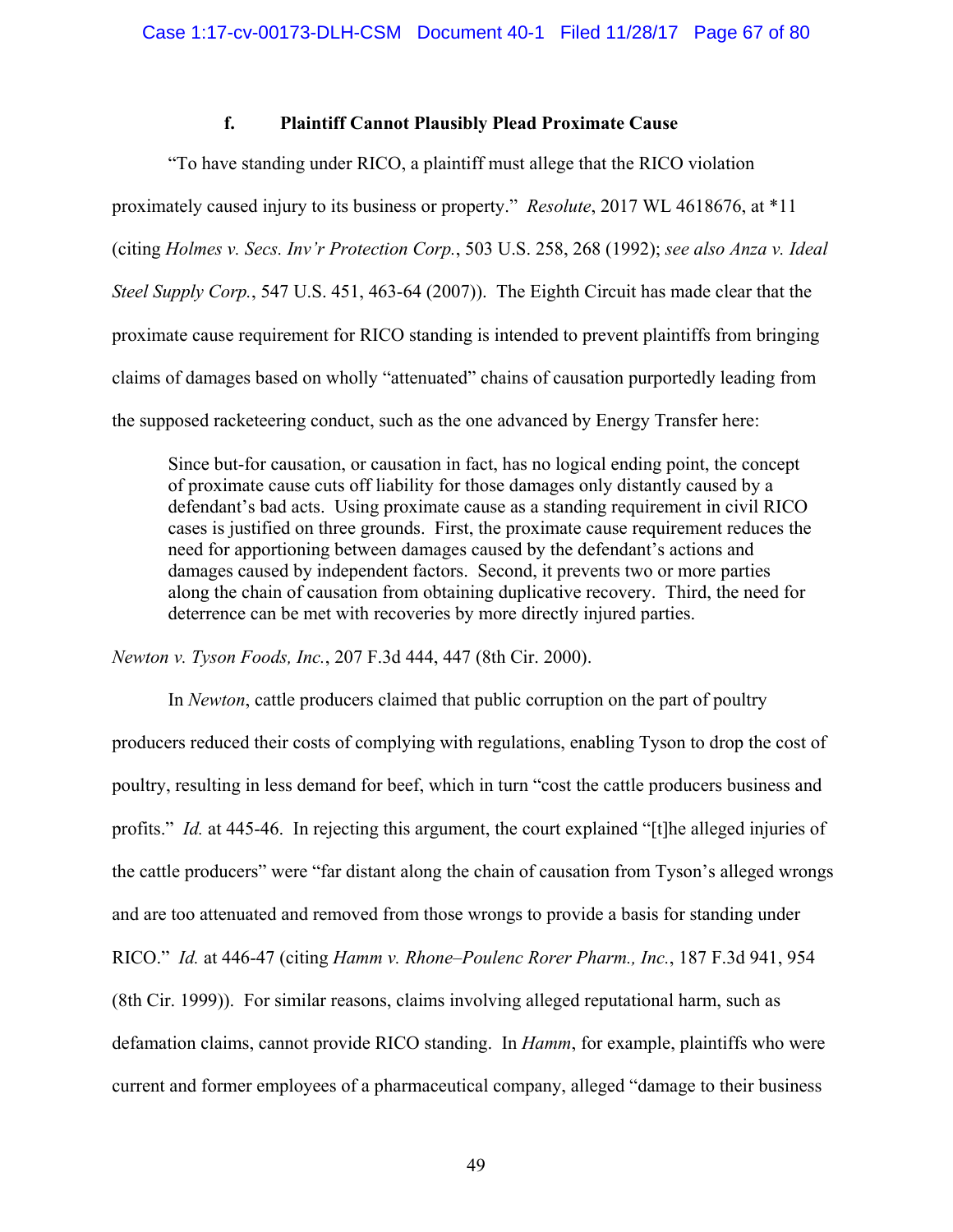### Case 1:17-cv-00173-DLH-CSM Document 40-1 Filed 11/28/17 Page 68 of 80

reputations" due to defendants' "fraudulent scheme promoting off-label drug use," 187 F.3d at 951, but the court concluded the scheme "was not directed" at the plaintiffs "but instead at hospitals, physicians and other medical personnel."<sup>41</sup> *Id.* 

Energy Transfer only has standing if it can show that it was directly injured by the alleged RICO enterprise. Yet the only harm that it alleges is far too attenuated, and at most amounts to damage to its reputation, which is not cognizable under RICO. First, to the extent it alleges the enterprise defrauded donors to environmental groups such as Greenpeace, Energy Transfer lacks standing because none of *its* injuries would have stemmed directly from such alleged fraud. As the *Resolute* court held, a RICO plaintiff like Energy Transfer cannot claim to be the victim of an advocacy campaign directed toward them "given that the only persons who could have been defrauded were the donors who gave the money" to support the campaign. *Resolute*, 2017 WL 4618676, at \*11; *see also Kimberlin*, 2015 WL 1242763, at \*13. If Plaintiff had standing here and could otherwise state a claim, it would raise concerns identified by the *Newton* court: The potential for duplicative recoveries rather than a single recovery from the most directly injured party.

Finally, Energy Transfer has not plausibly pled a direct link between Greenpeace (or any Defendant, or the enterprise as a whole) and any actual loss of creditors or investors caused by racketeering activity, as opposed to the more general (and protected) campaign regarding DAPL. *Sedima, S.P.R.L. v. Imrex, Co.*, 473 U.S. 479, 496-97 (1985). In those instances where it appears to allege actual losses of investors, it does not specify whether and how those customers' departure flowed specifically from any deceptive or false statement, as opposed to general

<sup>41</sup> The plaintiff in *Kimberlin* made similar allegations, which were rejected. *Kimberlin*, 2015 WL 1242763, at \*9 (courts "universally hostile" to attempts to "spin an alleged scheme to harm a plaintiff's professional reputation into a RICO claim."); *see also Kimm,* 2005 WL 89386, at \*5; *Marks v. City of Seattle,* No. C03-1701, 2003 WL 23024522, at \*1 (W.D. Wash. Oct. 16, 2003); *Mansmann v. Smith,* No. Civ. A. 96-5768, 1997 WL 145009 (E.D. Pa. Mar. 21, 1997); *Manax v. McNamara,* 660 F. Supp. 657, 658 (W.D. Tex. 1987), *aff'd,* 842 F.2d 808 (5th Cir. 1988).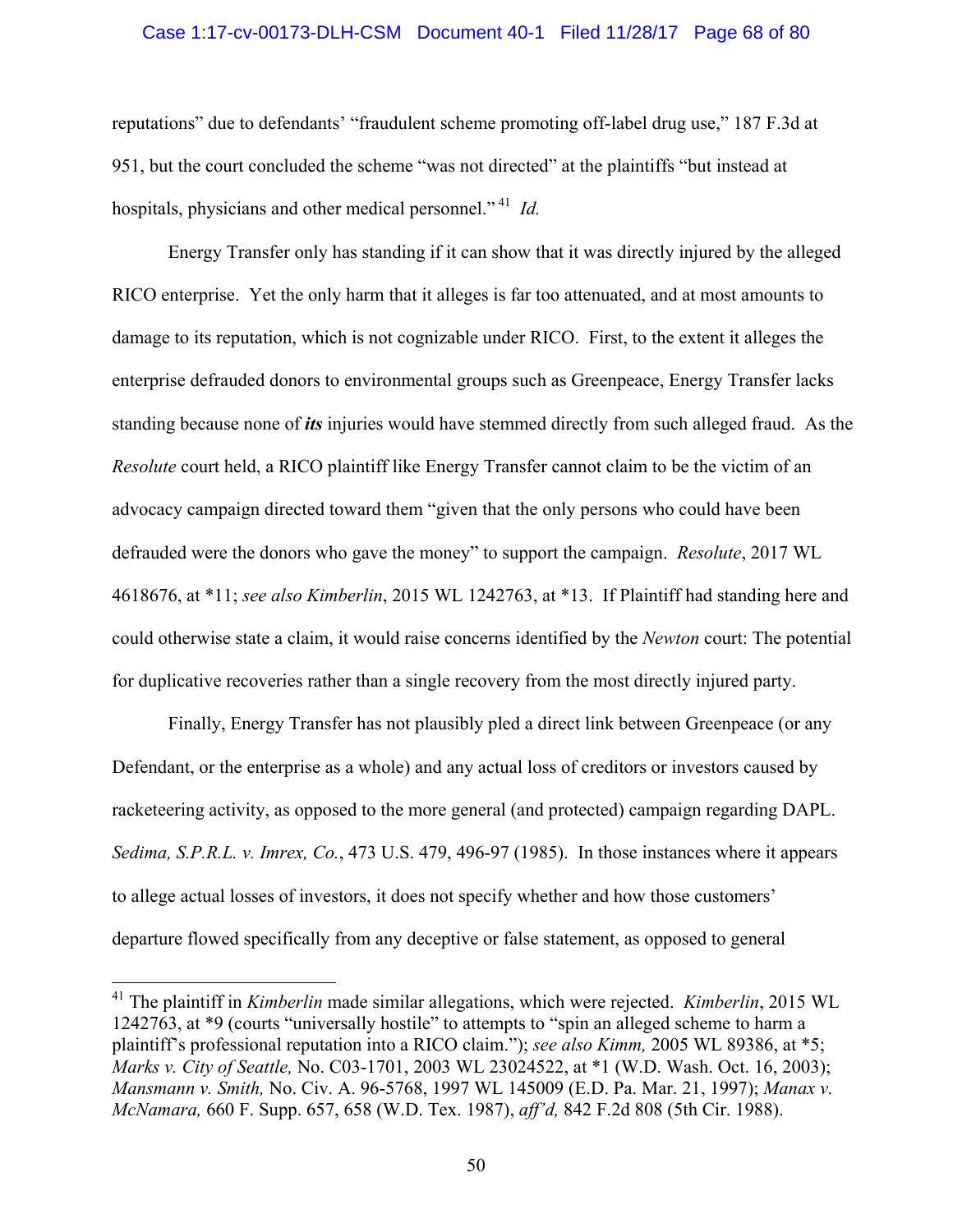### Case 1:17-cv-00173-DLH-CSM Document 40-1 Filed 11/28/17 Page 69 of 80

criticisms of DAPL, raising another concern identified in *Newton*: The difficulty of apportioning damages between those allegedly caused by the enterprise's actions and damages caused by independent, non-actionable factors.

Indeed, Plaintiff's allegations begin by citing a number of articles by parties that are neither Defendants nor alleged enterprise members, such as Food and Water Watch and Yes Magazine. Compl. ¶¶ 228-233. The first act alleged to have been undertaken by a Defendant is a letter from BankTrack to "a consortium of global banks committed to responsible environmental and social practices," signed by over 500 environmental organizations including GP Inc., which Plaintiff alleges caused the Norwegian bank DNB to "reconsider its loan." Compl. ¶ 239. On the face of the Complaint, a letter to a consortium of banks that leads one bank to engage in a constructive process in light of publicly-raised concerns, and then reconsider its loans, ultimately leading to withdrawal of funds, does not state a causal chain causing direct harm to plaintiff.

The remainder of Plaintiff's allegations about lost investors are similar, although in many cases Plaintiff does not even allege the loss of investors, but rather merely that the banks who financed DAPL "affirmed their commitment to 'protect human rights' and the 'responsible development of all forms of energy,'" and in one case hired an "independent human rights expert, to review various matters related to the permitting process." Compl.  $\P$ [249, 252. Such actions by the banks caused no direct harm to Energy Transfer. Where banks did allegedly terminate their investments in DAPL, it was always in response to the very public and ubiquitous criticisms levelled by environmental groups, and not specifically in response to particular alleged fraudulent statements, making the alleged damage even more attenuated. *See*, *e.g.*, Compl. ¶¶ 259 ("In response to this ongoing *public pressure*, during the last week of January, ING sold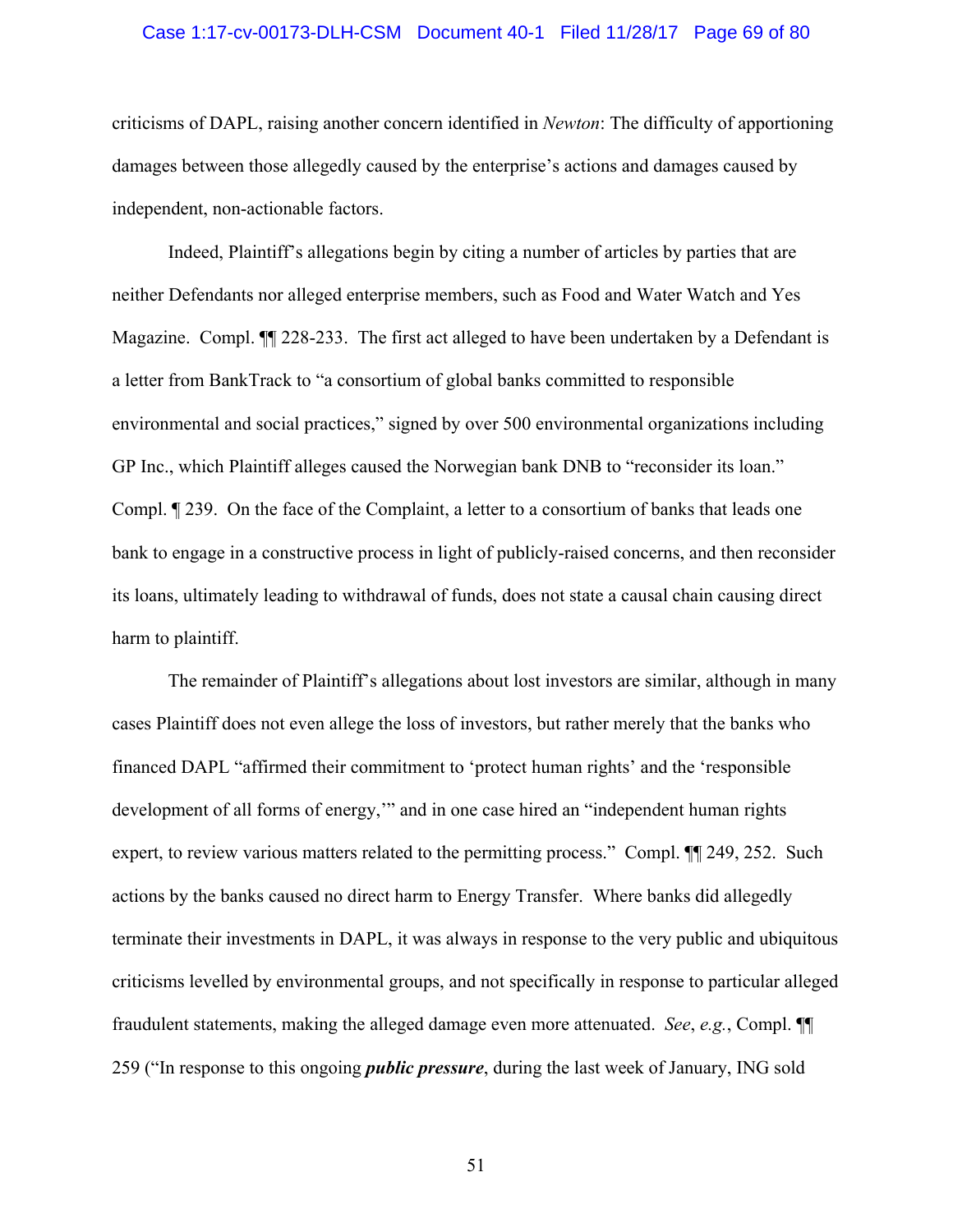\$2.2 million of its holdings in Energy Transfer companies"), 265 ("The banks caved in response to the Enterprise's harassment and the sustained *public pressure*.") (emphases added).<sup>42</sup>

In light of the above, Energy Transfer has not plausibly pled a cognizable injury under RICO, and for this and all the reasons stated previously, its RICO claims must be dismissed.<sup>43</sup>

# **4. The Tortious Interference Claims Should Be Dismissed**

To state a claim for tortious interference with business, a plaintiff must plead "(1) the existence of a valid business relationship or expectancy; (2) knowledge by the interferer of the relationship or expectancy; (3) an independently tortious or otherwise unlawful act of interference by the interferer; (4) proof that the interference caused the harm sustained; and (5) actual damages to the party whose relationship or expectancy was disrupted." *Atkinson v. McLaughlin*, 462 F. Supp. 2d 1038, 1057-58 (D.N.D. 2006) (citing *Lochthowe v. C.F. Peterson Estate*, 692 N.W.2d 120, 126 (N.D. 2005). The requirement of an "independently tortious" act means that a plaintiff must "prove that the defendant's conduct would be actionable under a recognized tort." *Id.* (citing *Trade 'N Post, LLC v. World Duty Free Ams., Inc.*, 628 N.W.2d 707, 720 (N.D. 2001)). Even if defamation is alleged as that act," tortious interference requires the pleading and proving of four elements in addition to defamatory statements in order to constitute

 $42$  In fact those decisions were made on the investors' own due diligence assessments, in which the information provided by the environmental groups was a factor. *See* https://www.reuters.com/article/us-energy-transf-lawsuit-nordics/nordic-investors-reject-dakotapipeline-operators-allegations-idUSKCN1B928V.

<sup>&</sup>lt;sup>43</sup> North Dakota's RICO statute recognizes a civil claim for "a person who sustains injury to person, business, or property by a pattern of racketeering activity," and largely tracks the federal claim. N.D. Cent. Code § 12.1-06.1-05. Thus, all of the flaws identified in connection with Plaintiff's federal claims apply equally to bar Plaintiff's state law claim. *Neubauer v. FedEx Corp.*, 849 F.3d 400 (8th Cir. 2017). Further, the statute requires plaintiff to plead with particularity that the alleged predicate acts are criminal – that is, a plaintiff must allege either a prior conviction or probable cause. *McColl Farms, LLC v. Pflaum*, 837 N.W.2d 359, 369 (N.D. 2013) (citing *Rolin Mfg., Inc. v. Mosbrucker*, 544 N.W.2d 132, 138 (N.D. 1996) (merely "stating an act is criminal is not enough to make it true").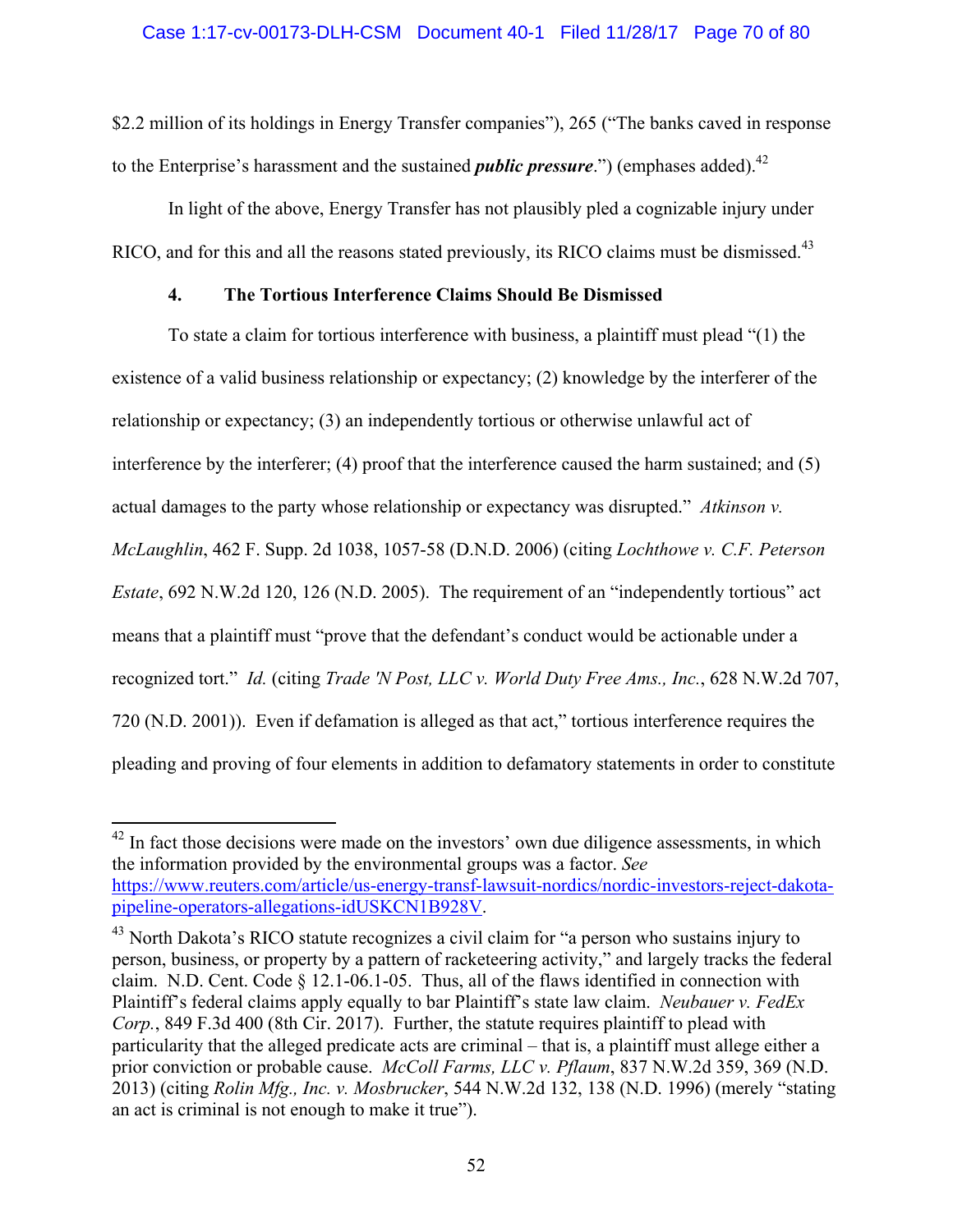an independent tort. *Atkinson*, 462 F. Supp. 2d at 1058-59.

Plaintiff's tortious interference claim, just like its defamation claims, must be pled and proved against each Defendant. Yet Plaintiff lumps all Defendants together, and also lumps Defendants with other non-parties as if it could import its RICO allegations into its defamation claim. For example, Plaintiff alleges that Defendants "[i]ncit[ed] and perpetrat[ed] acts of terrorism under the U.S. Patriot Act," and committed cyber-attacks. Compl. ¶ 433. As discussed *supra* at 38, there are no allegations in the Complaint that *any* Defendant, much less Greenpeace, engaged in terrorist acts or cyber-attacks. *See* Compl. ¶¶ 325-326 (identifying non-parties), 332- 340 (unknown persons). Similarly, Energy Transfer alleges the unlawful acts by Defendants that support a tortious interference claim included "[o]rganizing and carrying out hundreds of protests," Compl. ¶ 433, yet these allegations lump together a large number of non-parties, conflate events held in various locations, do not identify which entities participated in which protest event, and do not explain how peaceful protests were unlawful. More critically, Plaintiff simply never pleads any of the requisite elements against Greenpeace.

It is hardly surprising that Plaintiff's claim of an "independently tortious or otherwise unlawful act of interference," in the end, boils down to a claim that Defendants' expressive activities were defamatory. But for all the reasons the defamation claims fail, *supra* § A.2, so must the tortious interference claim. *Farah v. Esquire*, 736 F.3d at 540; *Beverly Hills Foodland*, 39 F.3d at 196-7, Additionally, with respect to the last two elements of an interference claim, because Plaintiff fails to plausibly plead proximate cause and direct damages under its RICO claims based on the same allegedly false statements, Energy Transfer cannot show a causal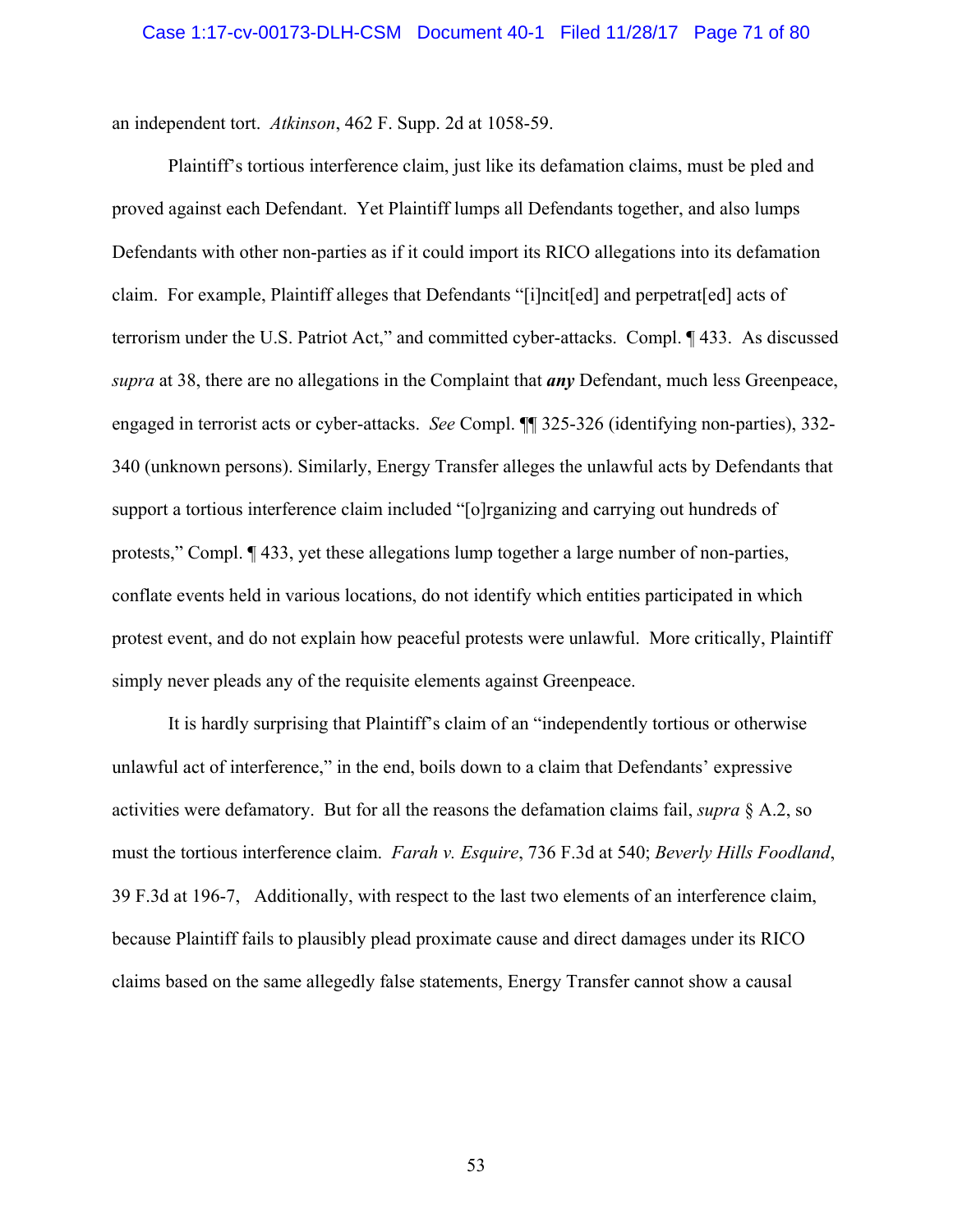relation between those statements and any harm it suffered.<sup>44</sup>

 $\overline{a}$ 

# **B. THE COURT SHOULD DISMISS OR TRANSFER FOR LACK OF VENUE**

# **1. The Court Should Dismiss GPI for Lack of Jurisdiction Pursuant to Rule 12(b)(2)**

Defendant GPI is organized and located in the Netherlands. Compl. ¶ 32. The Complaint does not allege GPI transacts business in North Dakota either directly or through agents; took any actions within the state; derives substantial revenue in the state; is registered to do business in the state; or has consented to personal jurisdiction. Indeed, the only mention of GPI at all, other than in a definitional section identifying the parties, is an allegation in a footnote that it signed a single public letter, along with over 500 environmental groups, sent to banks funding DAPL construction. Compl.  $\llbracket 212, n.8$ ; Suppl. App. Tab 2. GPI's only alleged ties to the United States are its organizational relationships with GP Inc. and GP Fund. Compl. ¶ 38.

As a foreign party not amenable to service pursuant to the RICO service provisions, this Court's jurisdiction over GPI under RICO depends on application of the North Dakota long-arm statute, and Energy Transfer has not come close to showing minimum – or indeed any – contacts between GPI and North Dakota. *Doe v. Unocal Corp.*, 27 F. Supp. 2d 1174, 1181-84 (C.D. Cal. 1998) (rejecting "national contacts" test in RICO case where service could not be effected under RICO service provisions). *See* ECF No. 37, BankTrack Mot. Dismiss 8-20. For these reasons,

<sup>44</sup> Energy Transfer also includes a claim for civil conspiracy under North Dakota law, Compl. ¶¶ 405-422, which requires "a combination of two or more persons acting in concert to commit an unlawful act or to commit a lawful act by unlawful means, the principal element of which is an agreement between the parties to inflict a wrong against or injury upon another and an overt act that results in damage[s]." *Kuhn v. Chesapeake Energy Corp*., No.1:123-cv-086, 2012 WL 4442798, at \*5-6 (D.N.D. Sept. 25, 2012). "To constitute a concerted action, the plaintiffs [need] to present evidence of a common plan to commit a tortious act, the participants knew of the plan and its purpose, and the participants took substantial affirmative steps to encourage the achievement of the result." *Ward v. Bullis*, 748 N.W.2d 397, 408 (N.D. 2008). For all of the reasons stated previously, Energy Transfer has not plausibly pled a cognizable underlying tort, that the defendants were acting in concert to commit such a tort, that they agreed to any common plan, or that Energy Transfer was damaged.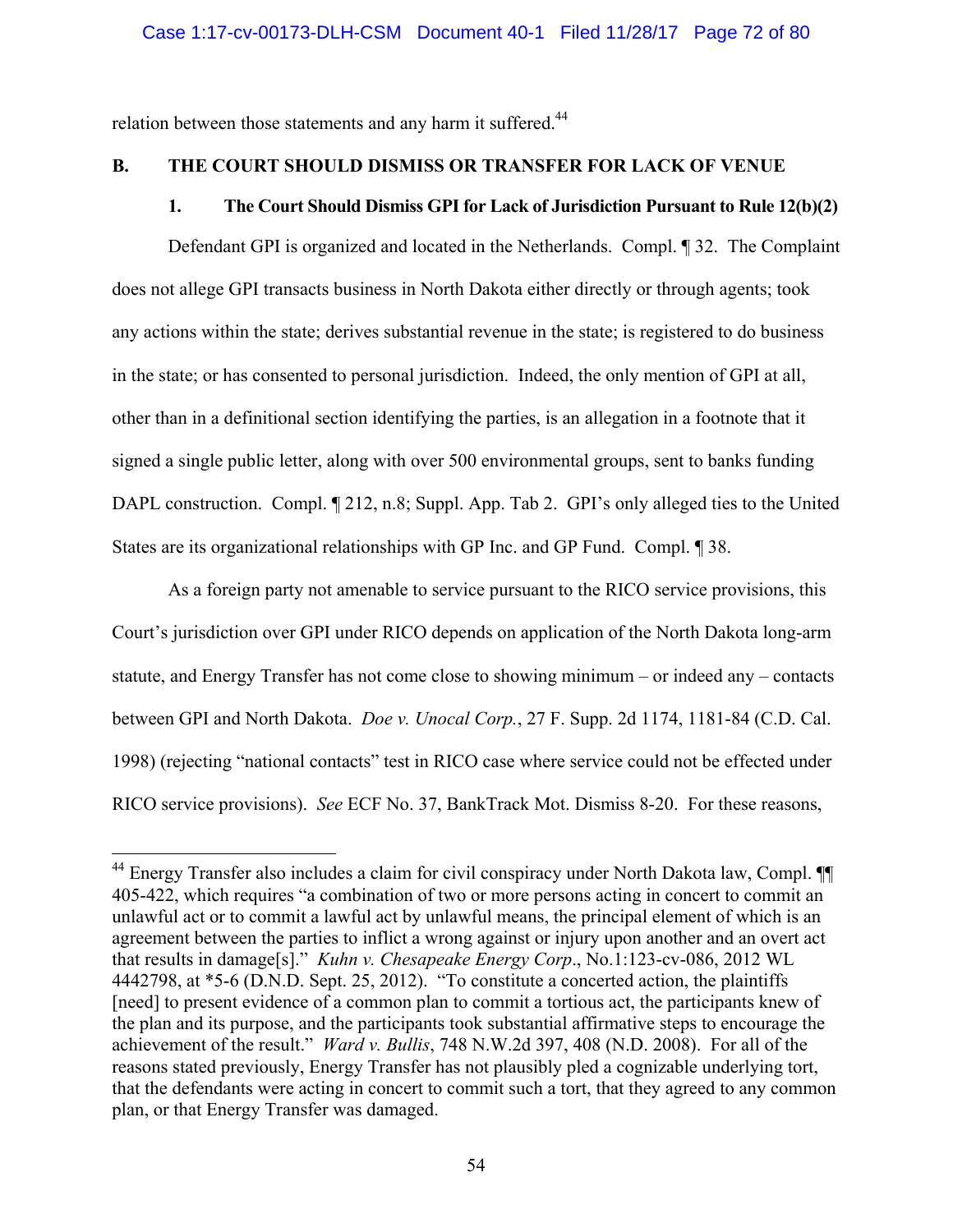GPI must be dismissed.

 $\overline{a}$ 

## **2. The Court Should Transfer Venue Under 28 U.S.C. § 1404(a)**

Energy Transfer claims venue is proper in this judicial district under 28 U.SC. § 1391(b)(2), because "a substantial part of the events or omissions giving rise to the claim occurred" here. Compl. ¶ 29. It bases this argument on allegations that, *inter alia,* "[n]umerous" (yet unnamed) Defendants "traveled to the state to perform significant campaign-furthering acts," and that Defendants committed tortious acts outside the State with effects in North Dakota. *Id.* Greenpeace does not, of course, dispute that DAPL runs through this judicial district, that protest activities occurred here, and that advocacy efforts focused on challenging construction of DAPL. However, the vast majority of "acts" alleged in the Complaint were speech activities that took place *outside* this judicial district, and most of the non-speech acts alleged to have occurred within this district were taken, if at all, by parties not named as defendants in this action.<sup>45</sup>

However, the Court need not undertake an analysis of whether venue is proper under § 1392(b)(2), because it is *abundantly* clear the Court may exercise its discretion to transfer venue pursuant to 28 U.S.C. § 1404(a). Whereas the test for improper venue examines where key acts occurred, the analysis for venue transfer under 1404(a) focuses instead on three factors: (1) the convenience of the parties, (2) the convenience of the witnesses, and the (3) interests of justice. Here, an examination of these factors suggests the United States District Court for the District of Columbia – which is already presiding over the SRST Lawsuit which plays such a central role in Energy Transfer's pleading – is the most suitable forum to hear this action.<sup>46</sup> Greenpeace therefore respectfully requests that this Court exercise its discretion under  $\S$  1404(a) to transfer the Action to the District of Columbia. *See* 28 U.S.C. § 1404(a); *Terra Int'l. Inc. v. Miss. Chem.* 

<sup>45</sup> Notably, the Georgia court in *Resolute* found venue was improper there because protests in that venue did not give rise to a cause of action. *See supra* at 7-9.

<sup>&</sup>lt;sup>46</sup> Alternatively, the above factors favor venue in the Northern District of California.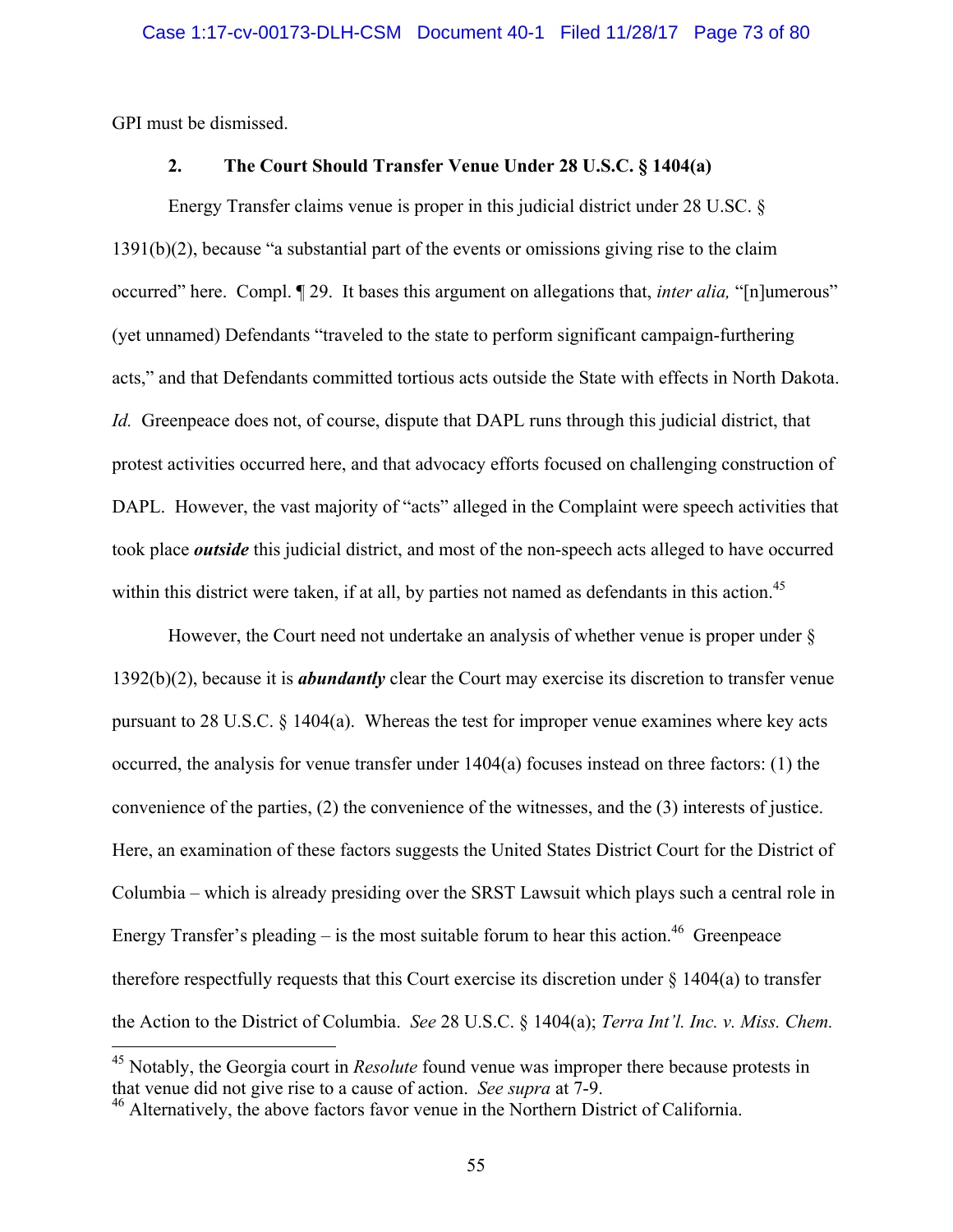*Corp.*, 119 F.3d 688, 691 (8th Cir. 1997); *Herschbach v. Herschbach*, 667 F. Supp. 2d 1080, 1087-89 (D.N.D. 2009); *Marietta Campbell Ins. Group, LLC v. Jefferson-Pilot Life Ins. Co.*, No. 07-cv-32, 2007 WL 3197311, at \*3 (D.N.D. 2007); *Nat'l Bank of Harvey v. Bathgate Capital Partners, LLC*, No. 06-cv-053, 2007 WL 1041122, at \*10-12 (D.N.D. 2007).

## **a. Convenience of the Parties**

On balance, the District of Columbia is far more convenient for the parties than North Dakota. Critically, none of the parties reside here,<sup>47</sup> whereas two of the five defendants – GP, Inc. and GP Fund – are located in Washington D.C. Alleged enterprise member Perry Wheeler, who is alleged to have authored 18 of the 33 allegedly defamatory Greenpeace publications at issue, lives in Maryland and works out of GP, Inc.'s D.C. offices. The three remaining Defendants do not have a domestic locus because BankTrack and GPI are foreign entities based in The Netherlands, and Earth First does not appear to be a legal entity. Furthermore, Energy Transfer is headquartered in Dallas, Texas, which serves to lessen the deference this Court should afford its choice of venue. *In re Apple, Inc.*, 602 F.3d 909, 913 (8th Cir. 2010).

In addition, given where the parties are located, travel to the District of Columbia would be far more convenient for the parties than travel to this Judicial District. Plaintiff would be able to fly directly from Dallas to the District of Columbia in approximately three hours. Koonce Decl. Ex. 5. By contrast, the vast majority of flights to Bismarck, North Dakota from Dallas

 $47$  The fact that some Defendants are licensed to do business in the State of North Dakota, Compl. ¶ 29, is insufficient to establish venue. Energy Transfer must show defendants are engaged in intrastate and local activities to such an extent that would permit the state to require the organizations to qualify to do business there. *Maybelline Co. v. Noxell Corp.*, 813 F.2d 901, 906 (8th Cir. 1987). Plaintiff fails to satisfy this burden because they do not plead any Defendant has offices, property or employees located in North Dakota, or that they raised a substantial amount of funds in the state. *Id.*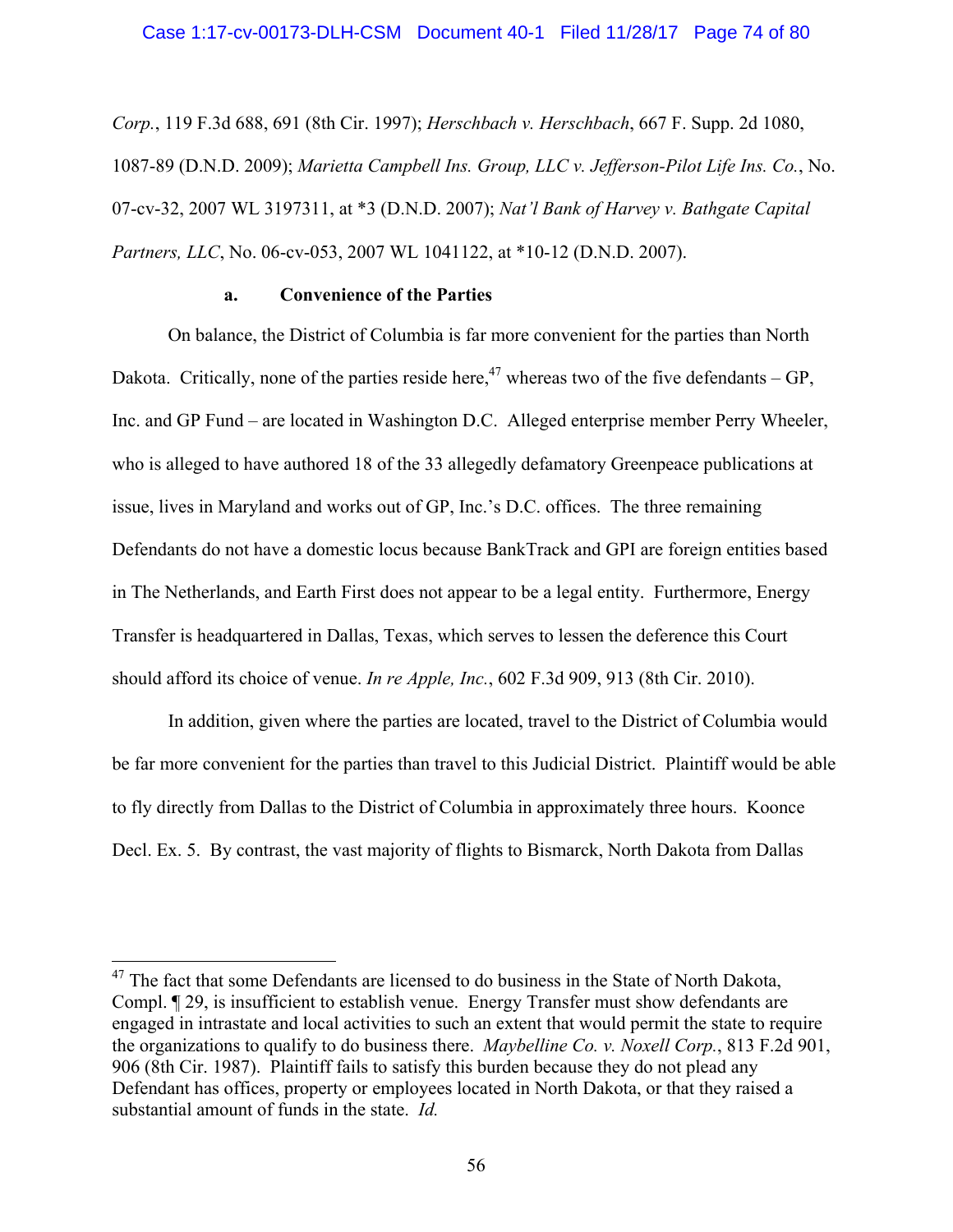require at least one stop and five hours of travel.<sup>48</sup> *Id*. Ex. 4.

# **b. Location of Witnesses and Fact Discovery**

The District of Columbia is also more convenient for purposes of discovery. Of the 47 allegedly defamatory statements at issue in this Action attributed to Greenpeace, all of them (excepting two multi-signatory letters) were first published by Greenpeace, Inc., headquartered in Washington, D.C. Where individual author names were listed, 27 of the 47 statements were authored by individuals working out of Greenpeace's Washington, D.C. office: Wheeler (18 statements), D. Coleman (1), J. Coleman (1), Craghill (2), Johnson (1), Prokop (2), and Schwartz (2). Six statements were authored by individuals working out of Greenpeace's San Francisco office: Leonard (1), Molof (1), Schleeter (2), and Sweeters (2). None of the statements were initially published in this Judicial District; in fact, none of the statements made by any defendant were made in this Judicial District.49 *See* GP Defs. Table B**.**

Additionally, any documentary evidence supporting Plaintiff's allegations that defendant generated media attention and provided funding to other enterprise members, Compl. ¶¶ 3, 13, would be found where the statements were published, where the servers hosting the publications are located, and where any correspondence about the publications or between the parties and alleged enterprise members is located. For Greenpeace, this would primarily be where Greenpeace Inc.'s offices are located (Washington, D.C. and San Francisco) or where the individual author of each statement resides or works, which includes both Washington, D.C. and San Francisco (discussed below). Notably, the Southern District of Georgia transferred venue to the Northern District of

<sup>&</sup>lt;sup>48</sup> Similarly, travel to San Francisco, California would be more convenient for the parties than North Dakota because of the availability of direct flights from the east coast, although somewhat less convenient than Washington, D.C.

<sup>&</sup>lt;sup>49</sup> Plaintiff improperly seeks to conflate and blur allegations about alleged enterprise members with Defendants' actions to establish venue. *See Brown v. Kerkhoff*, 504 F. Supp. 2d 464, 517 (S.D. Iowa 2007) (noting Supreme Court rejected notion that plaintiff could establish venue for a nonresident based on the acts of third party co-conspirators not controlled by the non-resident).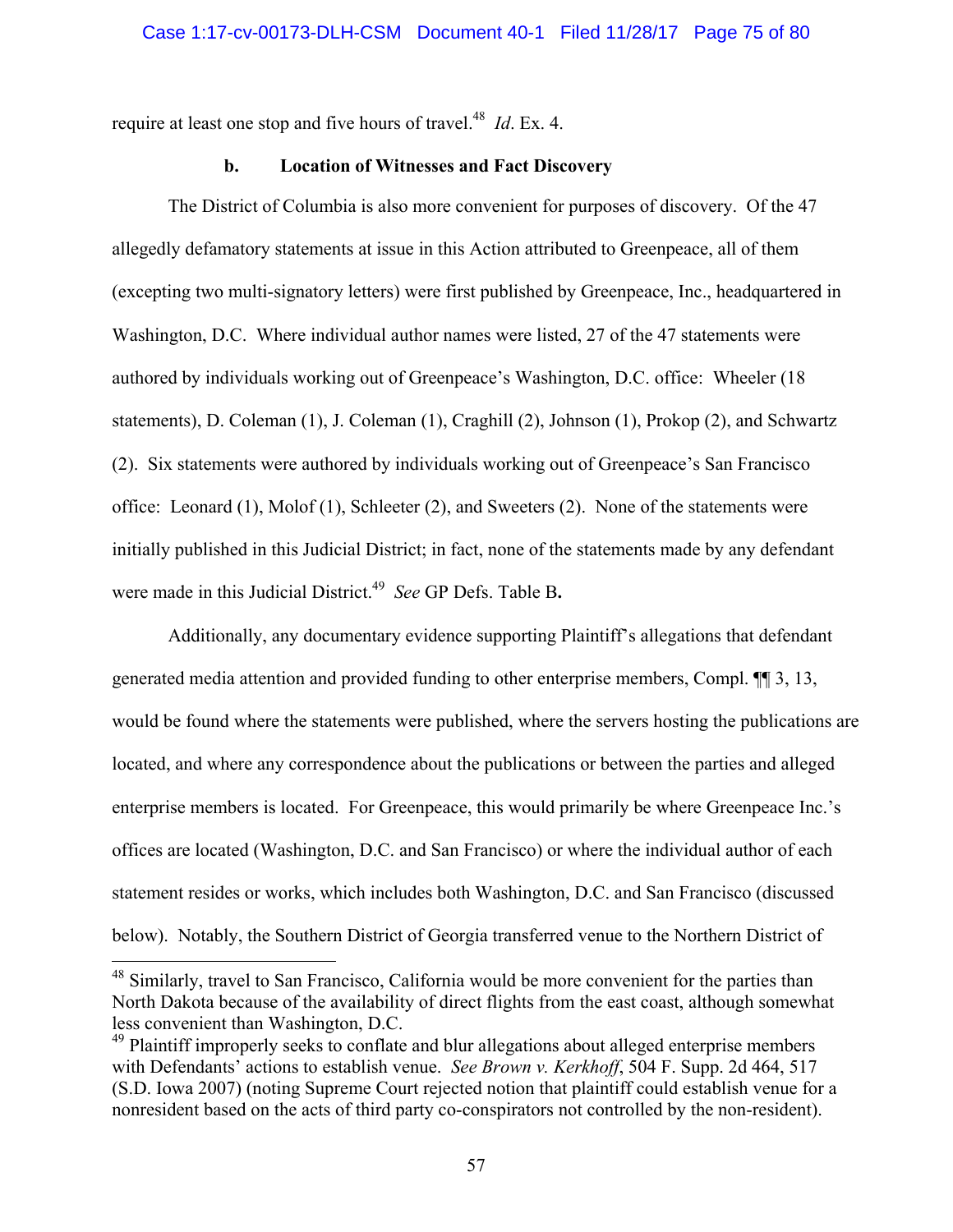#### Case 1:17-cv-00173-DLH-CSM Document 40-1 Filed 11/28/17 Page 76 of 80

California, where the bulk of the speech challenged in the *Resolute* case was initially published. *See supra* at 7-9.

Likewise, all or most of the potential witnesses in this case reside outside of this Judicial District, and many are located in Washington, D.C., or San Francisco. *First*, to the extent known by Greenpeace,<sup>50</sup> the purported "enterprise members" identified but not sued in the Complaint are located in: Baltimore, Maryland (Wheeler); San Francisco, California (Greenpeace's Leonard, and Sweeters, Sierra Club, Earthjustice, and Rainforest Action Network); New York, New York (350.org and Democracy Now!); Nebraska (Bold Alliance); Iowa (Mississippi Stand, Reznicek and Montoya); the Netherlands (Greenpeace Netherlands and Frijns); Japan (Greenpeace Japan); and Switzerland (Greenpeace Switzerland). *Second*, the writers of the allegedly defamatory statements reside in multiple locations outside of this Judicial District, including but not limited to Washington, D.C. (Greenpeace's Johnson and Jess Coleman) and San Francisco, California (Greenpeace's Schleeter). *Third*, many of the (currently unidentified) witnesses who may have participated in or witnessed DAPL protests that occurred in North Dakota are not from the Judicial District, as indicated by Plaintiff's own admission. *See, e.g.*, Compl. ¶¶ 90, 91, 314.

The documentary evidence pertaining to supposed acts in furtherance of the alleged RICO conspiracy purportedly committed by the enterprise members not named as Defendants, also would likely not be found in this Judicial District. Many alleged acts are false statements, and the best evidence regarding them would again be found in or near the offices or residences of

<sup>&</sup>lt;sup>50</sup> Greenpeace is unaware of the location of "Veterans Stands," "Climate Direct Action" or "Red Warrior Camp," to the extent that these are legal entities. Greenpeace is also unaware of the identities of Michael Wood and Wesley Clark, Jr., but based on social media accounts for individuals with these names, these individuals may reside in California.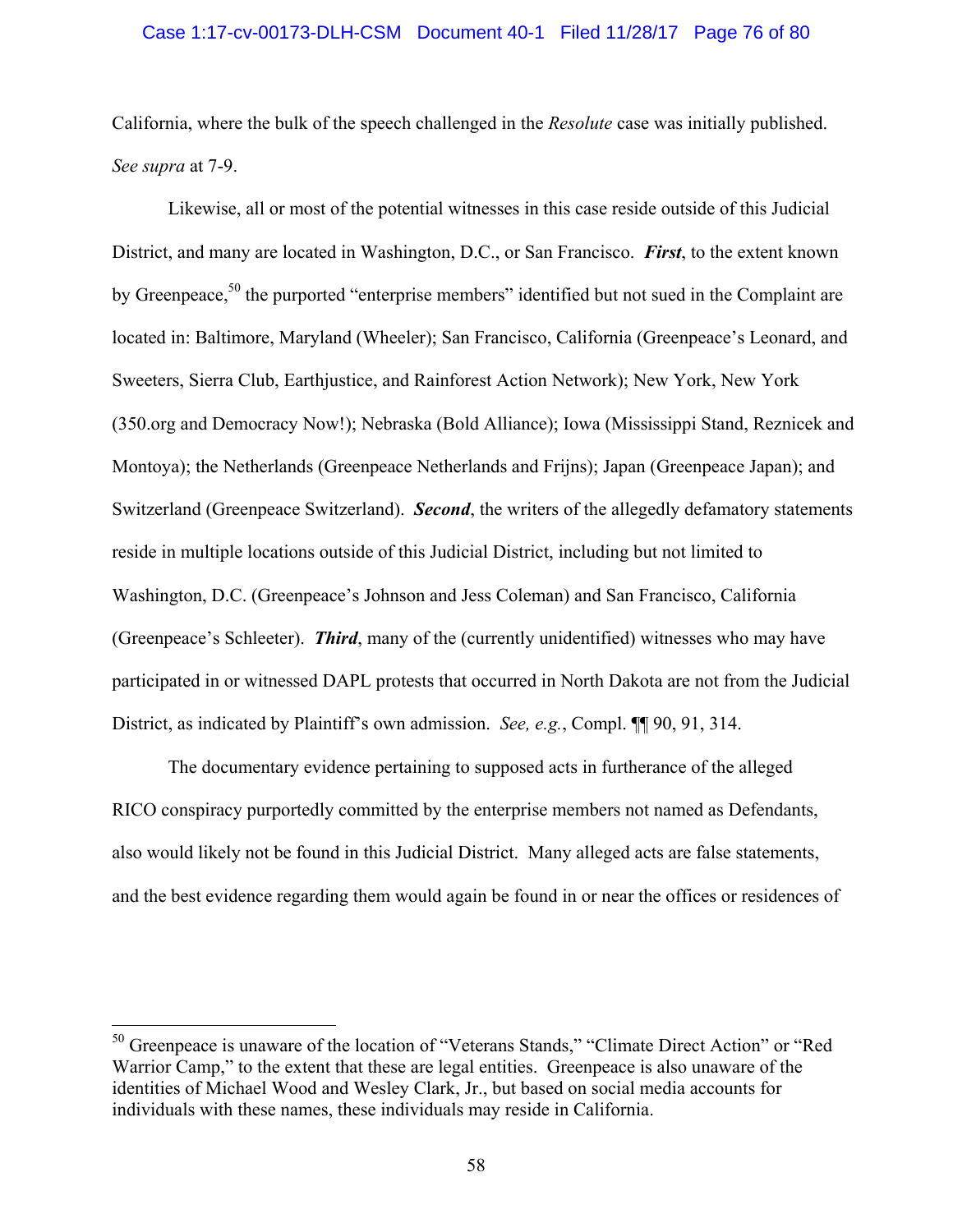the alleged enterprise members,<sup>51</sup> where statements were composed and first published.<sup>52</sup>

Energy Transfer purportedly brought its action in North Dakota because Defendants' alleged scheme supposedly affected the region. Compl. ¶¶ 355-360. However, courts considering venue have repeatedly held that venue is *not proper* in the district where plaintiff was injured if the conduct did not occur there. *Steen v. Murray*, 770 F.3d 698, 703-04 (8th Cir. 2014); *Maybelline Co.*, 813 F.2d at 907; *Wesley v. Bryant*, No. 14-cv-5002, 2015 WL 2242161, at \*8 (D. Minn. May 12, 2015). Here, of course, Plaintiff itself is not even found in this judicial district, but rather only a small section of the 1200-mile pipeline that it indirectly owns – thus any financial impact from the alleged acts would have been in Texas, where Plaintiff is headquartered. Washington, D.C. is the only location where a plurality of witnesses and documentary evidence can be found and is a more convenient location for the parties and most of the third-party witnesses, especially any flying from abroad.

### **c. Interests of Justice**

 $\overline{a}$ 

In determining interests of justice, courts may consider several factors, such as judicial economy and the comparative costs to the parties of litigating in each forum, choice of law, and obstacles to a fair trial53 *Terra Int'l,* 119 F.3d at 691; *Herschbach*, 667 F. Supp. 2d at 1087-89; *Nat'l Bank of Harvey*, 2007 WL 1041122, at \*11. Here, it will be significantly more expensive for defendants to litigate in North Dakota than in the District of Columbia, given the costs of

 $<sup>51</sup>$  Many of the physical acts alleged to have been undertaken by enterprise members did not</sup> occur in North Dakota. *E.g.*, Compl. ¶¶ 324 (Iowa fire); 325-326 (alleged pipeline destruction in Iowa and South Dakota); 38(n), (o) (global protests).

 $52$  Plaintiff does not allege a single named Defendant or enterprise member resides in North Dakota.

<sup>&</sup>lt;sup>53</sup> Greenpeace requests that this Court take judicial notice of the fact that coverage and discussion of the DAPL protests in North Dakota have been extensive, such that it may be more difficult to find impartial jurors here. *See Wash. Pub. Utils. Grp. v. U.S. Dist. Ct. of Wash.*, 843 F.2d 319, 327 (9th Cir. 1987); *Bell v. Rosen*, No. CV214-127, 2015 WL 5595806, at \*14 (S.D. Ga. Sept. 22, 2015).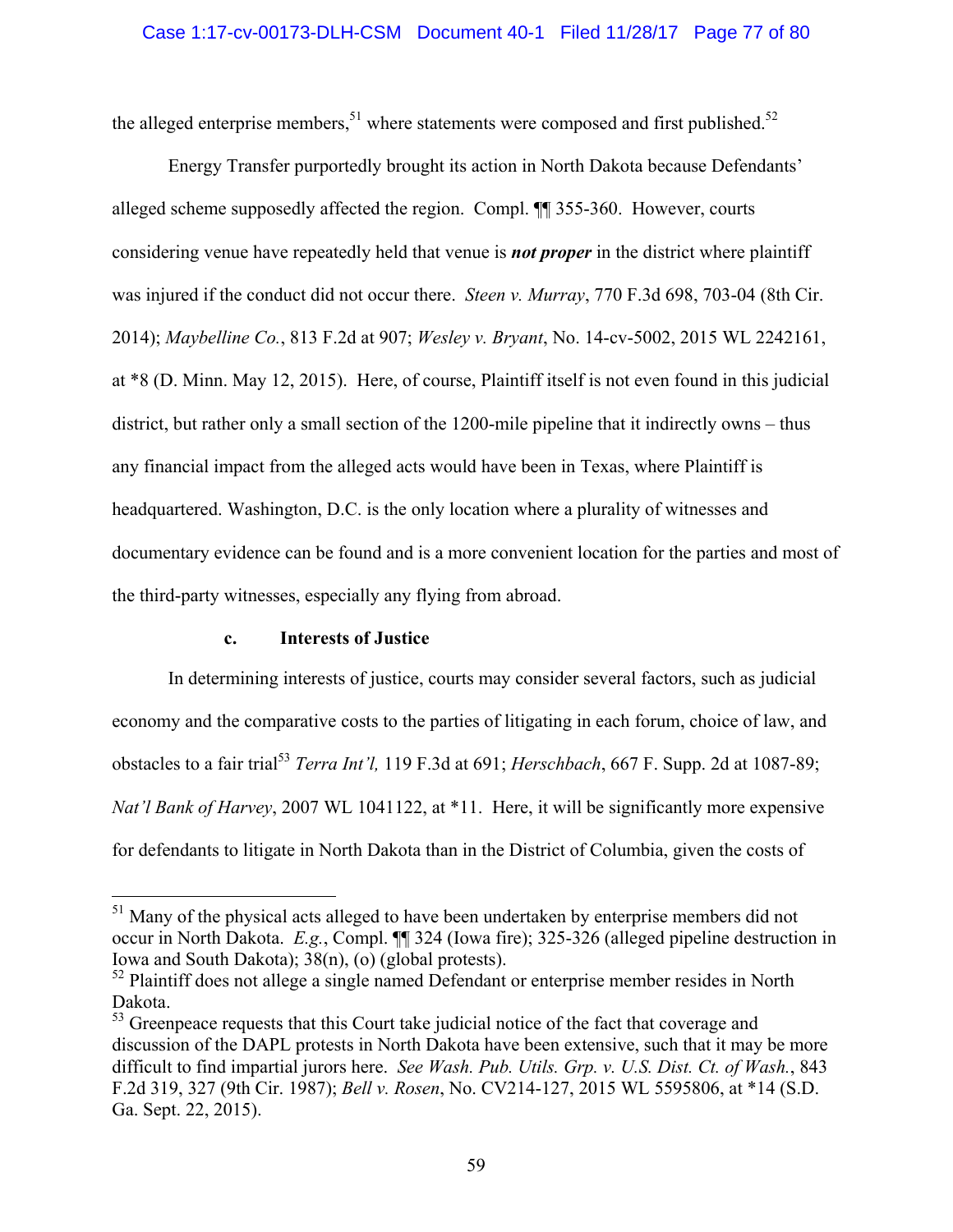travel and the potential need to bring witnesses to North Dakota.

Choice of law principles suggest that the applicable state law in this case is that of Washington, D.C. North Dakota has adopted a "significant contacts" analysis, which involves a two-pronged approach: First, determining "all relevant contacts that might affect the decision of which law to apply"; second, applying certain "choice-influencing considerations," including predictability of results, maintenance of interstate and international order, simplification of the judicial task, advancement of the forum's governmental interests, and applying the better rule of law. *Avery v. Ward*, No. 1:16-cv-00055, 2017 WL 5451743, at \*7 (D.N.D. 2017); *Polensky v. Continental Cas. Co.*, 397 F.Supp.2d 1164, 1168-69 (D.N.D. 2005) (aim to identify forum that "because of its relationship or contact with the occurrence or the parties has the greatest concern with the specific issue raised in the litigation") (citations omitted); *see also Kenna v. So-Fro Fabrics, Inc.*, 18 F.3d 623, 626 (8th Cir. 1994) ("In tort actions, the fourth and fifth factors are the most significant."). The contacts with North Dakota here include: (1) the presence of part of the pipeline, and some of the tribal lands that it crosses; (2) the location of DAPL protests; (3) pending legal cases involving protestors and Dakota Access's security company. Contacts with the District of Columbia include: (1) the residence of two of the five Defendants; (2) the location where many of the alleged statements were made, as well as the residence of the individuals who made them 54; (3) a pending litigation that features prominently in the Complaint (*see* Compl. ¶¶ 118-145; 159-211 (claims regarding Defendants' purported misrepresentations of the DAPL approval process and impact on tribal lands), 95, 107-111 (referencing SRST Litigation)). Significantly, the contacts with North Dakota largely have little to do with Energy Transfer's legal claims – while DAPL and the protests may have been the subject matter of the allegedly

 $54$  Alternatively, these factors argue for application of California law.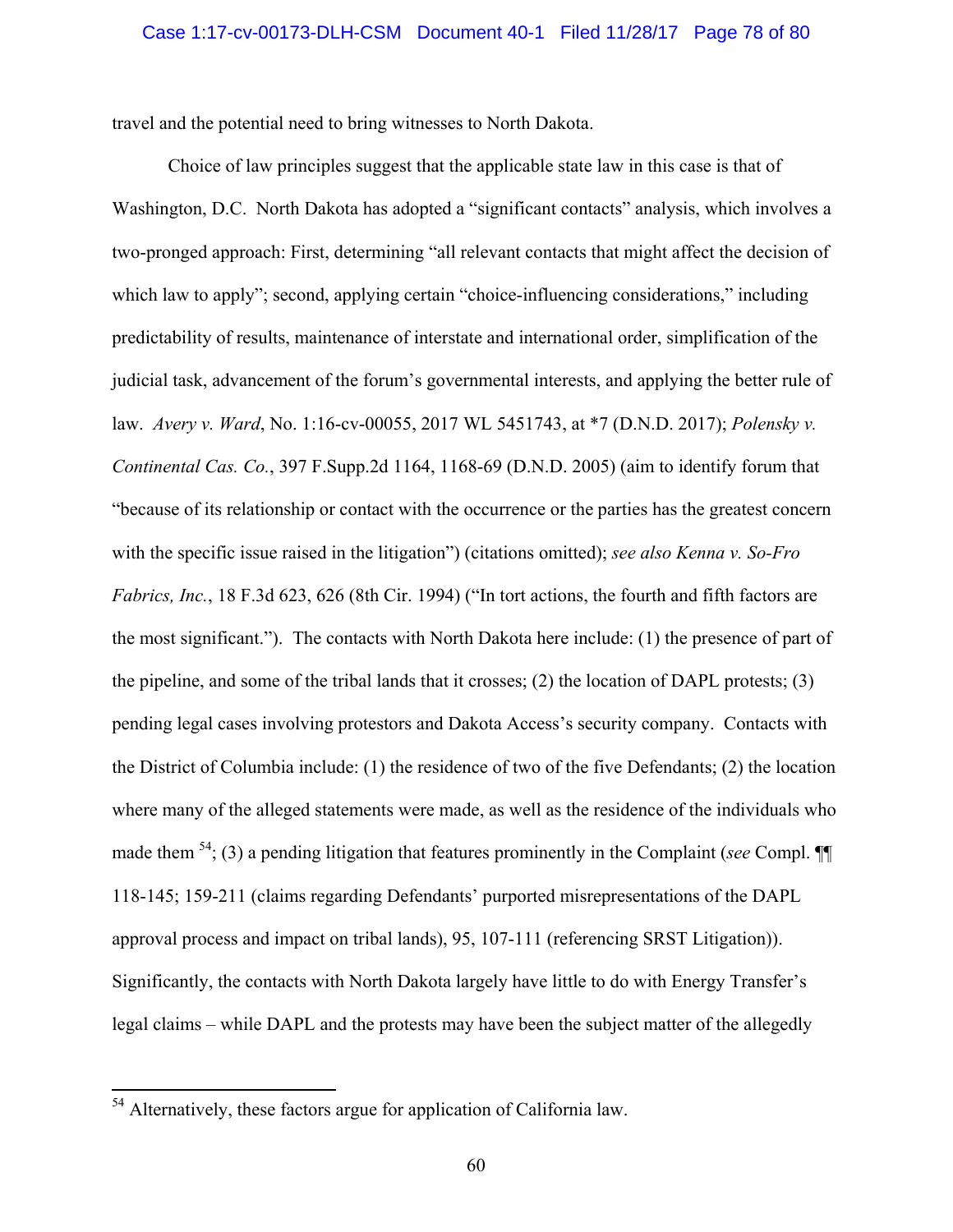## Case 1:17-cv-00173-DLH-CSM Document 40-1 Filed 11/28/17 Page 79 of 80

defamatory (or fraudulent) statements, the crux of the legal claims is the purported harm to outof-state companies caused by out-of-state defendants.

With respect to the "choice-influencing factors," given that the majority of statements by Defendants issued from Washington, D.C., that forum has a greater interest in adjudicating the tort claims in particular. *See Sura v. National Oilwell Varco, L.P.*, 2016 WL 4217766, at \*4 (D.N.D. Apr. 6, 2016) (noting continuing importance of *lex loci delicti* doctrine for tort claims); *Zutz v. Kamrowski*, 787 N.W.2d 286, 291 (N.D. 2010) (agreeing that Minnesota law applied to claim by Minnesota plaintiff against North Dakota defendant who made defamatory statements in a report published to a Minnesota muncipality); *see also Schultz v. Boy Scouts of Am.*, 65 N.Y.2d 189, 198 (N.Y. 1985) (noting when conflicting state laws involve appropriate standards of conduct or "rules of the road" the law of the place of the tort usually controls).<sup>55</sup> By contrast, North Dakota has little interest in adjudicating claims about speech issuing in other states and allegedly harming out-of-state residents. Further, because the state law claims of tortious interference and civil conspiracy, as well as Plaintiff's RICO claims – as pled against the actual Defendants here – all sound in speech, the District of Columbia's interest in setting "rules of the road" for statements first uttered in that district outweighs the interests of other jurisdictions.

This 28th day of November, 2017.

 $55$  Anticipating that the District of Columbia or California law will apply, Greenpeace is availing itself of those jurisdictions' robust protections from SLAPP suits and moving to strike and dismiss Energy Transfer's action for the reasons in its motion to dismiss. The *Resolute* court granted Greenpeace's motion to strike and awarded fees on the state law claims under the California anti-SLAPP Act. *Resolute*, 2017 WL 4618676, at \*14. D.C. has an anti-SLAPP law modeled on California's statute. *Abbas v. Foreign Policy Grp.*, *LLC*, 975 F. Supp. 2d 1, 9 (D.D.C. 2013), *aff'd*, 783 F.3d 1328 (D.C. Cir. 2015). The D.C. Circuit has held that it does not apply in federal court, *id*. at 1328, but a subsequent decision from D.C.'s highest court, *Competitive Enter. Inst. v. Mann*, 150 A.3d 1213, 1238 n.32 (D.C. 2016), has thrown that ruling into question. *See e.g.*, *Deripaska,*  No. CV 17-00913 (ESH), ECF No. 16 (D.D.C. Oct. 17, 2017)*; Fairbanks v. Roller*, No. 1:17-cv-01052- TNM, ECF No. 13 (D.D.C. filed Oct. 23, 2017). Greenpeace will seek leave to brief its motion to strike in the event the Court finds either D.C, or California law applies and/or venue is transferred.